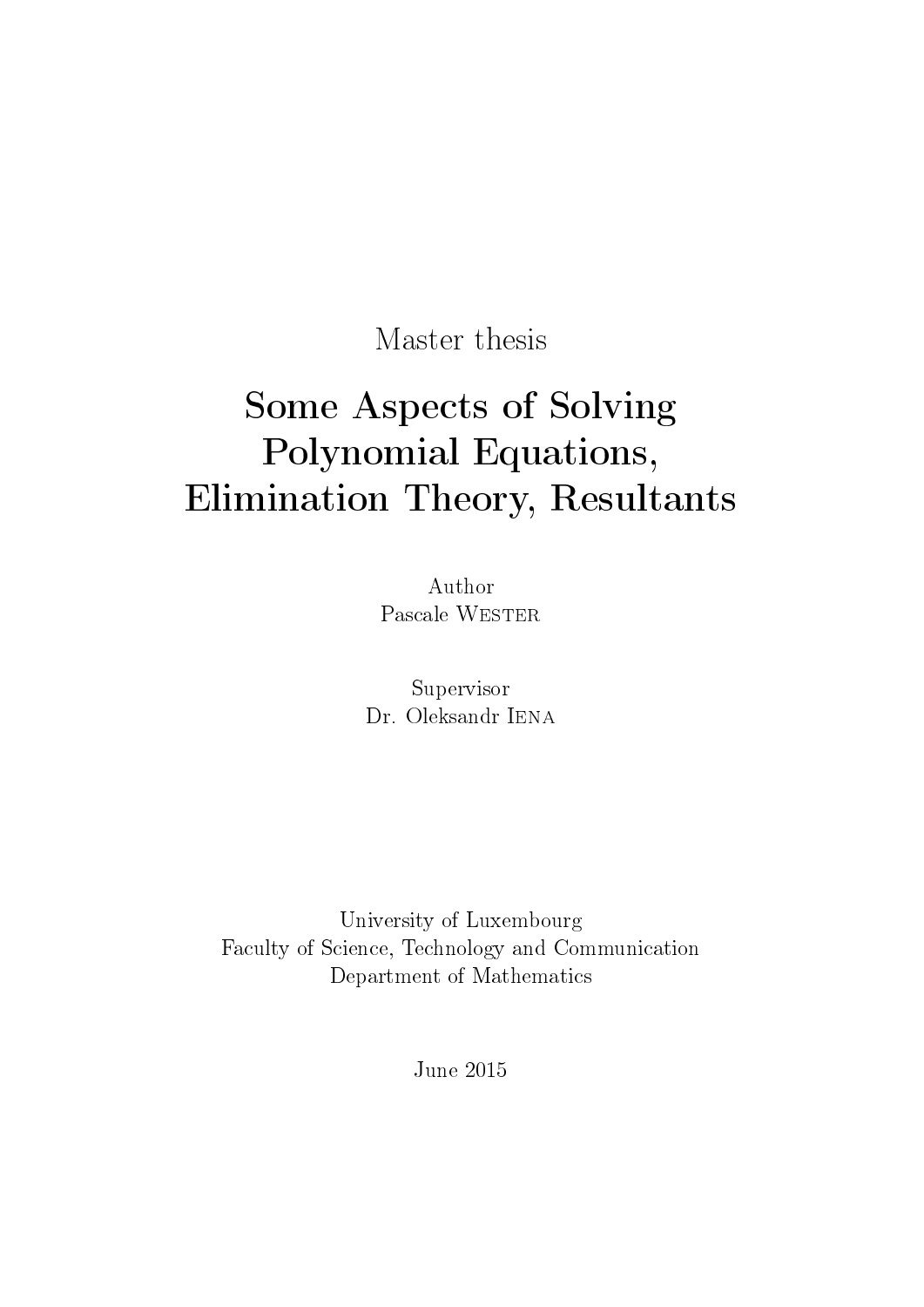# Acknowledgement

I would like to use this opportunity to express my gratitude to my supervisor Dr. Oleksandr Iena for the topic proposal, the useful comments, remarks, patience and engagement throughout my master thesis. Furthermore, I would like to thank my beloved ones, especially my parents, for their support and encouragement throughout all my studies.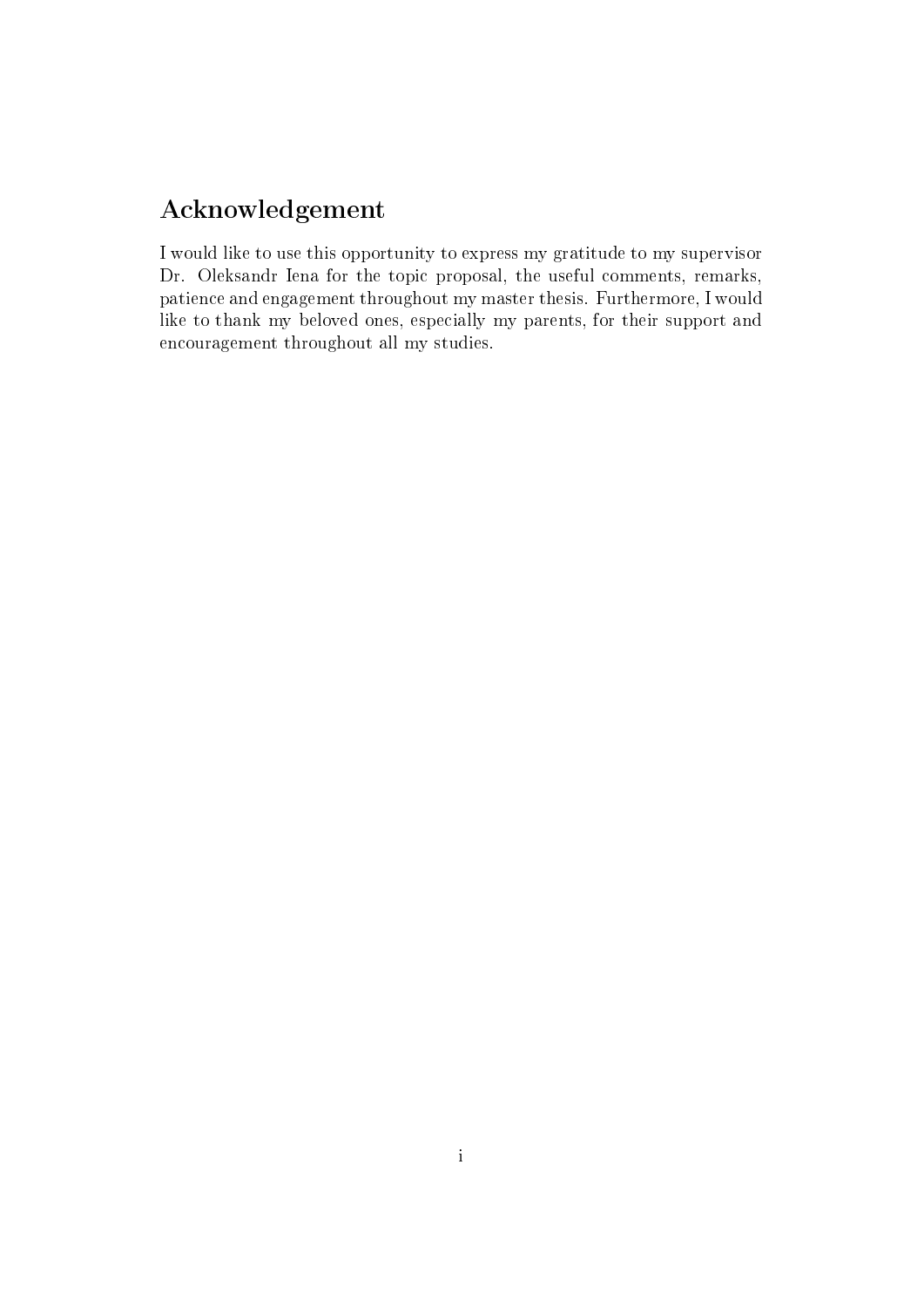# Contents

| $\mathbf{1}$   | Introduction                                 |                         |                                                                                                                                            | $\mathbf{1}$ |  |
|----------------|----------------------------------------------|-------------------------|--------------------------------------------------------------------------------------------------------------------------------------------|--------------|--|
| $\overline{2}$ | <b>Monomial Orderings</b>                    |                         |                                                                                                                                            | 3            |  |
| 3              | Reminder on Ideals and Hilbert Basis Theorem |                         |                                                                                                                                            | 6            |  |
| 4              | <b>Groebner Basis and Normal Form</b>        |                         |                                                                                                                                            | 8            |  |
|                | 4.1                                          |                         | Division Algorithm in $k[x_1,,x_n]$                                                                                                        | 8            |  |
|                | 4.2                                          |                         |                                                                                                                                            | 14           |  |
|                | 4.3                                          |                         |                                                                                                                                            | 16           |  |
|                | 4.4                                          |                         | Construction of a Groebner Basis                                                                                                           | 21           |  |
|                | 4.5                                          |                         | Applications of Groebner Bases                                                                                                             | 23           |  |
|                |                                              | 4.5.1                   | Ideal Membership Problem                                                                                                                   | 23           |  |
|                |                                              | 4.5.2                   |                                                                                                                                            | 24           |  |
|                |                                              | 4.5.3                   |                                                                                                                                            | 27           |  |
|                |                                              | 4.5.4                   | Least Common Multiple and Greatest Common Divi-                                                                                            |              |  |
|                |                                              |                         | sor of Polynomials<br>.<br>The contract of the contract of the contract of the contract of the contract of the contract of the contract of | 31           |  |
|                |                                              | 4.5.5                   |                                                                                                                                            | 38           |  |
|                |                                              | 4.5.6                   |                                                                                                                                            | 40           |  |
|                |                                              | 4.5.7                   |                                                                                                                                            | 44           |  |
|                |                                              | 4.5.8                   |                                                                                                                                            | 46           |  |
| 5              | Resultants                                   |                         | 52                                                                                                                                         |              |  |
|                | 5.1                                          |                         |                                                                                                                                            | 52           |  |
|                | 5.2                                          |                         | Applications of Univariate Resultants                                                                                                      | 63           |  |
|                |                                              | 5.2.1                   |                                                                                                                                            | 63           |  |
|                |                                              | 5.2.2                   |                                                                                                                                            | 63           |  |
|                |                                              | 5.2.3                   | Computation with Algebraic Numbers                                                                                                         | 65           |  |
|                | 5.3                                          |                         | Comparison of Groebner Bases and Univariate Resultants                                                                                     | 67           |  |
|                | 5.4                                          | Multivariate Resultants |                                                                                                                                            | 68           |  |
|                | References<br>83                             |                         |                                                                                                                                            |              |  |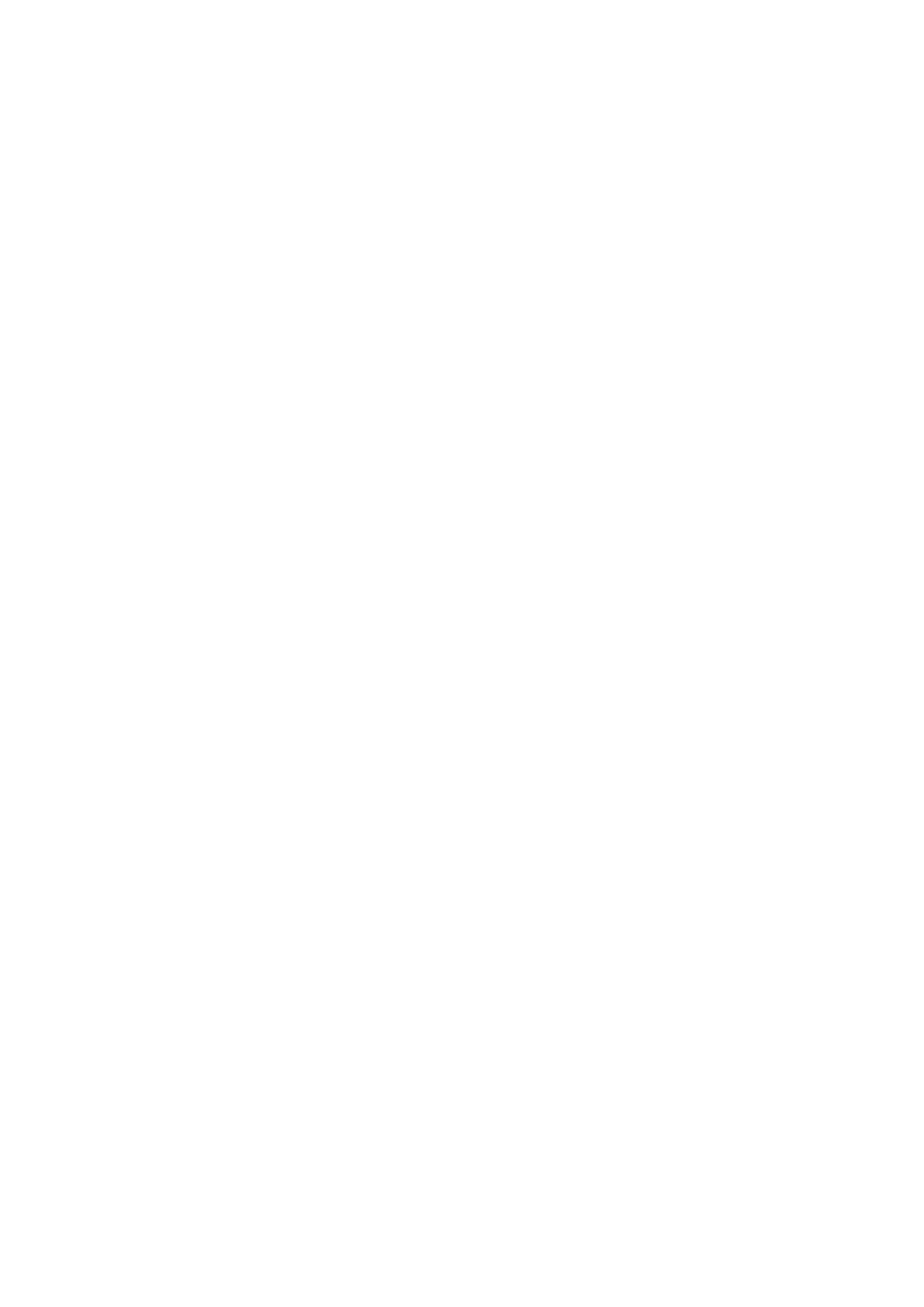# <span id="page-4-0"></span>1 Introduction

Elimination theory, which consists of algorithmic approaches to eliminating some variables between polynomials of several variables, may be considered as the origin of algebraic geometry. Its history can be traced back to the 17th and 18th century to Newton, Euler and Bézout [\[23\]](#page-87-0). The resultant of two polynomials in one variable was given by Euler(1748) and Bézout(1764) and the term "resultant" was also introduced by Bézout. In old literature, we may find the term "eliminant" as it was suggested by De Morgan. The further study of resultants goes back to the works of Jacobi, Sylvester, Bé-zout, Cayley, Macaulay and Dixon<sup>[1](#page-4-1)</sup>. This classical method of elimination theory has been for a long time a major tool to compute zeroes of a set of polynomials. Resultants are used as a computational tool for elimination of variables as well as a tool for the study of complexity aspects of polynomial system solving. This has renewed the interest in finding explicit formulas for the computation of resultants in the 90's.

The earliest use of what amounts to the existence of Groebner bases may be that of Gordan in 1900 to deduce Hilbert's basis theorem. A major step to the theory on Groebner bases presented in this thesis was taken by Macaulay in 1927 when he introduced total ordering of the set of monomials of a ring. Groebner Bases were first introduced in 1965 by Bruno Buchberger in his Ph.D. thesis [\[4\]](#page-86-0) and are named after his supervisor Wolfgang Gröbner. Its use became fashionable since we began using computers<sup>[2](#page-4-2)</sup>.

The aim of this master thesis is to analyse two different methods used for elimination problems: the Groebner bases and the more classical approach with resultants. However, the thesis is not restricted to the elimination problem, but we also give other applications of Groebner bases and resultants.

We begin the master thesis by introducing orderings on the set of monomials before we give a reminder on ideals and the Hilbert basis theorem.

The main part of the thesis is divided in two.

The first part, Section [4,](#page-11-0) is about Groebner bases. We start with the ideal membership problem which leads us to the division algorithm in the multivariate case. Then we realize that the remainder of the division algorithm is in general not unique and this is where we introduce Groebner bases. After giving some properties of Groebner bases, we want to know how we can construct such bases and therefore we consider the Buchberger algorithm. However, this algorithm provides us with Groebner bases that may not be

<span id="page-4-1"></span><sup>&</sup>lt;sup>1</sup>More details on the history of resultants can be found in A Brief History of Mathematics [\[12,](#page-86-1) p. 143-145].

<span id="page-4-2"></span><sup>&</sup>lt;sup>2</sup>More details on the history of Groebner bases can be found in *Commutative Algebra:* With a View Toward Algebraic Geometry [\[11,](#page-86-2) Section 15.6].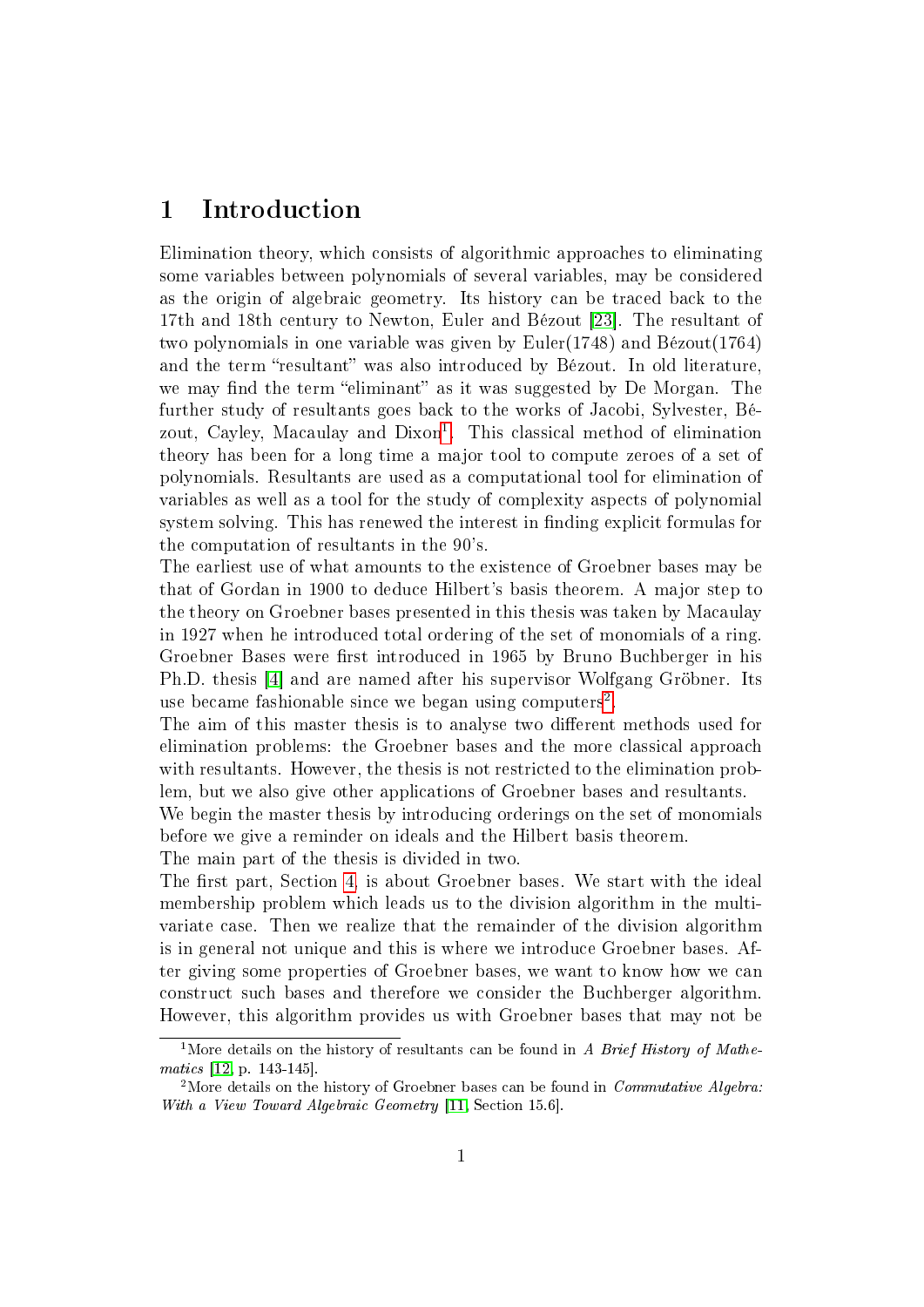unique and may be bigger than necessary. In Subsection [4.5.4](#page-34-0) Least Common Multiple and Greatest Common Divisor of Polynomials, we will give an algorithm that provides a unique type of Groebner bases. We finish this first part by some applications of Groebner bases.

The second part, Section [5,](#page-55-0) is about resultants. We start by introducing univariate resultants before we pass on to the general theory of multivariate resultants. There we start by defining the multivariate resultant of two homogeneous polynomials in two variables. Then we pass on to the multivariate resultant of n homogeneous polynomials in  $n$  variables and finally we get to the general case with n non-homogeneous polynomials in  $n-1$  variables. In this second section of the main part of the thesis we also compare Groebner bases to univariate resultants.

Section [2](#page-6-0) about monomial orderings is necessary to understand the two sections of the main part. The reminder on ideals and the Hilbert basis theorem, Section [3,](#page-9-0) is only necessary for Section [4](#page-11-0) about Groebner Bases. The two main parts of the thesis, Section [4](#page-11-0) and Section [5,](#page-55-0) are independent, except for Subsection [5.3](#page-70-0) on the comparison of Groebner bases and univariate resultants.

Section [3](#page-9-0) is based on notes of Bertram [\[3\]](#page-86-3) and on Abstract algebra with applications (in two volumes). Vol. II: Rings and fields  $[25]$ . Section [4](#page-11-0) about Groebner bases is mainly based on Ideals, Varieties, and Algorithms: An Introduction to Computational Algebraic Geometry and Commutative Algebra [\[6\]](#page-86-4), Computing in Algebraic Geometry: A Quick Start Using SINGULAR [\[8\]](#page-86-5), A Singular Introduction to Commutative Algebra [\[14\]](#page-87-2) and Introduction to Algebraic Computation [\[18\]](#page-87-3). Section [5](#page-55-0) on resultants is mainly based on The Algebraic Theory of Modular Systems [\[19\]](#page-87-4), Introduction to resultants [\[26\]](#page-88-0) and Gröbner Bases and Resultants [\[23\]](#page-87-0).

The computation tool used in this thesis is SINGULAR [\[14\]](#page-87-2).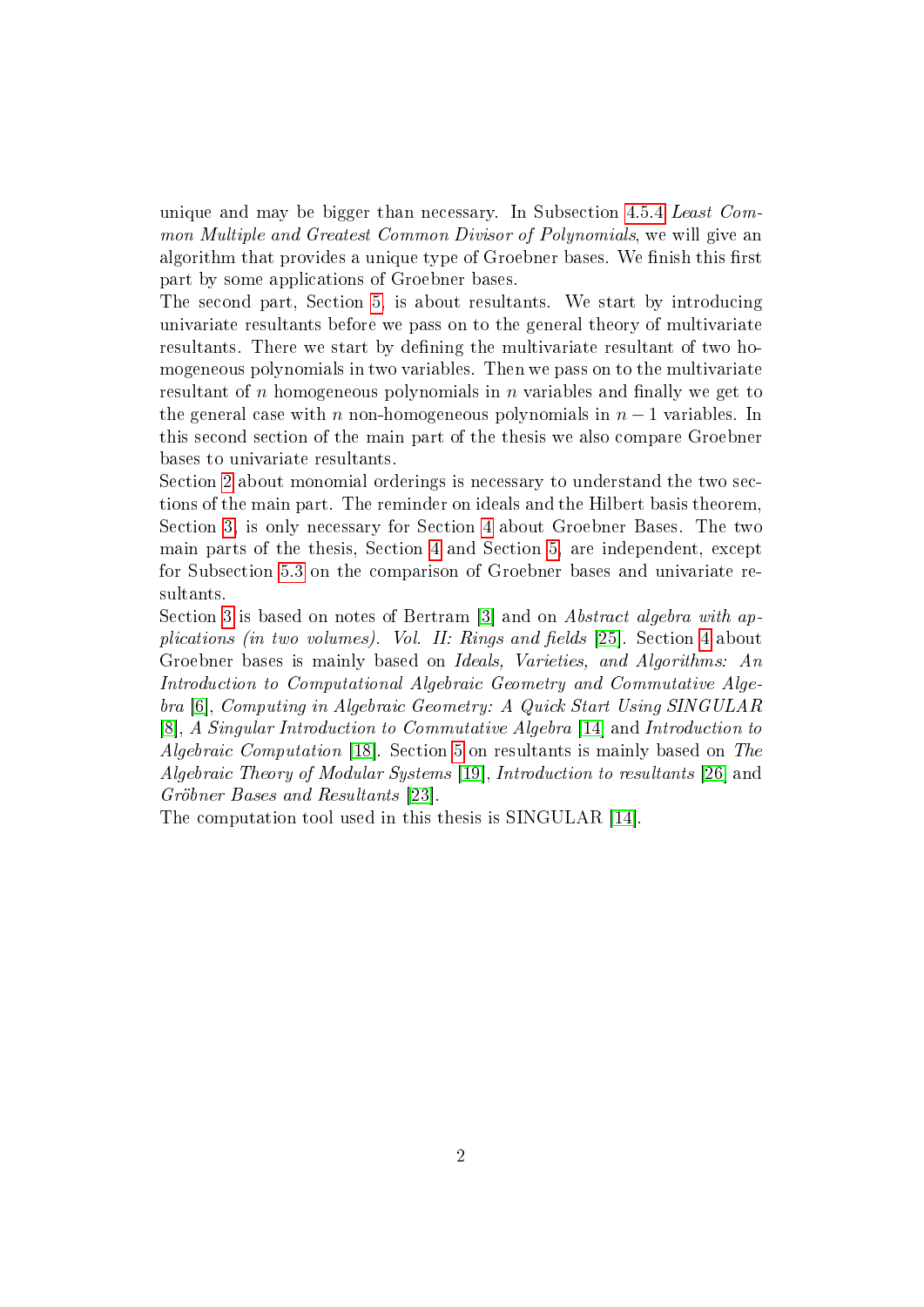# <span id="page-6-0"></span>2 Monomial Orderings

Let k be a field. The notion of orderings of terms in polynomials is a key ingredient for the division algorithm in  $k[x]$  and for the row-reduction (Gaussian elimination) algorithm for systems of linear equations. Therefore we might guess that if we try to extend polynomial division or row reduction to arbitrary polynomials in several variables, we will need to write a polynomial  $f \in k[x_1, ..., x_n]$  in a unique ordered way. In other words we need to define an ordering on the terms in polynomials in  $k[x_1, ..., x_n]$ .

In the following, we will denote a monomial of  $k[x_1, ..., x_n]$  by  $\boldsymbol{x}^{\alpha} = x_1^{\alpha_1} \cdot ... \cdot x_n^{\alpha_n}$ , where  $\alpha = (\alpha_1, ..., \alpha_n) \in \mathbb{Z}_{\geq 0}^n$  is the *n*-tuple of exponents. This notation reveals a one-to-one correspondence between the monomials in  $k[x_1, ..., x_n]$ and  $\mathbb{Z}_{\geq 0}^n$ .

#### Definition 2.1.

1) A monomial ordering on  $k[x_1,...,x_n]$  is a total ordering  $>$  on the set of monomials  $\mathbf{x}^{\alpha}$ ,  $\alpha \in \mathbb{Z}_{\geq 0}^n$ , which is multiplicative:

$$
\boldsymbol{x}^{\alpha} > \boldsymbol{x}^{\beta} \Longrightarrow \boldsymbol{x}^{\gamma} \boldsymbol{x}^{\alpha} > \boldsymbol{x}^{\gamma} \boldsymbol{x}^{\beta} \ \ \textit{for each} \ \gamma \in \mathbb{Z}_{\geq 0}^n.
$$

2) A monomial ordering  $> on k[x_1, ..., x_n]$  is

- · global, if  $x_i > 1$  for  $i = 1, ..., n$ ,
- $\cdot$  local, if  $1 > x_i$  for  $i = 1, ..., n$ , and
- · mixed, otherwise.

The terms global and local come from geometry, referring to the global and local study of an algebraic set. In the following, we will mainly focus on global orderings.

#### Example 1.

1) The lexicographic ordering is a global monomial ordering: let  $\alpha, \beta \in \mathbb{Z}_{\geq 0}^n$ 

$$
\boldsymbol{x}^\alpha >_{lex} \boldsymbol{x}^\beta
$$

 $\iff$  the leftmost nonzero entry of the vector  $\alpha - \beta$  is positive.

That  $>_{lex}$  is a total ordering follows directly from the definition and the fact that the usual numerical order on  $\mathbb{Z}_{\geq 0}^n$  is a total ordering. This total ordering is multiplicative: If  $x^{\alpha} >_{lex} \bar{x}^{\beta}$ , then the leftmost nonzero entry of  $\alpha - \beta$ , say  $\alpha_i - \beta_i$  is positive. For any  $\gamma \in \mathbb{Z}_{\geq 0}^n$  we have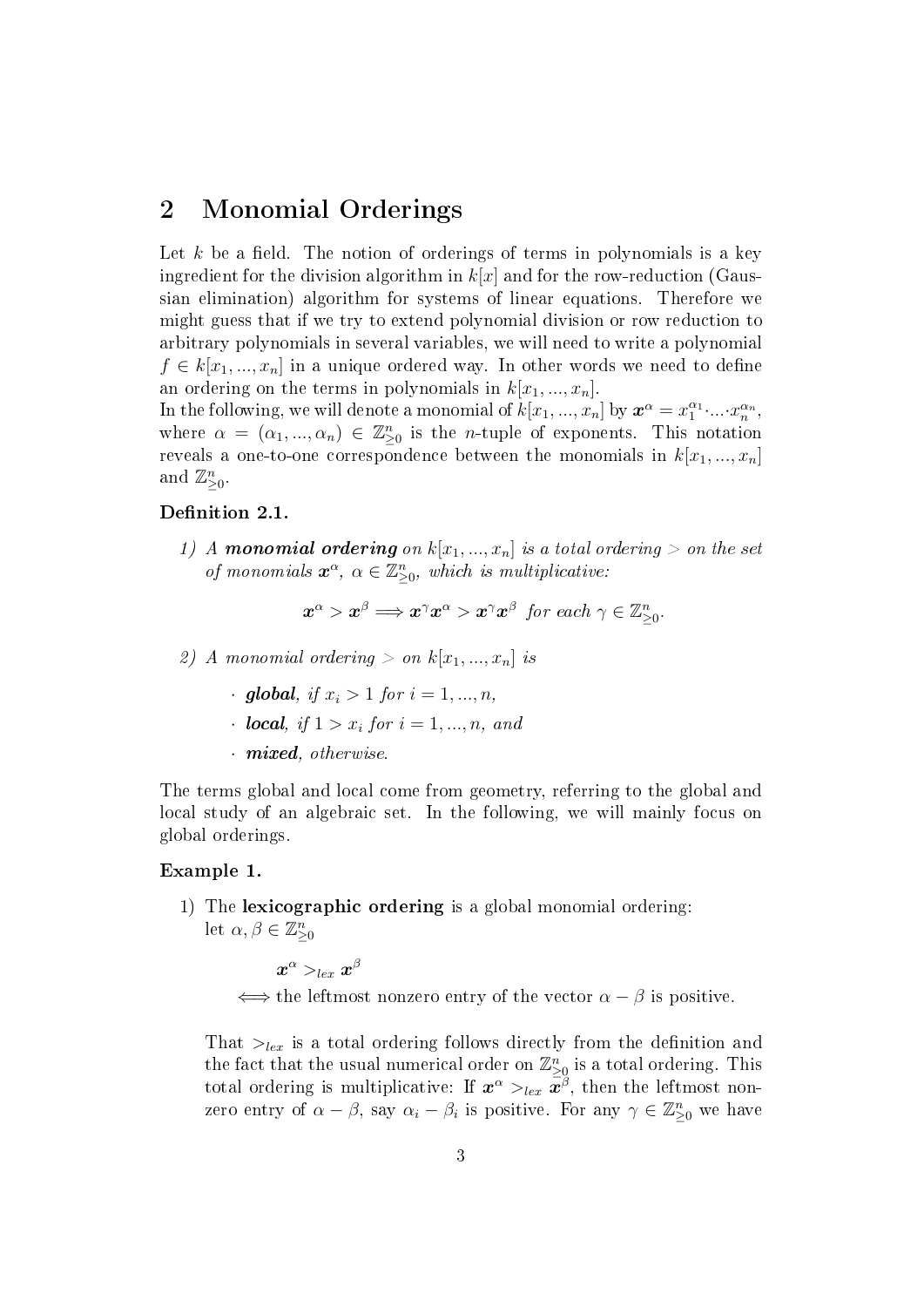$\boldsymbol{x}^{\gamma}\boldsymbol{x}^{\alpha} = \boldsymbol{x}^{\gamma+\alpha}$  and  $\boldsymbol{x}^{\gamma}\boldsymbol{x}^{\beta} = \boldsymbol{x}^{\gamma+\beta}$ . Then in  $(\gamma+\alpha)-(\gamma+\beta)=\alpha-\beta$ , the leftmost non-zero entry is again  $\alpha_i - \beta_i > 0$  and so  $\boldsymbol{x}^\gamma \boldsymbol{x}^\alpha > \boldsymbol{x}^\gamma \boldsymbol{x}^\beta$ . This ordering is global as for every  $i = 1, ..., n$  we have  $x_i = \mathbf{x}^\alpha$  with  $\alpha_i = 1$  and  $\alpha_j = 0$  for  $j \neq i$ . In addition  $1 = \boldsymbol{x}^{\beta}$  with  $\beta_j = 0$  for every  $j = 1, ..., n$  and therefore the leftmost non-zero entry in  $\alpha - \beta$  is  $\alpha_i = 1 > 0$ . Finally we have  $x_i >_{lex} 1$  for  $i = 1, ..., n$ .

2) The graded lexicographic ordering is a global monomial ordering: let  $\alpha, \beta \in \mathbb{Z}_{\geq 0}^n$ 

$$
\boldsymbol{x}^{\alpha} >_{grlex} \boldsymbol{x}^{\beta} \iff \deg(\boldsymbol{x}^{\alpha}) = \sum_{i=1}^{n} \alpha_{i} > \sum_{i=1}^{n} \beta_{i} = \deg(\boldsymbol{x}^{\beta})
$$

or

$$
\deg(\boldsymbol{x}^{\alpha})=\deg(\boldsymbol{x}^{\beta})\,\,\text{and}\,\, \boldsymbol{x}^{\alpha}>_{lex}\boldsymbol{x}^{\beta}.
$$

That  $>_{grlex}$  is a total ordering follows directly from the definition. We have for any  $\gamma \in \mathbb{Z}_{\geq 0}^n$ 

$$
\boldsymbol{x}^\alpha>\boldsymbol{x}^\beta \Longrightarrow \boldsymbol{x}^\gamma \boldsymbol{x}^\alpha > \boldsymbol{x}^\gamma \boldsymbol{x}^\beta
$$

since the partial ordering by degree and the lexicographic ordering both have that property. This ordering is global as for every  $i = 1, ..., n$  we have  $x_i = \boldsymbol{x}^{\alpha}$  with  $\alpha_i = 1$  and  $\alpha_j = 0$  for  $j \neq i$ . In addition  $1 = \boldsymbol{x}^{\beta}$  with  $\beta_j = 0$  for every  $j = 1, ..., n$  and therefore  $\deg(\alpha) = 1 > 0 = \deg(\beta)$ . Finally, we have  $x_i >_{grlex} 1$  for  $i = 1, ..., n$ .

#### Remark 1.

- 1) If it is clear which monomial ordering we are considering, we denote  $>_{lex}$ , respectively  $>_{arlex}$  or any other ordering, simply by  $>$ .
- 2) Let > be a monomial ordering on  $k[x_1, ..., x_n]$ . The following statements are equivalent:
	- $(a) >$  is global.
	- (b) > refines the natural partial ordering  $\geq_{nat}$  on  $\mathbb{Z}_{\geq 0}^n$ . That is,

$$
\alpha \geq_{nat} \beta \Rightarrow \boldsymbol{x}^{\alpha} > \boldsymbol{x}^{\beta},
$$

where  $\alpha \geq_{nat} \beta$  if and only if  $\alpha - \beta \in \mathbb{Z}_{\geq 0}^n$  if and only if  $\mathbf{x}^\alpha$  is divisible by  $\boldsymbol{x}^{\beta}$ .

 $(c) >$  is a well-ordering. That is, every non-empty set of monomials in  $k[x_1, ..., x_n]$  has the least element with respect to  $\geq$ .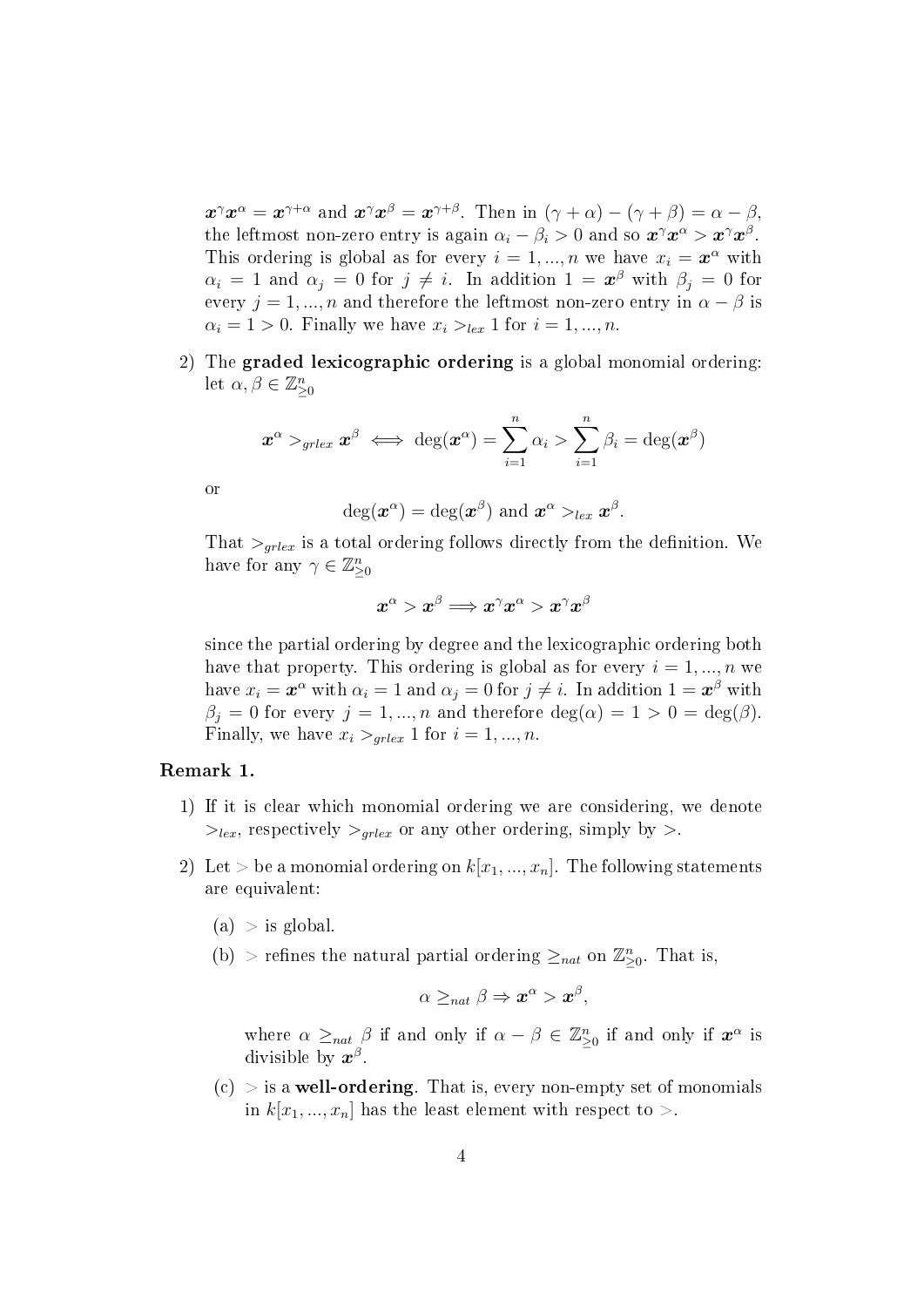In particular the implication  $(b) \Rightarrow (c)$  follows from Hilbert's basis theorem<sup>[3](#page-8-0)</sup> which in this context tells us that every subset of  $\mathbb{Z}_{\geq 0}^n$  has at most finitely many minimal elements with respect to  $>_{nat}$ .

**Definition 2.2.** Let us consider a non-zero polynomial  $f \in k[x_1, ..., x_n]$  and fix a monomial ordering on  $k[x_1, ..., x_n]$ :

- 1) The largest monomial of  $f$ ,  $LM(f)$ , is called the **leading monomial** of  $f$ .
- 2) The coefficient in front of  $LM(f)$  is called the **leading coefficient** of f and is denoted by  $LC(f)$ .
- 3) The leading term of f is defined by  $LT(f) = LC(f) \cdot LM(f)$ .
- 4) If  $LM(f) = x^{\alpha}$ , then multideg(f) =  $\alpha$  is called the **multidegree** of f.

**Example 2.** Consider  $f = 5x^2yz - 7xz^5$  in  $k[x, y, z]$ .

· Let us take as monomial ordering the lexicographic ordering which is in this case usually the alphabetic ordering:  $x > y > z > 1$ . Then we have

$$
x^2yz > xz^5
$$

as  $(2, 1, 1) - (1, 0, 5) = (1, 1, -4)$  i.e the leftmost entry is positive. Therefore

$$
LM(f) = x^2yz
$$
,  $LC(f) = 5$ ,  $LT(f) = 5x^2yz$   
and  $multideg(f) = (2, 1, 1)$ .

 $\cdot$  Consider now the same polynomial  $f$ , but let us take as monomial ordering the graded lexicographic ordering. Then we have

$$
xz^5 > x^2yz
$$

as  $|(1,0,5)|=6>4=|(2,1,1)|$ . Therefore

$$
LM(f) = xz^5
$$
,  $LC(f) = -7$ ,  $LT(f) = -7xz^5$   
and multideg $(f) = (1, 0, 5)$ .

This example shows that the same polynomial could have different leading monomials if we consider different monomial orderings.

<span id="page-8-0"></span><sup>3</sup>Theorem [3.4](#page-10-0) in Section [3.](#page-9-0)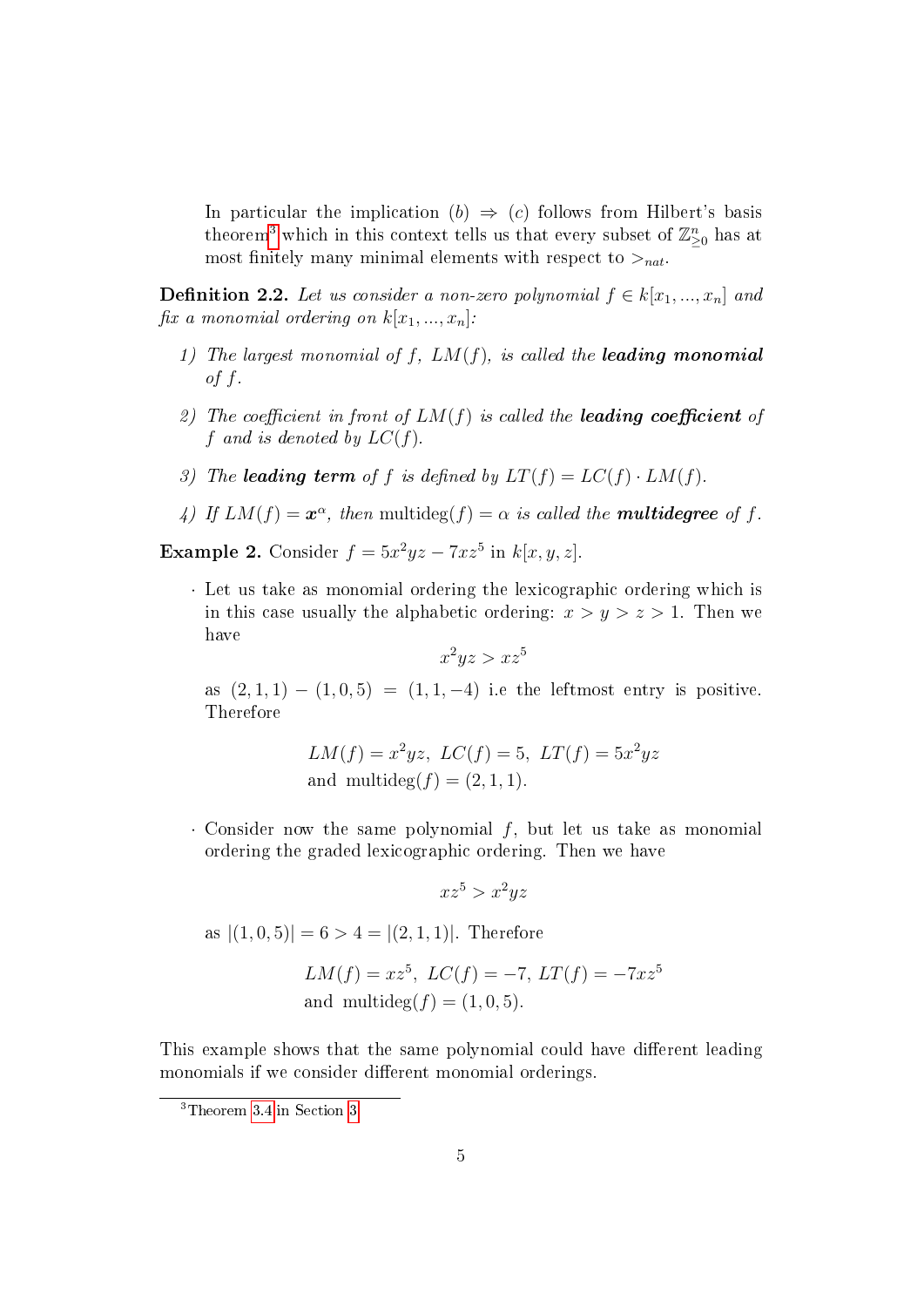# <span id="page-9-0"></span>3 Reminder on Ideals and Hilbert Basis Theorem

In the following, we will give a reminder on ideals and the Hilbert Basis theorem which will be useful for the next section on Groebner bases.

<span id="page-9-2"></span>**Lemma 3.1.** If  $f_1, ..., f_s \in k[x_1, ..., x_n]$ , then

$$
\langle f_1, ..., f_s \rangle = \{ \sum_{i=1}^s h_i f_i : h_1, ..., h_s \in k[x_1, ..., x_n] \}
$$

is an ideal of  $k[x_1, ..., x_n]$ . We will call  $\langle f_1, ..., f_s \rangle$  the **ideal generated by**  $f_1, ..., f_s$ .

*Proof.* Since  $0 = \sum_{i=1}^{s} 0 \cdot f_i$ , we have that  $0 \in \langle f_1, ..., f_s \rangle$ . Suppose now that  $f = \sum_{i=1}^{s} p_i f_i, g = \sum_{i=1}^{s} q_i f_i$  and let  $h \in k[x_1, ..., x_n]$ . Then we get

$$
f + g = \sum_{i=1}^{s} (p_i + q_i) f_i \in \langle f_1, ..., f_s \rangle,
$$
  

$$
hf = \sum_{i=1}^{s} (hp_i) f_i \in \langle f_1, ..., f_s \rangle
$$

and therefore we can conclude that  $\langle f_1, ..., f_s \rangle$  is an ideal.

Next, we will show that all ideals  $I \subset k[x_1,...x_n]$  are of this form.

**Definition 3.2.** A ring A is called a **Noetherian ring** if every ideal I of A is finitely generated.

**Remark 2.** Recall that since k is a field, it only has two ideals:  $\{0\}$  and itself. Since the identity  $1_k$  generates k, all the ideals of k are finitely generated and so we can conclude that it is a Noetherian ring.

<span id="page-9-1"></span>**Proposition 3.3.** If  $A$  is a Noetherian ring, then:

- 1) Given any ascending chain of ideals  $I_1 \subseteq I_2 \subseteq ... \subseteq A$ , there is  $n_0 \in \mathbb{N}$ such that for all  $n \geq n_0$ :  $I_n = I_{n_0}$ .
- 2) The polynomial ring  $A[x]$  is Noetherian.
- 3) For any  $n \in \mathbb{N}_{>0}$ , the polynomial ring  $A[x_1, ..., x_n]$  is Noetherian.
- *Proof.* 1) Note that under this assumptions  $I := \bigcup_{i=1}^{+\infty}$  is an ideal, hence it is finitely generated. If  $a_1, ..., a_m$  are generators, they are all contained in some  $I_n$  and therefore  $I_n = I_{n+1} = ... = I$ .

 $\Box$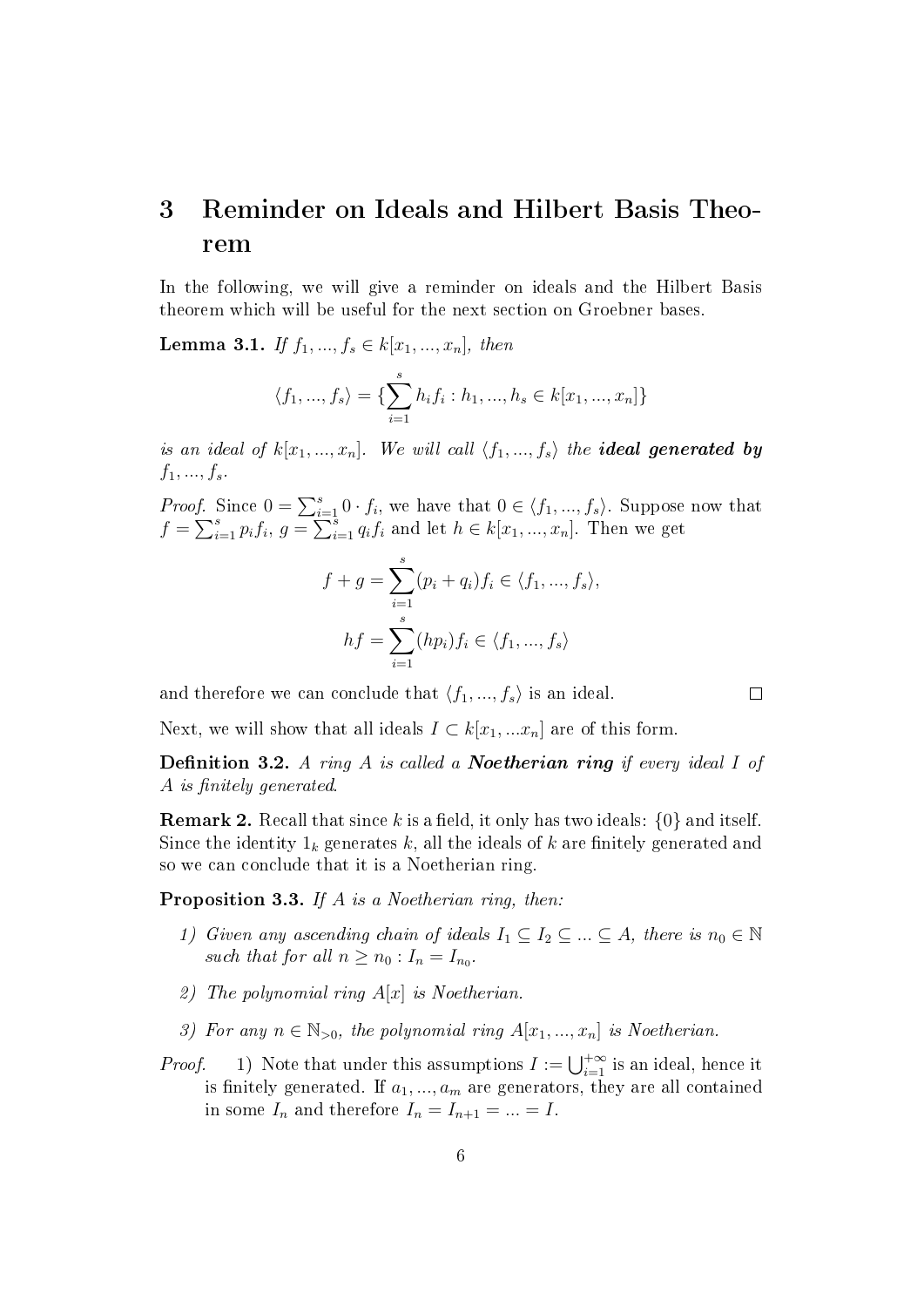- 2) Let  $J \subset A[x]$  be any ideal. We want to show that J is finitely generated. Consider the ideals  $I_d \subset A$  of leading coefficients of polynomials  $f \in J$ of degree d. This means that  $a \in I_d$  if and only if there is a polynomial  $f = ax^d + a_{d-1}x^{d-1} + ... + a_0 \in J$ . The ideals  $I_d$  form an ascending chain  $I_0 \subset I_1 \subset \dots$  which must be eventually stationary by 1), say  $I_{n_0} = I_{n_0+1} = ...$  as A is Noetherian. Let  $I_d = \langle a_{d,1}, ..., a_{d,m_d} \rangle$  for each  $d \leq n_0$  and for each pair  $(d, i)$  choose some  $f_{d,i} = a_{d,i}x^d + a_{d-1}x^{d-1} +$  $...+a_0 \in J$ . Then the  $f_{d,i}$  together generate J. Indeed, let  $f \in J$ , where  $f = c_d x^d + c_{d-1} x^{d-1} + \ldots + c_0$ . Then by definition of  $I_d$ , we have that  $c_d \in I_d$  and since  $I_d = \langle a_{d,1}, ..., a_{d,m_d} \rangle$ , we can write  $c_d = \sum_{i=1}^{m_d} b_i a_{d,i}$ ,  $b_i \in A$  for all  $i \in \{1, ..., m_d\}$ . It follows that  $f - \sum_{i=1}^{m_d} b_i a_{d,i}$  has degree  $d$ . This reasoning can be repeated for degree  $d-1$  until degree 0, hence we get finally that f is generated by  $f_{d,i}$  with  $d \leq n_0$  and  $i \in 1, ..., m_d$ . We can conclude that J is finitely generated and so  $A[x]$ is Noetherian.
- 3) This is a direct consequence of 2) by using induction on n.

 $\Box$ 

As we have seen that a field  $k$  is Noetherian, we can apply the proposition above on  $k$  and so we get the following theorem:

<span id="page-10-0"></span>Theorem 3.4 (Hilbert Basis Theorem). Every ideal  $I \subset k[x_1, ..., x_n]$  has a finite generating set. This means that  $I = \langle f_1, ..., f_s \rangle$  for some  $f_1, ..., f_s \in I$ .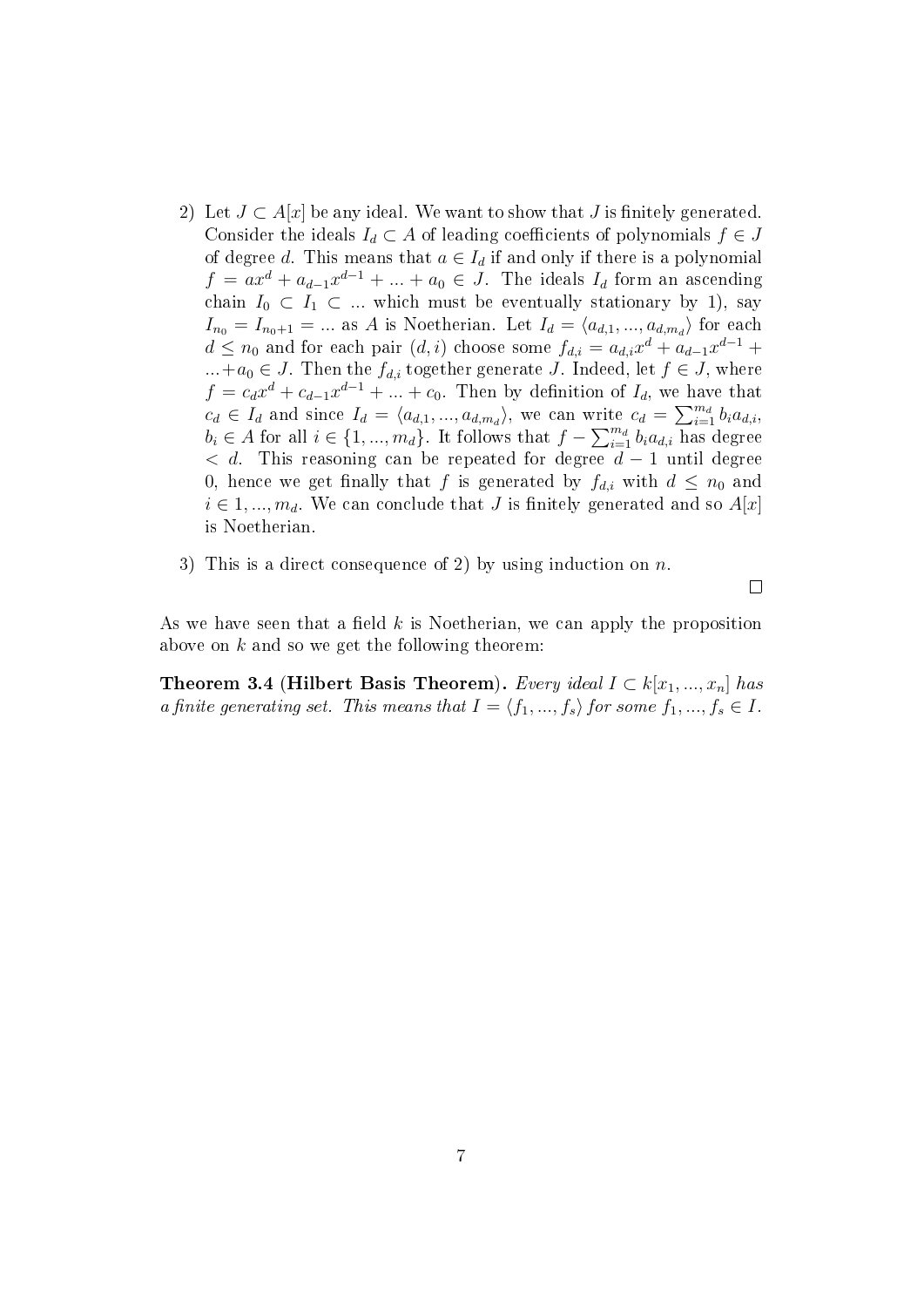# <span id="page-11-0"></span>4 Groebner Basis and Normal Form

In this section, we want to give an answer to the following question: If  $f_1, ..., f_s \in k[x_1, ..., x_n]$ , is there an algorithm to decide whether a given  $f \in k[x_1, ..., x_n]$  lies in  $\langle f_1, ..., f_s \rangle$ ? This problem is often called the ideal **membership problem** as we have seen in Section [3](#page-9-0) that  $\langle f_1, ..., f_s \rangle$  is an ideal.

For polynomials of one variable, i.e. when  $n = 1$ , we can use the division algorithm in  $k[x]$  to solve the ideal membership problem. It is enough to consider the case  $s = 1$  when we work with polynomials in one variable since if k is a field, then every ideal of  $k[x]$  can be written in the form  $\langle f_1 \rangle$  for some  $f_1 \in k[x]$ <sup>[4](#page-11-2)</sup>. Given  $f \in k[x]$ , to check whether  $f \in \langle f_1 \rangle$ , we divide f by  $f_1$ :

$$
f = f_1 \cdot q + r,
$$

where  $q, r \in k[x]$  such that  $r = 0$  or  $deg(r) < deg(f_1)$  are unique. Then we have  $f \in \langle f_1 \rangle$  if and only if  $r = 0$ . Indeed, if  $r = 0$ , then  $f = f_1 \cdot q \in \langle f_1 \rangle$ by definition. Suppose now that  $f = f_1 \cdot q + r \in \langle f_1 \rangle$  with  $r \neq 0$ . As  $f = f_1 \cdot q \in \langle f_1 \rangle$ , we have that  $r \in \langle f_1 \rangle$ . But as  $r \neq 0$ , we can conclude by the division algorithm that  $\deg(r) < \deg(f_1)$ . As this is a contradiction to  $r \in \langle f_1 \rangle$ , we can conclude that  $f \in \langle f_1 \rangle$  if and only if  $r = 0$ . Thus, we have an algorithmic test for the ideal membership problem in the case  $n = 1$ . From this observation, we might guess that in the general case we need a division algorithm in  $k[x_1, ..., x_n]$  to solve the ideal membership problem.

# <span id="page-11-1"></span>4.1 Division Algorithm in  $k[x_1, ..., x_n]$

We want do define a division algorithm for polynomials in  $k[x_1, ..., x_n]$  that extends the algorithm for  $k[x]$ . In other words we want to divide  $f \in k[x_1, ..., x_n]$ by  $f_1, ..., f_s \in k[x_1, ..., x_n]$  and express  $f$  in the form

$$
f = a_1 f_1 + \dots + a_s f_s + r,
$$

where  $a_1, ..., a_s, r \in k[x_1, ..., x_n]$ . The element r is called the remainder of this division. We need to be careful how to define this element as it will play a key role in the ideal membership problem. To define this division algorithm. we need the monomial orderings introduced before.

The basic idea of the algorithm is the same as in the one-variable case: after having fixed a monomial ordering  $>$ , we want to cancel the leading term of f by multiplying some  $f_i$  by an appropriate monomial and subtracting. Then this monomial becomes a term in the corresponding  $a_i$ . Let us consider first an example before stating the division algorithm in general.

<span id="page-11-2"></span> $4$ Corollary 4 of Chapter 1, §5 in [\[6\]](#page-86-4).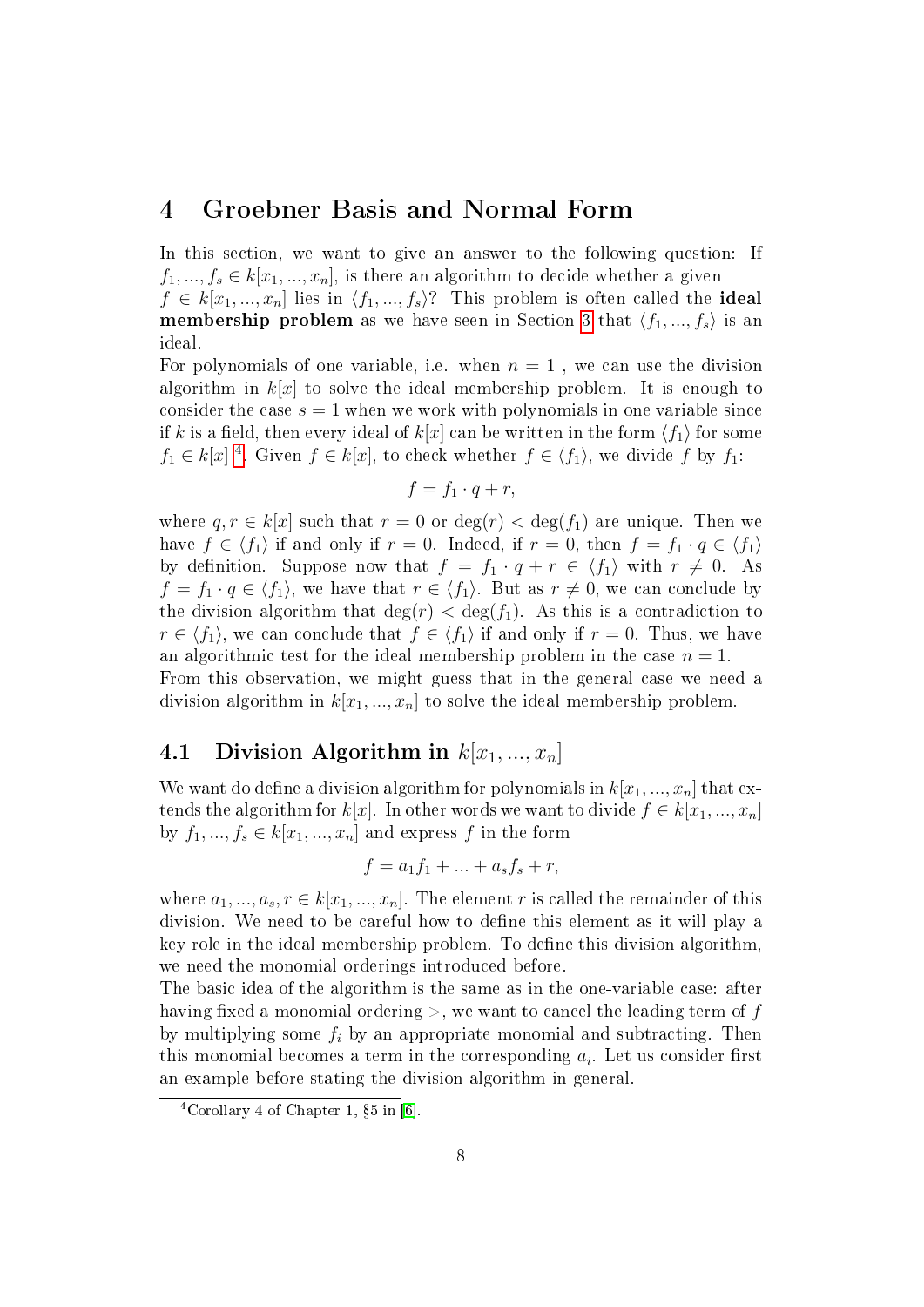Example 3. Consider as monomial ordering the lexicographic ordering with  $x > y > 1$ . Let  $f = 2x^2y - xy^2 + y^2$ ,  $f_1 = xy + 1$  and  $f_2 = y^2 + 1$ . We have that  $LT(f_1) = xy$  divides  $LT(f) = 2x^2y$  but  $LT(f_2) = y^2$  does not. Therefore we start by dividing  $2x^2y$  by xy:

$$
a_1: \quad 2x
$$
  
\n
$$
a_2: \\
xy + 1 \\
y^2 + 1\n\end{cases}\n\quad\n\begin{cases}\n2x^2y - xy^2 + y^2 \\
2x^2y + 2x \\
-xy^2 - 2x + y^2\n\end{cases}
$$

As  $LT(-x^2y - 2x + y^2) = -xy^2$  is also divisible by  $LT(f_1)$ , we continue by dividing by  $xy$ :

$$
a_1: \quad 2x - y
$$
  
\n
$$
a_2:
$$
  
\n
$$
xy + 1
$$
  
\n
$$
yx^2 + 1
$$
  
\n
$$
2x^2y - xy^2 + y^2
$$
  
\n
$$
2x^2y + 2x
$$
  
\n
$$
-xy^2 - 2x + y^2
$$
  
\n
$$
-xy^2 - y
$$
  
\n
$$
-2x + y^2 + y
$$

We can see that  $LT(f_1) = xy$  and  $LT(f_2) = y^2$  do not divide  $LT(-2x+y^2+y) = -2x$ . But we can say that the polynomial  $-2x+y^2+y$ is not the remainder since  $LT(f_2)$  divides  $y^2$ . So if we move  $-2x$  to the remainder, we get

$$
a_1: \quad 2x - y
$$
\n
$$
a_2: \quad r
$$
\n
$$
xy + 1
$$
\n
$$
2x^2y - xy^2 + y^2
$$
\n
$$
2x^2y + 2x
$$
\n
$$
-xy^2 - 2x + y^2
$$
\n
$$
-xy^2 - y
$$
\n
$$
-2x + y^2 + y
$$
\n
$$
y^2 + y \rightarrow -2x
$$

Now we can continue dividing. If we can divide by  $LT(f_1)$  or  $LT(f_2)$ , we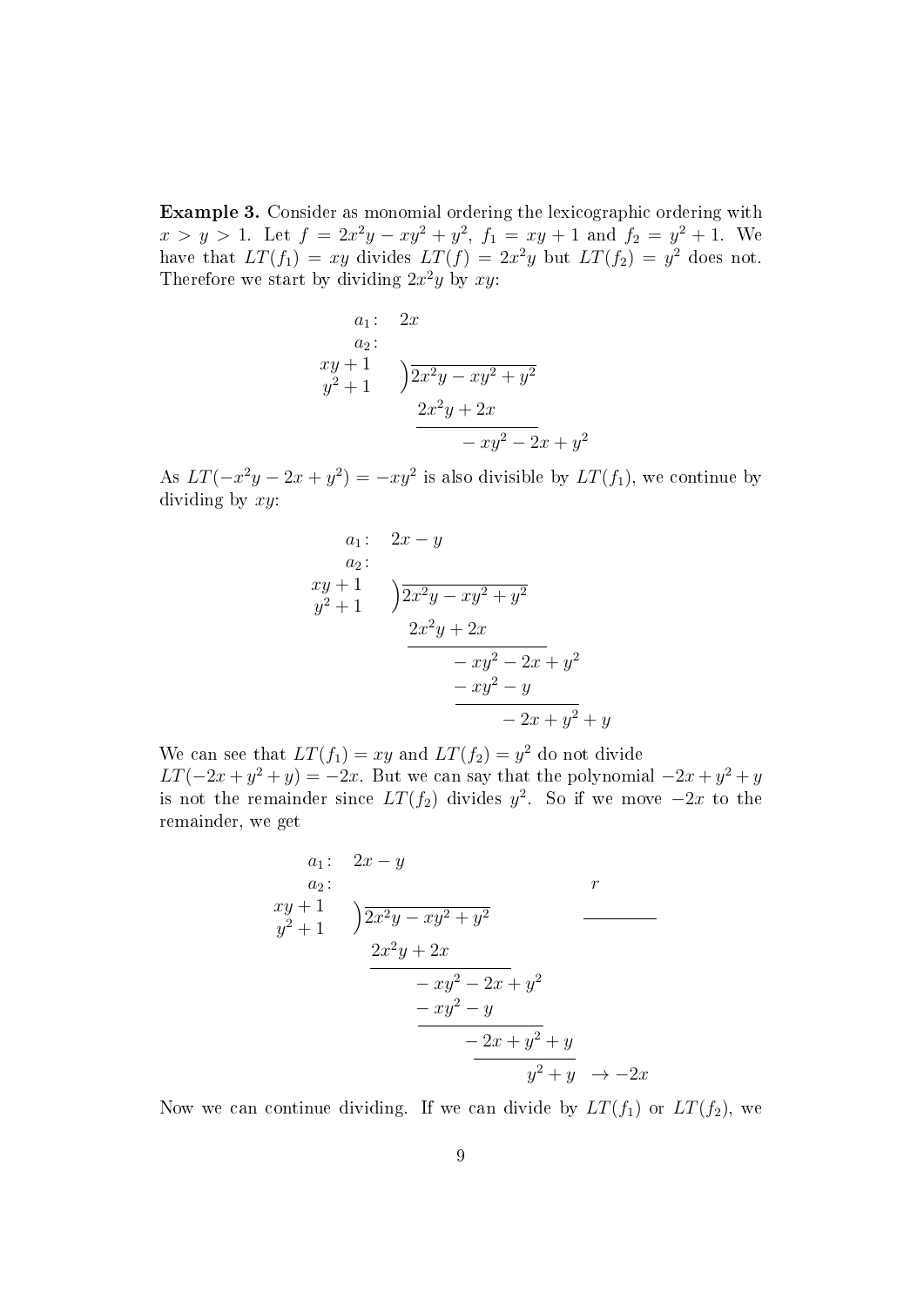proceed as usual, and if neither divides, we move the leading term of the intermediate dividend to the remainder column.

$$
a_1: 2x - y\n a_2: 1\n xy + 1\n y2 + 1) 2x2y - xy2 + y2\n 2x2y + 2x\n - xy2 - 2x + y2\n - xy2 - y\n 2x + y2 + y\n y2 + y\n y2 + 1\n y - 1\n y - 1\n 0  $\rightarrow$  -2x + y - 1
$$

Finally, we get

$$
2x^2y - xy^2 + y^2 = (2x - y)(xy + 1) + 1 \cdot (y^2 + 1) + (-2x + y - 1).
$$

This example reveals the properties we want the remainder  $r$  to have: none of its terms should be divisible by the leading terms of the polynomials by which we are dividing. Let us now consider the general division algorithm.

Theorem 4.1 (Division algorithm in  $k[x_1, ..., x_n]$ ). Fix a global monomial ordering  $>$  on  $\mathbb{Z}_{\geq 0}^n$  and let  $F=(f_1,...,f_s)$  be an ordered s-tuple of polynomials in  $k[x_1, ..., x_n]$ . Then every  $f \in k[x_1, ..., x_n]$  can be written as

$$
f = a_1 f_1 + \dots + a_s f_s + r,
$$

where  $a_i, r \in k[x_1, ..., x_n]$  and either  $r = 0$  or r is a linear combination, with coefficients in  $k$ , of monomials, none of which is divisible by any of  $LT(f_1),...,LT(f_s)$ . The element r will be called a **remainder** of f on division by F. Furthermore, if  $a_i f_i \neq 0$ , then we have

$$
LM(f) \ge LM(a_if_i).
$$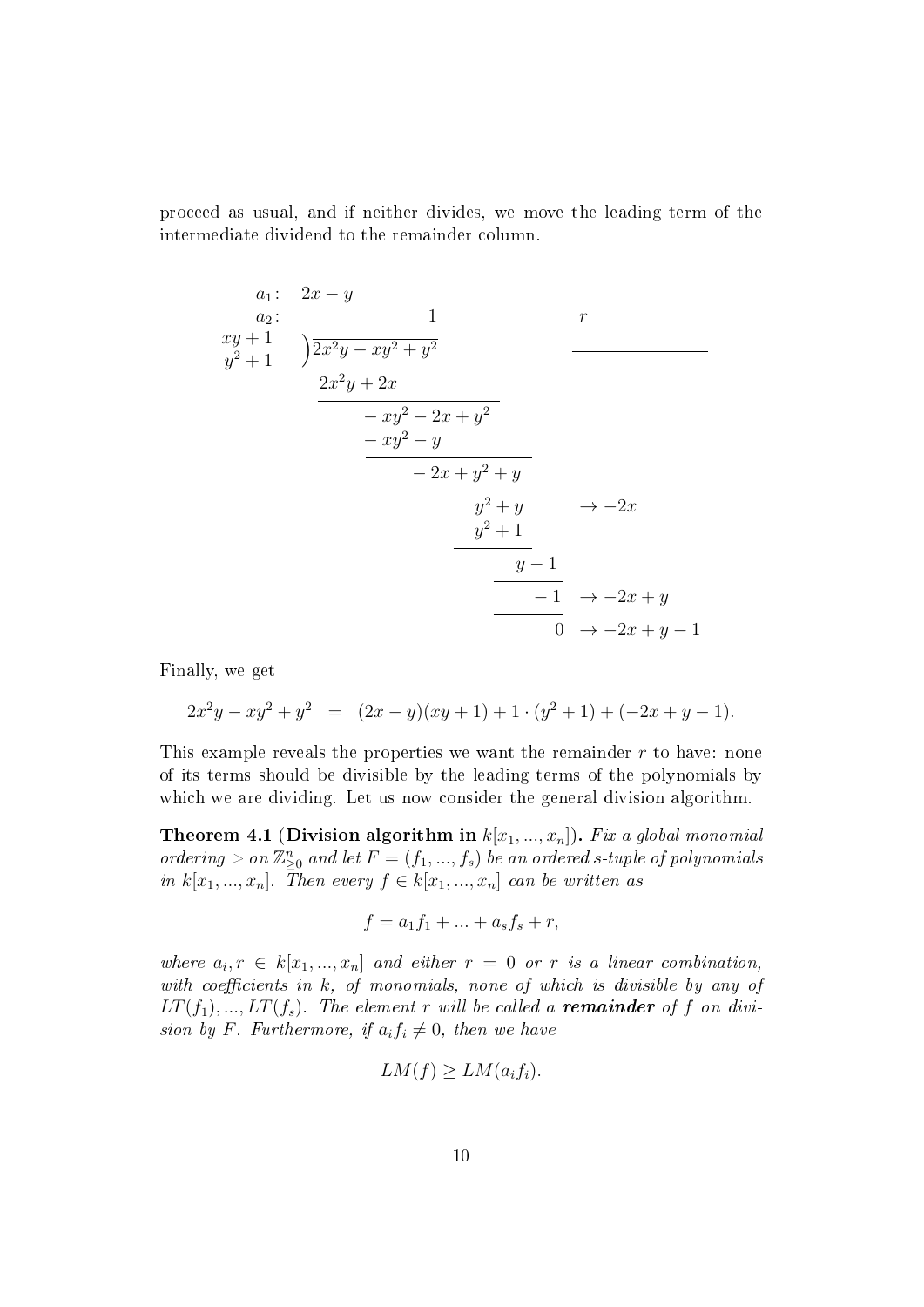*Proof.* First, we will give a construction algorithm to prove the existence of  $a_1, \ldots, a_s$  and r and then we will show that this algorithm operates correctly on any given input.

**Algorithm 1** Division algorithm in  $k[x_1, ..., x_n]$ 

```
Require: f, f_1, ..., f_sEnsure: a_1, ..., a_s, ra_1 := 0, ..., a_s := 0, r = 0p := fwhile p \neq 0 do
    i := 1divisionoccured := falsewhile i \leq s and divisionoccured=false do
       if LT(f_i) divides LT(p) then
         a_i := a_i + LT(p)/LT(f_i)p := p - (LT(p)/LT(f_i))f_idivisionoccured:=true
       else
         i:=i+1end if
    end while
    if divisionoccured=false then
       r := r + LT(p)p := p - LT(p)end if
  end while
```
To make it more clear, let us relate this algorithm to the example given above: the variable  $p$  is the intermediate dividend at each stage, the variable r represents the column on the right-hand side and the variables  $a_1, ..., a_s$  are the quotients listed above the radical. The boolean variable divisionoccured indicates when some  $LT(f_i)$  divides the leading term of the intermediate dividend.

To prove that this algorithm works, we will first show by induction that

<span id="page-14-0"></span>
$$
f = a_1 f_1 + \dots + a_s f_s + p + r \tag{4.1}
$$

holds at every stage. It is obvious that this is true for the initial values of  $a_1, \ldots a_s, p, r$ . Now suppose that [\(4.1\)](#page-14-0) holds at one step of the algorithm. If in the next step  $LT(f_i)$  divides  $LT(p)$ , then

$$
a_i f_i + p = \left( a_i + \frac{LT(p)}{LT(f_i)} \right) f_i + \left( p - \frac{LT(p)}{LT(f_i)} f_i \right)
$$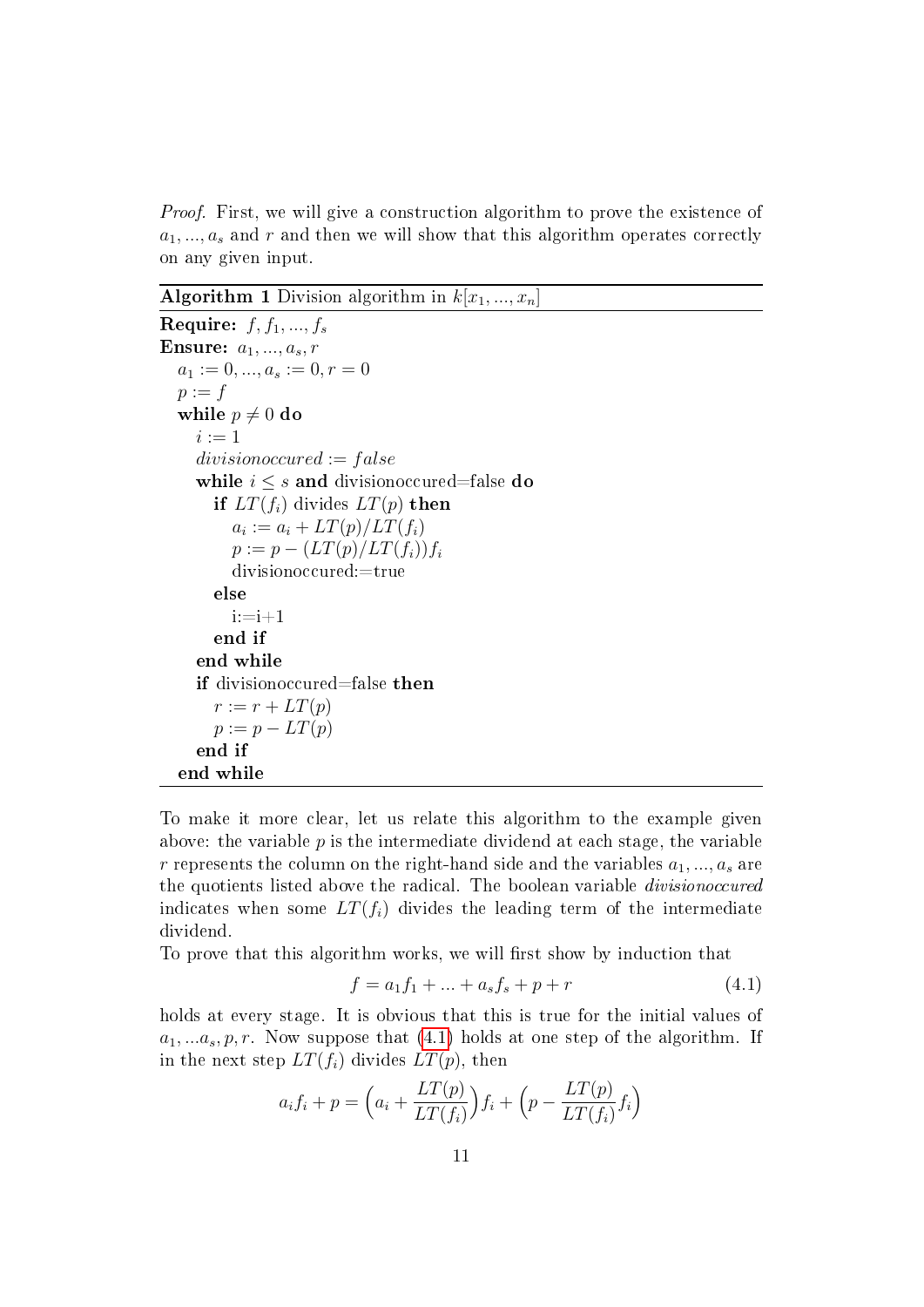reveals that  $a_i f_i + p$  does not change. Since all other variables are unaffected, [\(4.1\)](#page-14-0) remains true in this case. On the other side if in the next step no  $LT(f_i)$ divides  $LT(p)$ , then p and r will be changed. However, the sum  $p + r$  will remain the same since

$$
p + r = (p - LT(p)) + (r + LT(p))
$$

and so [\(4.1\)](#page-14-0) is unchanged. The next thing we have to realize is that the algorithm stops when  $p = 0$ . In this case, [\(4.1\)](#page-14-0) becomes

$$
f = a_1 f_1 + \dots + a_s f_s + r.
$$

During the algorithm, terms are added to  $r$  only when they are not divisible by any  $LT(f_i)$  and so r has the desired properties when the algorithm terminates. Finally, it remains to show that the algorithm comes to an end. Each time we redefine the variable  $p$ , either its multidegree drops or it becomes 0. Indeed, first suppose that some  $LT(f_i)$  divides  $LT(p)$ . Then p is redefined in the following way:

$$
p' = p - \frac{LT(p)}{LT(f_i)} f_i.
$$

Since we clearly have

$$
LT\Big(\frac{LT(p)}{LT(f_i)}f_i\Big) = \frac{LT(p)}{LT(f_i)}LT(f_i) = LT(p),
$$

p and  $\frac{LT(p)}{LT(f_i)}f_i$  have the same leading term. Therefore p' must have strictly smaller multidegree when  $p' \neq 0$ . Suppose now that no  $LT(f_i)$  divides  $LT(p)$ and then p is redefined to be

$$
p' = p - LT(p).
$$

As above p' must have in this case strictly smaller multidegree when  $p' \neq 0$ . Thus, in either case, the multidegree must decrease. If the algorithm never terminated, then we would get an infinite decreasing sequence of multidegrees. But as we assumed that our monomial ordering is global, and therefore well-ordered, this situation cannot occur. Hence  $p = 0$  must happen at some time so that the algorithm comes to an end after finitely many steps. Now it remains to prove that  $LM(f) \geq LM(a_if_i)$ . Each term in  $a_i$  is of the form  $\frac{LT(p)}{LT(f_i)}$  for some value of the variable p. The algorithm starts with  $p = f$  and as we just proved that the multidegree of p decreases, we have  $LM(p) \le LM(f)$ . Finally,

$$
LM(a_i f_i) = LM\left(\frac{LT(p)}{LT(f_i)} f_i\right) = LM(p) \le LM(f).
$$

 $\Box$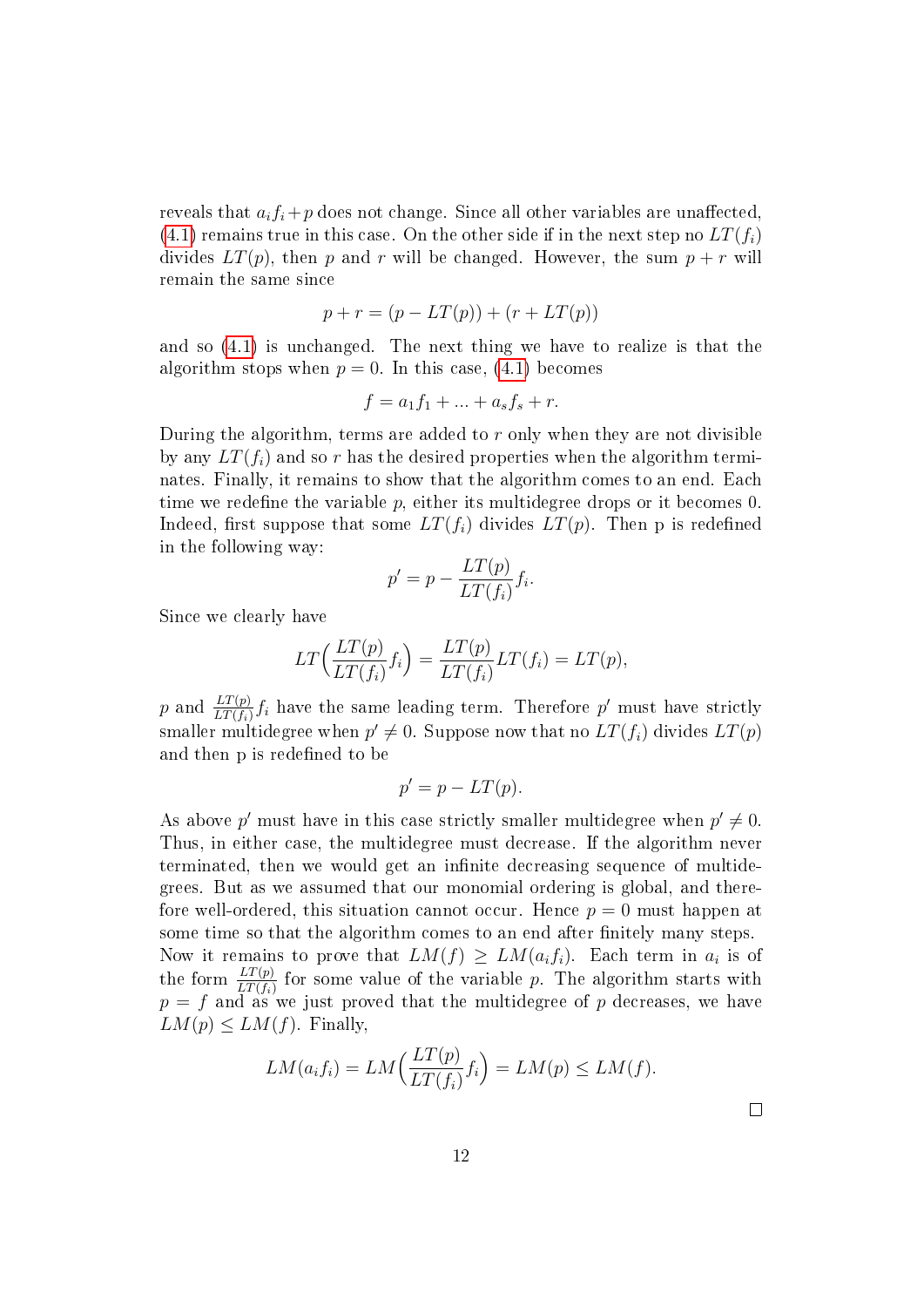Remark 3. In the division algorithm, we supposed the chosen monomial ordering on  $k[x_1, ..., x_n]$  to be global. We will see that this is necessary by studying the following example: Consider on  $k[x]$  a local ordering with  $1 > x$ . We want to divide x by  $1 + x$ . We get

$$
x = x(1+x) - x2
$$
  
= x(1+x) - x<sup>2</sup>(1+x) + x<sup>3</sup>  
= x(1+x) - x<sup>2</sup>(1+x) + x<sup>3</sup>(1+x) - ...  

$$
\Rightarrow x = (1+x)(x - x2 + x3 - x4 + ...) + 0.
$$

This shows that for non-global monomial orderings, the division algorithm might not stop. For local orderings on  $k[x_1, ..., x_n]$ , there is an alternative division algorithm: the Mora division algorithm. More details on this can be found in A Singular Introduction to Commutative Algebra [\[14,](#page-87-2) p. 57] and Introduction of the Mora division algorithm in the ring of differential operators D [\[20\]](#page-87-5).

Example 4. Consider as monomial ordering the lexicographic ordering on  $k[x, y]$  with  $x > y > 1$ . Let us take  $f_1 = xy + 1$ ,  $f_2 = x^2 - 1$  and  $f = x^2y - y$ . Let us divide f by  $F = (f_1, f_2)$ :

The leading terms  $LT(f_1) = xy$  and  $LT(f_2) = x^2$  both divide the leading term  $LT(f) = x^2y$ . Since  $f_1$  is listed first, we will use it first and so we divide  $x^2y$  by  $xy$ :

$$
a_1: x
$$
  
\n
$$
a_2: x
$$
  
\n
$$
x^2 + 1
$$
  
\n
$$
x^2 - 1
$$
  
\n
$$
x^2y + x
$$
  
\n
$$
-x - 1
$$

Since  $LT(f_1)$  and  $LT(f_2)$  do not divide  $LT(-x-y) = -x$  nor the other term of  $-x-y$ , namely  $-y$ , the remainder is  $r = -x - y$ . Therefore we can write f in the form:

 $\mathcal{Y}$ 

$$
x^{2}y - y = x \cdot (xy + 1) + 0 \cdot (x^{2} - 1) + (-x - y).
$$

By considering  $F = (f_2, f_1)$ , however,  $f_2$  is listed first, so we start by dividing  $x^2y$  by  $x^2$ :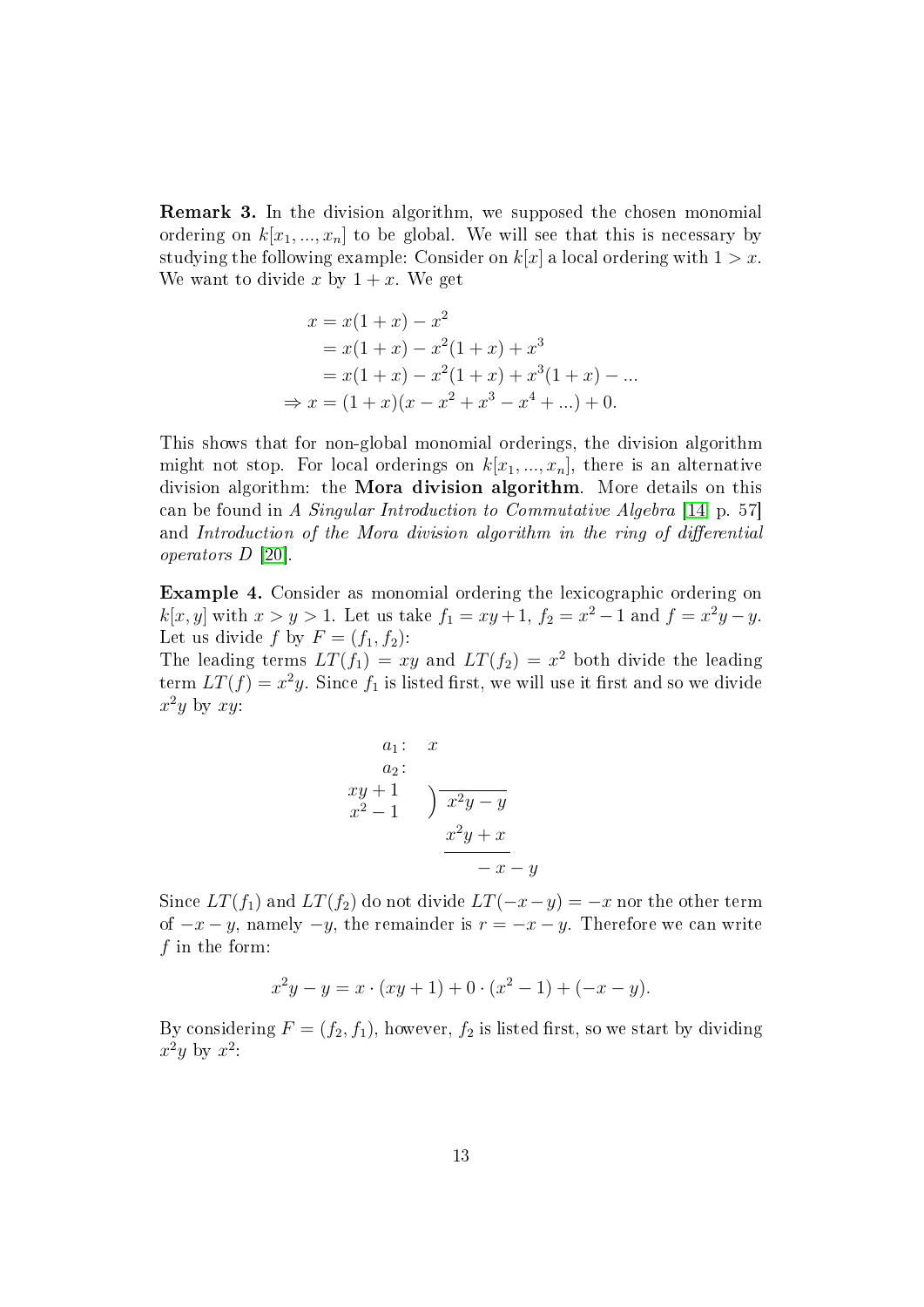$$
\begin{array}{c}\na_1: y \\
a_2: \\
x^2-1 \\
xy+1\n\end{array}\n\quad\n\begin{array}{c}\n\text{a 2 } y \\
\hline\n\frac{x^2y-y}{0} \\
0\n\end{array}
$$

As we have now  $p = 0$  in the division algorithm, it stops and the remainder is  $r = 0$ . Therefore we can write f in the form:

$$
x^{2}y - y = y \cdot (x^{2} - 1) + 0 \cdot (xy + 1) + 0.
$$

The second calculation shows that  $f \in \langle f_1, f_2 \rangle$ . Then the first calculation reveals that even if  $f \in \langle f_1, f_2 \rangle$ , it is still possible to get a non-zero remainder on division by  $F = (f_1, f_2)$ . In other words  $r = 0$  is a sufficient condition for ideal membership, but as this example shows, it is not a necessary condition for being in the ideal. We must conclude that we cannot use the division algorithm in  $k[x_1, ..., x_n]$  in exactly the same way as the division algorithm in  $k[x]$  as the remainder r is not uniquely defined.

To solve this problem, it might be useful to change the generating set of  $I = \langle f_1, ..., f_s \rangle$ . We have to ask ourselves what conditions the new generating set of I should satisfy. We would like the remainder  $r$  on division by the new generators be uniquely determined, so that for each  $f \in I$  its  $LT(f)$  is divisible by some of  $LT(f_i)$ ,  $i = 1, ..., s$ . We will realize in the next subsection that in that situation the condition  $r = 0$  is equivalent to membership in the ideal.

### <span id="page-17-0"></span>4.2 Groebner Basis

**Definition 4.2.** An ideal  $I \subset k[x_1, ..., x_n]$  is a monomial ideal if there is a subset  $A \subset \mathbb{Z}_{\geq 0}^n$  (possibly infinite) such that I consists of all polynomials which are finite sums of the form  $\sum_{\alpha \in A} h_{\alpha} x^{\alpha}$ , where  $h_{\alpha} \in k[x_1, ..., x_n]$ . In this case we write  $I = \langle \boldsymbol{x}^{\alpha} : \alpha \in A \rangle$ .

<span id="page-17-1"></span>**Lemma 4.3.** Let  $I = \langle x^{\alpha} : \alpha \in A \rangle$  be a monomial ideal. Then a monomial  $\boldsymbol{x}^{\beta} \in I$  if and only if  $\boldsymbol{x}^{\beta}$  is divisible by  $\boldsymbol{x}^{\alpha}$  for some  $\alpha \in A.$ 

*Proof.* If  $x^{\beta} \in I$ , then  $x^{\beta} = \sum_{i=1}^{s} h_i x^{\alpha(i)}$ , where  $h_i \in k[x_1, ..., x_n]$  and  $\alpha(i) \in A$ . If we expand each  $h_i$  as a linear combination of monomials, we see that every term on the right side of the equation is divisible by some  $\bm{x}^{\alpha(i)}$ . Therefore, the left side  $\bm{x}^{\beta}$  must have the same property. Conversely,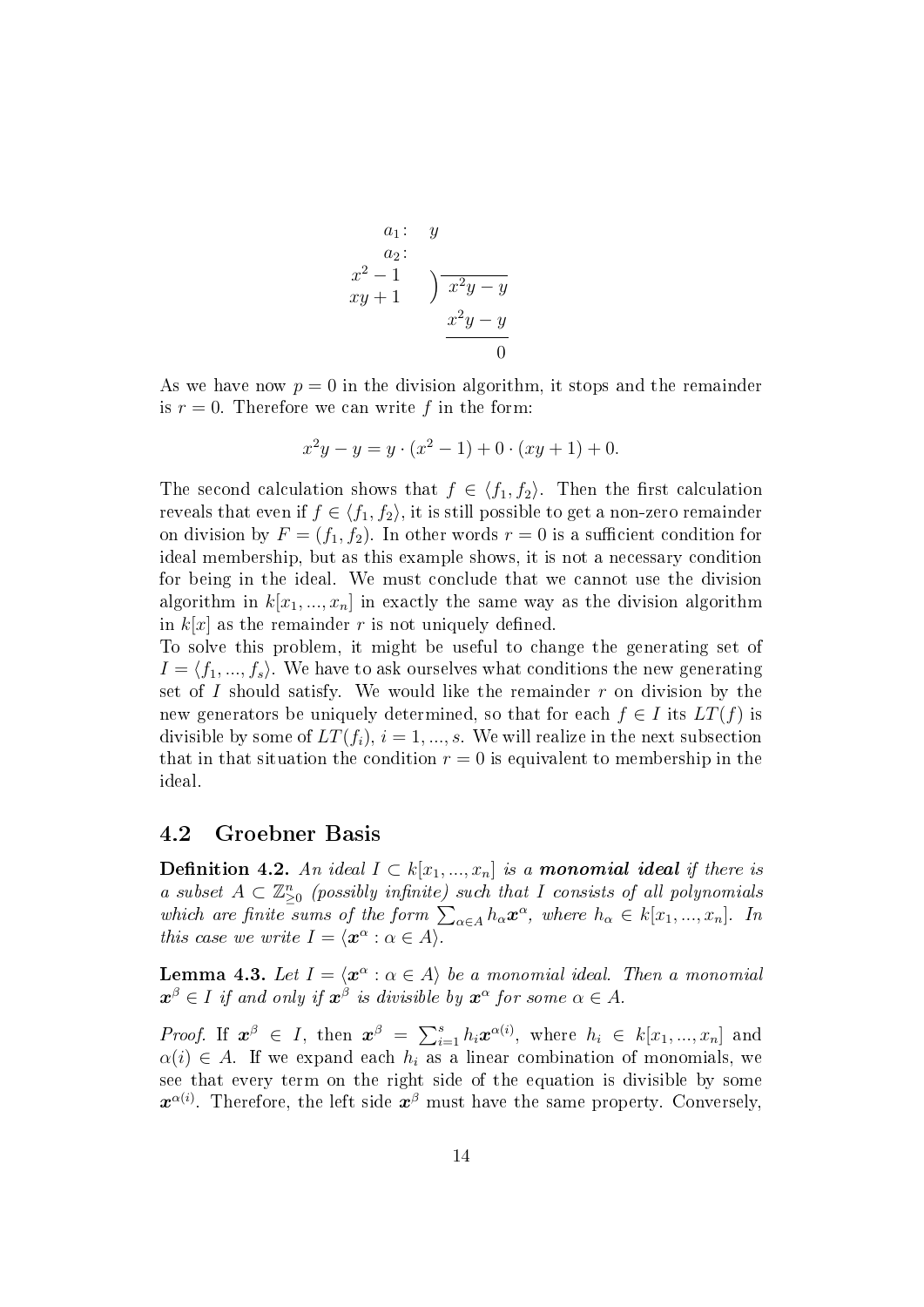if  $\bm{x}^{\beta}$  is a multiple of  $\bm{x}^{\alpha}$  for some  $\alpha \in A,$  then  $\bm{x}^{\beta} \in I$  by the definition of an ideal.  $\Box$ 

**Definition 4.4.** Fix a monomial ordering on  $k[x_1, ..., x_n]$  and let I be an ideal in  $k[x_1, ..., x_n]$ .

1) We denote by  $LT(I)$  the set of leading terms of elements of I. Thus

 $LT(I) = \{cx^{\alpha} : there \ exists \ f \in I \ with \ LT(f) = cx^{\alpha} \}.$ 

2) We denote by  $\langle LT(I)\rangle$  the ideal generated by the elements of  $LT(I)$ .

<span id="page-18-1"></span>**Example 5.** Let  $I = \langle f_1, f_2 \rangle$ , where  $f_1 = xy + 1$  and  $f_2 = x^2y - y$  and consider the lexicographic ordering on  $k[x, y]$  with  $x > y > 1$ . Then

$$
x(xy + 1) - 1 \cdot (x^2y - y) = x + y,
$$

so that  $x + y \in I$ . Therefore  $x = LT(x + y) \in \langle LT(I) \rangle$ . However x is not divisible by  $LT(f_1) = xy$  or  $LT(f_2) = x^2y$ , so that  $x \notin \langle LT(f_1), LT(f_2) \rangle$  by Lemma [4.3.](#page-17-1)

This example shows, that if  $I = \langle f_1, ..., f_s \rangle$ , then  $\langle LT(f_1), ..., LT(f_s) \rangle$  and  $\langle LT(I)\rangle$  may be different ideals. It is true that  $LT(f_i) \in LT(I) \subset \langle LT(I)\rangle$ by definition so that  $\langle LT(f_1), ..., LT(f_s)\rangle \subset LT(I)$ . However,  $\langle LT(I)\rangle$  can be strictly larger. If these two ideals coincides, then the set  $\{f_1, ..., f_s\}$  has a special name:

**Definition 4.5.** Fix a monomial ordering on  $k[x_1, ..., x_n]$ . A finite subset  $F = \{f_1, ..., f_s\}$  of an ideal I is said to be a **Groebner basis** (or **standard** basis) if

 $\langle LT(f_1), ..., LT(f_s)\rangle = \langle LT(I)\rangle.$ 

<span id="page-18-0"></span>**Proposition 4.6.** Let  $I \subset k[x_1, ..., x_n]$  be an ideal.

- 1)  $\langle LT(I)\rangle$  is a monomial ideal.
- 2) There are  $f_1, ..., f_s \in I$  such that  $\langle LT(I) \rangle = \langle LT(f_1), ..., LT(f_s) \rangle$ .
- *Proof.* 1) The leading monomials  $LM(f)$  of elements  $f \in I \setminus \{0\}$  generate the monomial ideal  $\langle LM(f) : f \in I \setminus \{0\}\rangle$ . Since  $LM(f)$  and  $LT(f)$ differ by a non-zero constant, this ideal equals  $\langle LT(f) : f \in I \setminus \{0\}\rangle =$  $\langle LT(I)\rangle$ . Therefore we can conclude that  $\langle LT(I)\rangle$  is a monomial ideal.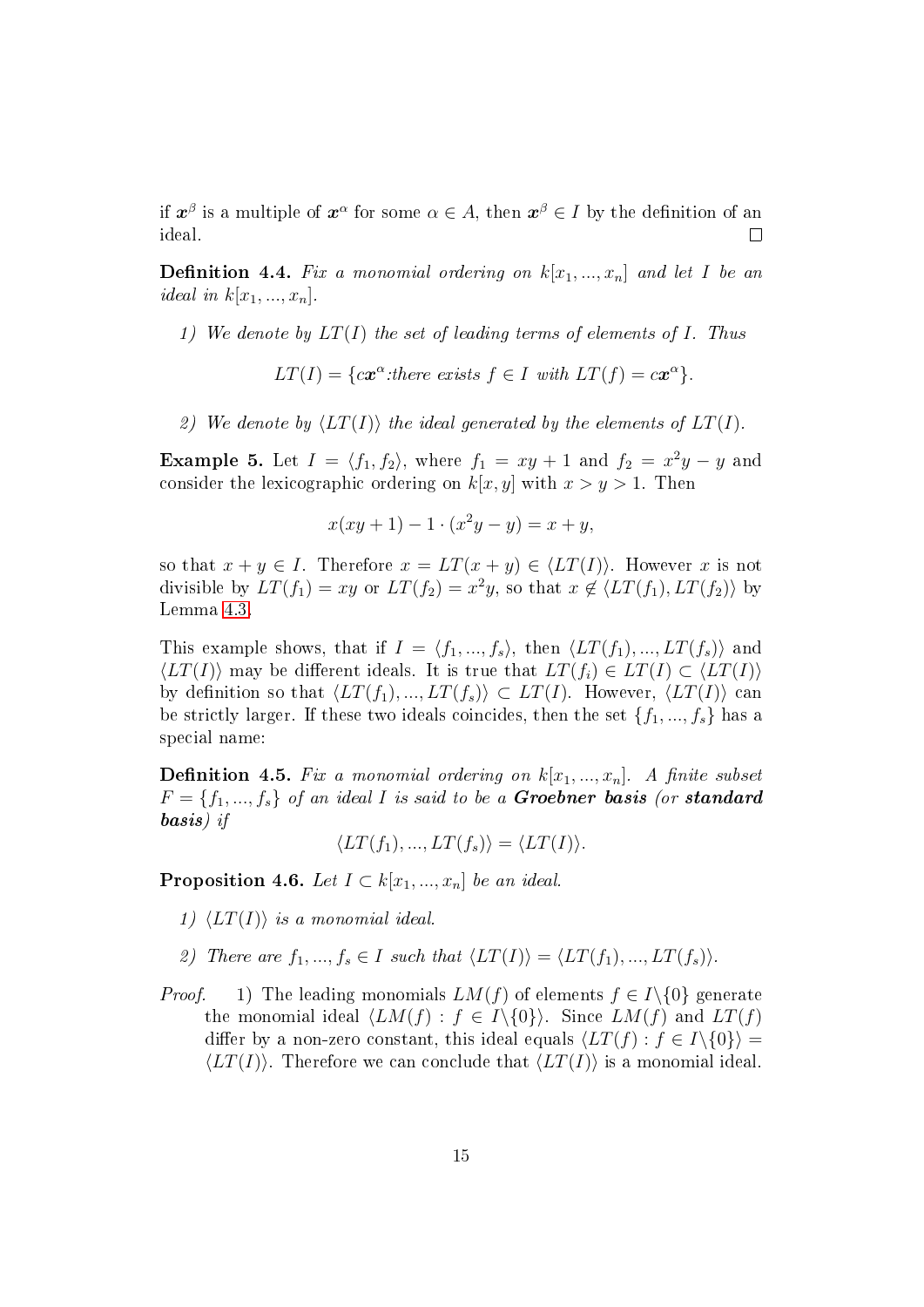2) By Hilbert's basis theorem the ideal  $\langle LT(I)\rangle$  is generated by a finite number of polynomials  $g_1, ..., g_r \in k[x_1, ..., x_n]$ . On the other hand, by definition  $\langle LT(I)\rangle = \langle LT(f): f \in I\setminus\{0\}\rangle$ . We can conclude that  $\langle g_1, ..., g_r \rangle = \langle LT(f) : f \in I \setminus \{0\} \rangle$  and so we must have for each i:  $g_i \in \langle LT(f) : f \in I \setminus \{0\} \rangle$ . Therefore  $g_i = \sum_{j=1}^{m_i} c_{ij} LT(f_{ij}),$  where  $m_i \in \mathbb{Z}_{n>0}, c_{ij} \in k[x_1,...,x_n]$  and  $f_{ij} \in I \setminus \{0\}$ , so that each  $g_i$  is a linear combination of elements  $LT(f_{ij})$ :  $f_{ij} \in I\setminus\{0\}$ . Finally,  $\langle LT(I)\rangle$  =  $\langle g_1, ..., g_r \rangle$  is finitely generated by elements  $LT(f_{ij}) : f_{ij} \in I \setminus \{0\},\$ i.e there are  $f_1, ..., f_s \in I$  such that  $\langle LT(I)\rangle = \langle LT(f_1), ..., LT(f_s)\rangle$ .  $\Box$ 

**Corollary 4.7.** Fix a global monomial ordering on  $k[x_1, ..., x_n]$ . Then every non-zero ideal  $I \subset k[x_1,...,x_n]$  has a Groebner basis. Furthermore, any Groebner basis for an ideal I is a basis of I.

*Proof.* The first claim is equivalent to the second claim of Proposition [4.6.](#page-18-0) For the second claim, we will first prove that if  $\langle LT(I)\rangle = \langle LT(f_1), ..., LT(f_s)\rangle$ then  $I = \langle f_1, ..., f_s \rangle$ . It is clear that  $\langle f_1, ..., f_s \rangle \subset I$  since each  $f_i \in I$ . Conversely, let  $f \in I$  be any polynomial and let us apply the division algorithm to divide f by  $\langle f_1, ..., f_s \rangle$ . Then we get

$$
f = a_1 f_1 + \dots + a_s f_s + r,
$$

where no term of r is divisible by any of  $LT(f_1), ..., LT(f_s)$ . We can rewrite this as

$$
r = f - a_1 f_1 - \dots - a_s f_s
$$

so that we must have that  $r \in I$ . Let us suppose that  $r \neq 0$ , then  $LT(r) \in$  $\langle LT(I)\rangle = \langle LT(f_1), ..., LT(f_s)\rangle$ . It follows by Lemma [4.3](#page-17-1) that  $LT(r)$  must be divisible by some  $LT(f_i)$ . This contradicts the definition of r in the division algorithm and therefore we have  $r = 0$  and thus  $I \subset \langle f_1, ..., f_s \rangle$ .  $\Box$ 

### <span id="page-19-0"></span>4.3 Properties of Groebner Bases

As shown in the subsection before, every non-zero ideal  $I \subset k[x_1,...x_n]$  has a Groebner basis with respect to a given global monomial ordering. Now we will study the properties of Groebner bases and then we we will see how we can check if a given basis is a Groebner basis.

<span id="page-19-1"></span>**Proposition 4.8.** Fix a global monomial ordering on  $k[x_1, ..., x_n]$ . Let  $F =$  ${f_1, ..., f_s}$  be a Groebner basis for an ideal  $I \subset k[x_1, ..., x_n]$  and let  $f \in$  $k[x_1, ..., x_n]$ . Then there is a unique  $r \in k[x_1, ..., x_n]$  with the following properties: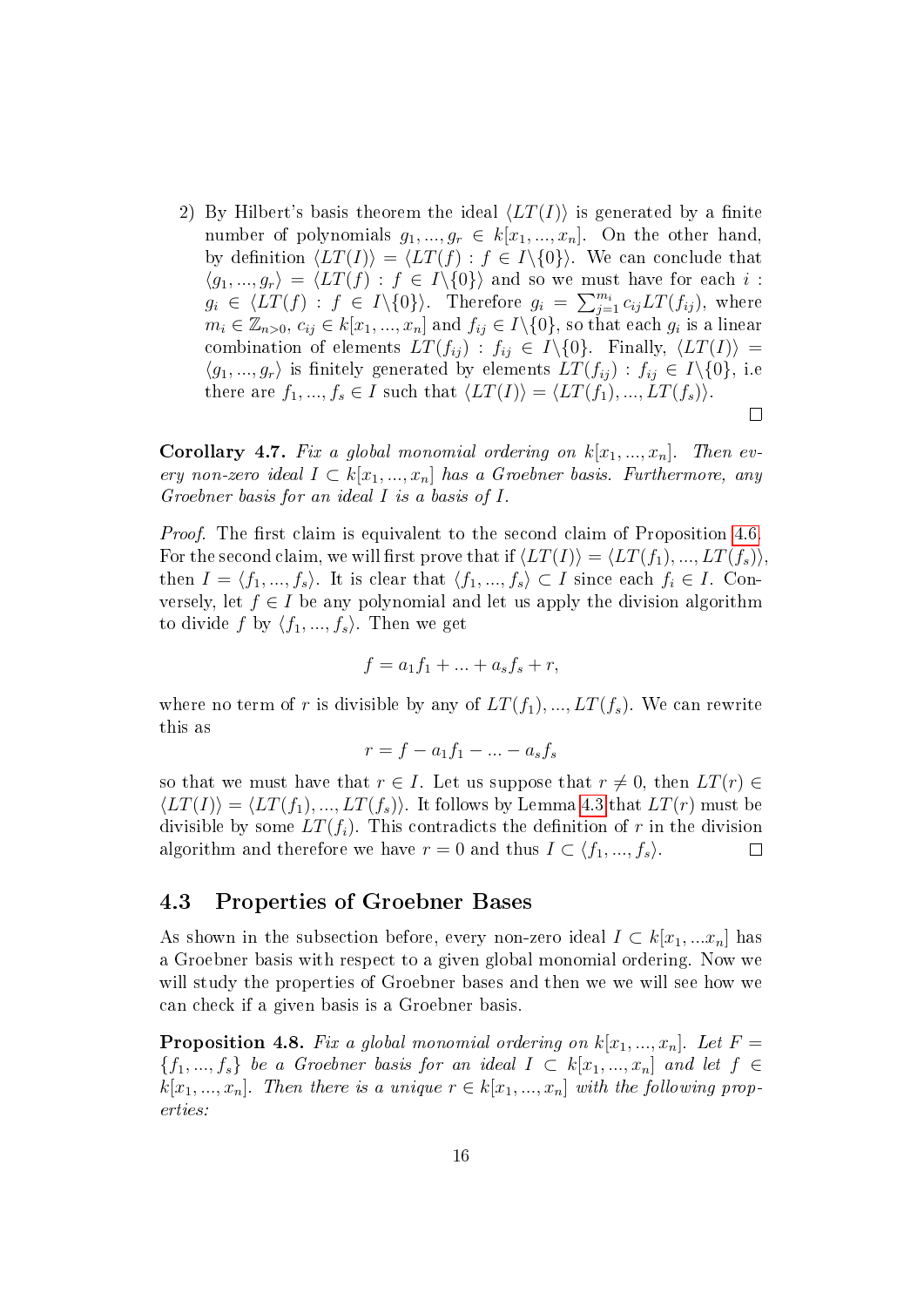- 1) No term of r is divisible by any of  $LT(f_1), ..., LT(f_s)$ .
- 2) There is  $q \in I$  such that  $f = q + r$ .
- 3) r is the remainder of the division of f by F no matter how the elements of F are ordered when using the division algorithm.

*Proof.* The division algorithm provides  $f = a_1f_1 + ... + a_sf_s + r$ , where r satisfies 1). By setting  $g = a_1 f_1 + ... + a_s f_s$ , we get 2). This proves the existence of r.

To prove uniqueness of r, suppose that  $f = g + r = g' + r'$  satisfy 1) and 2). Then we get  $r' - r = g - g' \in I$ , so that if  $r \neq r'$ , then  $LT(r' - r) \in$  $\langle LT(I)\rangle = \langle LT(f_1), ..., LT(f_s)\rangle$  as  $\{f_1, ..., f_s\}$  is a Groebner basis. By Lemma [4.3,](#page-17-1)  $LT(r'-r)$  has to be divisible by some  $LT(f_i)$ . This is a contradiction to property 1) of r and r'. Therefore we get  $r' - r = 0$  and so uniqueness is proved.

We get the final claim 3) of the proposition by the uniqueness of  $r$ .

 $\Box$ 

### **Definition 4.9.** The remainder  $r$  defined in the previous proposition is called the normal form of f.

This proposition shows that a Groebner basis of an ideal  $I \subset k[x_1, ..., x_n]$  is a "good" generating set of  $I$  we were looking for. It shows that the undesirable behaviour of the division algorithm in  $k[x_1, ..., x_n]$  seen in Subsection [4.1](#page-11-1) does not occur when we divide by the elements of a Groebner basis. Let us also remark that even though the normal form  $r$  is unique, the  $a_i$  produced by the division algorithm  $f = a_1 f_1 + ... + a_s f_s + r$  still can change if we change the order of the elements in the Groebner basis  $F$ .

<span id="page-20-0"></span>**Corollary 4.10.** Let  $F = \{f_1, ..., f_s\}$  be a Groebner basis for an ideal  $I \subset$  $k[x_1, ..., x_n]$  and let  $f \in k[x_1, ..., x_n]$ . Then  $f \in I$  if and only if the normal form  $r$  on division of  $f$  by  $F$  is zero.

*Proof.* If  $r = 0$  then by 2) of the previous proposition there is  $g \in I$  such that  $f = q + 0$ . Thus  $f \in I$ .

Conversely, suppose  $f \in I$ . Again by 2) there is  $q \in I$  such that  $f = q + r$ . This can be rewritten as  $r = f - q \in I$  and now we can use the same reasoning as in the proof of Proposition [4.8.](#page-19-1) If  $r \neq 0$  then  $LT(r) \in \langle LT(I) \rangle =$  $\langle LT(f_1), ..., LT(f_s)\rangle$  as  $\{f_1, ..., f_s\}$  is a Groebner basis. By Lemma [4.3,](#page-17-1)  $LT(r)$ has to be divisible by some  $LT(f_i)$ . This is a contradiction to property 1) of r. Therefore we get  $r = 0$ .  $\Box$ 

Finally, Corollary [4.10](#page-20-0) gives us an algorithm for solving the ideal membership problem if we know a Groebner basis  $F$  for the ideal  $I$  in question. It suffices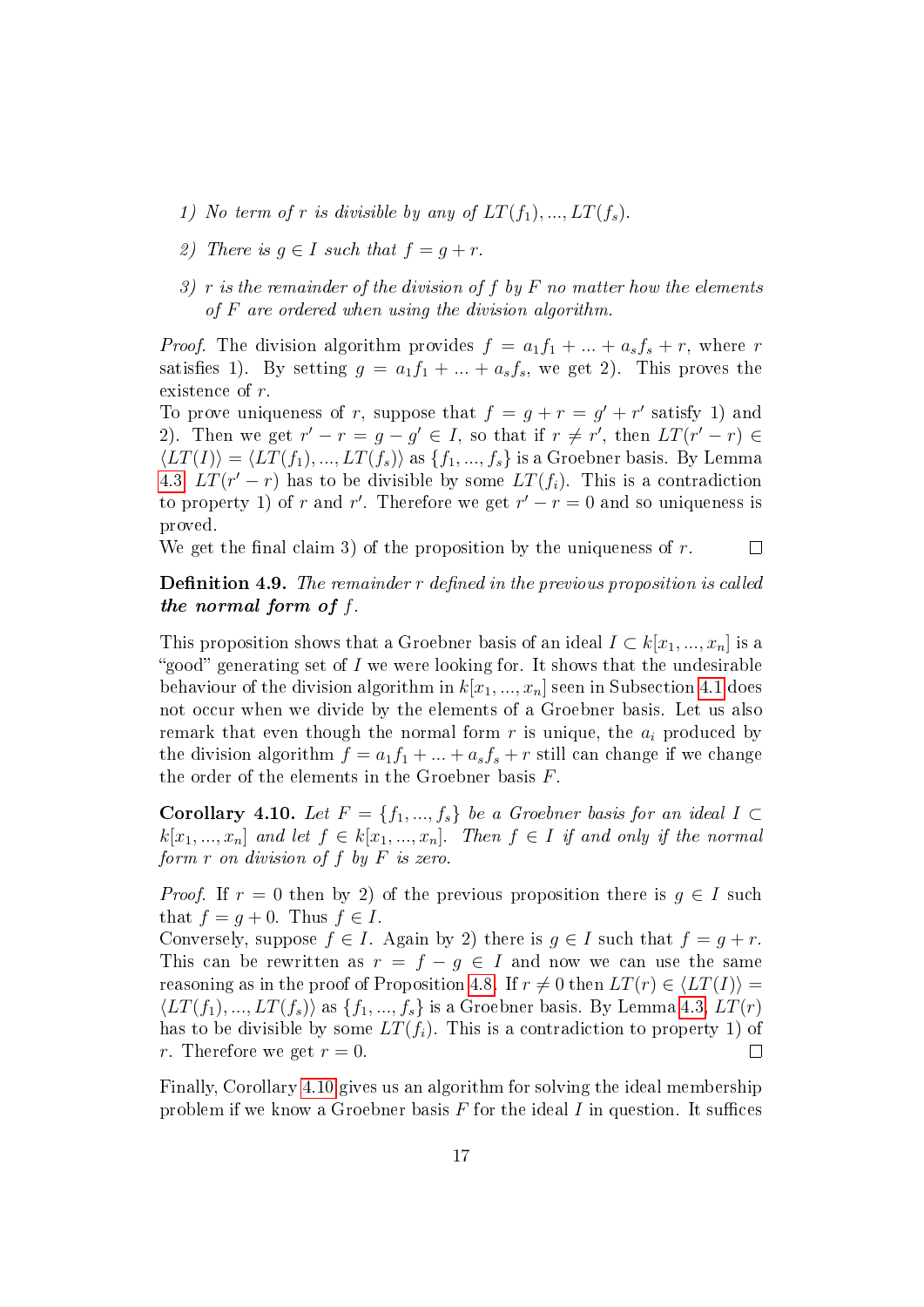to compute the normal form of f with respect to  $F$  to determine whether  $f \in I$ .

**Definition 4.11.** Fix a global monomial ordering on  $k[x_1, ..., x_n]$ . Let  $F =$  $(f_1, ..., f_s)$  be an ordered s-tuple. The remainder of the division of f by F will be denoted by  $\overline{f}^F$ .

The next step is to determine whether a given generating set  $\{f_1, ..., f_s\}$  of an ideal I is a Groebner basis. The obstruction to  $\{f_1, ..., f_s\}$  being a Groebner basis is the possible appearance of polynomial combinations of the  $f_i$  whose leading terms are not in the ideal  $\langle LT(f_1), ..., LT(f_s)\rangle$ . One way this can happen is if the leading term in a suitable combination

$$
a\boldsymbol{x}^{\alpha}f_i-b\boldsymbol{x}^{\beta}f_j
$$

cancel, leaving only smaller terms and then we may have

$$
LT(ax^{\alpha}f_i - bx^{\beta}f_j) \not\in \langle LT(f_1), ..., LT(f_s) \rangle.
$$

On the other side

$$
a\boldsymbol{x}^{\alpha}f_i - b\boldsymbol{x}^{\beta}f_j \in I \Rightarrow LT(a\boldsymbol{x}^{\alpha}f_i - b\boldsymbol{x}^{\beta}f_j) \in \langle LT(I) \rangle.
$$

This is exactly what happened in Example [5.](#page-18-1) We introduce the following special combination to study this cancellation problem.

**Definition 4.12.** Let  $f, g \in k[x_1, ..., x_n]$  be non-zero polynomials.

- 1. If multideg $(f) = \alpha = (\alpha_1, ..., \alpha_n)$  and multideg $(g) = \beta = (\beta_1, ..., \beta_n)$ , then let  $\gamma = (\gamma_1, ..., \gamma_n)$ , where  $\gamma_i = \max(\alpha_i, \beta_i)$  for each i. We call  $x^{\gamma}$  the least common multiple of  $LM(f)$  and  $LM(g)$ , denoted by  $\mathbf{x}^{\gamma} = LCM(LM(f), LM(g)).$
- 2. The  $S$ -polynomial of  $f$  and  $g$  is the combination

$$
S(f,g) = \frac{\mathbf{x}^{\gamma}}{LT(f)} \cdot f - \frac{\mathbf{x}^{\gamma}}{LT(g)} \cdot g.
$$

**Remark 4.** The S in S-polynomial stands for syzygies. Consider  $F =$  $(f_1, ..., f_s)$ , then a syzygy on the leading terms  $LT(f_1), ..., LT(f_s)$  of F is an s-tuple of polynomials  $S = (h_1, ..., h_s) \in (k[x_1, ..., x_n])^s$  such that

$$
\sum_{i=1}^{s} h_i \cdot LT(f_i) = 0.
$$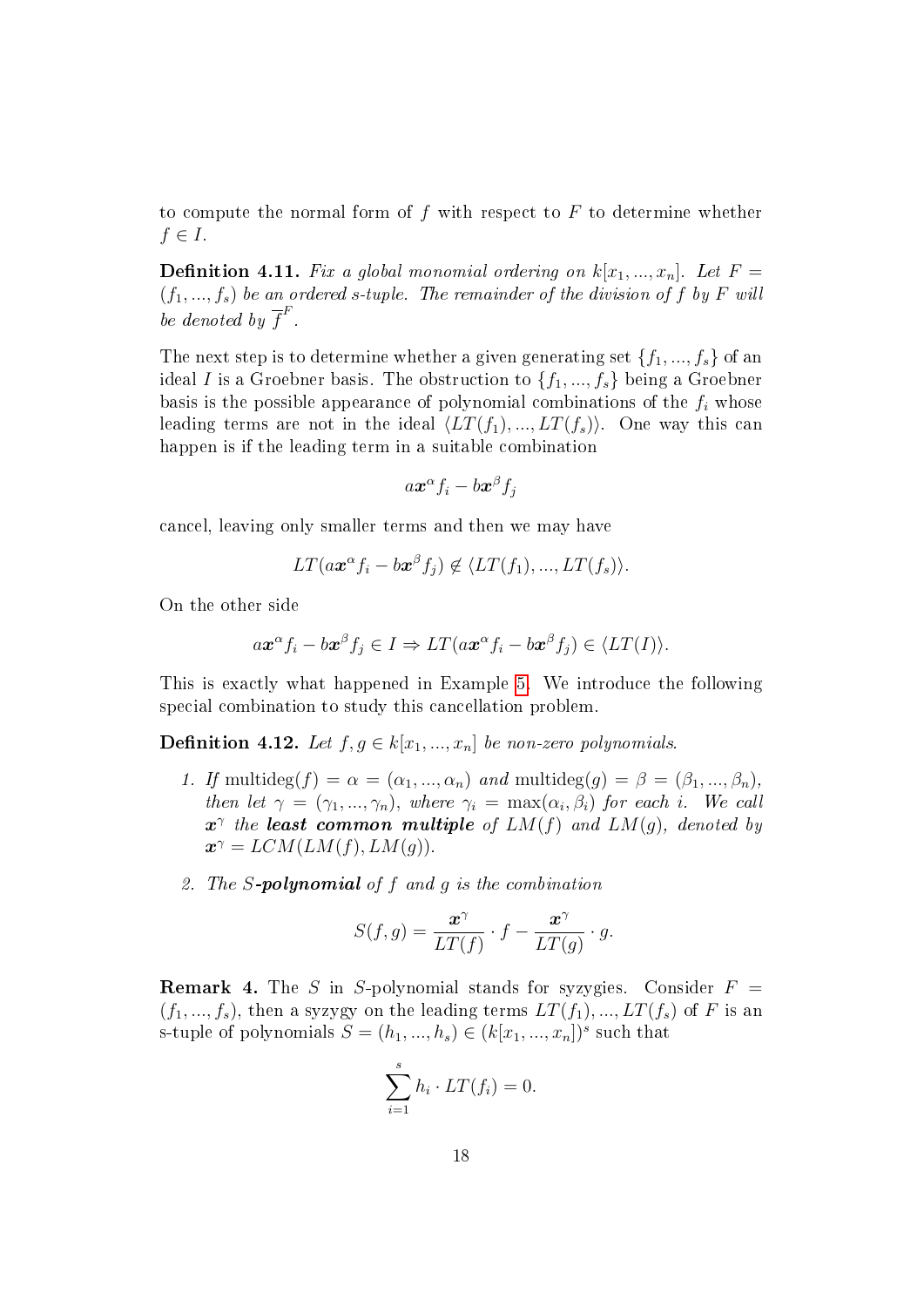<span id="page-22-2"></span>**Example 6.** Consider  $k[x, y]$  with the lexicographic ordering  $x > y > 1$ . Let  $f = xy - y^3$  and  $g = y^2 - 1$ . Then we have  $\gamma = (1, 2)$  and

$$
S(f,g) = \frac{xy^2}{xy} \cdot (xy - y^3) - \frac{xy^2}{y^2} \cdot (y^2 - 1) = y(xy - y^3) - x(y^2 - 1) = x - y^4.
$$

An S-polynomial is constructed in such a way that it produces cancellation of leading terms. In fact, the following lemma shows that every cancellation of leading terms among polynomials of the same multidegree results from this sort of cancellation.

<span id="page-22-0"></span>**Lemma 4.13.** Suppose we have a sum  $\sum_{i=1}^{s} c_i f_i$ , where  $c_i \in k$  and multideg $(f_i)$  $\delta \in \mathbb{Z}_{\geq 0}^n$  for all i. If multideg $(\sum_{i=1}^s c_i f_i) < \delta$ , then  $\sum_{i=1}^s c_i f_i$  is a linear combination, with coefficients in k, of the S-polynomials  $S(f_j, f_k)$  for  $1 \leq j, k \leq s$ . Furthermore, each  $S(f_j, f_k)$  has multidegree  $< \delta$ .

Proof. See [\[6,](#page-86-4) p. 84]

Using Lemma [4.13](#page-22-0) and S-polynomials, we will give now a criterion to check whether a given basis of an ideal is a Groebner basis.

<span id="page-22-3"></span>Theorem 4.14 (Buchberger's Criterion). Let I be a polynomial ideal. Then a basis  $F = \{f_1, ..., f_s\}$  of I is a Groebner basis of I if and only if for all pairs  $i > j$ , the remainder of division of  $S(f_i, f_j)$  by F is zero.

*Proof.*  $\Rightarrow$ : If F is a Groebner basis, then since  $S(f_i, f_j) \in I$  by definition, the remainder of division by  $F$  is zero by Corollary [4.10.](#page-20-0)

 $\Leftarrow$ : Let  $f \in I$  be a non-zero polynomial. We have to show that if the S-polynomials all have zero remainders of division by F, then  $LT(f) \in$  $\langle LT(f_1), ..., LT(f_s)\rangle$ . The idea of the proof is the following: given  $f \in$  $\langle f_1, ..., f_s \rangle$ , there are polynomials  $h_i \in k[x_1, ..., x_n]$  such that

<span id="page-22-1"></span>
$$
f = \sum_{i=1}^{s} h_i f_i.
$$
 (4.2)

It follows that

multideg $(f) \leq \max(\text{multideg}(h_i f_i))$ 

since if  $f, g \in k[x_1, ..., x_n]$  with  $f + g \neq 0$ , then we get multideg $(f + g) \leq$  $\max(\text{multideg}(f), \text{multideg}(g))$ . If equality does not occur, then some cancellation must appear among the leading terms of summands from [\(4.2\)](#page-22-1). Lemma [4.13](#page-22-0) will allow us to rewrite this in terms of S-polynomials. Then our assumption that S-polynomials have zero remainders will allow us to replace the S-polynomials by expressions that involve less cancellation of

 $\Box$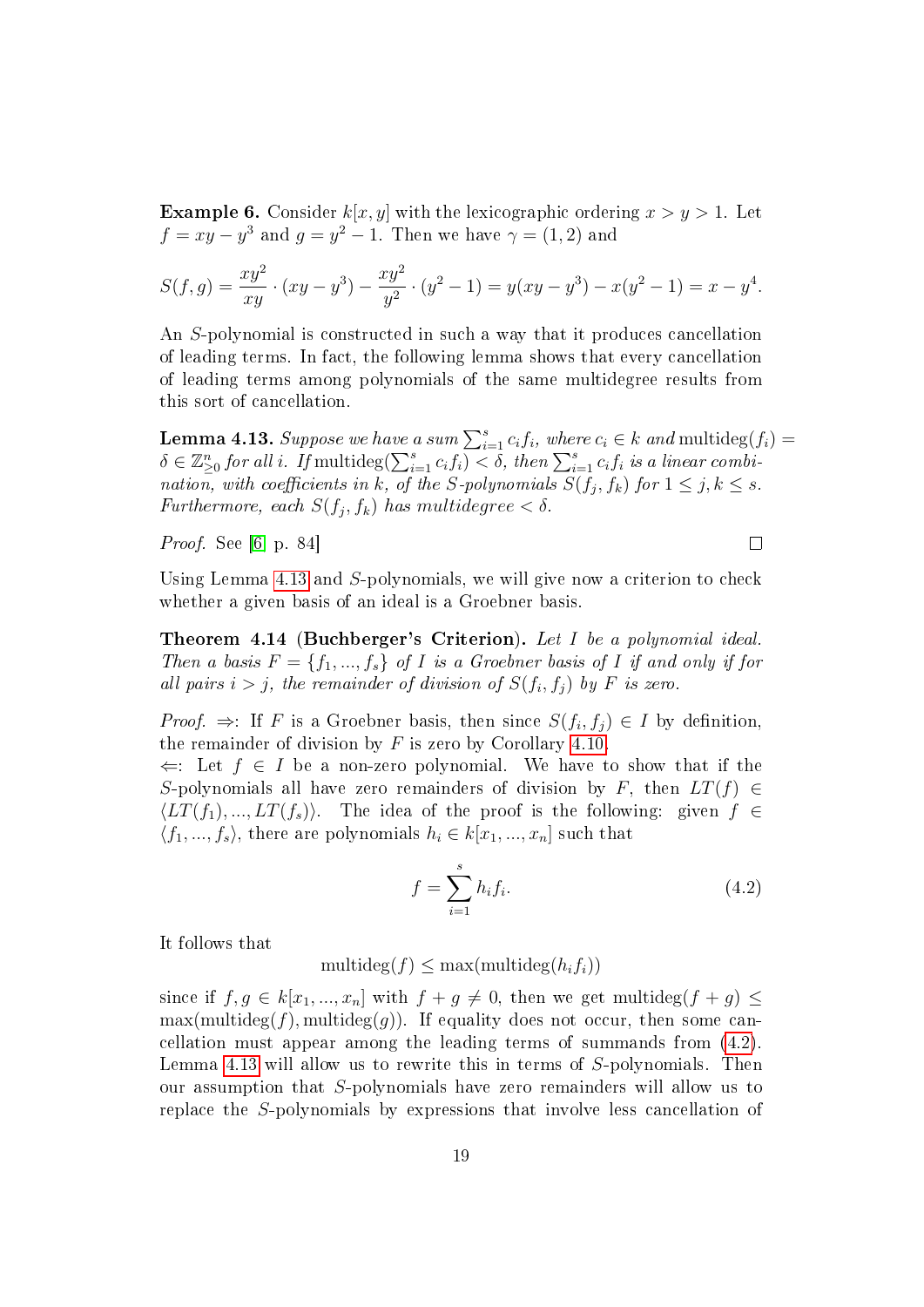leading terms. Continuing in this way, we will eventually find an expression  $(4.2)$  for f with

$$
\mathop{\mathrm{multideg}}\nolimits(f) = \max(\mathop{\mathrm{multideg}}\nolimits(h_if_i)).
$$

Therefore, we have multideg $(f)$  = multideg $(h_i f_i)$  for some i and it will follow that  $LT(f)$  is divisible by  $LT(f_i)$ . Thus we get  $LT(f) \in \langle LT(f_1), ..., LT(f_s)\rangle$ and so  $F$  is a Groebner basis for  $I$ . For details of the proof, see [\[6,](#page-86-4) p. 85].  $\Box$ 

#### <span id="page-23-0"></span>Example 7.

1) Consider as monomial ordering the lexicographic ordering on  $k[x, y]$ with  $x > y > 1$ . Let us consider  $f_1 = xy - y^3$ ,  $f_2 = y^2 - 1$  and let us check whether  $F = \{f_1, f_2\}$  is a Groebner basis. We have seen in Example [6](#page-22-2) that

$$
S(f_1, f_2) = x - y^4.
$$

As  $LT(S(f_1, f_2)) = x$  is not divisible by  $LT(f_1) = xy$  or  $LT(f_2) = y^2$ , we have that  $\overline{S(f_1, f_2)}^F \neq 0$ . Therefore we can conclude that F is not a Groebner basis.

2) Consider now as monomial ordering the graded lexicographic ordering on  $k[x, y]$  with  $x > y > 1$  and let us consider the same set F as in 1). In this situation, we have

$$
S(f_1, f_2) = \frac{y^3}{-y^3}(xy - y^3) - \frac{y^3}{y^2}(y^2 - 1)
$$
  
=  $y^3 - xy - y^3 + y$   
=  $-xy + y$   
=  $-f_1 - yf_2$ .

We have  $\overline{S(f_1, f_2)}^F = 0$  for any order on F and thus we can conclude that  $F$  is a Groebner basis.

This example shows that a finite set F of polynomials on  $k[x_1, ..., x_n]$  may be a Groebner basis for one monomial ordering, but not for another monomial ordering.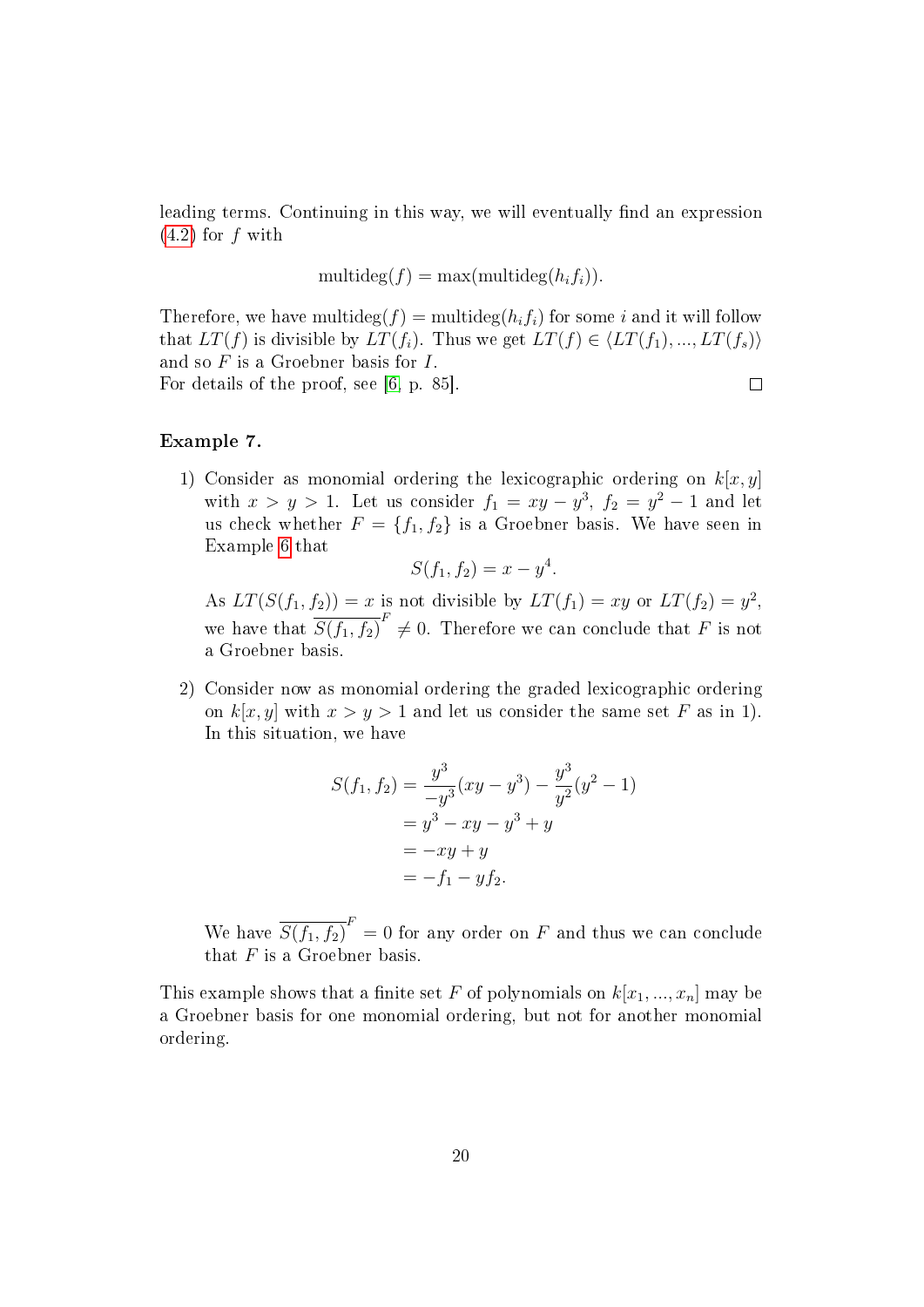### <span id="page-24-0"></span>4.4 Construction of a Groebner Basis

Now that we know how to check whether a given basis of an ideal  $I \subset$  $k[x_1, ..., x_n]$  is a Groebner basis for a fixed monomial ordering on  $k[x_1, ..., x_n]$ , we would like to be able to construct a Groebner basis from this given ideal. The following theorem will give us the tool to do this.

**Theorem 4.15 (Buchberger's Algorithm).** Let  $I = \langle f_1, ..., f_s \rangle$  be a nonzero ideal. Then a Groebner basis for  $I$  can be constructed in a finite number of steps by the following algorithm:

#### Algorithm 2 Buchberger's algorithm

**Require:**  $F = (f_1, ..., f_s)$ **Ensure:** a Groebner basis  $G = (q_1, ..., q_t)$  for I, with  $F \subset G$  $G := F$  $G' := \emptyset$ while  $G \neq G'$  do  $G' = G$ for each pair  $(p, q)$ ,  $p \neq q$  in G' do  $S := \overline{S(p,q)}^{G'}$ if  $S \neq 0$  then  $G := G \cup \{S\}$ end if end for end while

*Proof.* Let us start by proving that  $G \subset I$  holds at each stage of the algorithm. We start with  $G = F \subset I$ , thus it is true initially. Whenever we enlarge G, we do so by adding to G the remainder  $S = \overline{S(p,q)}^{G'}$ , where  $p, q \in G$ . Therefore, if  $G \subset I$ , then  $p, q$  and  $S(p, q) \in I$ . Since we are dividing by  $G' \subset I$ , it follows that  $G \cup \{S\} \subset I$ .

The next step is to prove if the output of the algorithm is indeed a Groebner basis of I. The set G contains at every stage of the algorithm the given basis F of I and  $S \in I$ , so that G is also a basis of I. In addition, the algorithm stops when  $G = G'$ , which means that  $S = \overline{S(p,q)}^{G'} = 0$  for each  $p, q \in G$ . Thus by Theorem [4.14,](#page-22-3) G is a Groebner basis of I.

Finally, it remains to show that the algorithm stops after a finite number of steps. We have to consider what happens after each pass through the while loop. The set  $G = \{g_1, \ldots g_t\}$  consists of  $G' = \{g_1, \ldots, g_s\}$ , with  $s \leq t$  (the old G), together with the non-zero remainders of S-polynomials of elements of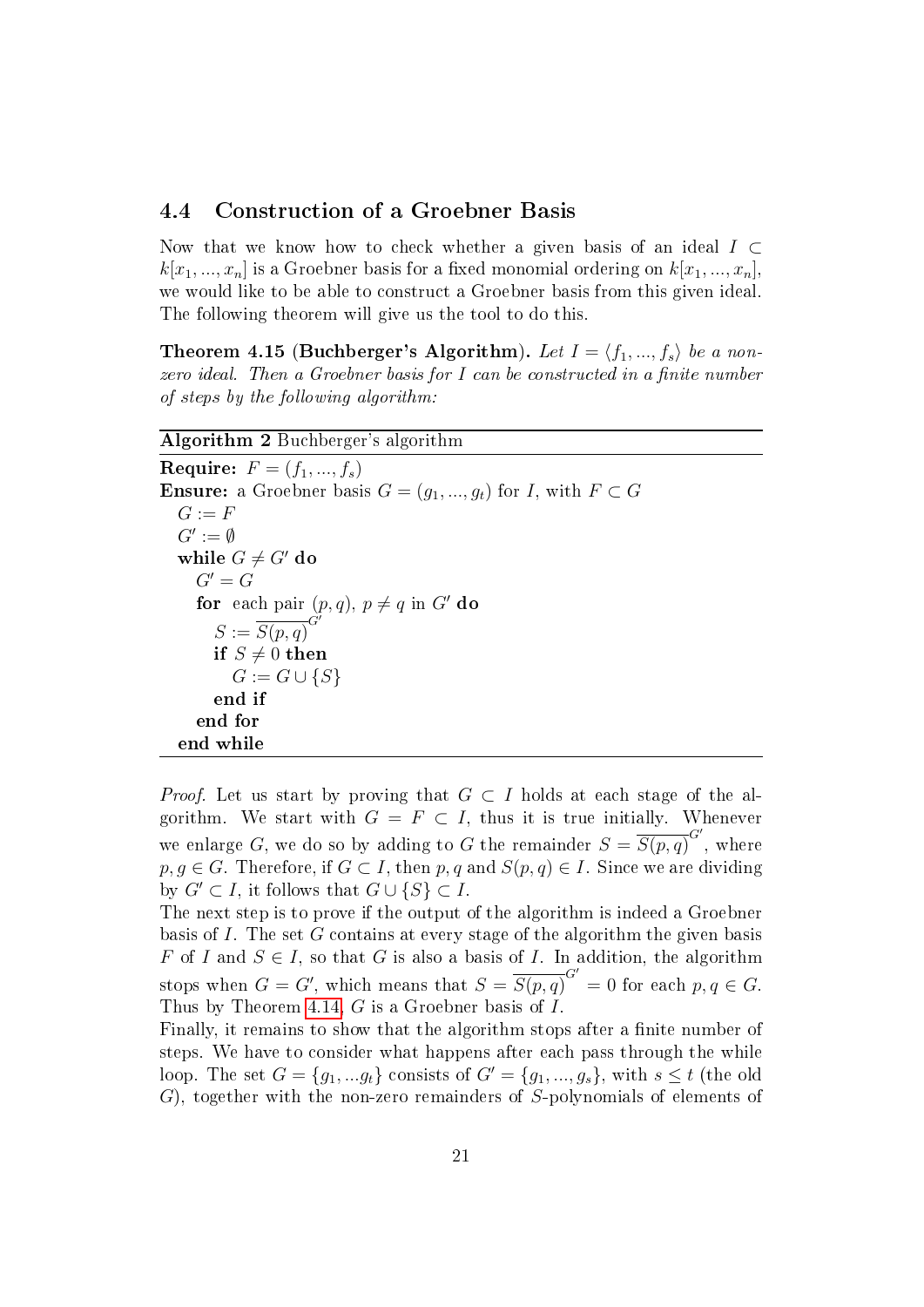$G'$ . Since  $G' \subset G$ , we have

<span id="page-25-0"></span>
$$
\langle LT(G')\rangle = \langle LT(g_1), ..., LT(g_t)\rangle \subset \langle LT(g_1), ..., LT(g_s)\rangle = \langle LT(G)\rangle.
$$
 (4.3)

If  $G' \neq G$ , then we have added a non-zero remainder S of an S-polynomial to G. Since S is a remainder of the division by  $G'$ ,  $LT(S)$  is not divisible by the leading terms of elements of  $G'$  and therefore  $LT(S) \notin \langle LT(G') \rangle$ . However,  $LT(S) \in \langle LT(G) \rangle$ , so that  $\langle LT(G') \rangle$  is strictly smaller than  $\langle LT(G) \rangle$  if  $G' \neq G$ . By [\(4.3\)](#page-25-0), the ideals  $\langle LT(G')\rangle$  from successive iterations of the loop form an ascending chain of ideals in  $k[x_1, ..., x_n]$ . By Proposition [3.3](#page-9-1)  $k[x_1, \ldots, x_n]$  is Noetherian and the ascending chain of ideals will stabilize, so that  $\langle LT(G')\rangle = \langle LT(G)\rangle$  after a finite number of steps. It follows that  $G' = G$  as otherwise  $\langle LT(G')\rangle$  is strictly smaller than  $\langle LT(G)\rangle$ . Thus, the algorithm must stop after a finite number of steps.  $\Box$ 

In general, the Buchberger's algorithm consists in extending a basis  $F$  to a Groebner basis by successively adding non-zero remainders  $\overline{S(f_p, f_q)}^F$  where  $1 \leq p < q \leq s$ .

<span id="page-25-1"></span>Example 8. Consider as monomial ordering the lexicographic ordering on  $k[x, y]$  with  $x > y > 1$ . Let us consider  $f_1 = xy - y^3$ ,  $f_2 = y^2 - 1$ . In Example [7](#page-23-0) of Subsection [4.3,](#page-19-0) we could conclude that  $F$  is not a Groebner basis as  $\overline{S(f_1, f_2)}^F = x - y^4 \neq 0$  and so we must add  $f_3 = x - y^4$  to our set F. Therefore let now  $F = \{f_1, f_2, f_3\}$ . Then we have

$$
S(f_1, f_2) = f_3
$$
, so  
\n
$$
\overline{S(f_1, f_2)}^F = 0
$$
,  
\n
$$
S(f_1, f_3) = 1 \cdot (xy - y^3) - y(x - y^4) = y^5 - y^3 = y^3 f_2
$$
, so that  
\n
$$
\overline{S(f_1, f_3)}^F = 0
$$
,  
\n
$$
S(f_2, f_3) = x(y^2 - 1) - y^2(x - y^4) = -x + y^4 = -f_3
$$
, so that  
\n
$$
\overline{S(f_2, f_3)}^F = 0
$$
.

Finally, we can conclude that  $F = \{xy - y^3, y^2 - 1, x - y^4\}$  is a Groebner basis for the ideal  $I = \langle xy - y^3, y^2 - 1 \rangle$ .

<span id="page-25-2"></span>Remark 5. The Groebner bases constructed by using Buchberger's algorithm are often bigger than necessary. For instance consider Example [8.](#page-25-1) We have that

$$
F' = \{y^2 - 1, x - y^4\} \subset \{xy - y^3, y^2 - 1, x - y^4\} = F
$$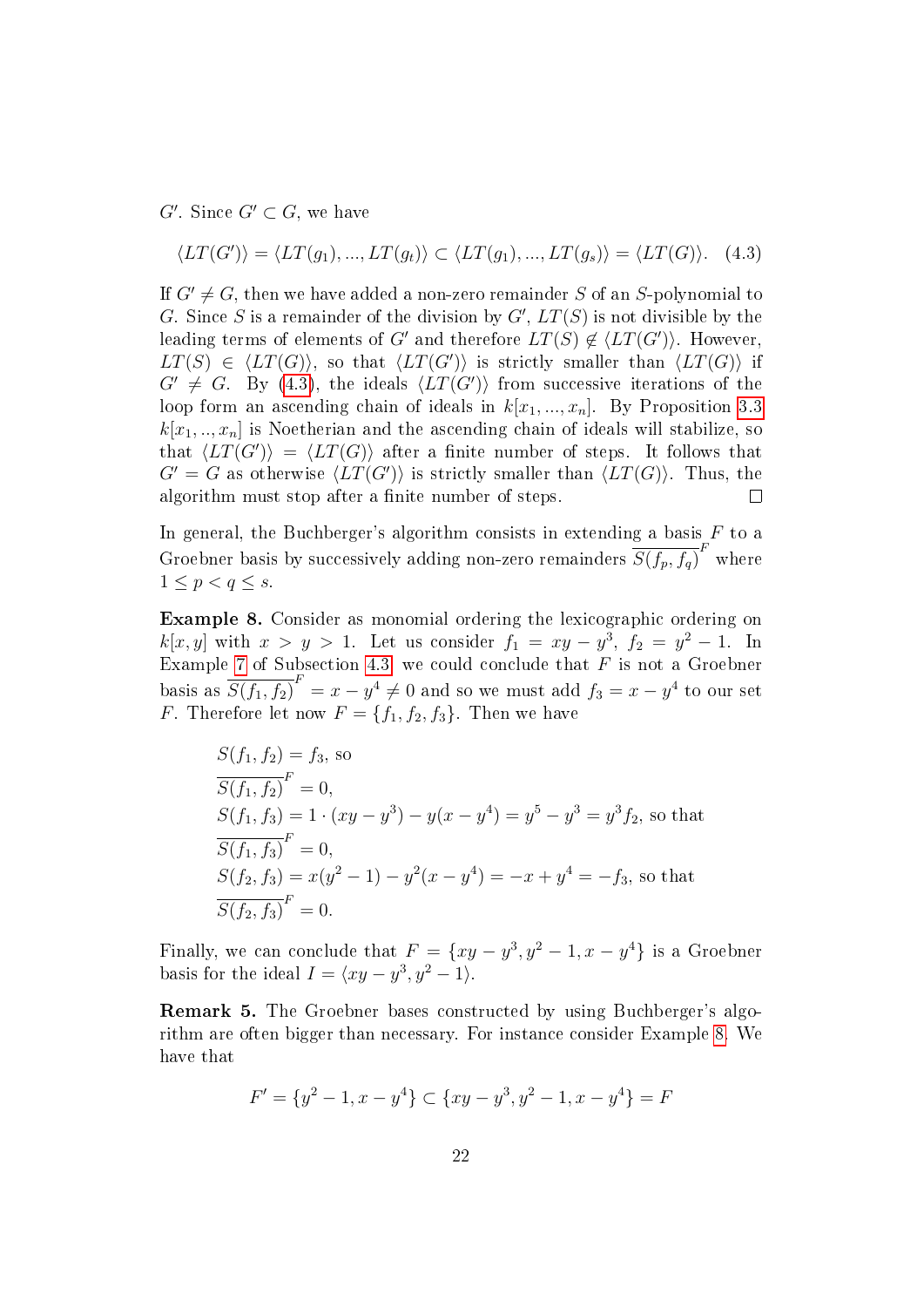and

$$
f_1 = xy - y^3 = y^3(y^2 - 1) + y(x - y^4) = y^3 \cdot f_2 + y \cdot f_3
$$

so that

$$
\langle y^2 - 1, x - y^4 \rangle = \langle xy - y^3, y^2 - 1 \rangle.
$$

In addition, we have

$$
S(f_2, f_3) = x(y^2 - 1) - y^2(x - y^4) = -x + y^4 = -f_3 \Rightarrow \overline{S(f_2, f_3)}^{F'} = 0,
$$

therefore we can conclude that  $F' = \{y^2 - 1, x - y^4\}$  is another, smaller Groebner basis of  $I = \langle xy - y^3, y^2 - 1 \rangle$ . This situation occurred as the leading term  $LT(f_1) = xy$  is an unneeded generator for  $LT(I)$ .

## <span id="page-26-0"></span>4.5 Applications of Groebner Bases

Ideals are algebraic objects and therefore we can define natural algebraic operations on them. Groebner bases have often an important role in the computation of these operations. In this section, we will see how to compute for example intersections of ideals or ideal quotients, but also other interesting applications for Groebner bases. More applications of Groebner bases can be found in An Introduction to Gröbner Bases [\[1\]](#page-86-6), Gröbner Bases: A Short Introduction for Systems Theorists [\[5\]](#page-86-7), An Introduction to Gröbner Bases, Pure and Applied Mathematics [\[13\]](#page-87-6) and Gröbner Bases, Ideal Computation and Computational Invariant Theory [\[27\]](#page-88-1).

#### <span id="page-26-1"></span>4.5.1 Ideal Membership Problem

As already remarked before, Corollary [4.10](#page-20-0) gives us an algorithm for solving the ideal membership problem if we know a Groebner basis  $F$  for the ideal I in question. It suffices to compute the normal form of  $f$  by  $F$  to check whether  $f \in I$ . If  $\overline{f}^F = 0$ , then we can conclude that f is in I.

Example 9. Consider as monomial ordering the lexicographic ordering on  $k[x, y]$  with  $x > y > 1$  and let us take  $I = \langle xy - y^3, y^2 - 1 \rangle$ . We want to check if  $f = x - y^2 \in I$ . As we have seen in Example [8](#page-25-1) and Remark [5,](#page-25-2)  $F = \{y^2 - 1, x - y^4\}$  is a Groebner basis of *I*. The polynomial division of f by  $F$  provides us

$$
f = x - y^2 = y^2(y^2 - 1) + 1 \cdot (x - y^4) + 0.
$$

Thus, we can conclude that  $f \in I$ .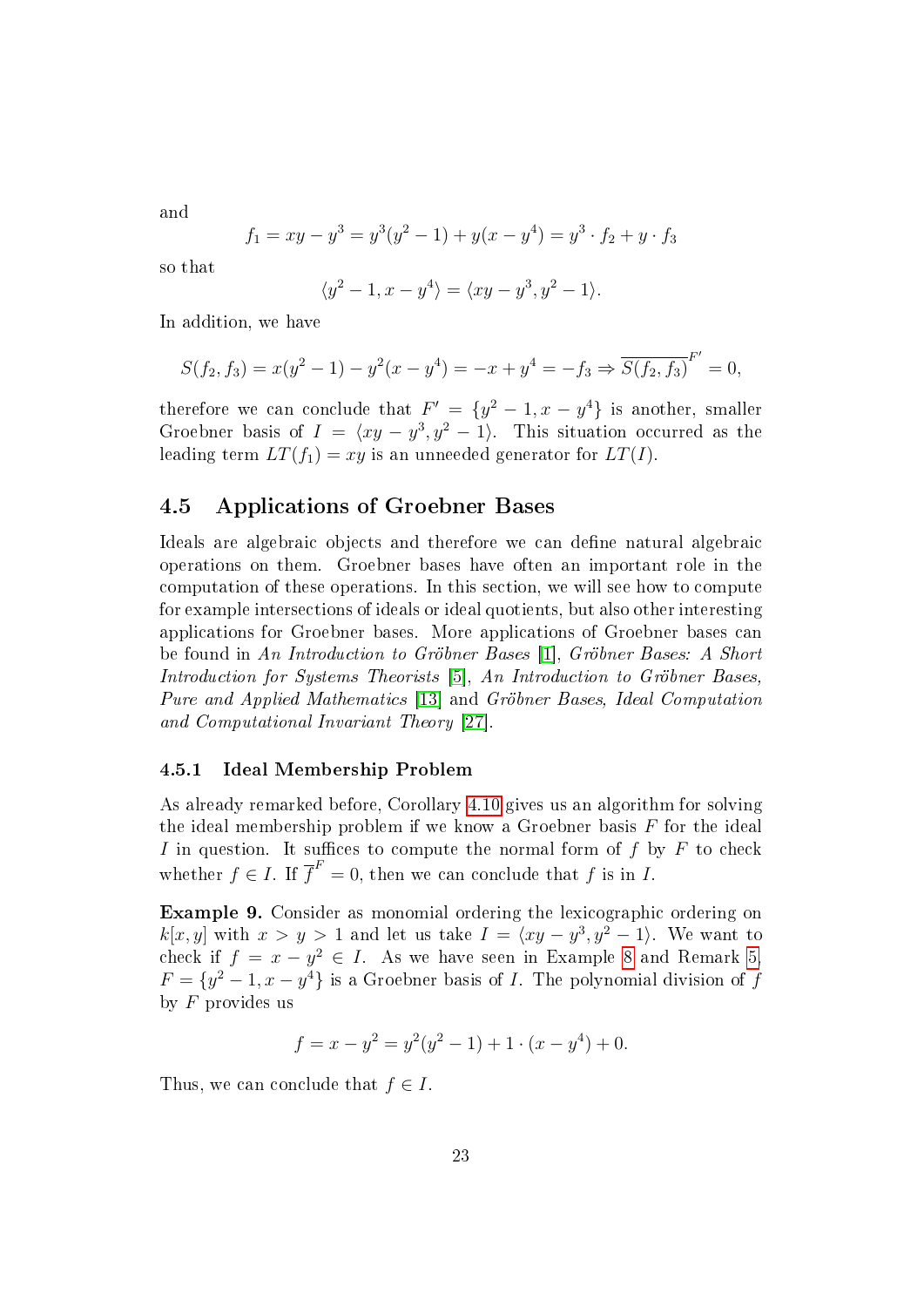#### <span id="page-27-0"></span>4.5.2 Elimination

Another fundamental problem that can be solved using Groebner bases is elimination: let I be an ideal in  $k[x_1, ..., x_n]$  and  $S \subset \{x_1, ..., x_n\}$ . We would like to find the ideal  $J = I \cap k[S]$ . In other words, we want to eliminate the variables  $x_i \in S^{\mathsf{c}} = \{x_1, ..., x_n\} \backslash S$  in the ideal *I*.

**Definition 4.16.** Let I be an ideal in  $k[x_1, ..., x_n]$  and  $S \subset \{x_1, ..., x_n\}$ . Then the ideal  $I \cap k[S]$  in  $k[S]$  is called an **elimination ideal**. If  $S = \{x_{l+1},...,x_n\}$ for some  $l \in \{0, ..., n\}$ , then the ideal  $I \cap k[S]$  in  $k[S]$  is called the **l**-th elimination ideal  $I_l$ .

Elimination ideals are very useful for many applications of Groebner bases such as the intersection of ideals, the quotient of ideals or the computation of a least common multiple of two non-zero polynomials. The advantage is that the computation of an elimination ideal is quite easy as the elimination theorem shows. For this theorem we need a global monomial ordering with a special property.

**Definition 4.17.** Let  $S \subset \{x_1, ..., x_n\}$ . A monomial ordering  $> on k[x_1, ..., x_n]$ is called an elimination ordering with respect to  $S<sup>c</sup>$  if the following is true for all  $f \in k[x_1, ..., x_n]$ :

$$
LT(f) \in k[S] \implies f \in k[S].
$$

**Theorem 4.18 (Elimination Theorem).** Let I be an ideal in  $k[x_1, ..., x_n]$ and  $S \subset \{x_1, ..., x_n\}$ . Let G be a Groebner basis of I with respect to a global elimination ordering with respect to  $S<sup>c</sup>$ . Then the set

$$
G' = G \cap k[S]
$$

is a Groebner basis of the elimination ideal  $I\cap k[S]$  with respect to the ordering induced on  $k[S]$ .

Proof. It is enough to show that

$$
\langle LT(I \cap k[S]) \rangle = \langle LT(G') \rangle
$$

by the definition of a Groebner basis. It is clear that  $\langle LT(G')\rangle \subset \langle LT(I \cap$  $k[S])\rangle$  by construction. To show the other inclusion  $\langle LT(I \cap k[S]) \rangle \subset \langle LT(G') \rangle$ , it suffices to show that for an arbitrary  $f \in I \cap k[S]$  the leading term  $LT(f)$ is divisible by  $LT(g)$  for some  $g \in G'$ . Since  $f \in I \cap k[S] \subset I$ , we get that  $LT(f)$  is divisible by  $LT(g)$  for some  $g \in G$  since G is a Groebner basis of I. Since  $f \in I \cap k[S], LT(g)$  contains only the variables  $x_i \in S$ . Since the monomial ordering we are considering is an elimination ordering, we have that  $LT(g) \in k[S]$  implies  $g \in k[S]$ . Therefore we have  $g \in G \cap k[S] = G'$  $\Box$ and so the theorem is proved.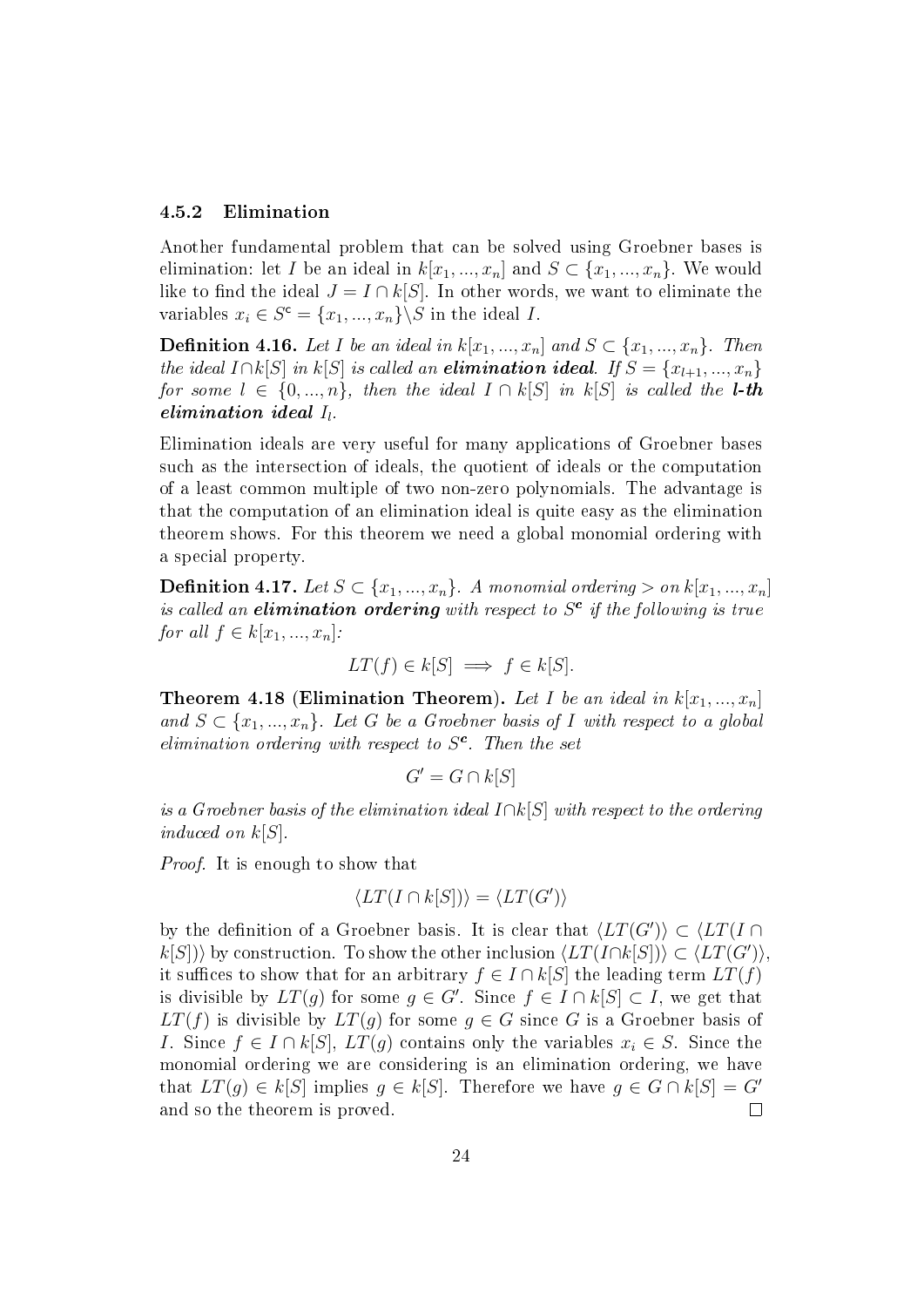Remark 6. An example of a global monomial ordering that can be used for the elimination theorem is the global block ordering (also known as global product ordering) which is defined in the following way:

Consider  $S \subset \{x_1, ..., x_n\}$  and let  $T = S^c$ . Let  $>_{S}$  on  $k[S]$  and  $>_{T}$  on  $k[T]$ be global monomial orderings. The global block ordering  $>=(\gt;_S,\gt;_T)$  on  $k[x_1, ..., x_n]$  is defined by

$$
T^{\alpha}S^{\gamma} > T^{\beta}S^{\delta} \iff T^{\alpha} >_T T^{\beta}
$$
 or  $(T^{\alpha} = T^{\beta} \text{ and } S^{\gamma} >_S S^{\delta}).$ 

In particular, the lexicographic ordering  $>_{lex}$  on  $k[x_1, ..., x_n]$  with  $x_1 >_{lex}$ ...  $>_{lex} x_n >_{lex} 1$  is a global block ordering for each  $S = \{x_{l+1}, ..., x_n\}$  with  $l \in \{0, ..., n\}, T = S^c, >_S \text{ and } >_T \text{ being lexicographic orderings on } k[S]$  and on k[T] respectively with  $x_i >_S x_j >_S 1$  and  $x_i >_T x_j >_T 1$  for  $i < j$ . Indeed, we have

$$
T^{\alpha}S^{\gamma} >_{lex} T^{\beta}S^{\delta}
$$

 $\Leftrightarrow x^a>_{lex}x^b$  with a the vector  $(\alpha, \gamma)$  and b the vector  $(\beta, \delta)$  $\iff$  the leftmost nonzero entry of the vector  $a - b$  is positive  $\iff$  the leftmost nonzero entry of the vector  $(\alpha - \beta, \gamma - \delta)$  is positive  $\iff$  the leftmost nonzero entry of the vector  $\alpha - \beta$  is positive

(or  $\alpha = \beta$  and the leftmost nonzero entry of the vector  $\gamma - \delta$  is positive)  $\Longleftrightarrow T^{\alpha} >_T T^{\beta}$  or  $(T^{\alpha} = T^{\beta}$  and  $S^{\gamma} >_S S^{\delta})$ 

Let I be an ideal of  $k[x_1, ..., x_n]$  and choose  $S = \{x_{l+1}, ..., x_n\}$  with  $l \in$  $\{0, ..., n\}$ . Applying the elimination theorem on I and S with the lexicographic ordering on  $k[x_1, ..., x_n]$  with  $x_1 > ... > x_n > 1$ , we get a Groebner basis of the *l*-th elimination ideal  $I_l = I \cap k[x_{l+1},...,x_n]$ . In the following, we will usually apply the elimination theorem with the lexicographic ordering.

Example 10. Consider the ideal

$$
I = \langle x^2 + yz - 1, y^2 + xz - 1, z^2 + xy - 1 \rangle \in k[x, y, z].
$$

Using SINGULAR  $[14]$ , we get a Groebner basis for I with respect to the lexicographic ordering on  $k[x, y, z]$  where  $x > y > z > 1$ . This Groebner basis is given by the following polynomials

$$
g_1 = x + 2y^2z - y - z,
$$
  
\n
$$
g_2 = yz^3 - yz - z^4 + z^2,
$$
  
\n
$$
g_3 = y^2 - yz - 2z^4 + 3z^2 - 1,
$$
  
\n
$$
g_4 = 2z^5 - 3z^3 + z.
$$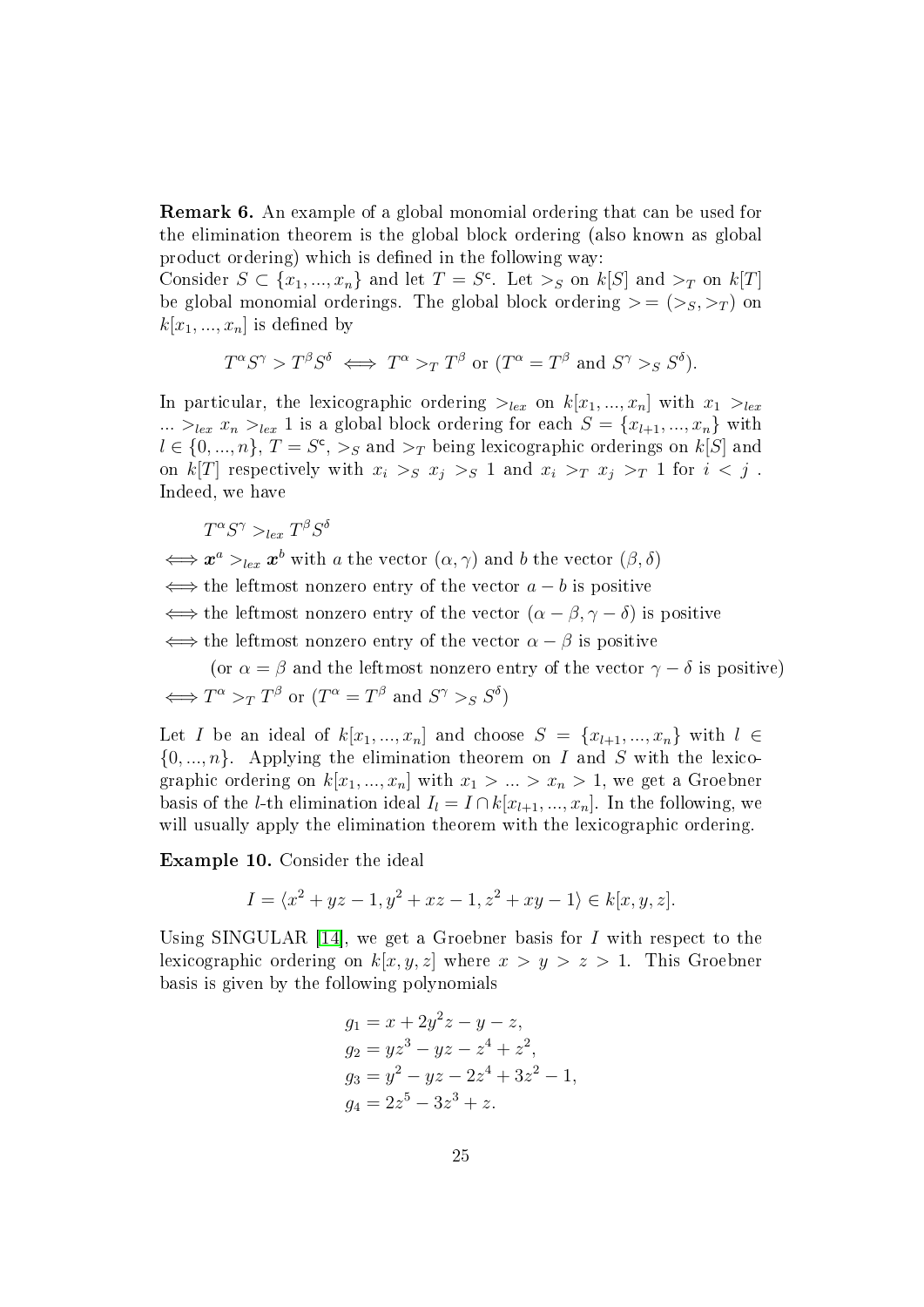Therefore, we have that

$$
I_1 = I \cap k[y, z] = \langle g_2, g_3, g_4 \rangle
$$

is the first elimination ideal of  $I$  and

$$
I_2 = I \cap k[z] = \langle g_4 \rangle
$$

is the second elimination ideal of I.

```
> ring r=0,(x,y,z),lp;
> ideal I=x2+yz-1,y2+xz-1,z2+xy-1;
> std(I);
-[1]=x+2y2z-y-z[2]=yz3-yz-z4+z2
-[3]=y2-yz-2z4+3z2-1
[4]=2z5-3z3+z
```
Example 11. Elimination can also be used to determine the Chern character of a complex vector bundle E as a polynomial in the Chern classes. Indeed, let the  $a_1, ..., a_n$  be the Chern roots. Then the Chern classes  $c_j$ ,  $j \in \{1, ..., n\}$ , are defined as the j-th elementary symmetric polynomial in  $a_1, ..., a_n$ . In other words

$$
c_1 = \sum_{i=1}^n a_i,
$$
  
\n
$$
c_2 = \sum_{1 \le i_1 < i_2 \le n} a_{i_1} a_{i_2},
$$
  
\n
$$
c_3 = \sum_{1 \le i_1 < i_2 < i_3 \le n} a_{i_1} a_{i_2} a_{i_3} \text{ etc.}
$$

Finally, the Chern character  $ch$  is defined as

$$
ch = ch_0 + ch_1 + ch_2 + ...,
$$

where

$$
ch_n = \frac{1}{n!} \sum_{i=1}^n a_i^n.
$$

However we would like to express the Chern character as a polynomial in the Chern classes  $c_1, ..., c_n$ . For  $n = 5$ , we get by using SINGULAR

$$
ch_5 = \frac{1}{120}(c_1^5 - 5c_1^3c_2 + 5c_1^2c_3 + 5c_1c_2^2 - 5c_1c_4 - 5c_2c_3 + 5c_5).
$$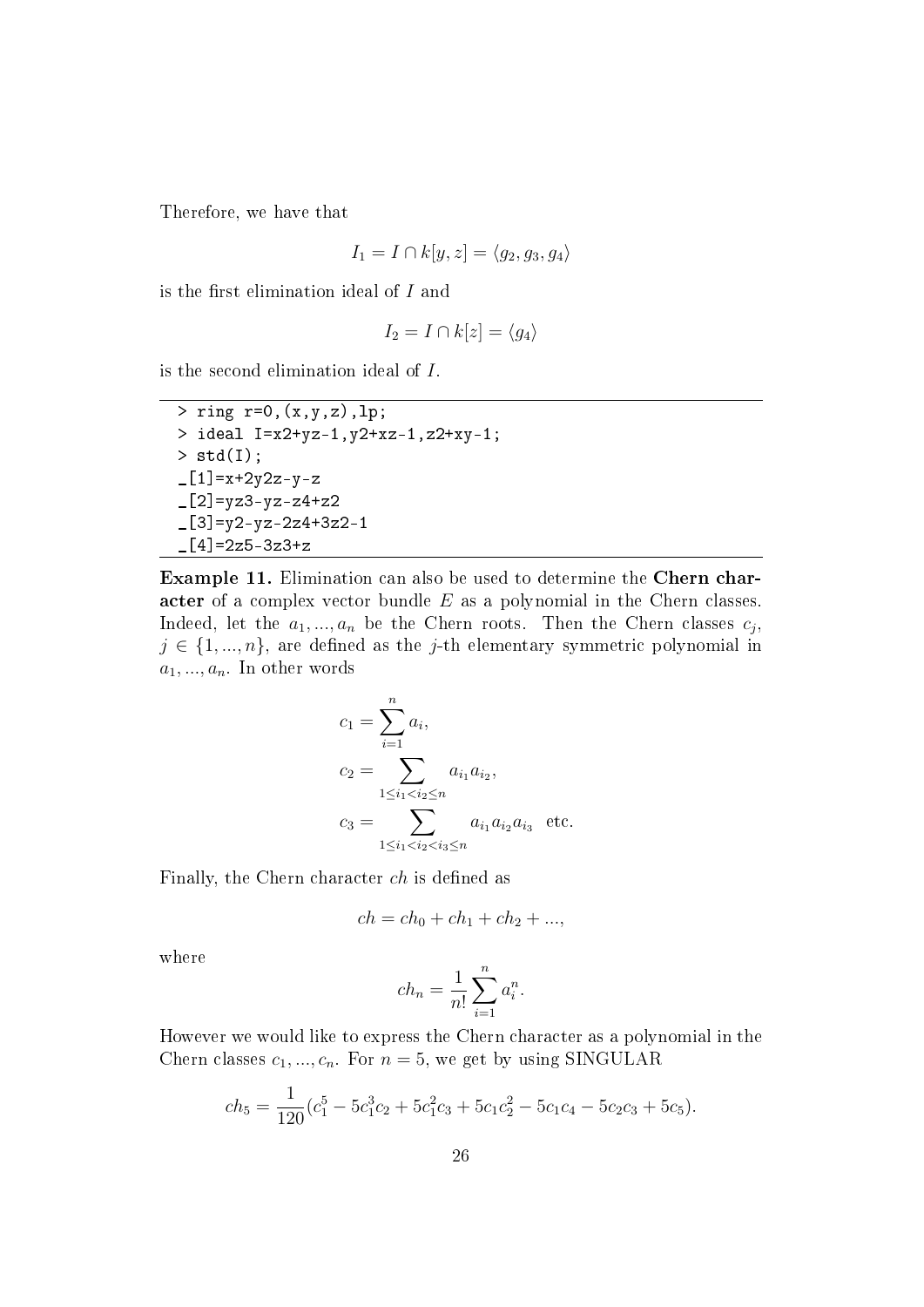For more details on Chern classes see Algebraic Geometry [\[15\]](#page-87-7) and Chern Classes [\[28\]](#page-88-2).

 $>$  ring r=0, (a(1..5),c(1..5),k(5)), lp;  $>$  ideal I=c(1)-a(1)-a(2)-a(3)-a(4)-a(5),c(2)-a(1)\*a(2)  $-a(1)*a(3)-a(1)*a(4)-a(1)*a(5)-a(2)*a(3)-a(2)*a(4)-a(2)*a(5)$  $-a(3)*a(4)-a(3)*a(5)-a(4)*a(5)$ ,c(3)-a(1)\*a(2)\*a(3)  $-a(1)*a(2)*a(4)-a(1)*a(2)*a(5)-a(1)*a(3)*a(4)-a(1)*a(3)*a(5)$  $-a(1)*a(4)*a(5)-a(2)*a(3)*a(4)-a(2)*a(3)*a(5)-a(2)*a(4)*a(5)$  $-a(3)*a(4)*a(5)$ ,c(4)-a(1)\*a(2)\*a(3)\*a(4)-a(1)\*a(2)\*a(3)\*a(5)  $-a(1)*a(2)*a(4)*a(5)-a(1)*a(3)*a(4)*a(5)-a(2)*a(3)*a(4)*a(5)$ ,  $c(5)$ -a(1)\*a(2)\*a(3)\*a(4)\*a(5),k(5)-(1/120)\*(a(1)^5+a(2)^5  $+a(3)^{-5}+a(4)^{-5}+a(5)^{-5}$ ;  $>$  std(I);  $[1]=c(1)^{-5-5+c(1)^{-3}c(2)+5*c(1)^{-2}c(3)+5*c(1)*c(2)^{-2}$  $-5*c(1)*c(4)-5*c(2)*c(3)+5*c(5)-120*k(5)$  $_{2}$ [2]=a(5)^5-a(5)^4\*c(1)+a(5)^3\*c(2)-a(5)^2\*c(3)+a(5)\*c(4)-c(5)  $_{2}[3]=a(4)^{4}+a(4)^{3}*a(5)-a(4)^{3}*c(1)+a(4)^{2}*a(5)^{2}$  $-a(4)^2*a(5)*c(1)+a(4)^2*c(2)+a(4)*a(5)^3-a(4)*a(5)^2*c(1)$  $+a(4)*a(5)*c(2)-a(4)*c(3)+a(5)^4-a(5)^3*c(1)+a(5)^2*c(2)$  $-a(5)*c(3)+c(4)$  $[4] = a(3)^{3} + a(3)^{2}*a(4) + a(3)^{2}*a(5) - a(3)^{2}*c(1) + a(3)*a(4)^{2}$  $+a(3)*a(4)*a(5)-a(3)*a(4)*c(1)+a(3)*a(5)^2-a(3)*a(5)*c(1)$  $+a(3)*c(2)+a(4)^{-3}+a(4)^{-2}*a(5)-a(4)^{-2}*c(1)+a(4)*a(5)^{-2}$  $-a(4)*a(5)*c(1)+a(4)*c(2)+a(5)^{-}3-a(5)^{-}2*c(1)+a(5)*c(2)-c(3)$  $[5]=a(2)^2+a(2)*a(3)+a(2)*a(4)+a(2)*a(5)-a(2)*c(1)+a(3)^2$  $+a(3)*a(4)+a(3)*a(5)-a(3)*c(1)+a(4)^{2}+a(4)*a(5)-a(4)*c(1)$  $+a(5)^2-a(5)*c(1)+c(2)$ \_[6]=a(1)+a(2)+a(3)+a(4)+a(5)-c(1)

#### <span id="page-30-0"></span>4.5.3 Intersection of Ideals

Knowing a set of generators of two polynomial ideals I and J, we would like to be able to compute a set of generators of their intersection. For this computation, we need the sum of ideals, Groebner bases and the elimination theorem.

**Definition 4.19.** Let I and J be ideals of  $k[x_1, ..., x_n]$ .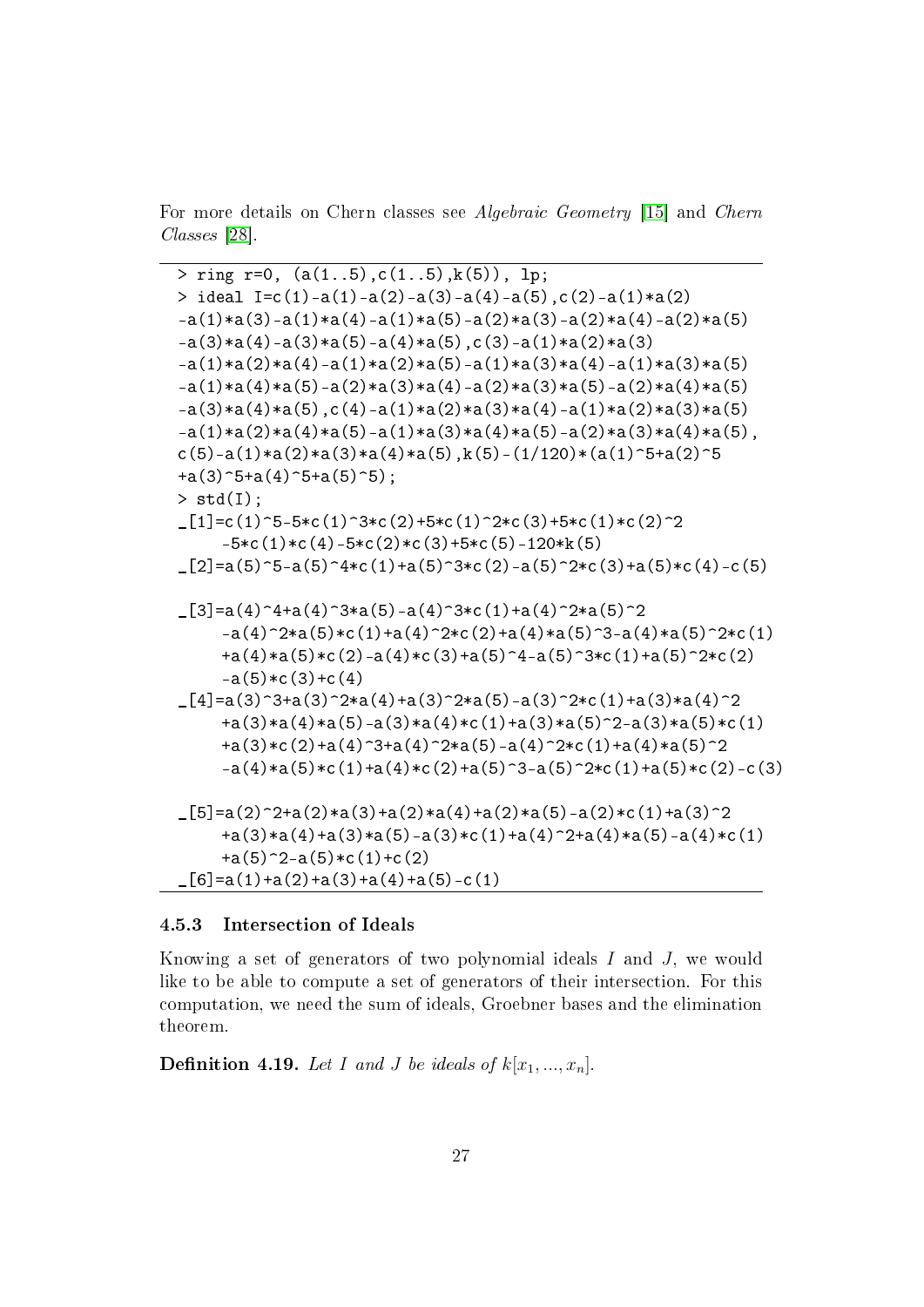1. The intersection of I and J is defined by

$$
I \cap J = \{ f : f \in I \text{ and } f \in J \}.
$$

2. The sum of I and J is defined by

$$
I + J = \{ f + g : f \in I \text{ and } g \in J \}.
$$

<span id="page-31-0"></span>**Proposition 4.20.** If I and J are ideals of  $k[x_1, ..., x_n]$ , then  $I \cap J$  and  $I + J$  are also ideals in  $k[x_1, ..., x_n]$ . In particular, if  $I = \langle f_1, ..., f_s \rangle$  and  $J = \langle g_1, ..., g_t \rangle$ , then  $I + J = \langle f_1, ..., f_s, g_1, ..., g_t \rangle$ .

*Proof.* Let us first show that  $I \cap J$  is an ideal of  $k[x_1, ..., x_n]$ . As I and J are ideals,  $0 \in I$  and  $0 \in J$  and therefore  $0 \in I \cap J$ . Let  $f, g \in I \cap J$  and  $h \in k[x_1, ..., x_n]$ . Since I and J are ideals, we have that  $f + g \in I$ ,  $f + g \in J$ ,  $hf \in I$  and  $hf \in J$ . Thus,  $f + g \in I \cap J$  and  $hf \in I \cap J$  and so we can conclude that  $I \cap J$  is an ideal of  $k[x_1, ..., x_n]$ .

Let us now show that  $I + J$  is an ideal of  $k[x_1, ..., x_n]$ . As I and J are ideals,  $0 \in I$  and  $0 \in J$  and therefore  $0 = 0 + 0 \in I + J$ . Let  $f, g \in I + J$  and  $h \in k[x_1, ..., x_n]$ . In this case, we can rewrite  $f = f_1 + f_2$  and  $g = g_1 + g_2$ , where  $f_1, g_1 \in I$  and  $f_2, g_2 \in J$ . Then we have

$$
f + g = (f_1 + f_2) + (g_1 + g_2) = (f_1 + g_1) + (f_2 + g_2) \in I + J
$$

as I and J are ideals and so  $f_1+g_1 \in I$  and  $f_2+g_2 \in J$ . For the same reason, we have that  $hf = hf_1 + hf_2 \in I + J$ . Thus, we can conclude that  $I + J$  is an ideal.

Finally, we want to prove that  $I + J = \langle f_1, ..., f_s, g_1, ..., g_t \rangle$  if  $I = \langle f_1, ..., f_s \rangle$ and  $J = \langle g_1, ..., g_t \rangle$ . If  $h \in I + J$ , then  $h = f + g$  with  $f \in I$  and  $g \in J$ . Since  $I = \langle f_1, ..., f_s \rangle$  and  $J = \langle g_1, ..., g_t \rangle$ , we have that  $f = \sum_{i=1}^s c_i f_i$  and  $g = \sum_{j=1}^{t} d_j g_j$ , where  $c_i, d_j \in k[x_1, ..., x_n]$ . Thus,

$$
h = f + g = \sum_{i=1}^{s} c_i f_i + \sum_{j=1}^{t} d_j g_j \in \langle f_1, ..., f_s, g_1, ..., g_t \rangle.
$$

Conversely, if  $h \in \langle f_1, ..., f_s, g_1, ..., g_t \rangle$ , then  $h = \sum_{i=1}^s c_i f_i + \sum_{j=1}^t d_j g_j = f + g$ , where  $f = \sum_{i=1}^{s} c_i f_i \in I$  and  $g = \sum_{j=1}^{t} d_j g_j \in J$ . Therefore  $h \in I + J$ . We can conclude that  $I + J = \langle f_1, ..., f_s, g_1, ..., g_t \rangle$  if  $I = \langle f_1, ..., f_s \rangle$  and  $J = \langle g_1, ..., g_t \rangle.$ П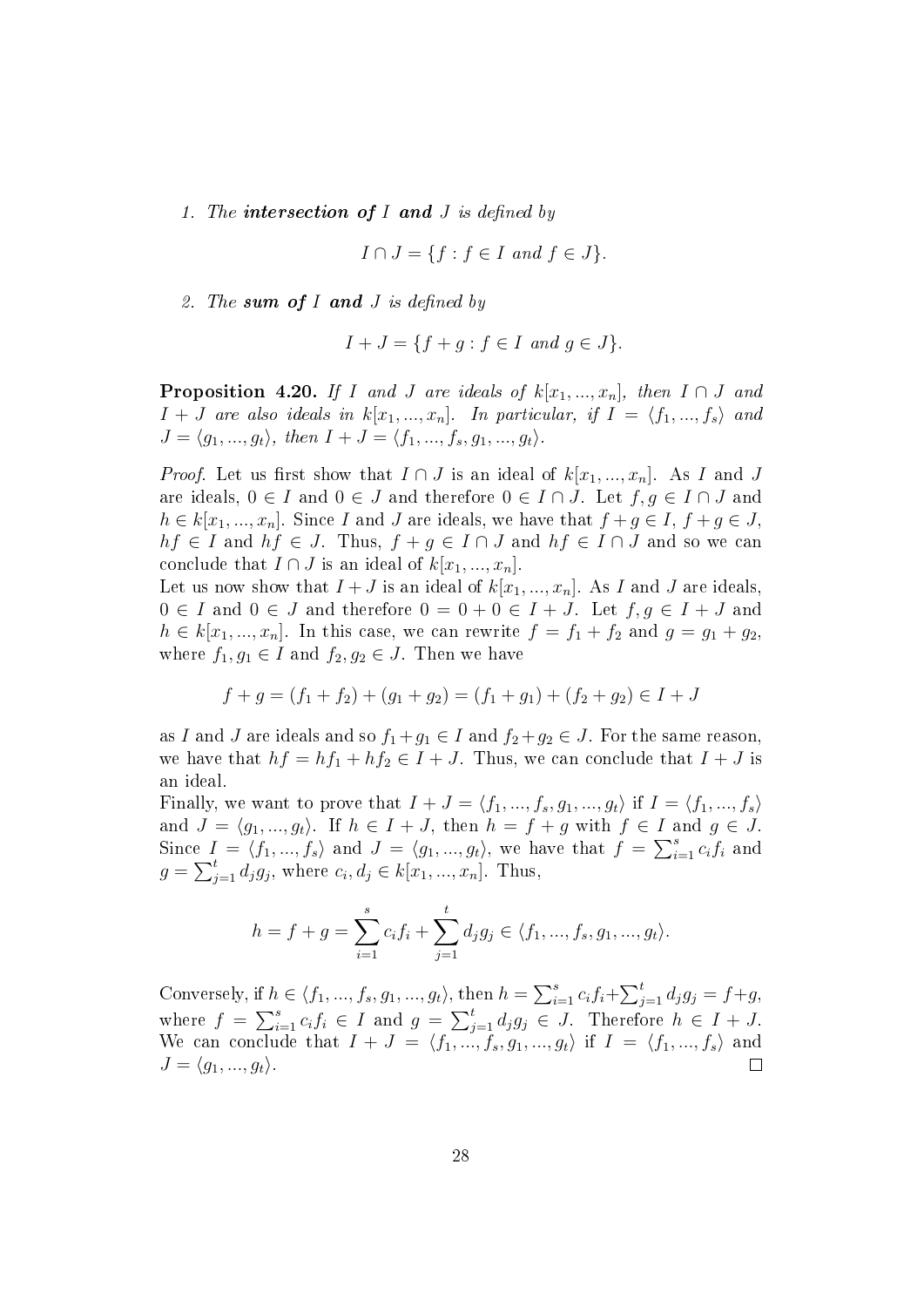**Remark 7.** Notice that if  $G_1$  is a Groebner basis of an ideal  $I = \langle f_1, ..., f_s \rangle$ with respect to a global monomial ordering on  $k[x_1, ..., x_n]$  and  $G_2$  is a Groebner basis of an ideal  $J = \langle g_1, ..., g_t \rangle$  with respect to the same monomial ordering, then  $G_1 \cup G_2$  is not necessary a Groebner basis of the ideal  $I + J = \langle f_1, ..., f_s, g_1, ..., g_t \rangle$ . Indeed, consider the following example: let  $I = \langle y^2 - z, x - y \rangle$  and  $J = \langle x + z, z^2 \rangle$  and consider the lexicographic ordering on  $k[x, y, z]$  with  $x > y > z > 1$ . We can easily check that  $G_1 = \{y^2 - z, x - y\}$ and  $G_2 = \{x+z, z^2\}$  are Groebner bases of I and of J, respectively. Consider now

$$
G_1 \cup G_2 = \{y^2 - z, x - y, x + z, z^2\}.
$$

If we compute the S-polynomial  $S(x + z, x - y) = y + z$ , we realise that  $LT(S(x+z,x-y)) = y$  is not divisible by neither  $LT(y^2-z) = y^2$ , nor  $LT(x-z)$ y) = x, nor  $LT(x+z) = x$ , nor  $LT(z^2) = z^2$  so that  $\overline{S(x+z, x-y)}^{G_1+G_2} \neq 0$ . We can therefore conclude by Buchberger's criterion that  $G_1 \cup G_2$  is not a Groebner basis of  $I + J$ .

**Lemma 4.21.** Let  $p(t) \in k[t]$ . If  $I = \langle f_1(\boldsymbol{x}), ..., f_s(\boldsymbol{x})\rangle \subset k[x_1, ... x_n]$ , then  $p(t)I = \langle p(t)f_1(\boldsymbol{x}), ..., p(t)f_s(\boldsymbol{x})\rangle$  is an ideal in  $k[x_1, ...x_n, t]$ .

*Proof.* Let us consider  $q_i = p(t) f_i(x) \in k[x_1, ..., x_n, t]$  for  $1 \leq i \leq s$ . Then by Lemma [3.1,](#page-9-2) we can conclude that  $p(t)I = \langle q_1, ..., q_s \rangle$  is an ideal in  $k[x_1, ...x_n, t]$ .

**Proposition 4.22.** Let I and J be ideals of  $k[x_1, ..., x_n]$ . Let  $L = tI + (1-t)J$ in  $k[x_1, ..., x_n, t]$  (thus, we add a new variable t). Then

$$
I \cap J = L \cap k[x_1, ..., x_n].
$$

*Proof.* " ⊂ " If  $x \in I \cap J$ , then  $x = tx + (1-t)x$  with  $x \in I$  and  $x \in J$ , so that  $x \in L$ . By definition  $x \in k[x_1, ..., x_n]$ , therefore  $x \in L \cap k[x_1, ..., x_n]$ . "  $\supset$ " If  $x \in L \cap k[x_1, ..., x_n]$ , then  $x \in L$  and so  $x = t \cdot i + (1-t)j$  for some  $i \in I$  and  $j \in J$ . As  $x \in k[x_1, ..., x_n]$ , we can evaluate  $x = t \cdot i + (1 - t)j$  in  $t = 0$  and  $t = 1$  to get  $x = i = j$ . Thus we can conclude that  $x \in I \cap J$ .  $\Box$ 

The proposition above shows that  $I \cap J$  is an elimination ideal. This result, Proposition [4.20](#page-31-0) and the Elimination theorem provides us with the following algorithm to compute intersections of ideals:

Let  $I = \langle f_1, ..., f_s \rangle$  and  $J = \langle g_1, ..., g_t \rangle$  be ideals in  $k[x_1, ..., x_n]$ . Consider now the ideal

$$
tI + (1-t)J = \langle tf_1, ..., tf_s, (1-t)g_1, ..., (1-t)g_t \rangle \subset k[x_1, ..., x_n, t]
$$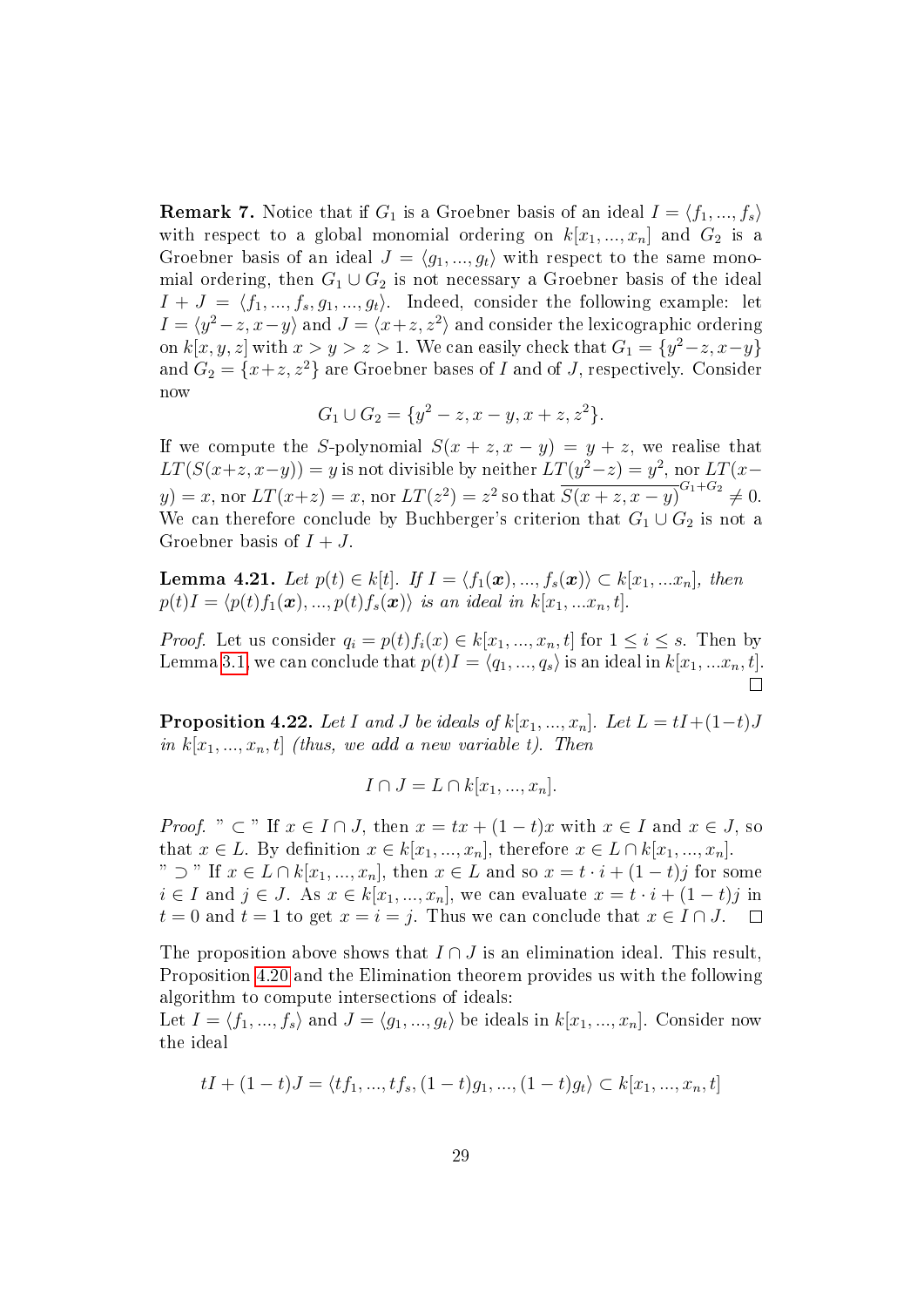and compute a Groebner basis of this ideal with respect to the lexicographic ordering with  $t > x_1 > ... > x_n > 1$ . By the elimination theorem, the elements of this basis which do not contain the variable  $t$  will form a basis, in particular a Groebner basis, of  $I \cap J$ .

**Example 12.** Consider the ideals  $I = \langle x - y^2, x^2 \rangle$  and  $J = \langle xy \rangle$  in  $k[x, y]$ . Then we get the ideal  $tI + (1-t)J = \langle tx - ty^2, tx^2, xy - txy \rangle$ . Using SIN-GULAR, we get that  $\{xy^2, x^2y - xy^3, txy - xy, tx^2 - txy^2, t^2y^2 - tx\}$  is a Groebner basis of  $tI+(1-t)J$  with respect to the lexicographic ordering with  $t > x > y > 1$ . As  $\{xy^2, x^2y - xy^3, txy - xy, tx^2 - txy^2, t^2y^2 - tx\} \cap k[x, y] =$  $\{xy^2, x^2y - xy^3\}$ , we get that

$$
\langle x-y^2, x^2 \rangle \cap \langle xy \rangle = \langle xy^2, x^2y - xy^3 \rangle.
$$

 $>$  ring r=0,  $(t, x, y)$ , lp; > ideal L=tx-ty2,tx2,xy-txy;  $>$  std(L);  $[L1]=xyz$  $-[2] = x2y - xy3$  $-[3]$ =txy-xy  $-[4]$ =tx2-txy2  $-[5]$ =t2y2-tx

Remark 8. The intersection of two principal polynomial ideals, i.e. ideals that are generated by a single polynomial, can be computed in a different. sometime faster way by using the notation of the least common multiple  $h \in k[x_1, ..., x_n]$  of  $f, g \in k[x_1, ..., x_n]$ , where f and g are non-zero.

**Definition 4.23.** Consider a global monomial ordering on  $k[x_1, ..., x_n]$ . The polynomial  $h \in k[x_1, ..., x_n]$  is the least common multiple of the non-zero polynomials f and g of  $k[x_1, ..., x_n]$  if

- 1) f and g divides h.
- 2) h divides any polynomial which both f and g divide.
- 3)  $LC(h) = 1$ .
- It is denoted by  $h = \text{lcm}(f, q)$ .

Note that the least common multiple of two polynomials in  $k[x_1, ..., x_n]$  depends on the global monomial ordering considered as condition 3) depends on the global monomial ordering considered.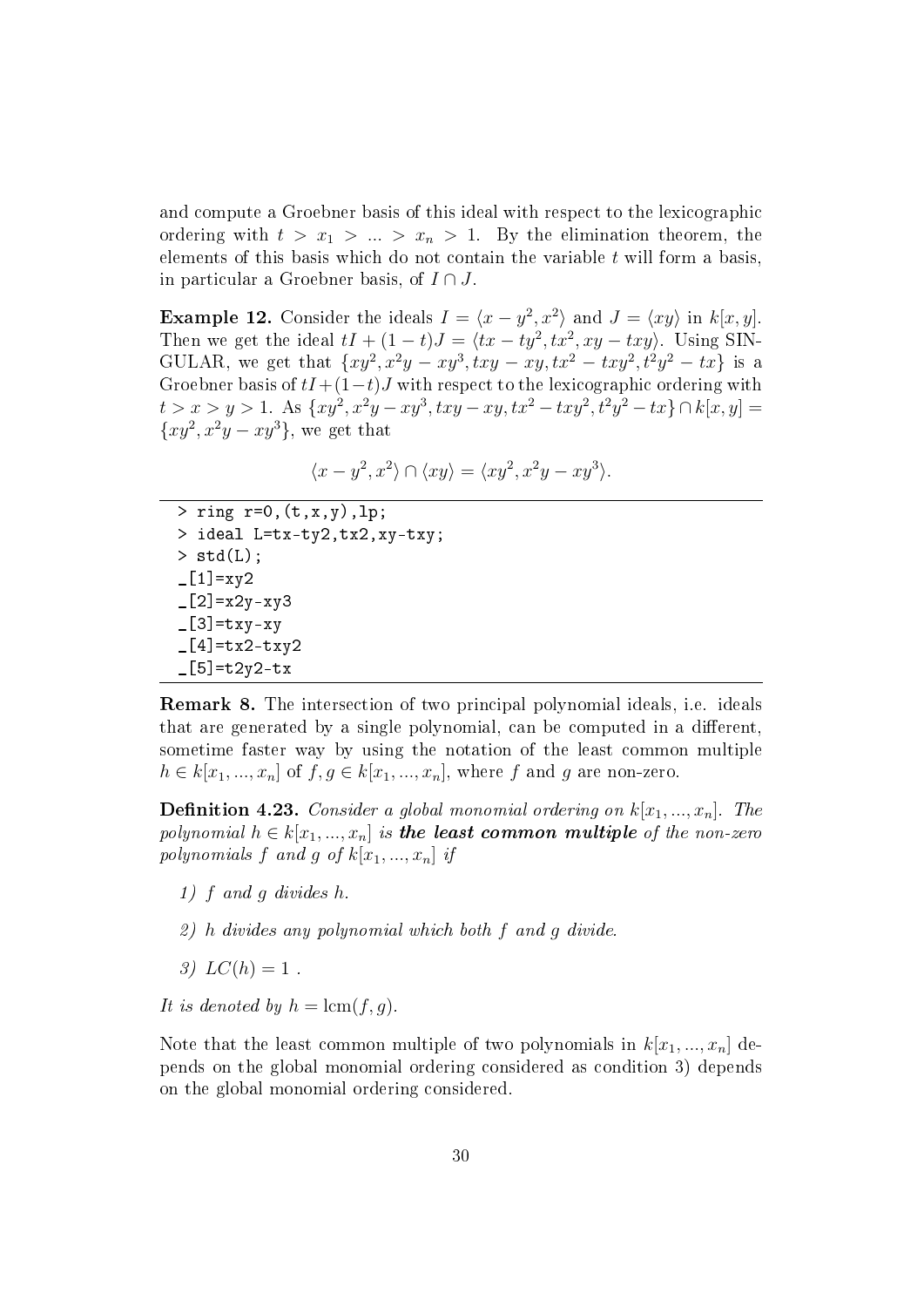<span id="page-34-2"></span>**Proposition 4.24.** Let f and g be non-zero polynomials of  $k[x_1, ..., x_n]$ . If  $I = \langle f \rangle$  and  $J = \langle g \rangle$ , then  $I \cap J = \langle h \rangle$ , where  $h = \text{lcm}(f, g)$ .

*Proof.* Let  $p \in I \cap J$ , then  $p \in \langle f \rangle$  and  $p \in \langle g \rangle$  so that f and g divide p. By definition of the least common multiple, h divides p and so  $p \in \langle h \rangle$ . Conversely, let  $p \in \langle h \rangle$ . Thus, h divides p, but by defintion of h, f and q divide h so that f and g also divide p. Finally,  $p \in \langle f \rangle$  and  $p \in \langle q \rangle$ , thus  $p \in I \cap J$ .  $\Box$ 

<span id="page-34-1"></span>**Example 13.** Consider the ideals  $I = \langle x^2 \rangle$  and  $J = \langle xy^2 \rangle$  in  $k[x, y]$ . Then we get the ideal  $tI + (1-t)J = \langle tx^2, xy^2 - txy^2 \rangle$ . By computing the Spolynomial of  $tx^2$  and  $xy^2 - txy^2$  we get  $x^2y^2$ . It is easily checked that  $\{tx^2, xy^2 - txy^2, x^2y^2\}$  is a Groebner basis of  $tI + (1-t)J$ . As  $\{tx^2, xy^2 - txy^2, xy^2\}$  $txy^2, x^2y^2$ }  $\cap k[x,y] = \{x^2y^2\}$ , we get that

$$
\langle x^2 \rangle \cap \langle xy^2 \rangle = \langle x^2 y^2 \rangle = \langle \operatorname{lcm}(x^2, xy^2) \rangle.
$$

### <span id="page-34-0"></span>4.5.4 Least Common Multiple and Greatest Common Divisor of Polynomials

We have just seen that we can use a least common multiple of two nonzero polynomials f and g in  $k[x_1, ..., x_n]$  to compute the intersection of the principal ideals  $I = \langle f \rangle$  and  $J = \langle g \rangle$ . The problem is that it is often not that easy to compute a least common multiple of two polynomials. In Example [13,](#page-34-1) we had to compute the intersection of principal ideals whose generators were monomials. In that special case, we could easily find a least common multiple. As soon as we want to find a least common multiple of two polynomials that are not monomials, the computation is more complicated. A solution to this problem is to compute the intersection of the principal ideals  $\langle f \rangle$  and  $\langle g \rangle$  by the general method seen in Section [4.5.3](#page-30-0) to get a least common multiple of the two non-zero polynomials  $f, g \in k[x_1, ..., x_n]$ .

We know by Proposition [4.24](#page-34-2) that the intersection of two principal ideals  $I = \langle f \rangle$  and  $J = \langle g \rangle$  is a principal ideal, in particular a principal ideal generated by  $lcm(f, g)$ . However, using the general method of Section [4.5.3,](#page-30-0) we may get a Groebner basis of  $I + (1-t)J$  with respect to the lexicographic ordering that has more than one element without the variable  $t$  so that it is not obvious that this Groebner basis generates a principal ideal. This is due to the fact that a Groebner basis with respect to a fixed global monomial ordering in not unique which we already realised in Remark [5.](#page-25-2) To solve this problem, we need the following results and notions.

**Lemma 4.25.** Let G be a Groebner basis for the ideal  $I \subset k[x_1, ..., x_n]$  with respect to some global monomial ordering on  $k[x_1, ..., x_n]$ . Let g be an element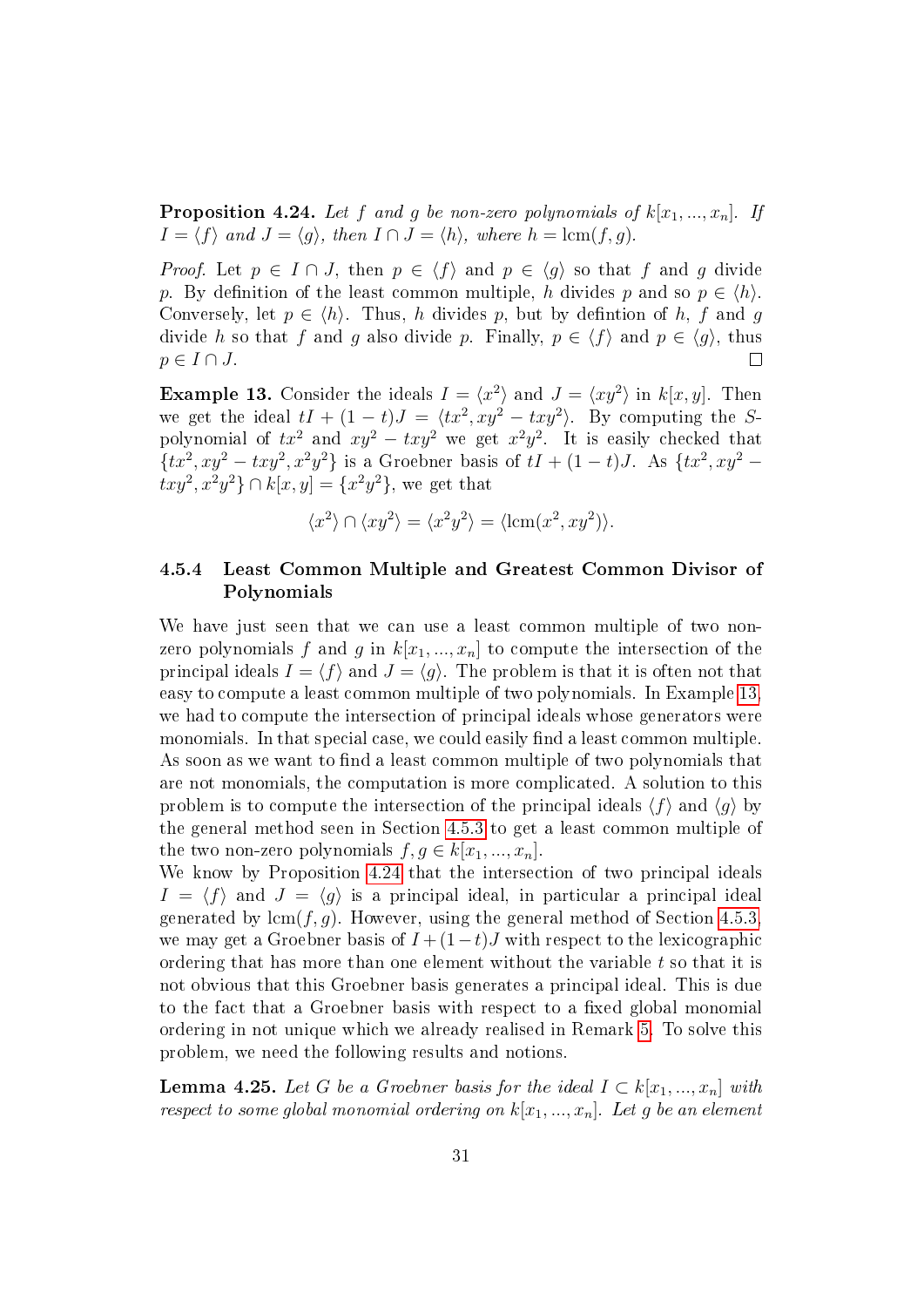of G such that  $LT(q) \in \langle LT(G\{q\})\rangle$ . Then  $G\{q\}$  is also a Groebner basis for I with respect to the same global monomial ordering.

*Proof.* Fix a global monomial ordering on  $k[x_1, ..., x_n]$ . By definition of a Groebner basis, we have that  $\langle LT(G)\rangle = \langle LT(I)\rangle$ . If  $LT(g) \in \langle LT(G\setminus{g})\rangle$ , then we have  $\langle LT(G\{g\})\rangle = \langle LT(G)\rangle$ . It follows that  $G\{g\}$  is also a Groebner basis for I. П

So by dividing each polynomial q of  $G$  by its leading coefficient and by removing any g such that  $LT(g) \in \langle LT(G\{g\})\rangle$  from G, we get a special type of Groebner basis: a minimal Groebner basis.

<span id="page-35-0"></span>**Definition 4.26.** Let  $I \subset k[x_1,...x_n]$  be an ideal and consider a global monomial ordering on  $k[x_1, ..., x_n]$ . A minimal Groebner basis of I is a Groebner basis G of I such that

- 1)  $LC(q) = 1$  for all  $q \in G$ .
- 2) For all  $q \in G$ ,  $LT(q) \notin \langle LT(G \setminus \{q\}) \rangle$ .

Unfortunately, there may exist several minimal Groebner bases of an ideal I with respect to the same global monomial ordering. Indeed, consider the ideal  $I = \langle x + y, y^2 \rangle \subset k[x, y]$ . Then it easily checked that  $G = \{x + y, y^2\}$  is a Groebner of I with respect to the lexicographic ordering where  $x > y > 1$ . In addition,  $G$  satisfies conditions 1) and 2) of Definition [4.26](#page-35-0) and so we can conclude that G is minimal. On the other hand, we can check that  $G' = \{x + y^2 + y, y^2\}$  is another minimal Groebner basis of I with respect to the same ordering. However, if we go even further we can get a certain form of Groebner basis of I with respect to a global monomial ordering on  $k[x_1, ..., x_n]$  which will be unique.

<span id="page-35-1"></span>**Definition 4.27.** Let  $I \in k[x_1,...x_n]$  be an ideal and consider a global monomial ordering on  $k[x_1, ..., x_n]$ . A reduced Groebner basis of I is a Groebner basis G of I such that

- 1)  $LC(a) = 1$  for all  $a \in G$ .
- 2) For all  $q \in G$ , no monomial of q lies in  $\langle LT(G\{q\})\rangle$ .

Note that each reduced Groebner basis  $G$  of an ideal  $I$  is a minimal Groebner basis of this ideal. Indeed if an element  $g \in G$  satisfies condition 2) of Definition [4.27,](#page-35-1) then it also satisfies condition 2) of Definition [4.26.](#page-35-0)

**Proposition 4.28.** Let  $I \in k[x_1,...x_n]$  be a non-zero ideal and consider a global monomial ordering on  $k[x_1, ..., x_n]$ . Then I has a unique reduced Groebner basis with respect to this monomial ordering.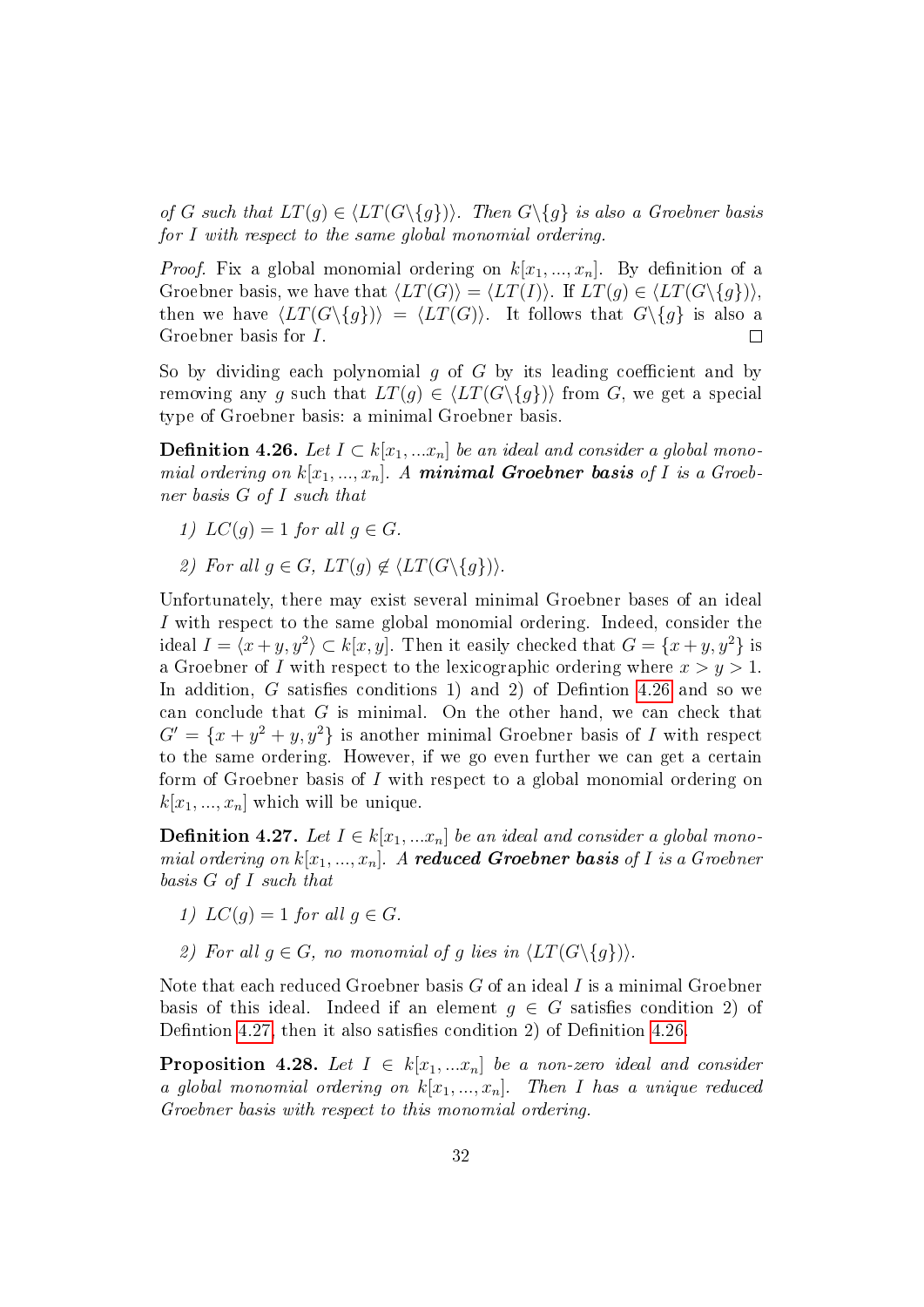*Proof.* Let us fix a global monomial ordering on  $k[x_1, ..., x_n]$ . We start by searching a minimal Groebner basis G of the ideal  $I = \langle f_1, ..., f_s \rangle$ . First we compute a Groebner basis  $G$  of  $I$  by using Buchberger's algorithm. Next we remove each element  $g \in G$  such that  $LT(g) \in LT(G \setminus \{g\})$  by Lemma [4.25](#page-34-0) and then we divide each remaining element of  $G$  by its leading coefficient. Our Groebner basis  $G$  is now minimal by construction.

Let  $g \in G$  and consider  $g' = \overline{g}^{G \setminus \{g\}}$  and  $G' = (G \setminus \{g\}) \cup \{g'\}.$  This new set G' is a minimal Groebner basis for I. Indeed, we have that  $LT(g') = LT(g)$ because to get  $g'$  we divided g by  $G\backslash\{g\}$ , the leading term of g goes to the remainder since it is not divisible by any element of  $LT(G\setminus\{g\})$  by minimality of G. Therefore,  $\langle LT(G')\rangle = \langle LT(G)\rangle = \langle LT(I)\rangle$  and clearly G' is a basis of I so that G' is a Groebner basis of I. It is minimal since  $LT(g') = LT(g) \notin$  $\langle LT(G\{g\})\rangle = \langle LT(G'\{g'\})\rangle$ . By construction, no monomial of g' is in  $\langle LT(G'\setminus \{g'\})\rangle$ . Indeed g' is the remainder of the division of g by  $G\setminus \{g\}$ and by Theorem [4.1,](#page-13-0) no monomial of the remainder is divisible by elements from  $LT(G\setminus \{g\}) = LT(G'\setminus \{g'\})$ . We say that g' is reduced for G'. We can observe that  $g'$  is also reduced for any other minimal Groebner basis of  $I$ that contains  $g'$  and has the same set of leading terms. This follows because the definition of reduced elements only involves the leading terms. So we can repeat the above process for each  $g \in G$ , i.e. if  $G = \{g_1, ..., g_t\}$  is a minimal Groebner basis of *I*, then for each  $i \in \{1, ..., t\}$ , we compute  $g_i' = \overline{g_i}^{G \setminus \{g_i\}}$  and we finally get a reduced Groebner basis  $G' = \{g'_1, ..., g'_t\}.$ 

The next step is to prove uniqueness of the reduced Groebner basis for I. Suppose that  $G = \{g_1,...,g_s\}$  and  $G' = \{g'_1,...,g'_t\}$  are both reduced Groebner bases for I. Therefore, they are both minimal and they have the same leading terms, i.e  $LT(G) = LT(G')$ . This second observation is true since by taking  $g_1 \in G$ , then  $g_1 = \sum_{i=1}^{t} a_i g'_i$ , where  $a_i \in k[x_1, ..., x_n]$  and  $g_i \in G'$ . Thus  $LT(g_i')$  divides  $LT(g_1)$  for some  $i \in \{1, ..., t\}$ . This also works in the other direction and so for some  $j \in \{1, ..., s\}$   $LT(g_j)$  divides  $LT(g'_i)$ . By minimality this is only possible if  $j = 1$  and thus we must have  $LT(g_1) = LT(g'_i)$ for some i. This works for each  $g_k$  and is completely symmetrical and so  $LT(G) = LT(G')$ . So if  $g \in G$ , there is  $g' \in G'$  such that  $LT(g) = LT(g')$ . Then  $g - g' \in I$  and since G is a Groebner basis, we have that

<span id="page-36-0"></span>
$$
\overline{g - g'}^G = 0. \tag{4.4}
$$

But as  $LT(g) = LT(g')$ , these terms cancel in  $g - g'$  and the remaining terms are not divisible by any element of  $LT(G) = LT(G')$  since G and G' are reduced. This shows that  $\overline{g - g'}^G = g - g'$  and we must have by [\(4.4\)](#page-36-0),  $g - g' = 0$ , i.e  $g = g'$ . As this works for any each  $g \in G$ , we get that  $G = G'.$  $\Box$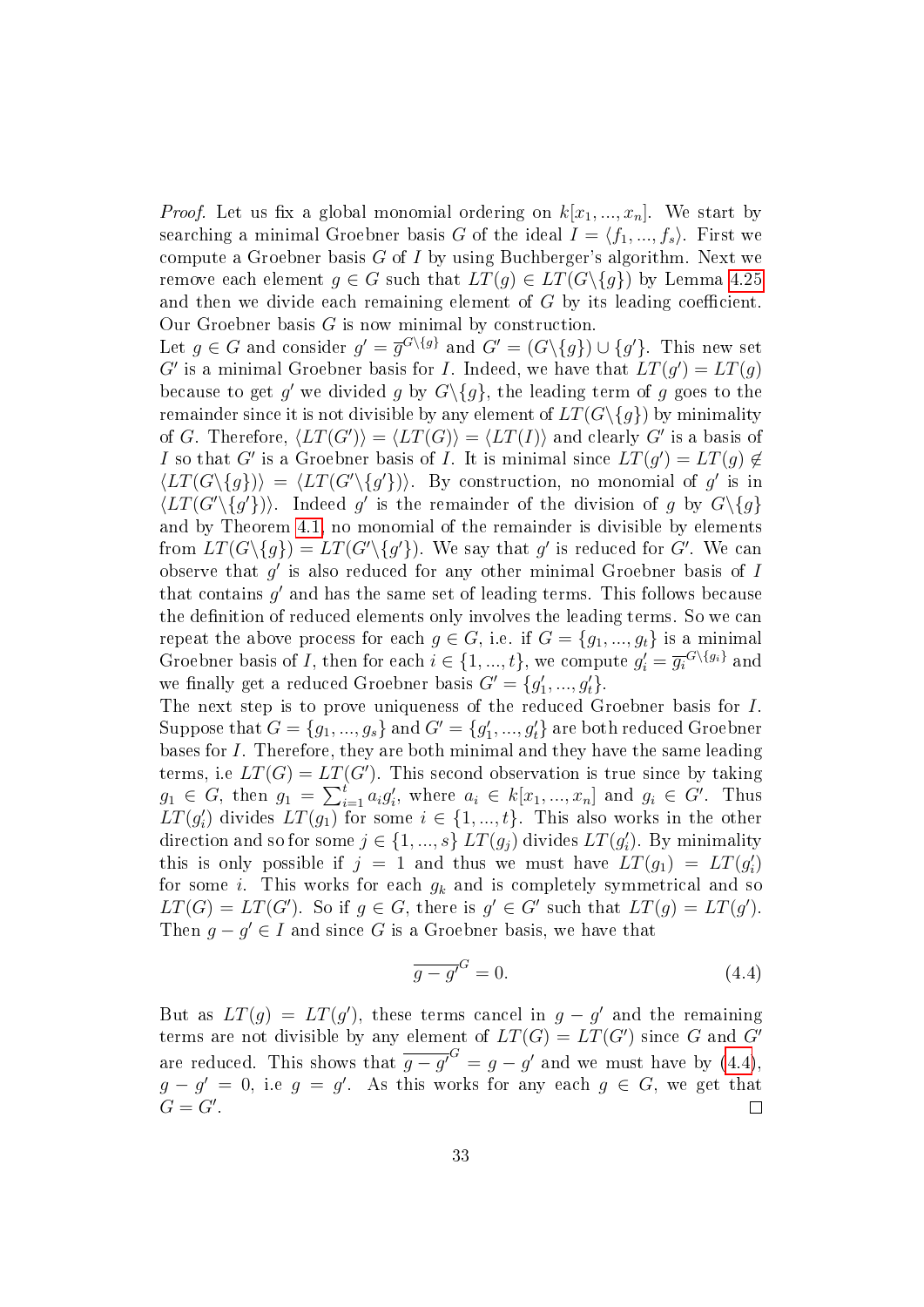The first part of the proof of Proposition [4.28](#page-35-0) explains the algorithm to get the reduced Groebner basis of an ideal  $I$  with respect to a fixed global monomial ordering. First we use the Buchberger's algorithm to get a a Groebner basis of I, then we turn  $G$  into a minimal Groebner basis by dividing each polynomial g of G by its leading coefficient and by removing any g such that  $LT(g) \in \langle LT(G\{g\})\rangle$  from G. Finally, we reduce every element  $g \in G$  by replacing g by  $g' = \overline{g}^{G \setminus \{g\}}$  in G.

Require:  $F = (f_1, ..., f_s)$ **Ensure:** a reduced Groebner basis  $G = (g'_1, ..., g'_t)$  for I  $G := F$  $G' := \emptyset$ while  $G \neq G'$  do  $G' = G$ for each pair  $(p, q)$ ,  $p \neq q$  in G' do  $S := \overline{S(p,q)}^{G^T}$ if  $S \neq 0$  and  $LT(S) \notin \langle LT(G \backslash \{S\}) \rangle$  then  $G := G \cup \{\frac{S}{LC(S)}\}$ end if end for end while  $G' := \emptyset$ for each  $q \in G$  do if  $LT(g) \notin \langle LT(G \setminus \{g\}) \rangle$  then  $g' := \frac{g}{LC}$  $G' := C(g)$ <br>  $G' := G' \cup \{g'\}$ end if end for  $G := G'$  $G' := \emptyset$ for each  $g \in G$  do  $g' := \overline{g}^{G \setminus \{g\}}$  $G' := G' \cup \{g'\}$ end for  $G := G'$ 

**Example 14.** Consider the ideal  $I = \langle 2x + y^2 + y, y^2 \rangle \subset k[x, y]$ . Then it is easily checked that  $G = \{2x + y^2 + y, y^2\}$  is a Groebner basis of I with respect to the lexicographic ordering where  $x > y > 1$ . In addition, G satisfies condition 2) of Definiton [4.26](#page-35-1) since  $LT(2x + y^2 + y) = 2x \notin$  $\langle LT(G \setminus \{2x + y^2 + y\}) \rangle = \langle y^2 \rangle$  and  $LT(y^2) = y^2 \notin \langle LT(G \setminus \{y^2\}) \rangle = \langle 2x \rangle$ .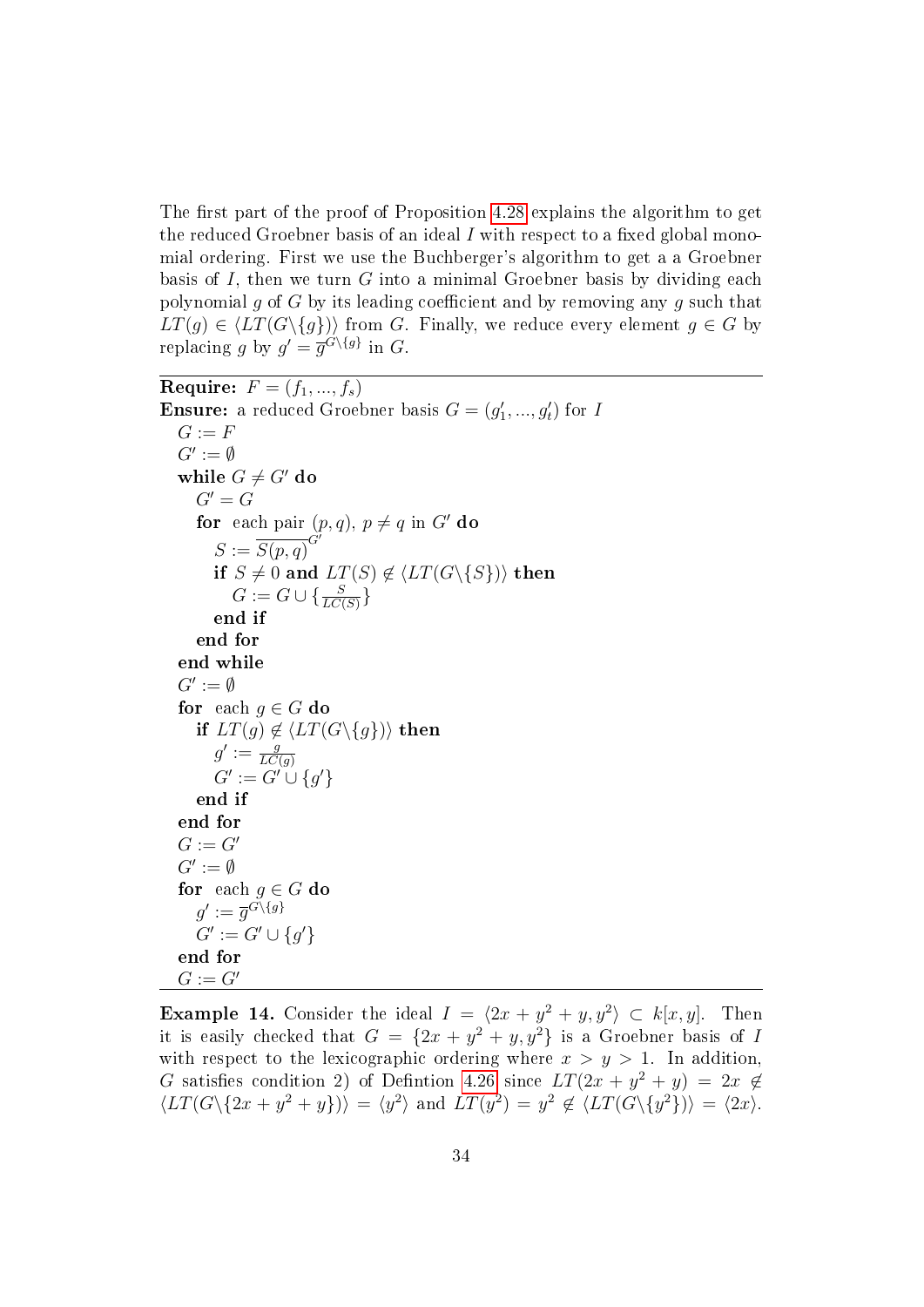By dividing  $2x + y^2 + y$  by  $LC(2x + y^2 + y) = 2$  we get  $x + \frac{1}{2}$  $\frac{1}{2}y^2 + \frac{1}{2}$  $\frac{1}{2}y$ . Then  $G' = \{g_1 = x + \frac{1}{2}\}$  $rac{1}{2}y^2 + \frac{1}{2}$  $\frac{1}{2}y, g_2 = y^2$  satisfies both conditions of Defintion [4.26](#page-35-1) and so  $G'$  is a minimal Groebner basis of  $I$ . Next, compute

$$
\overline{g_1}^{g_2} = x + \frac{1}{2}y
$$
  
and 
$$
\overline{g_2}^{g_1} = y^2.
$$

Finally, we have that  $G'' = \{x + \frac{1}{2}\}$  $\frac{1}{2}y, y^2$ } is the reduced Groebner basis of *I* with respect to the lexicographic ordering where  $x > y > 1$ .

Let us come back to the research of the least common multiple of  $f, g \in$  $k[x_1, ..., x_n],$  where f and g are non-zero. Consider the ideals  $I = \langle f \rangle$  and  $J = \langle q \rangle$  and fix a global monomial ordering on  $k[x_1, ..., x_n]$ . Using the reduced Groebner basis of  $I + (1 - t)J$  and by eliminating the elements containing the variable  $t$ , there will only be one element left: the least common multiple of f and q. Indeed, suppose that there are at least two elements left:

$$
(I + (1 - t)J) \cap k[x_1, ..., x_n] = \langle g'_1, ..., g'_t \rangle
$$
 with  $t \ge 2$ .

Then by Proposition [4.24,](#page-34-1) we have that  $\langle g'_1, ..., g'_t \rangle = \langle \text{lcm}(f, g) \rangle$ . It follows that for each  $i \in \{1, ..., t\}$ ,  $lcm(f, g)$  divides  $g'_i$ . This gives us a contradiction to 2) of the definition of a reduced Groebner basis. Thus,  $t = 1$  and

$$
(I + (1-t)J) \cap k[x_1, ..., x_n] = \langle g_1' \rangle = \langle \operatorname{lcm}(f, g) \rangle.
$$

<span id="page-38-0"></span>**Example 15.** Consider the lexicographic ordering on  $k[x, y]$  where  $x > y >$ 1. We want to find the least common multiple of  $f = 2x^2 - y$  and  $g = xy$ in k[x, y]. Therefore we will compute  $\langle f \rangle \cap \langle q \rangle$  by applying Proposition [4.22.](#page-32-0) We have that

$$
L = \langle tf, (1-t)g \rangle = \langle 2tx^2 - ty, xy - txy \rangle.
$$

By using SINGULAR, we get that  $\{2x^3y - xy^2, ty^2 - 2x^2y, txy - xy, 2tx^2 - ty\}$ is a Groebner basis of L with respect to the lexicographic ordering on  $k[t, x, y]$ where  $t > x, y$ . By the elimination theorem,

$$
\{2x^3y - xy^2, ty^2 - 2x^2y, txy - xy, 2tx^2 - ty\} \cap k[x, y] = \{2x^3y - xy^2\}
$$

is a Groebner basis of  $\langle f \rangle \cap \langle g \rangle$ . By dividing  $2x^3y - xy^2$  by its leading coefficient 2, we immediately get the reduced Groebner basis  $\{x^3y - \frac{1}{2}$  $\frac{1}{2}xy^2\}$  of  $\langle f \rangle \cap \langle g \rangle$  since a Groebner basis consisting of a single element always satisfies condition 2) of Definition [4.27.](#page-35-2) Therefore we can conclude that

$$
lcm(2x^2 - y, xy) = x^3y - \frac{1}{2}xy^2.
$$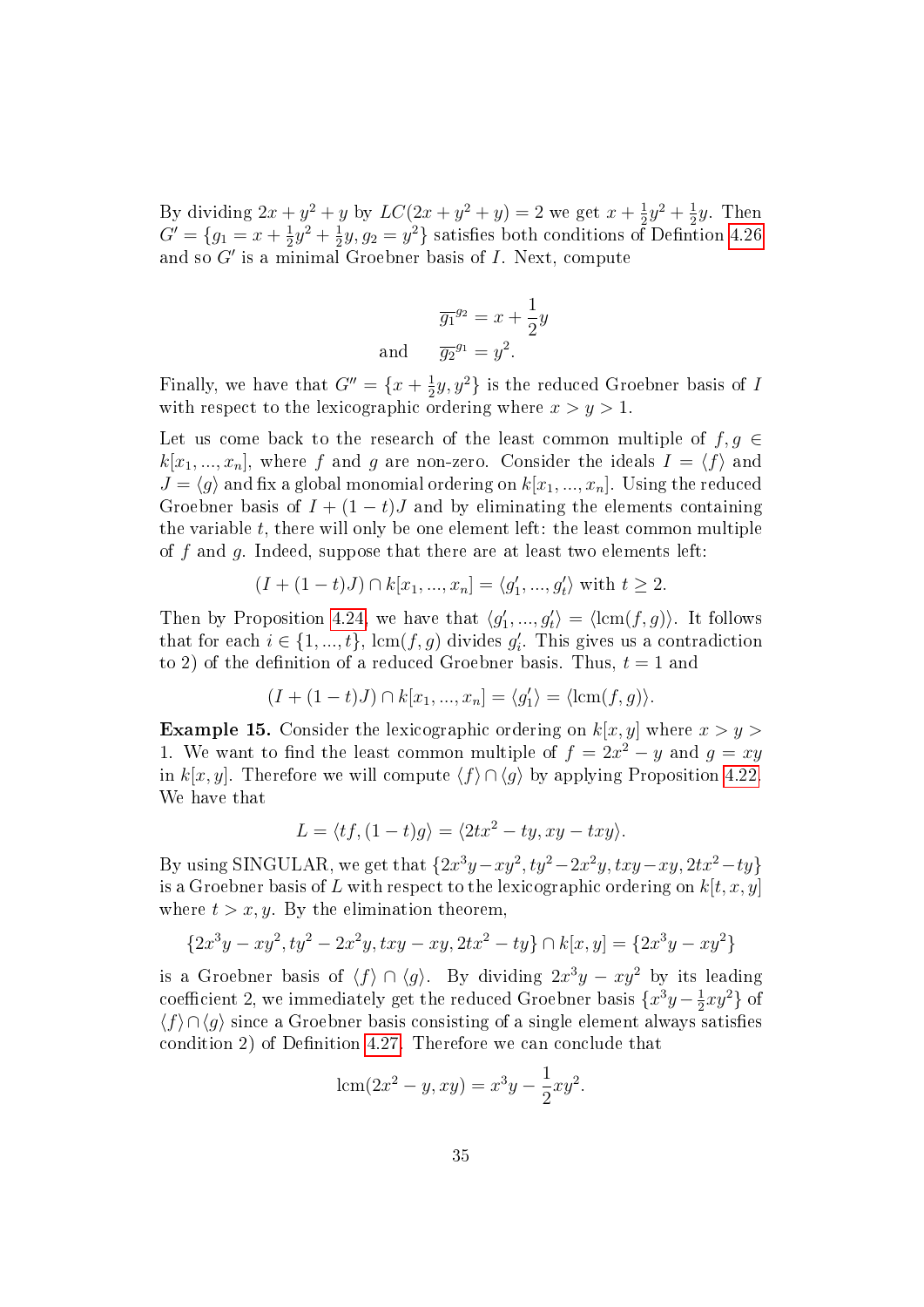```
> ring r=0, (t, x, y), lp;
> ideal L;
> L=2tx2-ty,xy-txy;
> std(L);
-[1] = 2x3y - xy2-[2]=ty2-2x2y
-[3]=txy-xy[4] = 2tx2 - ty
```
Knowing the least common multiple of two non-zero polynomials  $f$  and  $q$  in  $k[x_1, ..., x_n]$ , we would like to compute the greatest common divisor of two polynomials f and g in  $k[x_1, ..., x_n]$ .

<span id="page-39-1"></span>**Definition 4.29.** Consider a global monomial ordering on  $k[x_1, ..., x_n]$ . The greatest common divisor of two non-zero polynomials  $f, g \in k[x_1, ..., x_n]$ is the polynomial h such that

- 1) h divides f and g.
- 2) If p is another polynomial which divides  $f$  and  $g$ , then  $p$  divides  $h$ .
- 3)  $LC(h) = LC(fq)$ .
- It is denoted by  $h = \gcd(f, g)$ .

The following proposition gives us a relation between  $\text{lcm}(f, g)$  and  $\text{gcd}(f, g)$ .

<span id="page-39-2"></span>**Proposition 4.30.** Consider a global monomial ordering on  $k[x_1, ..., x_n]$  and let  $f, g \in k[x_1, ..., x_n]$ , where f and g are non-zero. Then

$$
\operatorname{lcm}(f,g) \cdot \gcd(f,g) = fg
$$

which is equivalent to

<span id="page-39-0"></span>
$$
\gcd(f,g) = \frac{fg}{\text{lcm}(f,g)}.\tag{4.5}
$$

*Proof.* We will proof the proposition by showing that  $(4.5)$  is verified. Let us write  $h = \text{lcm}(f, g)$ . Since f and g divide h, there are  $h_1, h_2 \in k[x_1, ..., x_n]$ such that

$$
h = h_1 f = h_2 g.
$$

Since  $fg$  is a common multiple of f and g and h is the least common multiple of f and g, we have that  $h|fg$  and then we can write

$$
\frac{fg}{h} = \frac{g}{h_1} |g \text{ and } \frac{fg}{h} = \frac{f}{h_2} |f.
$$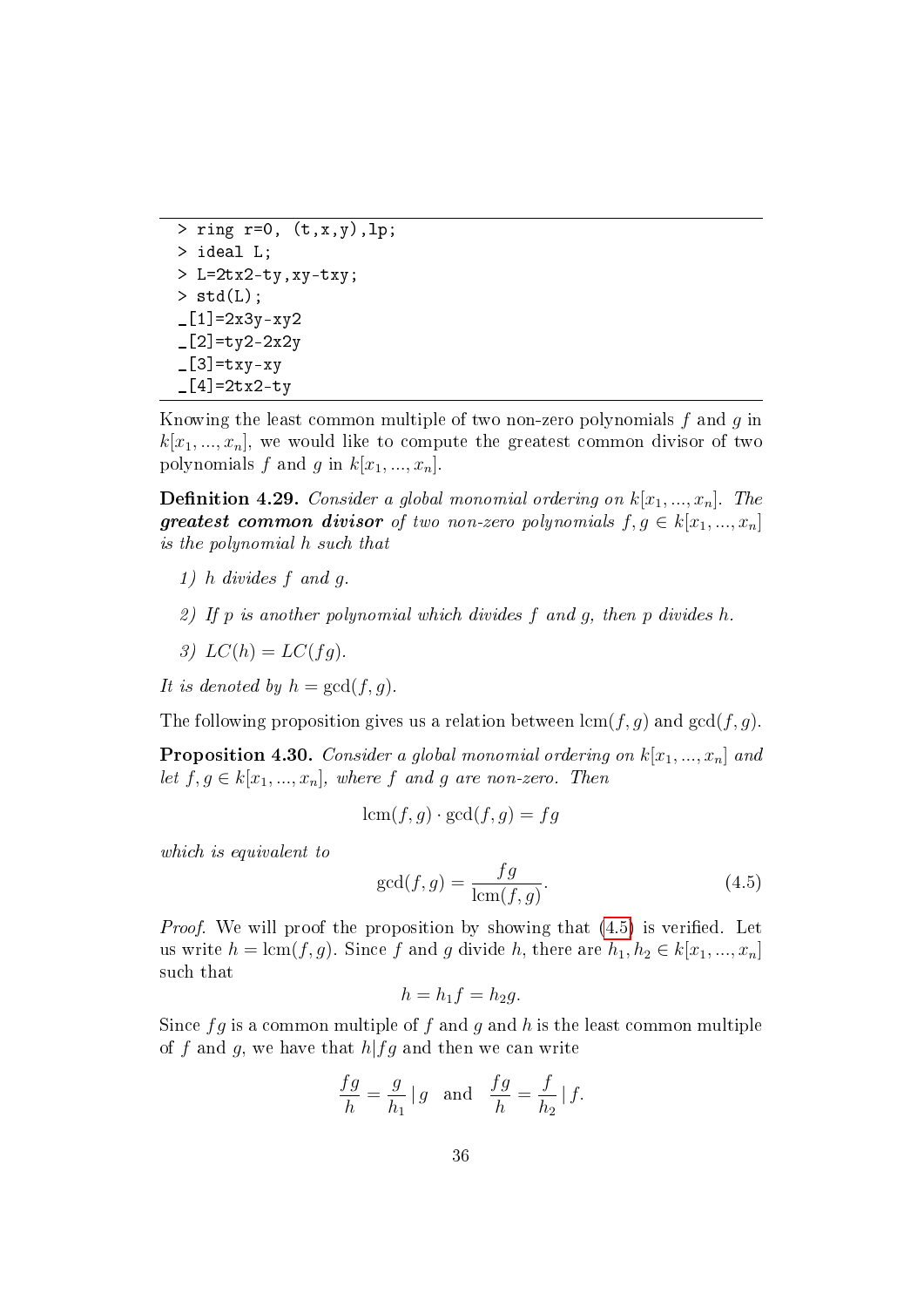Thus, we can conclude that  $\frac{fg}{h}$  is a common divisor of f and g and so it satisfies condition 1) of Definition [4.29.](#page-39-1) Since

$$
LC\left(\frac{fg}{h}\right) = \frac{LC(fg)}{LC(h)} = LC(fg),
$$

condition 3) of Defintion [4.29](#page-39-1) is verified. Next we want to show that  $\frac{fg}{h}$  is the greatest common divisor of f and g, i.e. it satisfies condition 2) of Defintion [4.29.](#page-39-1) Assume that D is another common divisor of f and q, i.e. D divides f and g. Then there are  $f_1, f_2 \in k[x_1, ..., x_n]$  such that

$$
f = f_1 D
$$
 and  $g = g_1 D$ .

It follows that

$$
f | f_1 g_1 D
$$
 and  $g | f_1 g_1 D$ 

so that  $f_1g_1D$  is a common multiple of f and g. Since h is the least common multiple of  $f$  and  $g$ , it follows

 $h | f_1 q_1 D$ .

Since we have

$$
fg = f_1g_1D^2 = f_1g_1D \cdot D,
$$

we get

$$
\frac{fg}{h} = \frac{f_1g_1D}{g} \cdot D \implies D \mid \frac{fg}{h}.
$$

 $\Box$ 

We can conclude that  $\frac{fg}{h} = \gcd(f, g)$ .

Proposition [4.30](#page-39-2) allows us to compute the greatest common multiple of two polynomials of  $k[x_1, ..., x_n]$  with respect to a global monomial ordering after we have computed its least common multiple.

**Example 16.** Consider the lexicographic ordering on  $k[x, y]$  where  $x > y >$ 1. In Example [15,](#page-38-0) we computed that

$$
lcm(2x^{2} - y, xy) = x^{3}y - \frac{1}{2}xy^{2}.
$$

By Proposition [4.30,](#page-39-2) it follows that

$$
\gcd(2x^2 - y, xy) = \frac{(2x^2 - y) \cdot (xy)}{\text{lcm}(2x^2 - y, xy)} = \frac{2x^3y - xy^2}{x^3y - \frac{1}{2}xy^2} = 2.
$$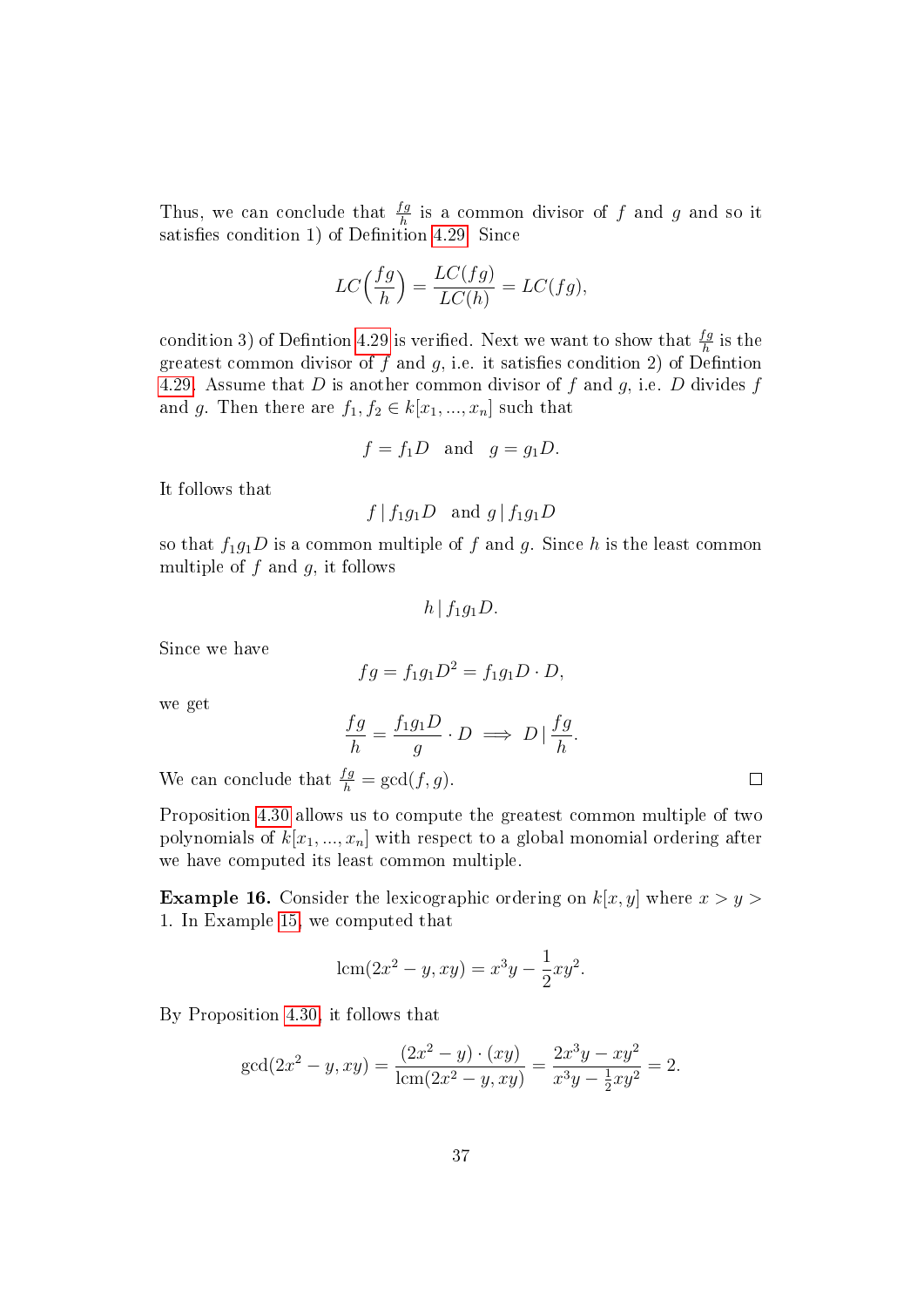### <span id="page-41-2"></span>4.5.5 Quotient of an Ideal

Another operation on ideals is the quotient of ideals.

**Definition 4.31.** Let I and J be ideals in  $k[x_1, ..., x_n]$ . Then the **ideal** quotient of  $I$  by  $J$  is defined by

$$
I: J = \{ f \in k[x_1, ..., x_n] : fg \in I \text{ for all } g \in J \}.
$$

<span id="page-41-1"></span>**Proposition 4.32.** If I and J are ideals in  $k[x_1, ..., x_n]$ , then I : J is an ideal in  $k[x_1, ..., x_n]$ .

*Proof.* Let  $p, q \in I : J$  and  $h \in k[x_1, ..., x_n]$ . Then for all  $q \in J$ , we have  $(p+q)g = pg + qg \in I$  and  $(hp)g = h(pg) \in hI \subset I$ . Hence  $p+q$  and  $hp$ both belong to  $I: J$  and so  $I: J$  is an ideal of  $k[x_1, ..., x_n]$ .  $\Box$ 

Now that we know that the quotient ideal is also an ideal, we would like to compute its basis. The following results will give us an algorithm to do so.

<span id="page-41-0"></span>**Theorem 4.33.** Consider a global monomial ordering on  $k[x_1, ..., x_n]$ . Let  $I \subset k[x_1, ..., x_n]$  be an ideal and  $g \in k[x_1, ..., x_n]$ . If  $\{h_1, ..., h_t\}$  is a basis of the ideal  $I \cap \langle g \rangle$ , then

$$
I: \langle g \rangle = \langle \frac{h_1}{g}, ..., \frac{h_t}{g} \rangle,
$$

where for each  $1 \leq i \leq t$ ,  $\frac{h_i}{a}$  $\frac{h_i}{g}$  is the division of  $h_i$  by g in  $k[x_1, ..., x_n]$ .

*Proof.* "  $\subset$  "If  $f \in I : \langle g \rangle$ , then by definition  $fg \in I$ . We also have that  $fg \in \langle g \rangle$ , so that  $fg \in I \cap \langle g \rangle = \langle h_1, ..., h_t \rangle$ . Therefore, we can write  $fg = \sum_{i=1}^{t} r_i h_i$ , where each  $r_i \in k[x_1, ..., x_n]$ . Since  $h_1, ..., h_t$  is a basis of the ideal  $I \cap \langle g \rangle$ , each  $h_i \in \langle g \rangle$ . Hence each  $\frac{h_i}{g} \in k[x_1,...x_n]$  and so we can write  $f = \sum_{i=1}^t r_i \frac{h_i}{q}$  $\frac{h_i}{g}$ . Finally,  $f \in \langle \frac{h_1}{g}, \ldots, \frac{h_t}{g} \rangle$  $\frac{h_t}{g}$ .

"  $\supset$  " Let  $f \in \langle \frac{h_1}{g}, ..., \frac{h_t}{g} \rangle$  $\langle \frac{b_t}{g} \rangle$ . If  $a \in \langle g \rangle$ , then  $a = bg$  for some  $b \in k[x_1, ..., x_n]$ . Therefore,

$$
af = bgf \in \langle \frac{h_1}{g}, \dots, \frac{h_t}{g} \rangle = I \cap \langle g \rangle \subset I.
$$

 $\Box$ 

Hence, by definition  $f \in I : \langle g \rangle$ .

As we know from Section [4.5.3](#page-30-0) how to compute an intersection of ideals, we can now compute a basis of a quotient ideal  $I : \langle q \rangle$ , where  $I \subset k[x_1, ..., x_n]$ is an ideal and  $g \in k[x_1, ..., x_n]$ . The next proposition allows us to generalise this result.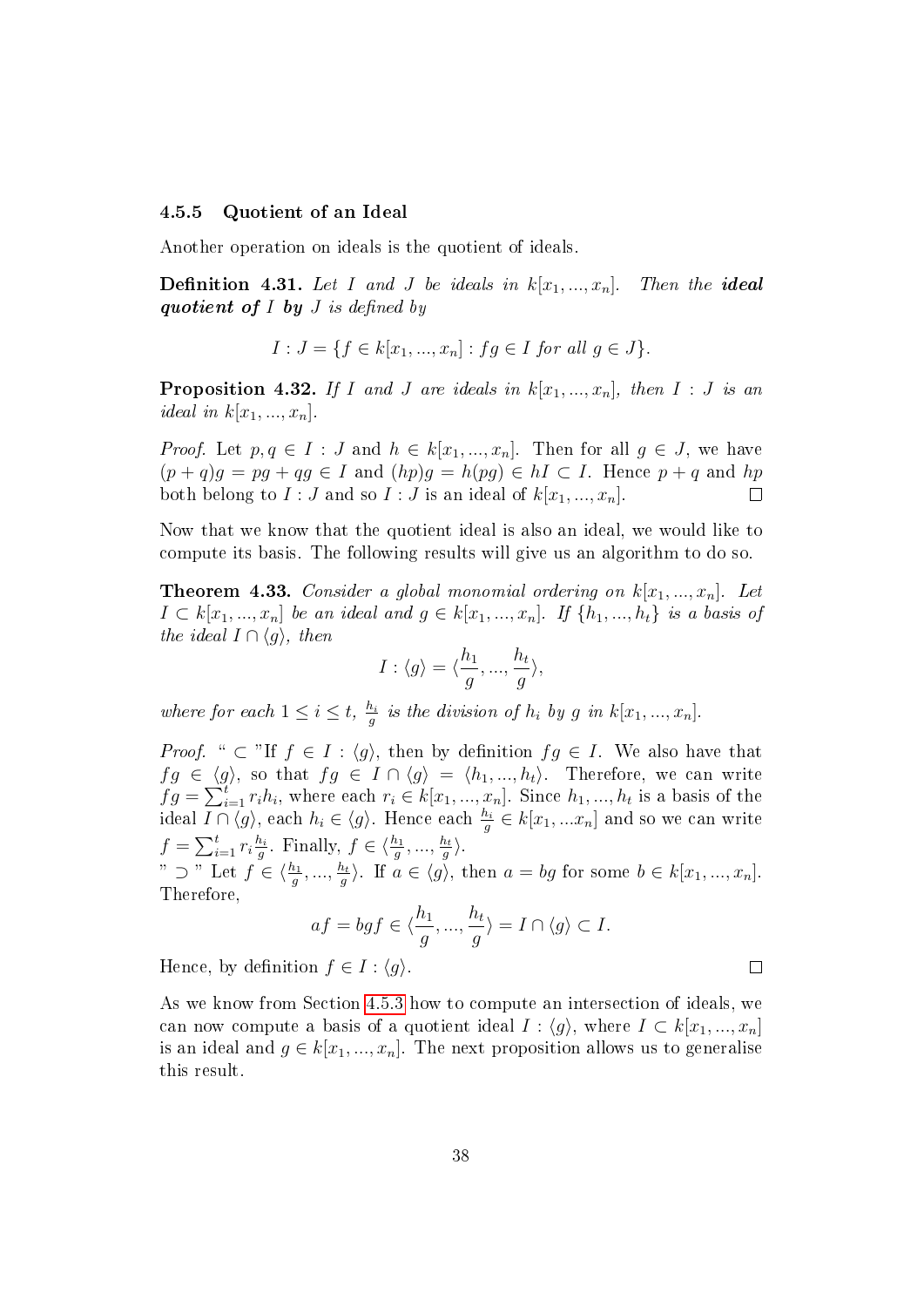<span id="page-42-0"></span>**Proposition 4.34.** Let I and  $J_i$  be ideals in  $k[x_1, ..., x_n]$  for  $1 \leq i \leq s$ . Then

$$
I:\left(\sum_{i=1}^s J_i\right)=\bigcap_{i=1}^s (I:J_i).
$$

In particular, if  $f_1, ..., f_s \in k[x_1, ..., x_n]$ , then

$$
I: \langle f_1, ..., f_s \rangle = \bigcap_{i=1}^s (I: \langle f_i \rangle).
$$

*Proof.* We will prove this statement by induction on s. For  $s = 1$  it is clear. Suppose now that the statement is true for s and let us show that it remains correct for  $s + 1$ :

"⊂" Let  $f \in I$  :  $\left( \sum_{i=1}^{s+1} J_i \right) = I$  :  $\left( \sum_{i=1}^{s} J_i + J_{s+1} \right)$ , then  $gf \in I$  for all  $g \in \sum_{i=1}^{s} J_i + J_{s+1}$ . We can rewrite  $g = h_1 + h_2$ , where  $h_1 \in \sum_{i=1}^{s} J_i$  and  $h_2 \in \overline{J_{s+1}}$ , so that  $gf = h_1f + h_2f \in I$  for all  $h_1 \in \sum_{i=1}^s J_i$  and  $\overline{h_2} \in J_{s+1}$ . In particular for  $h_2 = 0$ , we have that  $h_1 f \in I$  for all  $\overline{h_1} \in \sum_{i=1}^s J_i$ , so that  $f \in I : (\sum_{i=1}^s J_i) = \bigcap_{i=1}^s (I : J_i)$ . Analogously, we get that  $f \in I : J_{s+1}$ . Thus, we have that  $f \in \bigcap_{i=1}^s (I : J_i) \big) \cap (I : J_{s+1}) = \bigcap_{i=1}^{s+1} (I : J_i).$ "⊃" If  $f \in \bigcap_{i=1}^{s+1} (I : J_i) = (\bigcap_{i=1}^{s} (I : J_i)) \cap (I : J_{s+1}),$  then  $f \in \bigcap_{i=1}^{s} (I : J_i)$  $I: (\sum_{i=1}^s J_i)$  and  $f \in I: J_{s+1}$  so that

for all 
$$
h_1 \in \sum_{i=1}^s J_i
$$
  $h_1 f \in I$  and  
for all  $h_2 \in J_{s+1}$   $h_2 f \in I$ .

Since  $I$  is an ideal, we have that

$$
\text{for all } h_1 \in \sum_{i=1}^s J_i, h_2 \in J_{s+1} \quad (h_1 + h_2)f = h_1f + h_2f \in I
$$
\n
$$
\implies \text{ for all } g \in \sum_{i=1}^s J_i + J_{s+1} = \sum_{i=1}^{s+1} J_i \quad gf \in I.
$$

Finally, we can conclude that  $f \in I : (\sum_{i=1}^{s+1} J_i)$ .

**Example 17.** Consider  $I = \langle x - y^2, x^2 \rangle$  and  $J = \langle xy, y^2 \rangle$  and consider the lexicographic ordering on  $k[x, y]$  with  $x > y > 1$ . We want to compute the quotient ideal  $I : J$ . By Proposition [4.34,](#page-42-0) we get

$$
I: J = (I: \langle xy \rangle) \cap (I: \langle y^2 \rangle).
$$

 $\Box$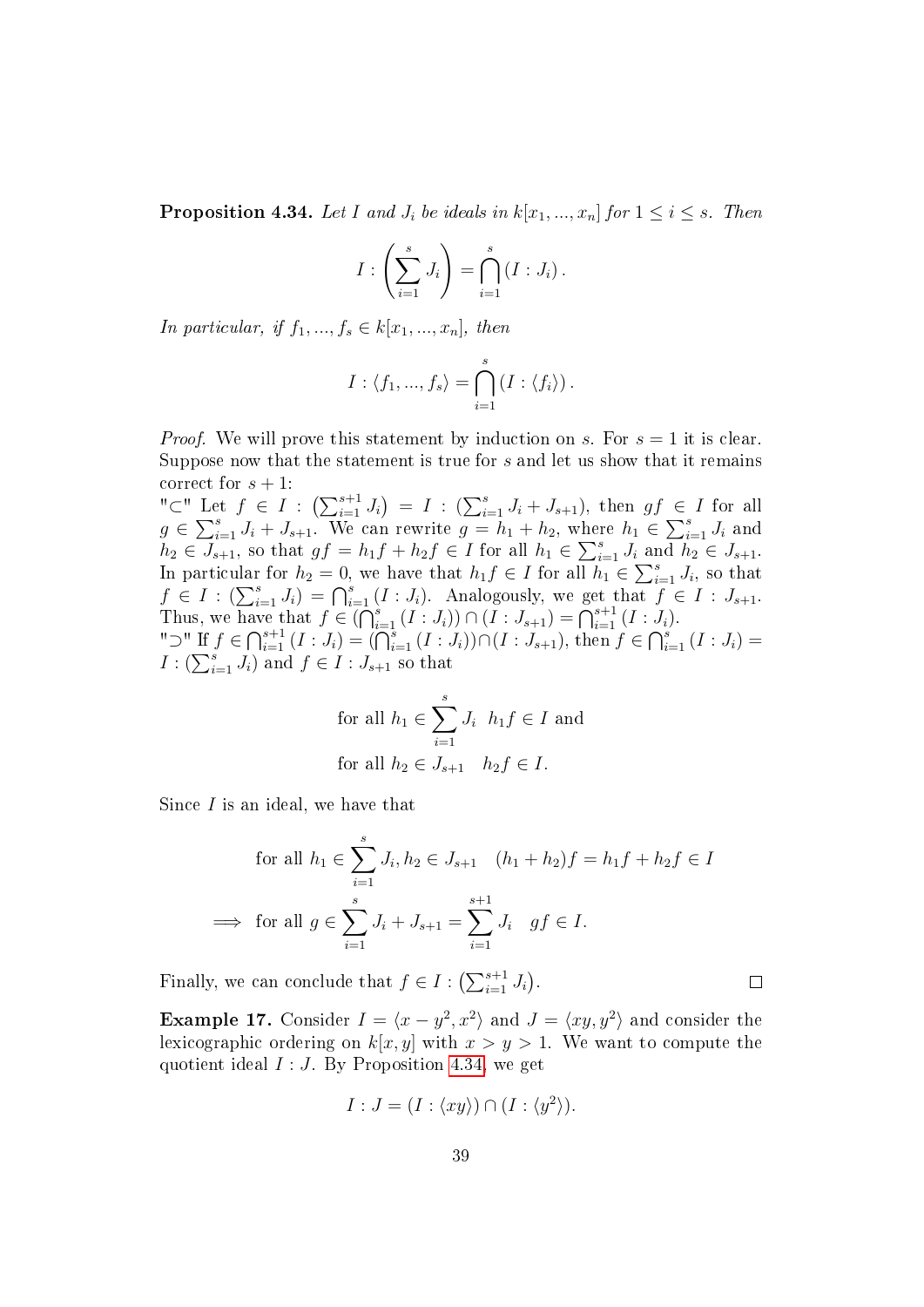Let us first compute  $I : \langle xy \rangle$ . We have already seen in Example [12](#page-33-0) that

$$
I \cap \langle xy \rangle = \langle xy^2, x^2y - xy^3 \rangle.
$$

By Theorem [4.33,](#page-41-0) we have that

$$
I: \langle xy \rangle = \langle \frac{xy^2}{xy}, \frac{x^2y - xy^3}{xy} \rangle = \langle y, x - y^2 \rangle.
$$

Let us now compute  $I: \langle y^2 \rangle$ . Using SINGULAR, we get that  $\{tx-y^2, t^2y^2-\}$  $y^2, y^4, xy^2\}$  is a Groebner basis of  $tI + (1-t)\langle y^2 \rangle$ . Therefore

$$
I \cap \langle y^2 \rangle = \langle tx - y^2, t^2y^2 - y^2, y^4, xy^2 \rangle \cap k[x, y] = \langle y^4, xy^2 \rangle.
$$

Again by Theorem [4.33](#page-41-0)

$$
I: \langle y^2 \rangle = \langle \frac{y^4}{y^2}, \frac{xy^2}{y^2} \rangle = \langle y^2, x \rangle.
$$

It remains to compute

$$
(I: \langle xy \rangle) \cap (I: \langle y^2 \rangle) = \langle y, x - y^2 \rangle \cap \langle y^2, x \rangle.
$$

Using SINGULAR, we get that  $\{y^2, x, ty\}$  is a Groebner basis of  $t\langle y, x-y^2 \rangle +$  $(1-t)\langle y^2, x \rangle$ . Since

$$
\langle y, x - y^2 \rangle \cap \langle y^2, x \rangle = \langle y^2, x, ty \rangle \cap k[x, y] = \langle y^2, x \rangle,
$$

we finally get

$$
I: J = \langle y^2, x \rangle.
$$

 $>$  ring r=0,  $(t, x, y)$ , lp; > ideal L; > L=ty,tx-ty2,y2-ty2,x-tx;  $>$  std(L);  $[L1]=y2$  $-[2]=x$  $\_$ [3]=ty

#### 4.5.6 Saturation

Let  $I, J \subset k[x_1, ..., x_n]$  be ideals and let us consider the quotient of I by powers of J

$$
I = I : J^0 \subset I : J^1 \subset I : J^2 \subset I : J^3 \subset \dots \subset k[x_1, ..., x_n].
$$

Since  $k[x_1, ..., x_n]$  is Noetherian, by Proposition [3.3,](#page-9-0) there exists an  $s \in \mathbb{N}$ such that

$$
I: J^s = I: J^{s+i} \text{ for all } i \ge 0.
$$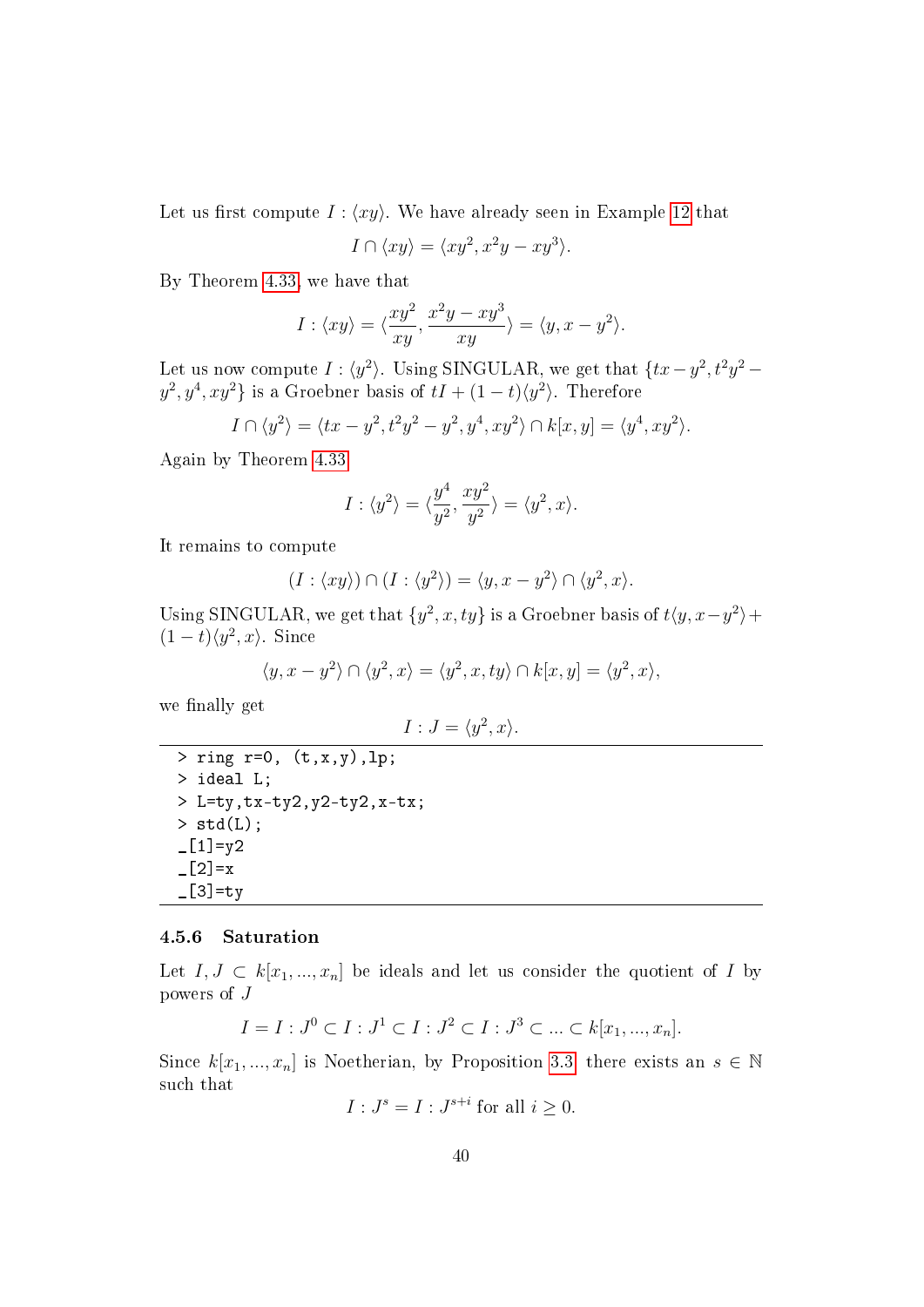Definition 4.35.

1) Let  $I, J \subset k[x_1, ..., x_n]$  be ideals and let  $s \in \mathbb{N}$  be such that

$$
I: J^s = I: J^{s+i} \text{ for all } i \ge 0.
$$

Such an s satisfies

$$
I:J^{\infty}:=\bigcup_{i\geq 0}I:J^{i}=I:J^{s}
$$

and  $I: J<sup>s</sup>$  is called the **saturation of** I with respect to J.

2) The minimal such s is called the **saturation exponent**.

Given ideals  $I, J \in k[x_1, ..., x_n]$ , we know by Proposition [4.32](#page-41-1) that  $I : J^{\infty}$  is an ideal and so we want to compute generators and the saturation exponent. To do so, we need the following result.

<span id="page-44-0"></span>**Lemma 4.36.** Let  $I_1, I_2, I_3$  be ideals in  $k[x_1, ..., x_n]$ . Then we have

$$
(I_1 : I_2) : I_3 = I_1 : (I_2 \cdot I_3).
$$

Proof. This follows immediately from the definition. Indeed

$$
f \in (I_1 : I_2) : I_3
$$
  
\n
$$
\iff gf \in I_1 : I_2 \text{ for all } g \in I_3
$$
  
\n
$$
\iff hgf \in I_1 \text{ for all } h \in I_2, \text{ for all } g \in I_3
$$
  
\n
$$
\iff kf \in I_1 \text{ for all } k \in I_2 \cdot I_3
$$
  
\n
$$
\iff f \in I_1 : (I_2 \cdot I_3).
$$

In the general case, we will use the following algorithm: Set  $I^{(0)} = I$  and compute successively  $I^{(j+1)} := I^{(j)} : J, j \geq 0$ , by the method seen in Section [4.5.5.](#page-41-2) In this way we have

 $\Box$ 

$$
I^{(1)} = I : J,
$$
  
\n
$$
I^{(2)} = (I : J) : J = I : J^2,
$$
  
\n...  
\n
$$
I^{(j)} = I : J^j,
$$

which is a consequence of Lemma [4.36.](#page-44-0) In each step check whether  $I^{(j+1)}$  =  $I^{(j)}$ , by using Section [4.5.1](#page-26-0) or by computing their reduced Groebner basis with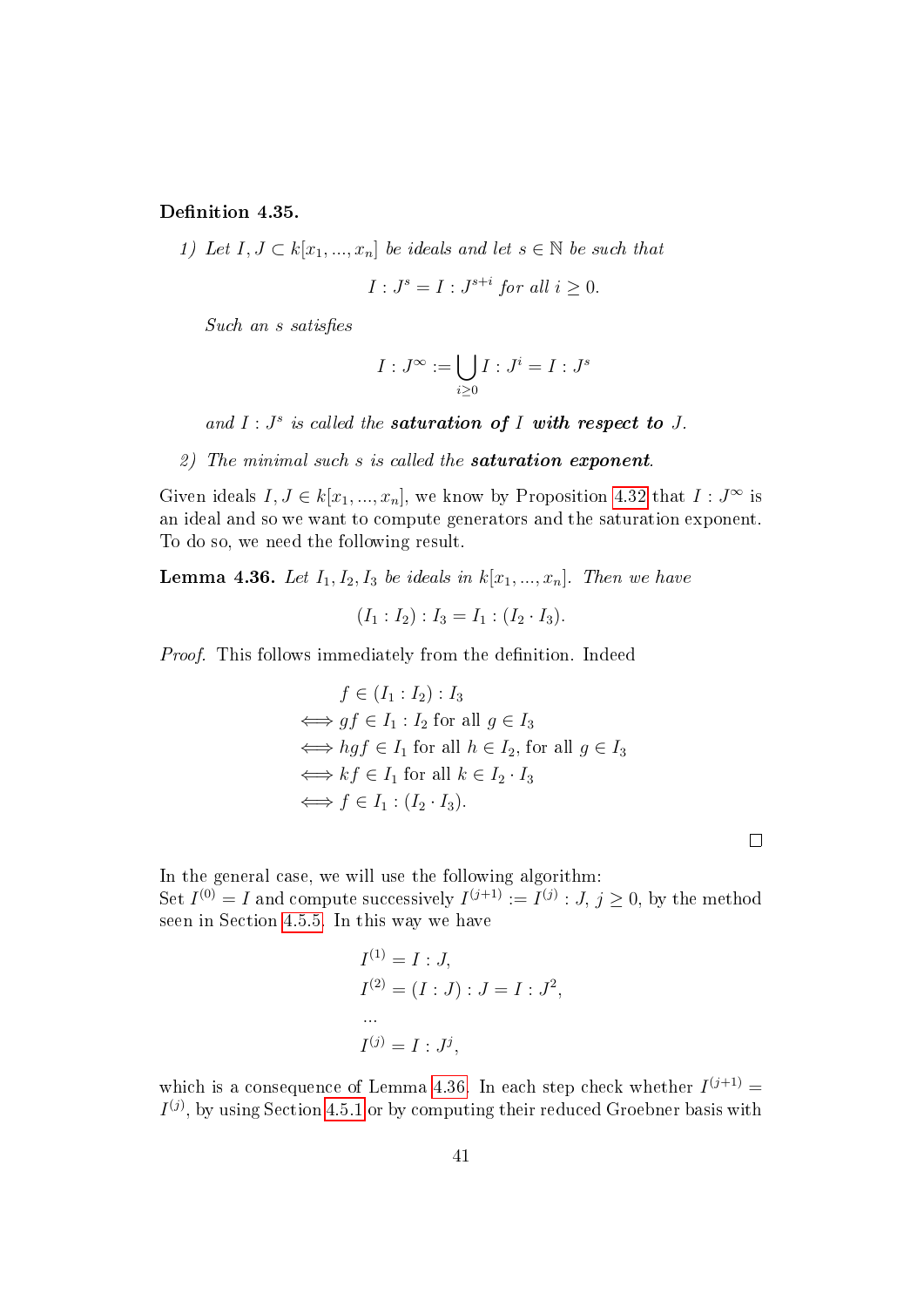respect to the same global monomial ordering and then using the uniqueness of the reduced Groebner basis of an ideal for a fixed global monomial ordering. If s is the first  $j$  when this happens, then  $I^{(s)} = I : J^\infty$  and s is the saturation exponent.

**Example 18.** Consider the ideals  $I = \langle x^2y, y^3z \rangle$  and  $J = \langle xz, y^2 \rangle$  in  $k[x, y, z]$ . Using SINGULAR, we get

$$
I^{(1)} = I : J = \langle y^3 z, xyz, x^2 y \rangle.
$$

Since  $F = \{x^2y, y^3z\}$  is a Groebner basis of  $I$  with respect to the lexicographic ordering on  $k[x, y, z]$  with  $x > y > z > 1$  and  $LT(xyz)$  is not divisible neither by  $LT(x^2y)$ , nor  $LT(y^3z)$ , we have that  $I^{(1)} \neq I = I^{(0)}$ . Thus, the algorithm does not stop and

$$
I^{(2)} = I : J^2 = \langle yz, x^2y \rangle.
$$

Since  $G = \{x^2y, xyz, y^3z\}$  is a Groebner basis of  $I^{(1)}$  with respect to the lexicographic ordering on  $k[x, y, z]$  with  $x > y > z > 1$  and  $LT(yz)$  is not divisible neither by  $LT(x^2y)$ , nor  $LT(xyz)$ , nor  $LT(y^3z)$ , we have that  $I^{(2)} \neq I^{(1)}$ . Thus, the algorithm does not stop and

$$
I^{(3)} = I : J^3 = \langle yz, x^2y \rangle.
$$

Since  $I^{(3)} = I^{(2)}$ , the algorithm stops and we have that

$$
I:J^{\infty} = I^{(2)} = \langle yz, x^2y \rangle
$$

and the saturation exponent equals 2.

```
> ring r=0, (x, y, z), lp;
> ideal I;
> I=x2y, y3z;> std(I);
[L1]=y3z-[2]=x2y
> ideal J;
> J=xz,y2;
>quotient(I,J);
-[1]=y3z
-[2]=xyz
-[3]=x2y> I=quotient(I,J);
> std(I);
```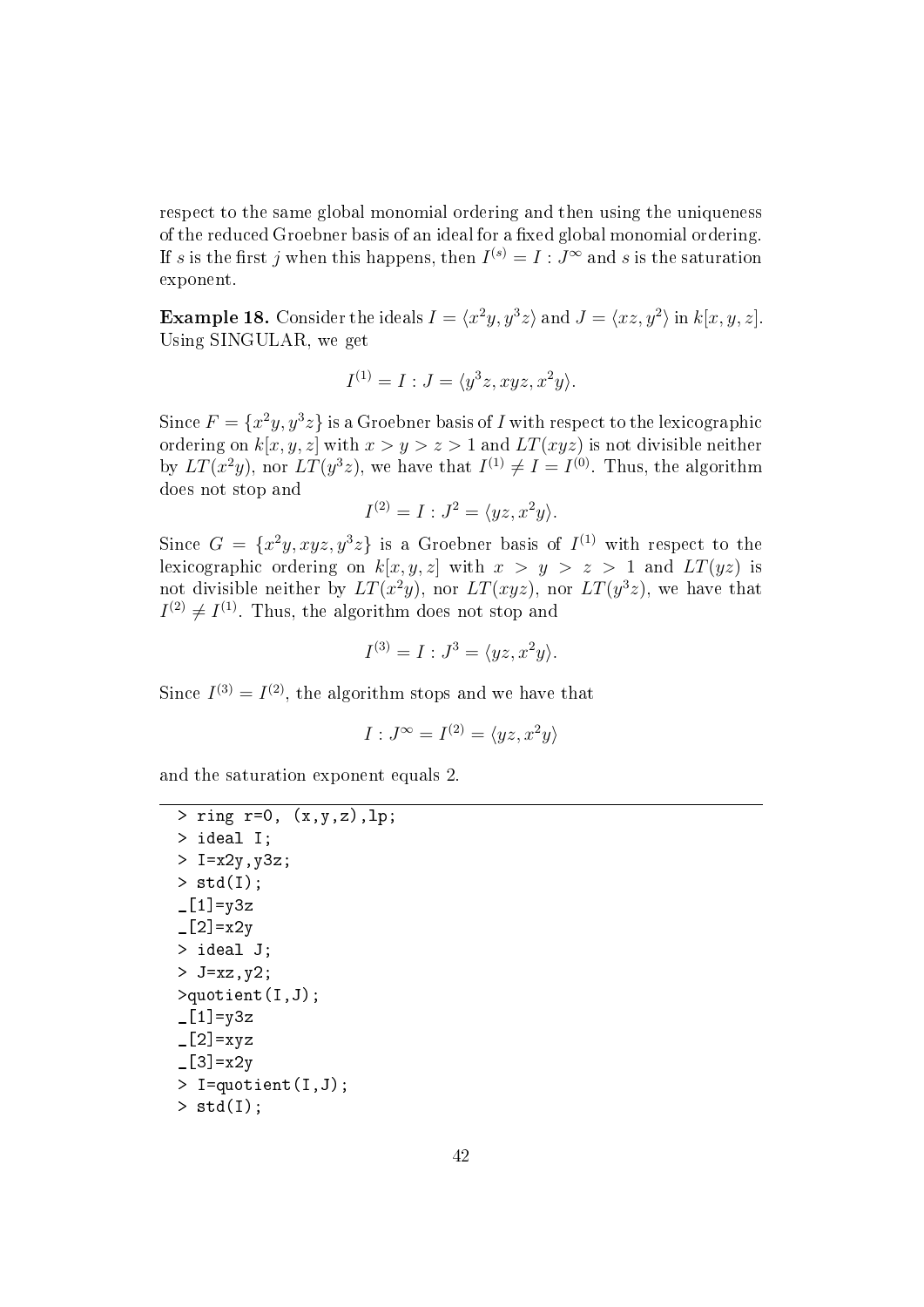```
[L1]=y3z\lfloor 2 \rfloor=xyz
[3] = x2y> quotient(I,J);
[L1]=yz-[2]=x2y
> I=quotient(I,J);
> quotient(I,J);
-[1]=yz
-[2]=x2y
```
If J is a principal ideal in  $k[x_1, ..., x_n]$ , then there is a second way to compute  $I: J^{\infty}.$ 

**Proposition 4.37.** Let I be an ideal of  $k[x_1, ..., x_n]$  and let  $f \in k[x_1, ..., x_n]$ . Consider the ideal  $L = \langle I, 1 - tf \rangle$  in  $k[x_1, ..., x_n, t]$ , where t is an additional new variable. Then

$$
I: \langle f \rangle^{\infty} = L \cap k[x_1, ..., x_n].
$$

*Proof.* "⊂" If  $g \in I : \langle f \rangle^{\infty}$ , then  $g \in k[x_1, ..., x_n]$  and there exists  $d \in \mathbb{N}$ such that  $gf^d \in I$ . By definition of  $L, 1 = tf + l$ , where  $l \in L$ . Thus,  $1 = 1^d = (tf + l)^d = t^d f^d + l'$ , where  $l' \in L$ . Hence,  $g = (gf^d)t^d + gl' \in L$ and so  $g \in L \cap k[x_1, ..., x_n]$ .

" $\supset$ " If  $g \in L \cap k[x_1, ..., x_n]$ , then  $g = q_1i + q_2(1 - tf)$  where  $i \in I$  and  $q_1, q_2 \in k[x_1, ..., x_n, t]$ . In  $k(x_1, ..., x_n, t)$ , we can substitute t by  $\frac{1}{f}$  to get

$$
g = q_1 i + q_2 (1 - \frac{1}{f}f) = q_1 i + q_2 (1 - 1) = q_1 i.
$$

Then we multiply the previous equation by  $f^d$ , where  $d = \deg_t q_1$  to obtain

$$
f^d g = (f^d q_1)i = qi \in I,
$$

where  $q \in k[x_1,...x_n]$ . Finally,  $g \in I : \langle f \rangle^{\infty}$ .

**Example 19.** Consider the ideals  $I = \langle x^2z, yz^3 \rangle$  and  $J = \langle z \rangle$  in  $k[x, y, z]$ . Then we get

$$
L = \langle x^2z, yz^3, 1-tz \rangle.
$$

Using SINGULAR, we get that  $F = \{y, x^2, 1 - tz\}$  is a Groebner basis of L with respect to the lexicographic ordering on  $k[t, x, y, z]$  with  $t > x > y >$  $z > 1$ . Finally, we get

$$
I: J^{\infty} = \langle y, x^2, 1 - tz \rangle \cap k[x, y, z] = \langle y, x^2 \rangle.
$$

 $\Box$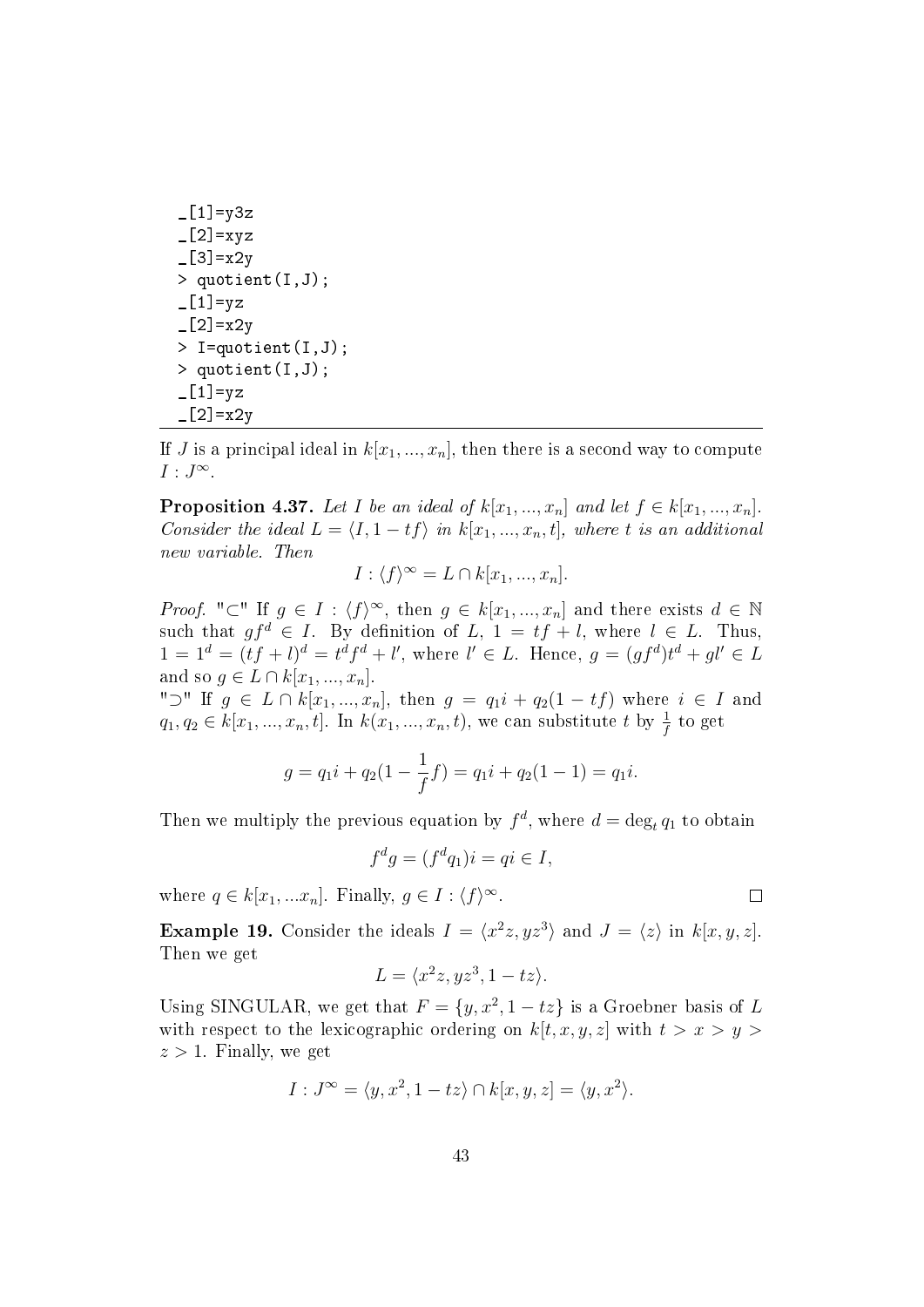```
> ring r=0, (t, x, y, z), lp;
> ideal L;
> L=x2z, yz3, 1-tz;> std(L);
_{-}[1]=v_{-}[2]=x2[3] = 1 - tz
```
### 4.5.7 Radical of an Ideal

Another operation on ideals is the radical of ideals.

**Definition 4.38.** Let I be an ideal of  $k[x_1, ..., x_n]$ . The **radical of I** is the set √

 $\overline{I} = \{f : f^m \in I \text{ for some integer } m \geq 1\}.$ 

**Lemma 4.39.** If I is an ideal, then  $\sqrt{I}$  is an ideal with  $I \subset$ √ I.

*Proof.* Suppose that  $f_1, f_2 \in$ √ I. Then, by definition, there are two positive integers  $m_1, m_2$  such that  $f_1^{m_1}, f_2^{m_2} \in I$ . If we expand the sum  $(f_1 +$  $f_2)^{m_1+m_2-1}$  with the binomial theorem, we see that every term is a multiple of some  $f_1^{s_1} f_2^{s_2}$  with  $s_1 + s_2 = m_1 + m_2 - 1$  Since either  $s_1 \geq m_1$  or  $s_2 \geq m_2$ , either  $f_1^{m_1} \in I$  or  $f_2^{m_2} \in I$ . Therefore, since all its terms are in I,  $(f_1 + f_2)^{m_1 + m_2 - 1} \in I$  and so  $f_1 + f_2 \in$ µn  $\operatorname{Ind}_{\overline{G}}$  so  $f_1 + f_2 \in \sqrt{I}$ .

Suppose now that  $f \in \sqrt{I}$  and consider a polynomial g of  $k[x_1, ..., x_n]$ . We have that  $f^m \in I$  for some positive integer m, thus  $g^m f^m = (gf)^m \in I$ . nave tnat  $f^{\cdot \cdot \cdot} \in I$  for some positive integral that  $\sqrt{I}$  is an ideal. √

If  $f \in I$ , then  $f^m \in I$  for  $m = 1$ , and so by definition,  $f \in$ ∈ I for  $m = 1$ , and so by definition,  $f \in √I$ . We can conclude that  $I \subset \sqrt{I}$ . П

Now that we know that  $\sqrt{I}$  is an ideal, we would like to know whether a Now that we know that  $\sqrt{I}$  is an ideal, we would like to know whether a given  $f \in k[x_1, ..., x_n]$  is in  $\sqrt{I}$ . The following lemma, which is sometimes called Rabinowich's trick [\[21\]](#page-87-0), provides a solution to this problem.

**Proposition 4.40.** Let  $I \subset k[x_1, ..., x_n]$  be an ideal and  $f \in k[x_1, ..., x_n]$ . Then √

$$
f \in \sqrt{I} \iff 1 \in L := \langle I, 1 - tf \rangle \subset k[x_1, ..., x_n, t],
$$

where t is an additional new variable.

*Proof.* "  $\implies$  " If  $f \in$ √  $\overline{I}$ , then  $f^m \in I$  for some positive integer m and so  $t^m f^m \in L$ . Thus,

$$
1 = tm fm + (1 - tm fm) = tm fm + (1 - t f)(1 + t f + \dots + tm-1 fm-1) \in L.
$$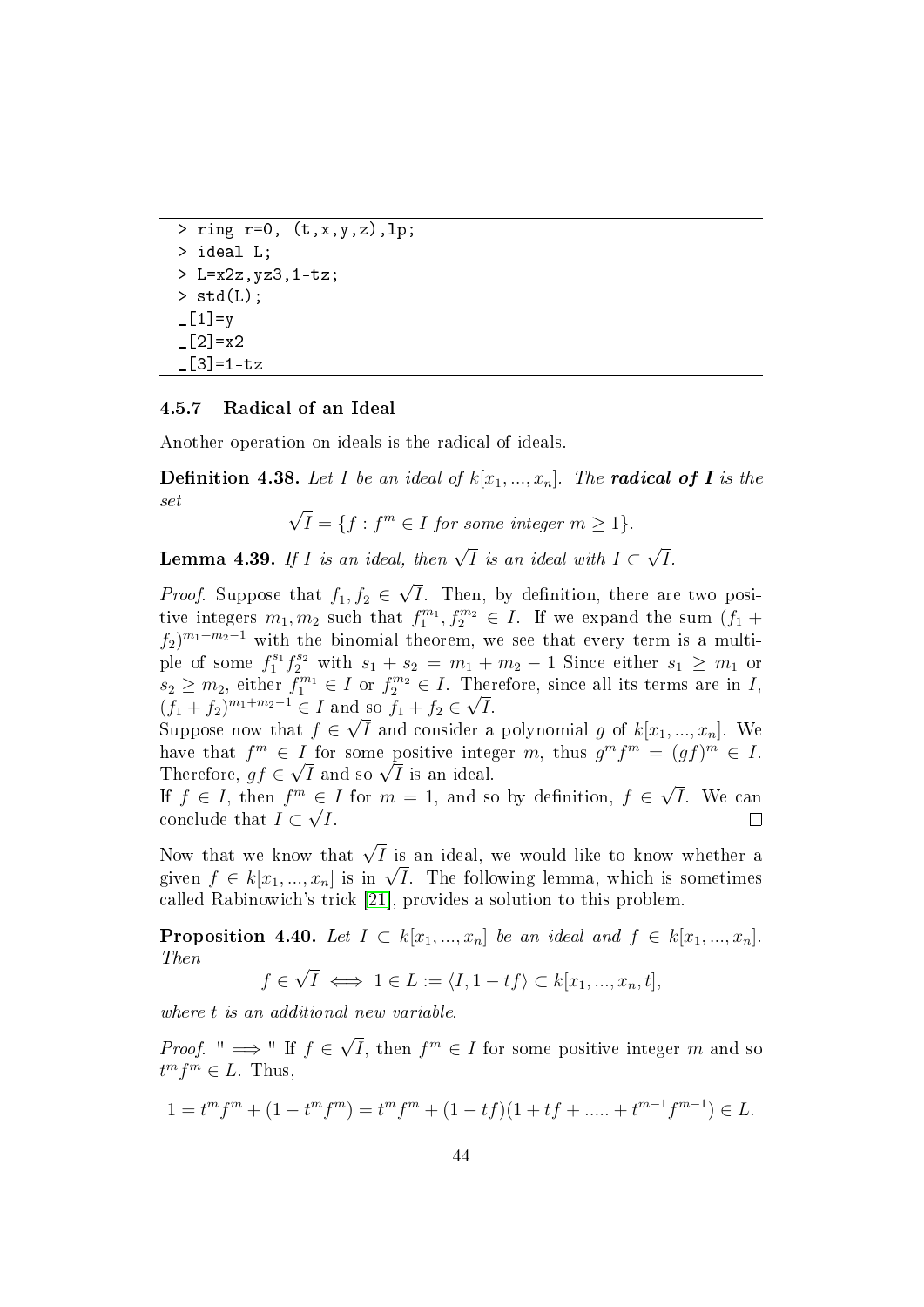" $\Longleftarrow$ " Let  $1 \in L$ . By assumption, there are  $f_1, ..., f_n \in I$  and  $g_i(t) = \sum_{j=0}^{d_i} a_{ij} t^j \in k[x_1, ..., x_n][t], i = 0, ..., k$  such that

$$
1 = \sum_{i=1}^{k} g_i(t) f_i + g_0(t) (1 - tf).
$$

Since  $f$  cannot be nilpotent as we work in an integral domain, we can replace  $t$ by  $\frac{1}{f}$  in  $k(x_1,...,x_n,t)$  and then multiply the equation by  $f^m$  for  $m$  sufficiently large. Thus, we obtain

$$
f^{m} = f^{m} \sum_{i=1}^{k} g_{i}(\frac{1}{f}) f_{i} = f^{m} \sum_{i=1}^{k} a_{ij} f^{-j} f_{i} = \sum_{i,j} a_{ij} f^{m-j} f_{i} \in I.
$$

To solve the problem of radical membership, we consider the lexicographic ordering on  $k[x_1, ..., x_n]$  with  $t > x_1 > ... > x_n > 1$ ) and compute a Groebner Basis G of  $L = \langle I, 1 - tf \rangle$ . Then  $f \in \sqrt{I}$  if and only if G contains a polynomial g with  $LM(g) = 1$ .

**Example 20.** Consider the ideal  $I = \langle xy, x^2 - xy^2 \rangle$  and the polynomial  $f = x^2y^2 + x$  in  $k[x, y]$ . Let us consider the ideal  $L = \langle xy, x^2 - xy^2, 1 - tx^2y^2$  $tx \in k[x, y, t]$ . Using SINGULAR, we obtain as a Groebner basis  $G = \{1\}$ with respect to the lexicographic ordering on  $k[x, y, t]$  with  $t > x > y > 1$ . We have clearly  $LM(1) = 1$ , so that  $f \in \sqrt{I}$ .

```
> ring r=0, (t, x, y), lp;
> ideal L;
> L=xy,x2-xy2,1-tx2y2-tx;
> std(L);
\_[1]=1
```
**Remark 9.** It is even possible to compute the generators of  $\sqrt{I}$ , but this is a much harder computation as it involves primary decomposition. Indeed consider for example the lexicographic ordering on  $k[x]$  with  $x > 1$  and let  $I = \langle f \rangle$ , where  $f = (x^2 + 1)x^2$ . In these univariate case, the computation  $I = \langle I \rangle$ , where  $J = (x^2 + 1)x^2$ . In these univariate case, the computation<br>is rather easy and we have  $\sqrt{I} = \langle (x^2 + 1)x \rangle$ . In general, if  $f = \prod_i f_i^{e_i}$ , is rather easy and we have  $\forall I \equiv \langle (x + 1)x \rangle$ . In general, if  $J \equiv \prod_i J_i$ ,<br>where  $f_i$  irreducible and  $f_i \neq f_j$  for  $i \neq j$ , then  $\sqrt{I} = \langle \prod_i f_i \rangle$  and  $\prod_i f_i$  is called the square-free part of  $f$ . Things get even more complicated when the ideal  $I$  is generated by several multivariate polynomials. The consideration of this would go beyond the scope of this thesis. You can find the algorithm or this would go beyond the scope of this thesis. You can find the algorithm<br>that provides generators of  $\sqrt{I}$  in *A Singular Introduction to Commutative* Algebra [\[14,](#page-87-1) Section 4.5].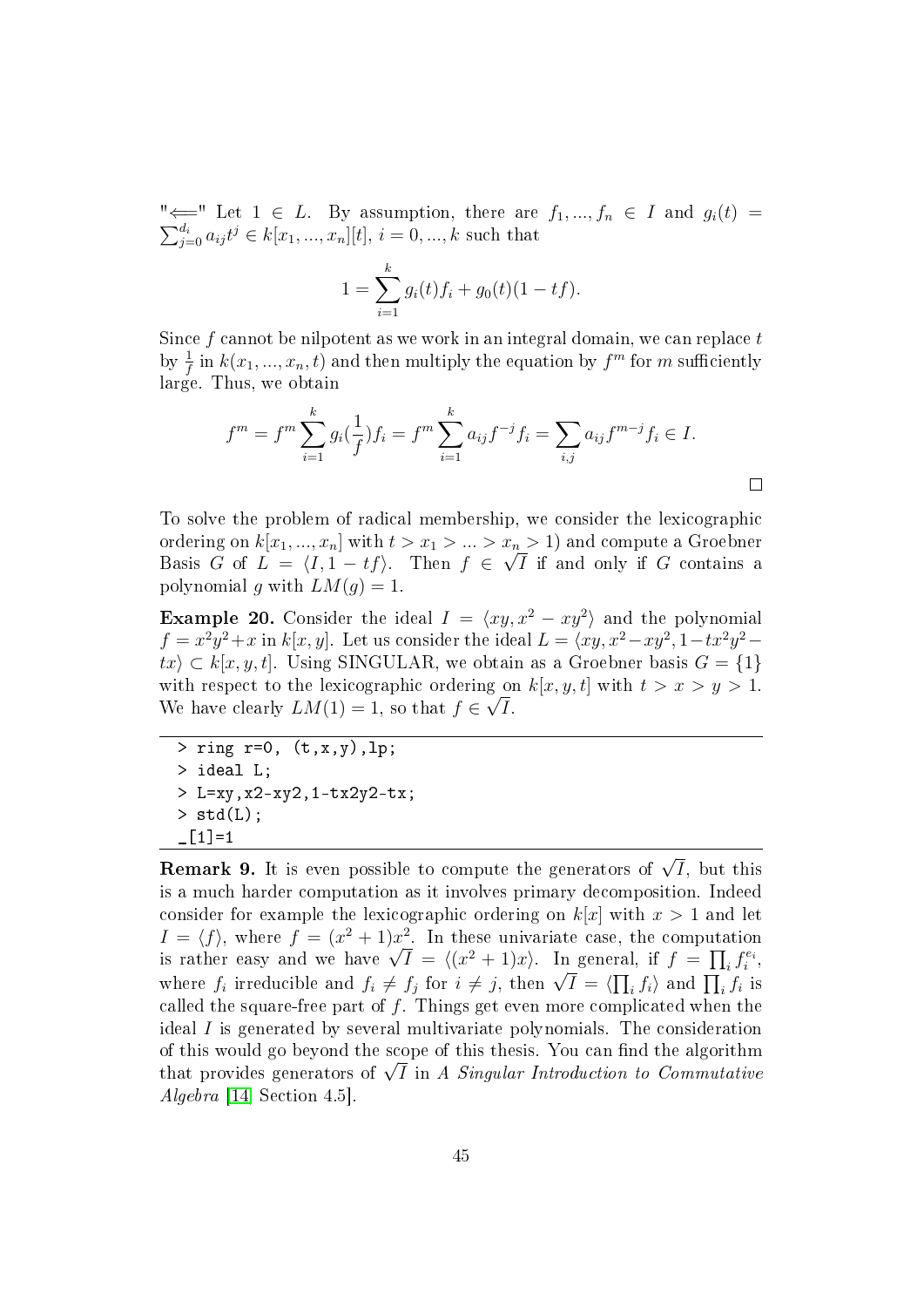### 4.5.8 Colouring of a graph

Groebner bases can be used to solve the problem of graph colouring which has many practical applications such as air traffic control, flight scheduling or Sudoku puzzles. In this section, we will only consider 3-colouring of graphs. Let us first state the problem precisely. We are given a graph  $\mathcal G$  with n vertices with at most one edge between any two vertices. We want to colour the vertices in such a way that only 3 colours are used and no two vertices connected by an edge have the same colour. If  $G$  can be coloured in this way, then  $G$  is called **3-colourable**. This problem can be applied to a map of a country: the vertices represent the regions to be coloured and two vertices are connected by an edge if the two corresponding regions are adjacent. But how do we transform this problem into an algebraic problem? First we need to assign a variable to each vertex. If we have  $n$  vertices, then we have the variables  $x_1, ..., x_n$ . Each vertex is to be assigned one of the 3 colours and we want to translate this in a set of equations. An approach to this problem is to map colours to primitive cube roots of unity. Let  $\zeta = e^{\frac{2\pi i}{3}}$  be a root of unity so that  $\zeta^3 = 1$ . Then the 3 colours are represented by 1,  $\zeta$  and  $\zeta^2$  and as each vertex is to be assigned one of these colours, we get

<span id="page-49-0"></span>
$$
x_i^3 - 1 = 0, 1 \le i \le n. \tag{4.6}
$$

If the vertices  $x_i$  and  $x_j$  are connected by an edge, they need to have a different colour. Since  $x_i^3 = x_j^3$ , we have  $(x_i - x_j)(x_i^2 + x_i x_j + x_j^2) = 0$ . Therefore  $x_i$  and  $x_j$  will have different colours, i.e.  $x_i \neq x_j$ , if and only if

<span id="page-49-1"></span>
$$
x_i^2 + x_i x_j + x_j^2 = 0.
$$
 (4.7)

Indeed, if  $x_i \neq x_j$ , then  $(x_i - x_j)(x_i^2 + x_i x_j + x_j^2) = 0$  if and only if  $x_i^2 + x_j^2$  $x_i x_j + x_j^2 = 0$ . To get the other implication, let us suppose that  $x_i = x_j$ and  $x_i^2 + x_i x_j + x_j^2 = 0$ . Then we get that  $3x_i^2 = 0$  i.e.  $x_i = 0$  which is a contradiction to  $x_i \in \{1, \zeta, \zeta^2\}.$ 

Consider the ideal  $I \subset \mathbb{C}[x_1, ..., x_n]$  generated by the polynomials in equation  $(4.6)$  and for each pair of vertices  $x_i, x_j$  which are connected by an edge by the polynomials in equation [\(4.7\)](#page-49-1). We will consider now the zero-set  $Z(I) \subset \mathbb{C}^n$ and then the following theorem is immediate.

<span id="page-49-3"></span>**Theorem 4.41.** The graph is 3-colourable if and only if  $Z(I) \neq \emptyset$ .

To check that  $Z(I) \neq \emptyset$ , we will use the following statement.

<span id="page-49-2"></span>**Theorem 4.42 (The Weak Nullstellensatz).** Let  $k$  be an algebraically closed field and let  $I \subset k[x_1, ..., x_n]$  be an ideal satisfying  $Z(I) = \emptyset$ . Then  $1 \in I$ .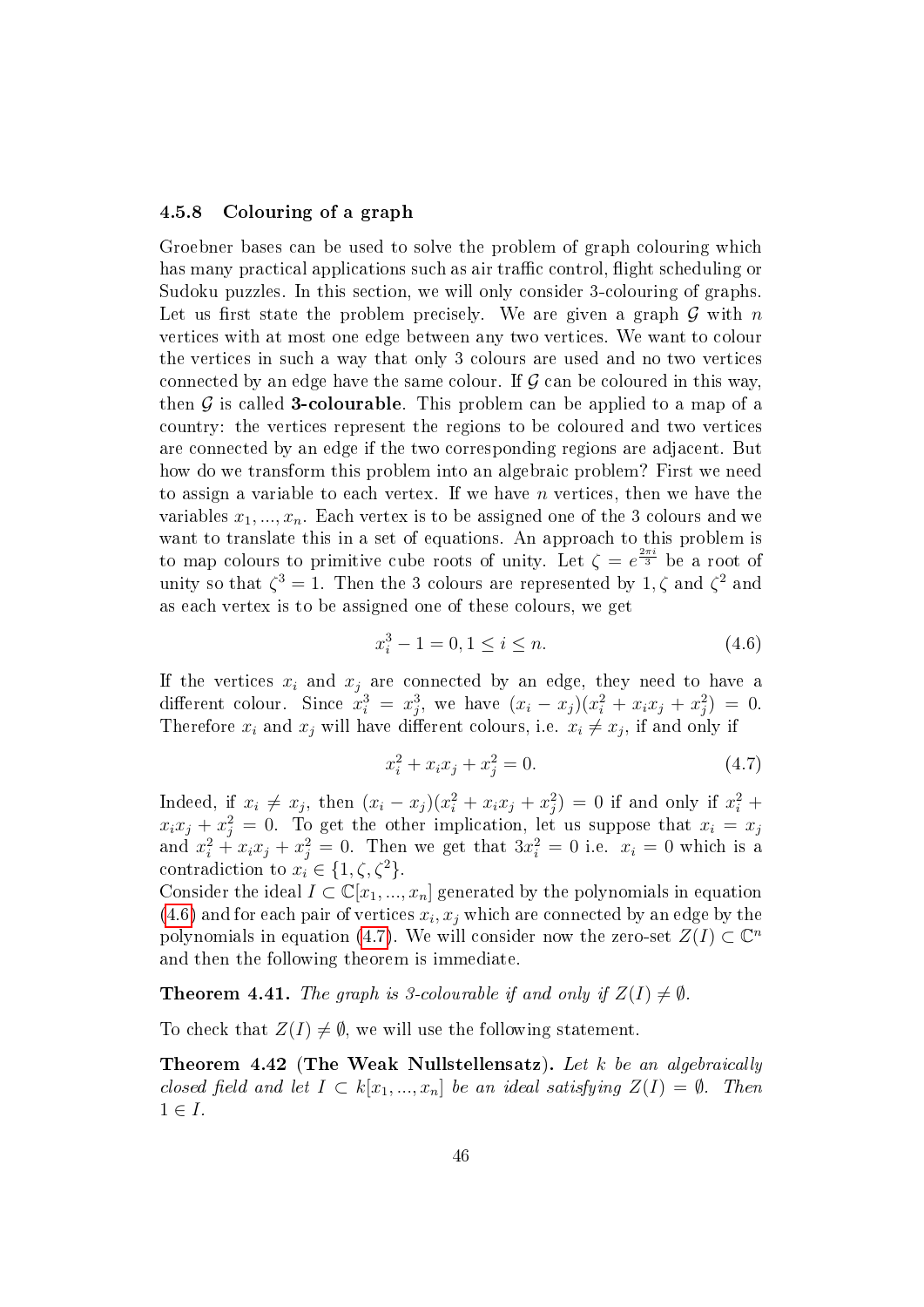*Proof.* In the first step of the proof, we will show that every maximal ideal of  $k[x_1, ..., x_n]$  has the form  $\langle x_1 - a_1, ..., x_n - a_n \rangle$  for some  $a_1, ..., a_n \in k$ . If m is a maximal ideal of  $k[x_1, ..., x_n]$ , then  $k[x_1, ..., x_n]$ /m is a field which is finitely generated as a k-algebra. We can use the following result: if  $f$  is a field and F is a field extension which is finitely generated as a  $f$ -algebra, then F is algebraic over f (see for example [\[2\]](#page-86-0)). Therefore  $k[x_1, ..., x_n]/m$  is an algebraic extension of k, hence equal to k. Thus, each  $x_i$  maps to some  $a_i \in k$ under the natural map  $k[x_1, ..., x_n] \mapsto k[x_1, ..., x_n]/m = k$ , so m contains the ideal  $\langle x_1 - a_1, ..., x_n - a_n \rangle$ . This is a maximal ideal, so that

$$
\mathfrak{m}=\langle x_1-a_1,...,x_n-a_n\rangle.
$$

Now suppose that  $I \subset k[x_1, ..., x_n]$  is an ideal such that  $Z(I) = \emptyset$ . If it lay in some maximal ideal, say  $\langle x_1 - a_1, ..., x_n - a_n \rangle$ , then  $(a_1, ..., a_n) \in Z(I)$  which is a contradiction to  $Z(I) = \emptyset$ . Therefore I does not lie in any maximal ideal of  $k[x_1, ..., x_n]$ , so that we must have  $I = k[x_1, ..., x_n]$  which is equivalent to  $1 \in I$ .  $\Box$ 

It is therefore sufficient to compute the reduced Groebner basis  $G$  of the polynomials generating I and check whether  $G \neq \{1\}$ . If  $G \neq \{1\}$ , then by Theorem [4.42](#page-49-2)  $Z(I) \neq \emptyset$  and so we can conclude by Theorem [4.41](#page-49-3) that the graph  $\mathcal G$  is 3-colourable. In this case the Groebner basis  $G$  gives us explicit information about all possible 3-colourings of  $\mathcal{G}$ . Otherwise if  $G = \{1\}$ , it is clear that  $Z(I) = \emptyset$  and thus the graph  $\mathcal G$  is not 3-colourable.

Example 21. Let us consider as example the provinces of Belgium. There are ten of them and we will consider the region Brussels (Bruxelles) as eleventh province even though it does not belong to any province. Is it possible to assign to each province one of three colours, say red, blue and green, so that no adjacent provinces have the same colour? The polynomials corresponding to the graph  $\mathcal G$  are

$$
x_i^3 - 1 = 0, \text{ for } i = 1, ..., 11
$$

and

$$
x_i^2 + x_i x_j + x_j^2 = 0,
$$

for the pairs  $(i, j) \in \{(1, 2), (1, 5), (2, 3), (2, 5), (2, 6), (3, 4), (3, 6), (4, 6), (4, 9),\}$  $(5, 6), (5, 8), (5, 10), (6, 7), (6, 8), (6, 9), (8, 9), (8, 10), (9, 10), (9, 11), (10, 11)\}.$ Let us denote by I the ideal corresponding to the above polynomials. Using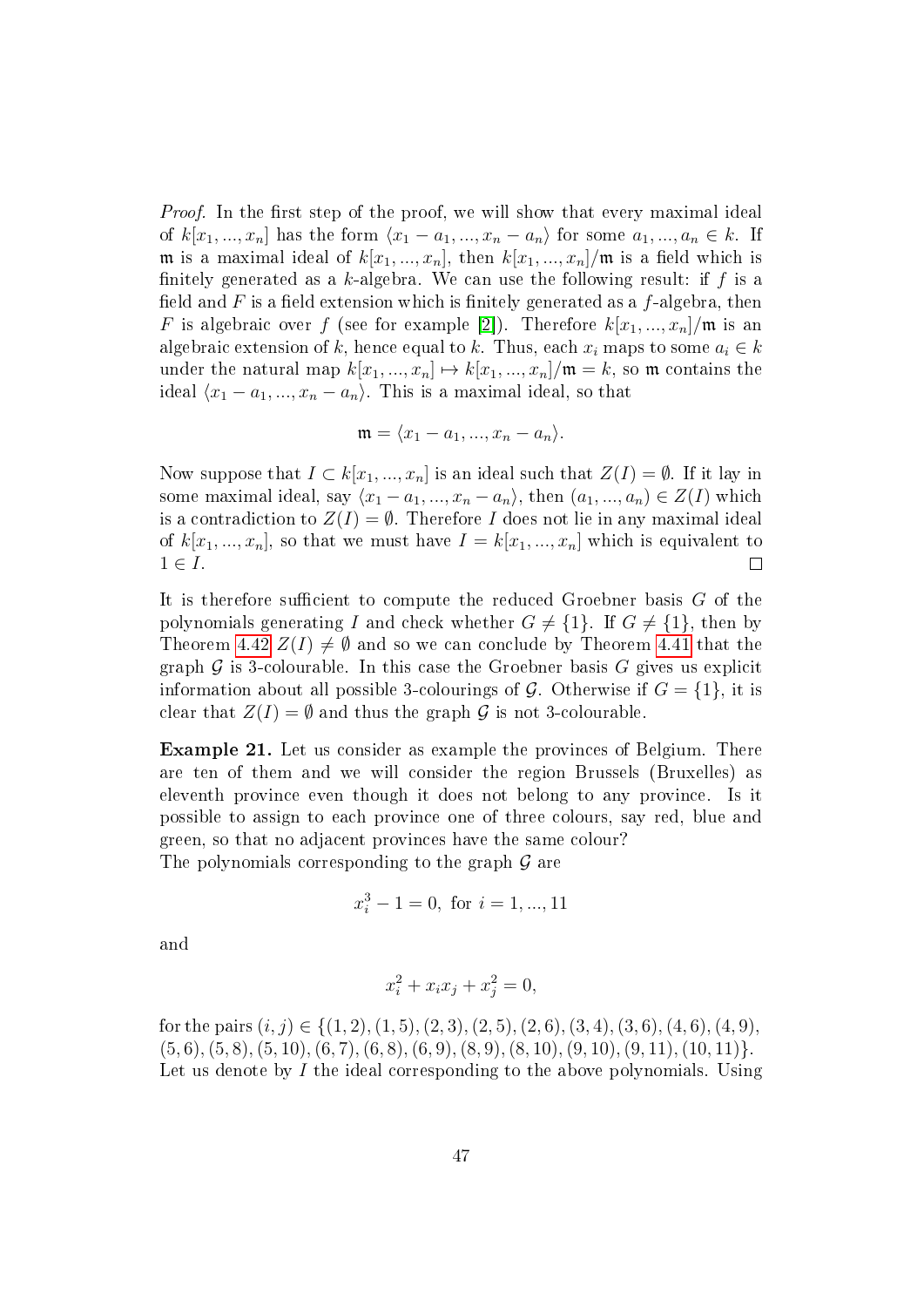

SINGULAR, we compute the reduced Groebner basis  $G$  with respect to the lexicographic ordering on  $k[x_1, ..., x_{11}]$  with  $x_1 > ... > x_{11} > 1$ :

$$
G = \{x_{11}^3 - 1, x_{10}^2 + x_{10}x_{11} + x_{11}^2, x_9 + x_{10} + x_{11}, x_8 - x_{11},
$$
  
\n
$$
x_7^2 + x_7x_{10} - x_{10}x_{11} - x_{11}^2, x_6 - x_{10}, x_5 + x_{10} + x_{11}, x_4 - x_{11},
$$
  
\n
$$
x_3 + x_{10} + x_{11}, x_2 - x_{11}, x_1 - x_{10}\}.
$$

Since  $G \neq \{1\}$ , we have that  $Z(I) \neq \emptyset$  and so by Theorem [4.41,](#page-49-3) the graph  $\mathcal G$  is 3-colourable. We can use the Groebner basis  $G$  to colour the map. We must first choose a colour for  $x_{11}$ , say blue, since the only polynomial in one variable in G is  $x_{11}^3 - 1$ . Then we must choose a different colour for  $x_{10}$ , say red, because of the polynomial  $x_{10}^2 + x_{10}x_{11} + x_{11}^2 \in G$ . Since we have  $\zeta^3 + \zeta^2 + \zeta = 0$  and  $x_9 + x_{10} + x_{11} \in G$ ,  $x_9$  must have a different colour than  $x_{10}$  and  $x_{11}$ , so that  $x_9$  has to be green. Since G contains the polynomials  $x_8 - x_{11}, x_4 - x_{11}$  and  $x_2 - x_{11}$ , provinces  $x_8, x_4$  and  $x_2$  must be blue such as  $x_{11}$ . Similar, since  $x_6 - x_{10}$  and  $x_1 - x_{10} \in G$ ,  $x_1$  and  $x_6$  must have the same colour as  $x_{10}$ : red. Then, since G contains  $x_5 + x_{10} + x_{11}$  and  $x_3 + x_{10} + x_{11}$ ,  $x_5$  and  $x_3$  must have a different colour than  $x_{10}$  and  $x_{11}$ , green. Since  $x_7$ has only  $x_6$  as neighbour, we can choose for  $x_7$  two different colours, blue or green, so that the colouring of this map is not unique.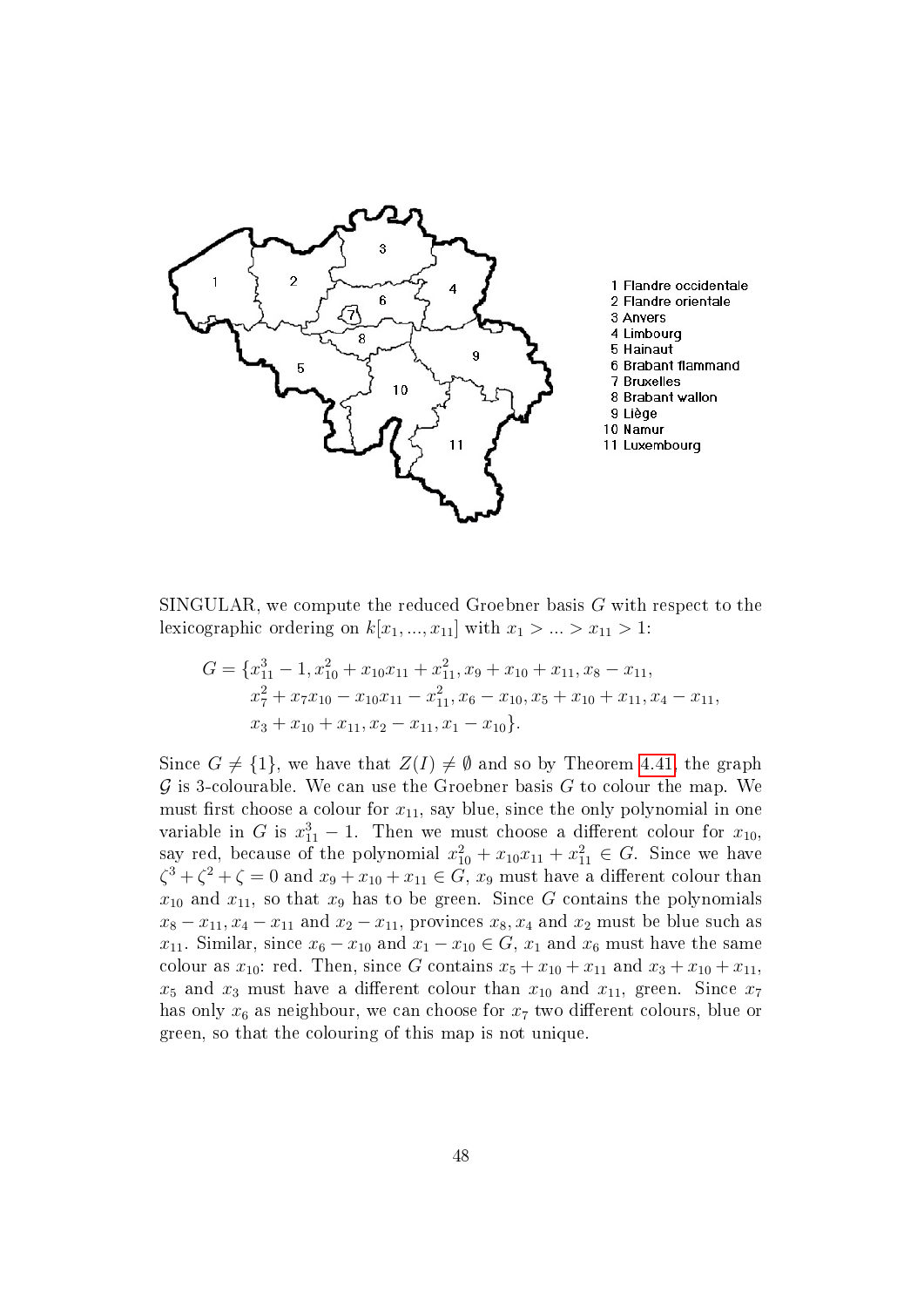

```
> ring r=0, (x(1..11)), lp;> ideal I=x(1)3-1,x(2)3-1,x(3)3-1,x(4)3-1,x(5)3-1,x(6)3-1,
x(7)3-1,x(8)3-1,x(9)3-1,x(10)3-1,x(11)3-1,x(1)2+x(1)x(2)+x(2)2,
x(1)2+x(1)x(5)+x(5)2, x(2)2+x(2)x(3)+x(3)2, x(2)2+x(2)x(5)+x(5)2,x(2)2+x(2)x(6)+x(6)2, x(3)2+x(3)x(4)+x(4)2, x(3)2+x(3)x(6)+x(6)2,x(4)2+x(4)x(6)+x(6)2, x(4)2+x(4)x(9)+x(9)2, x(5)2+x(5)x(6)+x(6)2,x(5)2+x(5)x(8)+x(8)2, x(5)2+x(5)x(10)+x(10)2, x(6)2+x(6)x(7)+x(7)2,x(6)2+x(6)x(8)+x(8)2, x(6)2+x(6)x(9)+x(9)2, x(8)2+x(8)x(9)+x(9)2,x(8)2+x(8)x(10)+x(10)2,x(9)2+x(9)x(10)+x(10)2,x(9)2+x(9)x(11)+x(11)2, x(10)2+x(10)x(11)+x(11)2;> option(redSB);
> std(I);
[1]=x(11)3-1\lfloor 2 \rfloor = x(10)2+x(10)x(11)+x(11)2[3]=x(9)+x(10)+x(11)_{-}[4]=x(8)-x(11)_{2}[5]=x(7)2+x(7)x(10)-x(10)x(11)-x(11)2[6]=x(6)-x(10)-[7]=x(5)+x(10)+x(11)[8]=x(4)-x(11)-[9]=x(3)+x(10)+x(11)[10]=x(2)-x(11)_{-}[11]=x(1)-x(10)
```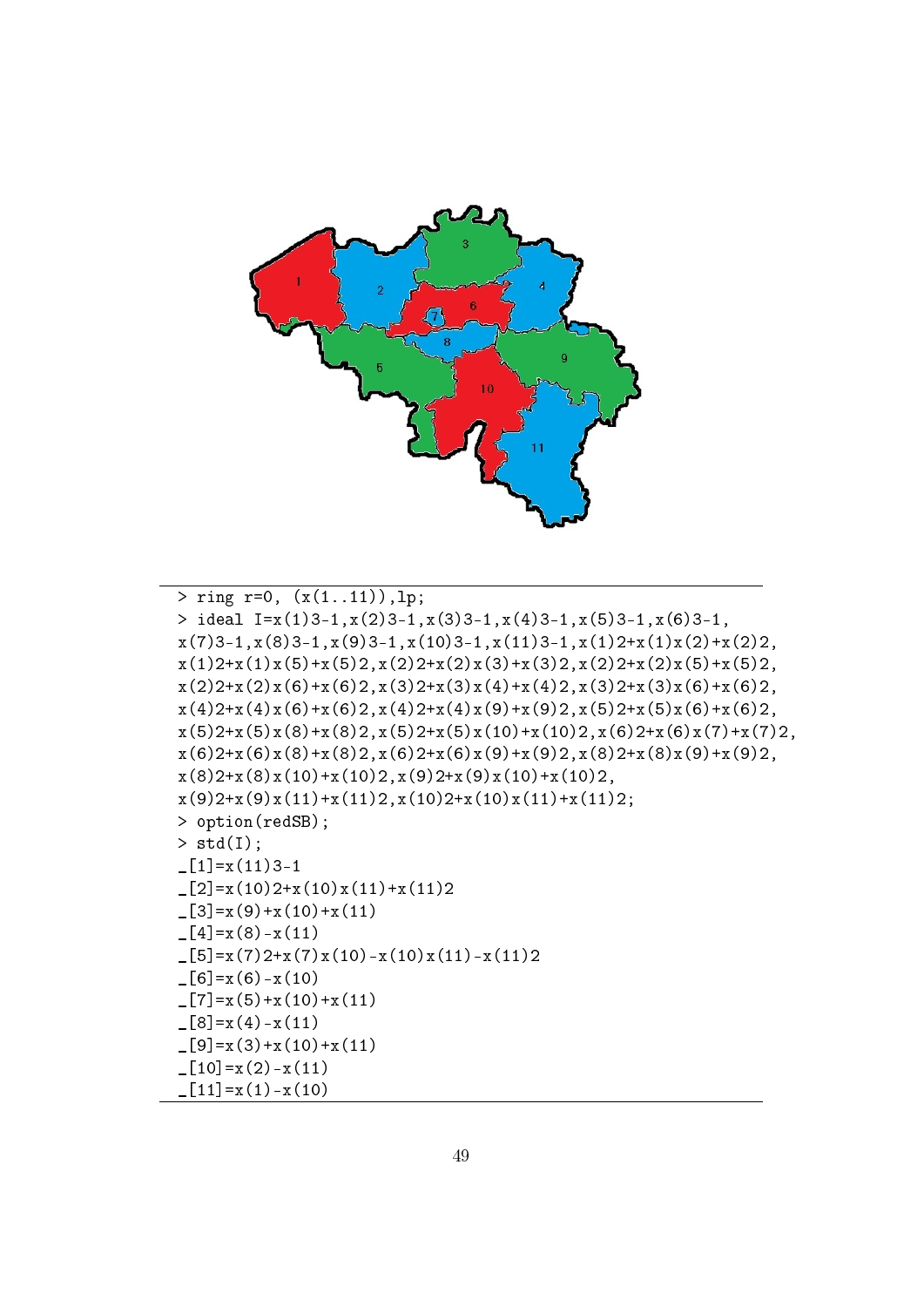Example 22. Let us now consider the cantons of the Grand Duchy of Luxembourg. There are twelve of them and as before we ask ourselves if it is possible to assign to each canton one of three colours, say red, blue and green, so that no adjacent cantons have the same colour.



The polynomials corresponding to the graph  $\mathcal G$  are

$$
x_i^3 - 1 = 0, \text{ for } i = 1, ..., 12
$$

and

$$
x_i^2 + x_i x_j + x_j^2 = 0,
$$

for the pairs  $(i, j) \in \{(1, 2), (1, 3), (1, 4), (2, 3), (2, 5), (3, 4), (3, 5), (3, 6), (3, 7),$  $(5, 6), (5, 8), (6, 7), (6, 8), (6, 9), (6, 10), (8, 9), (8, 111), (9, 10), (9, 11), (9, 12),$  $(10, 12), (11, 12)$ . Let us denote by I the ideal corresponding to the above polynomials. Using SINGULAR, we compute the reduced Groebner basis G with respect to the lexicographic ordering on  $k[x_1, ..., x_{12}]$  with  $x_1 > ... >$  $x_{12} > 1$  and we get  $G = \{1\}$ . Since  $1 \in \overline{G}$ , we have that  $Z(I) = \emptyset$  and so  $\mathcal G$ is not 3-colourable. Indeed, let us try to colour the cantons of Luxembourg by hand. We start by colouring Clervaux $(1)$  red. Since Wiltz $(2)$  is a neighbour of Clervaux, it has to be coloured in a different way, say blue. After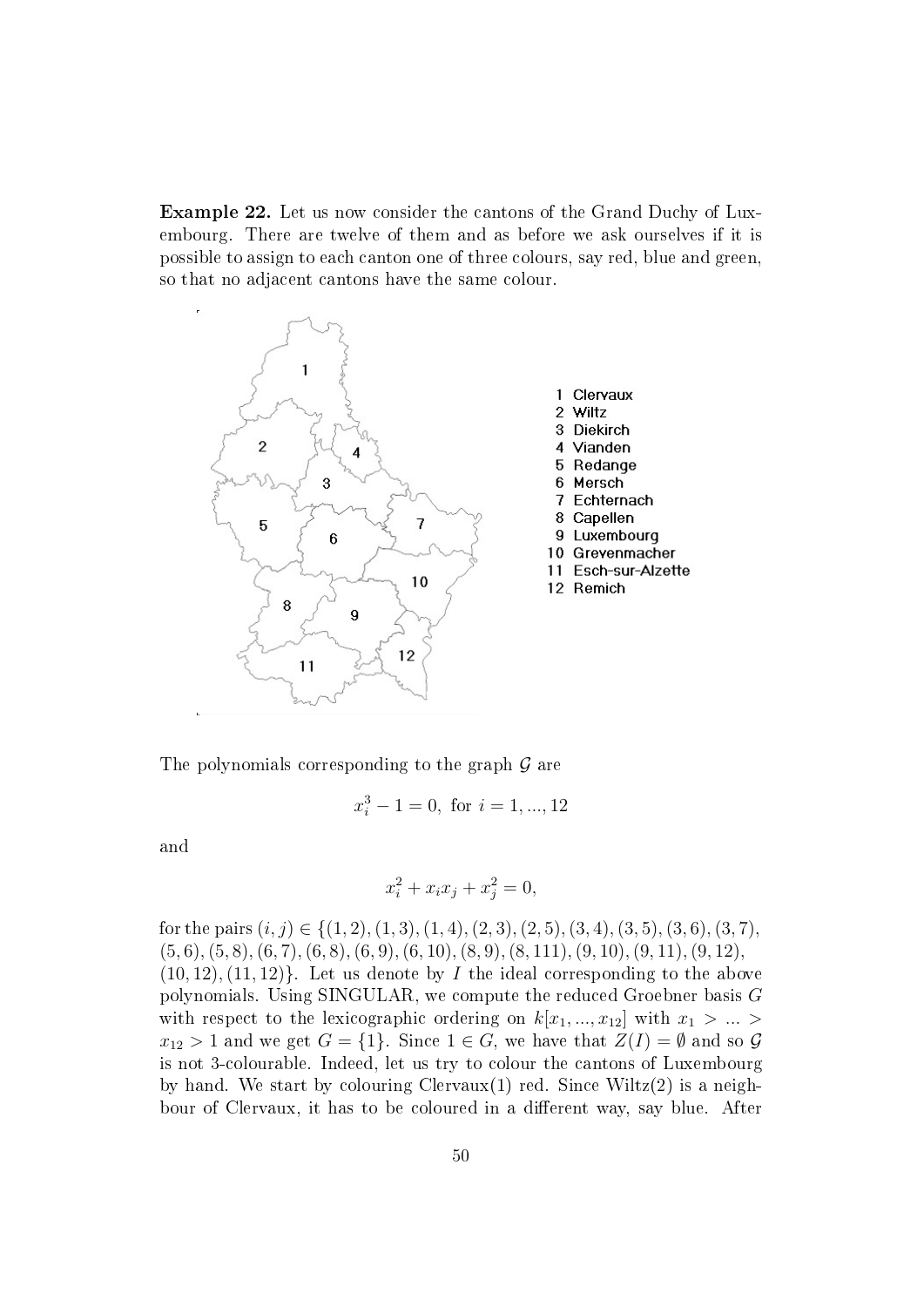<span id="page-54-0"></span>these choices, there is only one colour possible for each canton. At the end, Remich(12) represents a problem, since we cannot colour it neither red, nor blue, nor green. This is easily seen by looking at Figure [4.5.8.](#page-54-0)



Figure [4.5.8](#page-54-0)

```
> ring r=0, (x(1..12)), lp;> ideal I=x(1)3-1,x(2)3-1,x(3)3-1,x(4)3-1,x(5)3-1,x(6)3-1,
x(7)3-1,x(8)3-1,x(9)3-1,x(10)3-1,x(11)3-1,x(12)3-1,
x(1)2+x(1)x(2)+x(2)2, x(1)2+x(1)x(3)+x(3)2, x(1)2+x(1)x(4)+x(4)2,x(2)2+x(2)x(3)+x(3)2,x(2)2+x(2)x(5)+x(5)2,x(3)2+x(3)x(4)+x(4),2x(3)2+x(3)x(5)+x(5)2,x(3)2+x(3)x(6)+x(6)2,x(3)2+x(3)x(7)+x(7)2,x(5)2+x(5)x(6)+x(6)2, x(5)2+x(5)x(8)+x(8)2, x(6)2+x(6)x(7)+x(7)2,x(6)2+x(6)x(8)+x(8)2, x(6)2+x(6)x(9)+x(9)2, x(6)2+x(6)x(10)+x(10)2,x(8)2+x(8)x(9)+x(9)2, x(8)2+x(8)x(11)+x(11)2, x(9)2+x(9)x(10)+x(10)2,x(9)2+x(9)x(11)+x(11)2,x(9)2+x(9)x(12)+x(12)2,x(10)2+x(10)x(12)+x(12)2,x(11)2+x(11)x(12)+x(12)2;> option(redSB);
> std(I);
[L1]=1
```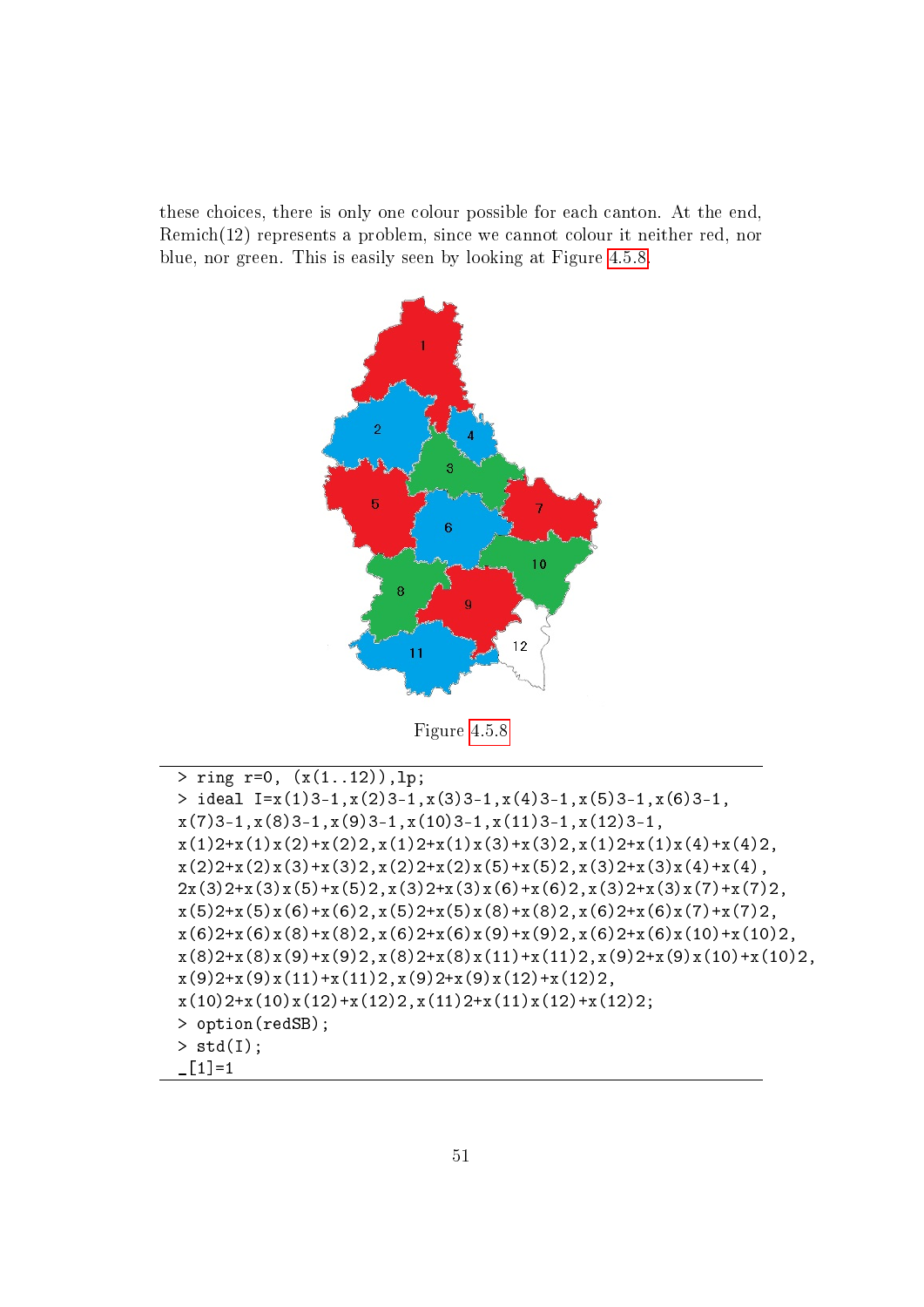# 5 Resultants

In this section, we introduce a classical approach to the elimination problem which makes use of resultants. Before turning to the general concept of multivariate resultants, we consider the resultant of two univariate polynomials. In the following, we only consider algebraically closed fields  $k$ . This is necessary since we consider common zeroes of polynomials in  $k[x_1, ..., x_n]$  and we want to be sure that these common zeroes are contained in the field  $k$ .

### <span id="page-55-1"></span>5.1 Univariate Resultants

Consider

$$
f = \sum_{i=0}^{m} f_i x^i
$$
, where  $f_i \in k$  and  $m = \deg f > 0$ ,  

$$
g = \sum_{j=0}^{n} g_j x^j
$$
, where  $g_j \in k$  and  $n = \deg g > 0$ ,

two non-constant polynomials in  $k[x]$ . We would like to give an answer to the following question: When do  $f$  and  $g$  have common zeroes, i.e when do we have  $a \in k$  such that  $f(a) = g(a) = 0$ ? We know that when f and g have at least one common root, then

$$
\deg(\gcd(f,g)) > 0.
$$

Since by Proposition [4.30](#page-39-2)

$$
\gcd(f,g) \cdot \text{lcm}(f,g) = fg,
$$

we can conclude that

$$
\deg(\operatorname{lcm}(f,g)) < m+n
$$

thus  $lcm(f, g) = fp = -gq$  for some polynomials  $p, q \in k[x]$  with  $deg(p) < n$ and deg $(q)$  < m and so

<span id="page-55-0"></span>
$$
fp + gq = 0.\t\t(5.1)
$$

Next we will turn  $fp+gq=0$  into a system of linear equations. Let us write therefore:

$$
p = p_0 + p_1 x + \dots + p_{n-1} x^{n-1},
$$
  
\n
$$
q = q_0 + q_1 x + \dots + q_{m-1} x^{m-1},
$$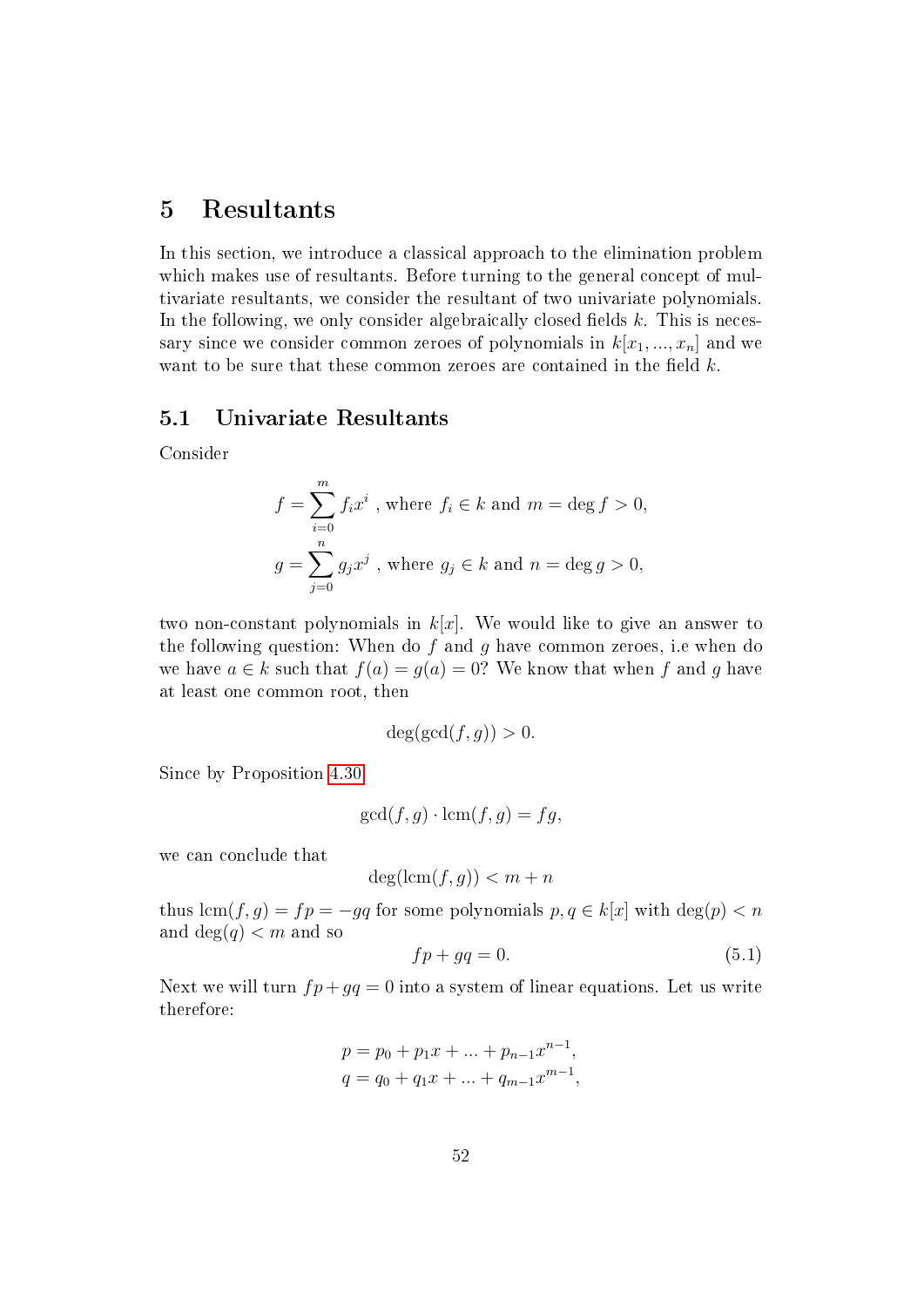where we will regard the  $n + m$  coefficients  $p_0, ..., p_{n-1}, q_0, ..., q_{m-1}$  as unknowns in k. If we replace  $f, g, p$  and q by their expanded expression into equation [\(5.1\)](#page-55-0), we get the following system of linear equations:

<span id="page-56-1"></span>
$$
f_m p_{n-1} + g_n q_{m-1} = 0
$$
 coefficients of  $x^{m+n-1}$   
\n
$$
f_{m-1} p_{n-1} + f_m p_{n-2} + g_{n-1} q_{m-1} + g_n q_{m-2} = 0
$$
 coefficients of  $x^{m+n-2}$   
\n
$$
\vdots
$$
  
\n
$$
f_0 p_0 + g_0 q_0 = 0
$$
 coefficients of  $x^0$ . (5.2)

Notice that there are  $m+n$  linear equations and  $m+n$  unknowns. Therefore, we can conclude from linear algebra that there is a non-zero solution if and only if the determinant of the coefficient matrix is zero. This coefficient matrix has a special name and so has its determinant:

<span id="page-56-0"></span>**Definition 5.1.** Let  $f, g \in k[x]$  be two polynomials with

$$
f = \sum_{i=0}^{m} f_i x^i
$$
, where  $f_i \in k$  and  $m = \deg f > 0$ ,  

$$
g = \sum_{j=0}^{n} g_j x^j
$$
, where  $g_j \in k$  and  $n = \deg g > 0$ .

The **Sylvester matrix** associated to f and g is then a  $(n+m) \times (n+m)$ matrix given by



where the empty spaces are filled by zeroes. The determinant of the Sylvester matrix of f and g is called the **resultant** of f and g and is denoted by  $R(f, g)$ :

$$
R(f,g) = \det(S(f,g)) \in k.
$$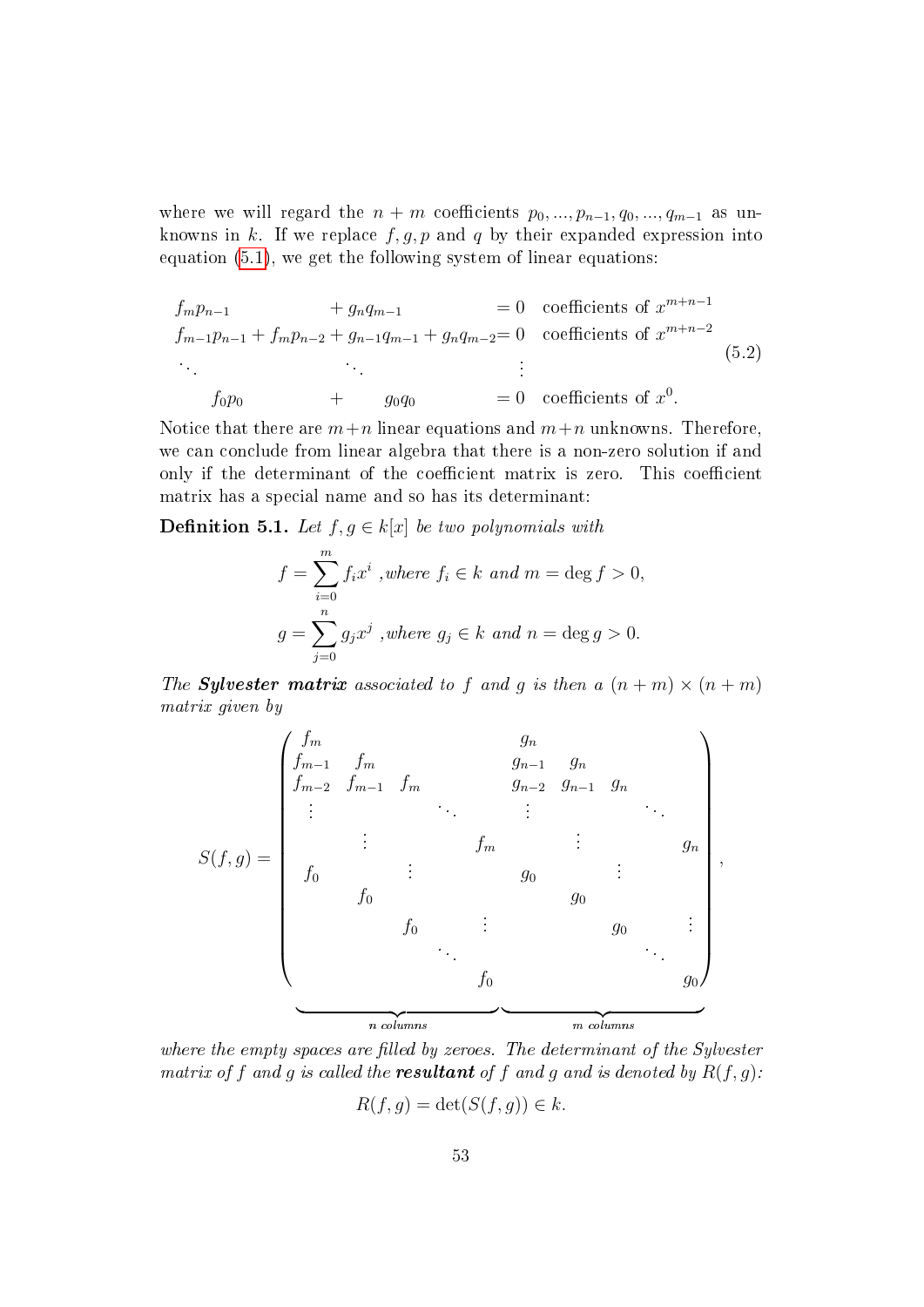Remark 10. In literature, the Sylvester matrix of two non-constant polynomials f and g is sometimes defined to be  $(S(f, g))^T$ , where  $S(f, g)$  is the Sylvester matrix of  $f$  and  $g$  as defined in Definition [5.1.](#page-56-0) Since the determinant of a square matrix is the same as that of its transpose, this does not change the definition of the resultant of  $f$  and  $g$ .

<span id="page-57-0"></span>**Proposition 5.2.** Let  $f, g \in k[x]$  be non-constant polynomials. Then f and g have common roots if and only if  $R(f, g) = 0$ .

*Proof.* This is true by construction of  $R(f, g)$ . Indeed  $R(f, g) = 0$  if and only if the coefficient matrix of equations  $(5.2)$  has zero determinant if and only if equations [\(5.2\)](#page-56-1) have a non-zero solution if and only if  $\deg(\text{lcm}(f, q)) < m+n$ if and only if  $\deg(\gcd(f, q)) > 0$  if and only if f and q have a common factor of degree non-zero if and only if f and q have at least a common root.  $\Box$ 

**Example 23.** Let us check whether  $f = x^3 + 2x - 1$  and  $g = 3x^2 + x + 2$  have a common root in  $\mathbb{C}[x]$ . Since  $\deg(f) = 3$  and  $\deg(g) = 2$ , the Sylvester matrix of f and q is a  $5\times 5$  matrix and their resultant, computed with SINGULAR. is equal to

$$
R(f,g) = \det \begin{pmatrix} 1 & 0 & 3 & 0 & 0 \\ 0 & 1 & 1 & 3 & 0 \\ 2 & 0 & 2 & 1 & 3 \\ -1 & 2 & 0 & 2 & 1 \\ 0 & -1 & 0 & 0 & 2 \end{pmatrix} = 64 \neq 0.
$$

Therefore, we can conclude that  $f$  and  $g$  have no common root.

We will need the following lemma to proof some properties of a resultant.

**Lemma 5.3 (Study's Lemma).** Let k be an algebraically closed field,  $f, g \in$  $k[x_1, ..., x_n]$  with f being irreducible. If

$$
Z(f) \subset Z(g),
$$

then f divides g.

*Proof.* The idea of the proof is based on projection, i.e. consider the resultant of f and q with respect to, say  $x_n$ . This means that we consider the polynomials f, g as polynomials of  $k[x_1, ..., x_{n-1}][x_n]$  and we compute the univariate resultant  $R(x_1, ..., x_{n-1}) = R(f, g, x_n)$  of f and g with respect to  $x_n$ . Let us assume, by contradiction, that f does not divide g. Since f is irreducible, it follows that  $R(f, g, x_n) \neq 0$ . Indeed, we have that

 $R(f, q, x_n) = 0$  in  $k[x_1, ..., x_{n-1}]$ 

 $\iff$  f and g have a common root in the algebraic closure of  $k(x_1, ..., x_{n-1})$  $\iff$  f and g have common factors over  $k(x_1, ..., x_{n-1})[x_n]$ .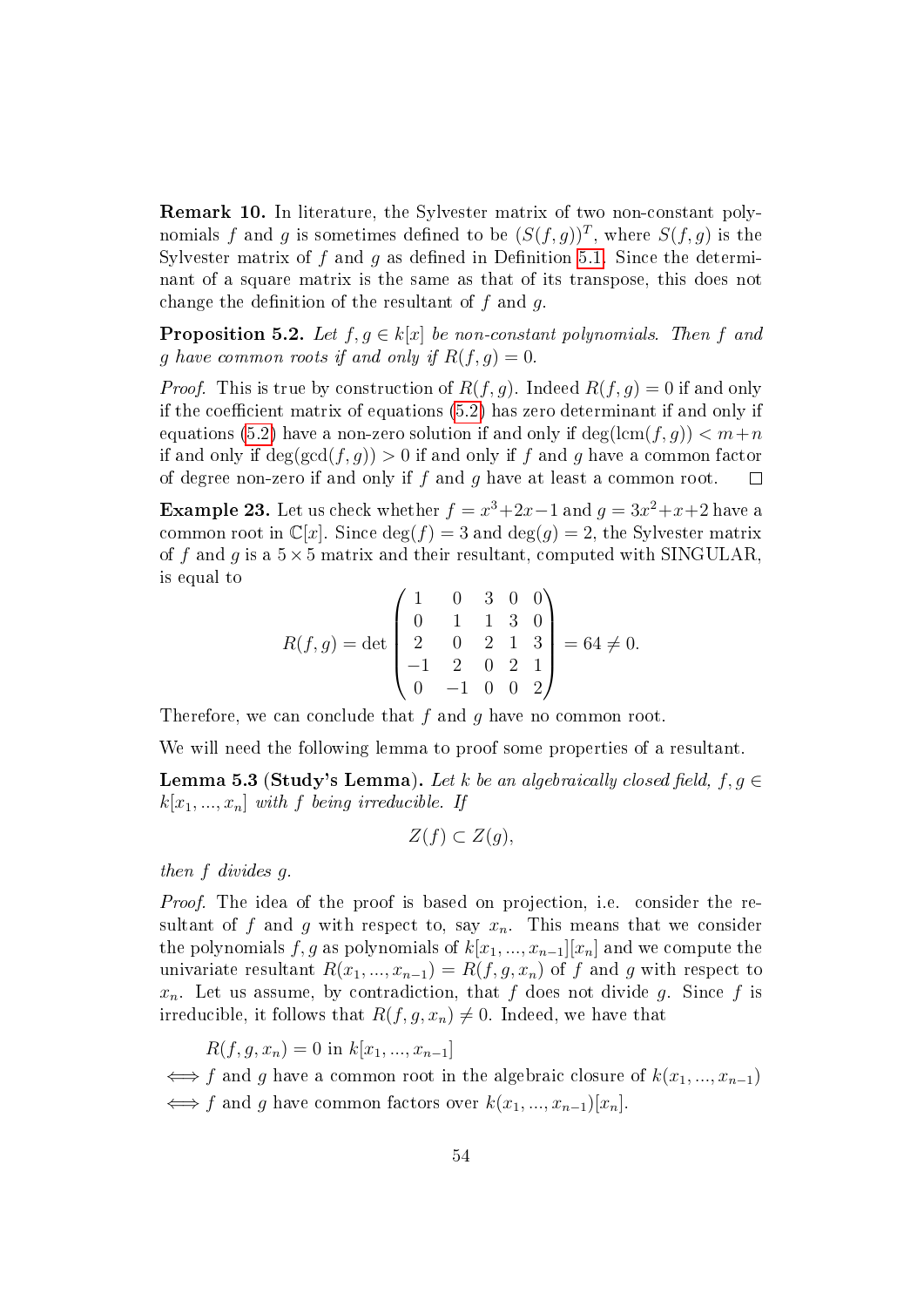The last statement is however impossible, since  $f$  does not divide  $g$  and f is irreducible and so  $R(f, g, x_n) \neq 0$ . In this case, we can find a point  $a = (a_1, ..., a_{n-1}) \in k^{n-1}$  such that  $R(a) \neq 0$ . The space A of such points is dense in  $k^{n-1}$ . Let us write

$$
f = \sum_{i=0}^{d_n} b_i x_n^i
$$
 with  $\deg f = d_n > 0$   
and 
$$
g = \sum_{j=0}^{d'_n} c_j x_n^j
$$
 with 
$$
\deg g = d'_n > 0,
$$

where  $b_i, c_j \in k[x_1, ..., x_{n-1}]$  for  $i \in \{0, ..., d_n\}, j \in \{0, ..., d'_n\}$ . Let B be the set of points  $a'$  such that  $b_{d_n}(a') \neq 0$  and  $C$  be the set of points  $a''$  such that  $c_{d'_{n}}(a'') \neq 0$ . Since B and C are dense in  $k^{n-1}$ , we have that  $A \cap B \cap C \neq \emptyset$ and so there is  $d \in A \cap B \cap C$ . This means that  $f(d, x_n) \neq 0$  and  $g(d, x_n) \neq 0$ have no common factor, which is impossible: by algebraic closedness of  $k$ ,  $f(d, x_n)$  has some zero and since we have by assumption  $Z(f) \subset Z(q)$ , this is also a zero of  $g(d, x_n)$  and so f and g have a common factor. It follows that  $f|q$ .  $\Box$ 

Let us now consider some properties of a resultant.

<span id="page-58-0"></span>**Proposition 5.4.** Let  $f, g \in k[x]$  be two polynomials with

$$
f = \sum_{i=0}^{m} f_i x^i, \text{ where } f_i \in k \text{ and } m = \deg f > 0,
$$
  

$$
g = \sum_{j=0}^{n} g_j x^j, \text{ where } g_j \in k \text{ and } n = \deg g > 0.
$$

Then

- 1)  $R(f, f) = 0$ .
- 2)  $R(f, q) = (-1)^{mn} R(q, f)$ .
- 3)  $R(f, g)$  is an integer polynomial in the coefficients of f and g.
- 4)  $R(f, g) = f_m^n g_n^m \prod_{i,j} (\alpha_i \beta_j),$ where  $\alpha_i$  are the roots of f and  $\beta_j$  those of g.
- 5)  $R(f_1 \cdot f_2, g) = R(f_1, g) \cdot R(f_2, g)$  and  $R(f, g_1 \cdot g_2) = R(f, g_1) \cdot R(f, g_2)$ . for  $f_i, g_i \in k[x]$  with  $\deg f_i > 0$  and  $\deg g_i > 0$ ,  $i \in \{1, 2\}$ .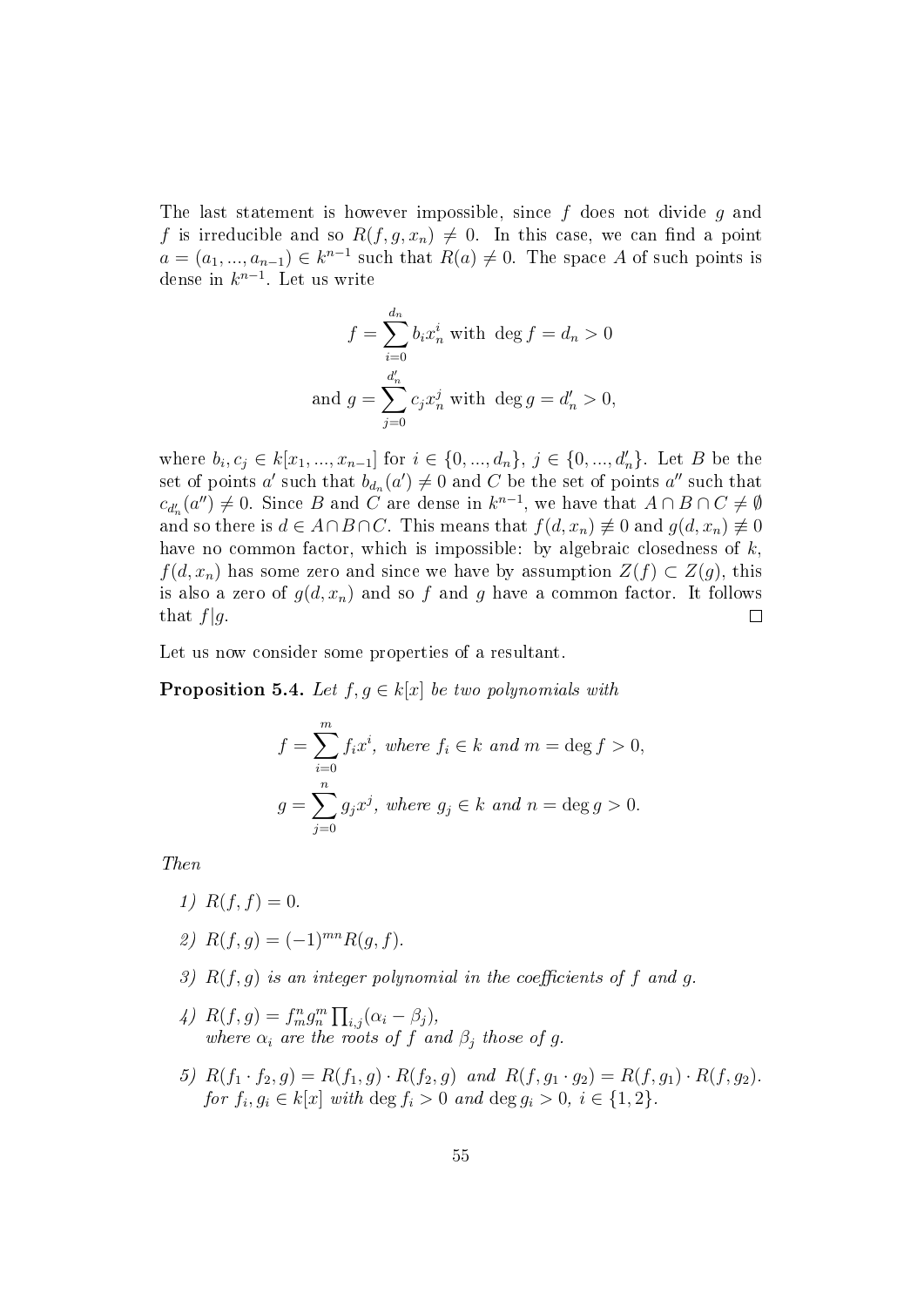### 6)  $R(f, g)$  is irreducible as a polynomial in the coefficients of f and g.

*Proof.* 1) and 2) are direct consequences of the properties of the determinant of a matrix.

3) The standard formula for the determinant of a  $n \times n$  matrix  $M = (m_{ij})_{1 \le i,j \le n}$ is

$$
\det(M) = \sum_{\sigma \text{ a permutation of } \{1,\dots,n\}} \text{sgn}(\sigma) m_{1\sigma(1)} \cdot m_{2\sigma(2)} \dots m_{n\sigma(n)},
$$

where sgn( $\sigma$ ) is the signature of the permutation  $\sigma$ , i.e. sgn( $\sigma$ ) = 1 if  $\sigma$ interchanges an even number of pairs of elements of  $\{1, ..., n\}$  and  $sgn(\sigma)$ −1 otherwise. Thus, the determinant is an integer polynomial in its entries and so 3) follows from the definition of a resultant.

4) Let us denote  $R' = f_m^n g_n^m \prod_{i,j} (\alpha_i - \beta_j)$ , where  $\alpha_i$  are the roots of  $f$  and  $\beta_j$  those of g and let  $R = R(f, g)$ . By Proposition [5.2,](#page-57-0) we know that R vanishes if and only if  $R'$  vanishes. Consider  $R$  and  $R'$  as polynomials in  $f_m, \alpha_1, ..., \alpha_m, g_n, \beta_1, ..., \beta_n$  and note that  $\alpha_i - \beta_j$  is irreducible. If  $\alpha_i - \beta_j$ vanishes, then R' vanishes and so R vanishes. Thus, the zero-set of  $\alpha_i - \beta_j$  is contained in the zero-set of R. By Study's Lemma, this implies that  $\alpha_i - \beta_j$ divides R. In addition, by the definition of R, we have that  $f_m^n g_n^m$  divides R, thus we can conclude that  $R'$  divides  $R$ , since each factor of  $R'$  divides  $R$ . Consider now R and R' as polynomials in  $f_0, ..., f_m, g_0, ..., g_n$  and notice that deg  $R = \text{deg } R' = m + n$ . So there is some  $\lambda \in k \setminus \{0\}$  such that  $R' = \lambda \cdot R$ . Next, we evaluate R and R' at  $\alpha_i = 1$  and  $\beta_j = 0$  for each  $i \in \{1, ..., m\}, j \in$  $\{1, ..., n\}$ . Since  $\alpha_i - \beta_j = 1$  for all  $i, j$ , we get that  $R' = f_m^n g_n^m$ . Since  $\alpha_i$ are the roots of f, we can write  $f = f_m \prod_{i=0}^m (x - \alpha_i)$ . Similarly, since  $\beta_j$  are the roots of g, we have  $g = g_n \prod_{j=0}^n (x - \beta_j)$ . By replacing  $\alpha_i = 1$  in f and  $\beta_j = 0$  in g, we get that  $f = f_m(x-1)^m = f_m(x^m - mx^{n-1} + ... + (-1)^m)$  and  $g = g_n x^n$ . Let us look at the Sylvester matrix of this f and g. It is equal to

$$
S(f,g) = \begin{pmatrix} f_m & g_n & g_n \\ f_m(-m) & f_m & 0 & g_n \\ \vdots & f_m(-m) & \vdots & 0 \\ f_m(-1)^m & & f_m(-m) & 0 & 0 \\ \vdots & & f_m(-1)^m & & 0 \\ \vdots & & & \vdots & \vdots \\ f_m(-1)^m & & & & \vdots \\ \vdots & & & & \vdots \\ f_m(-1)^m & & & & 0 \end{pmatrix},
$$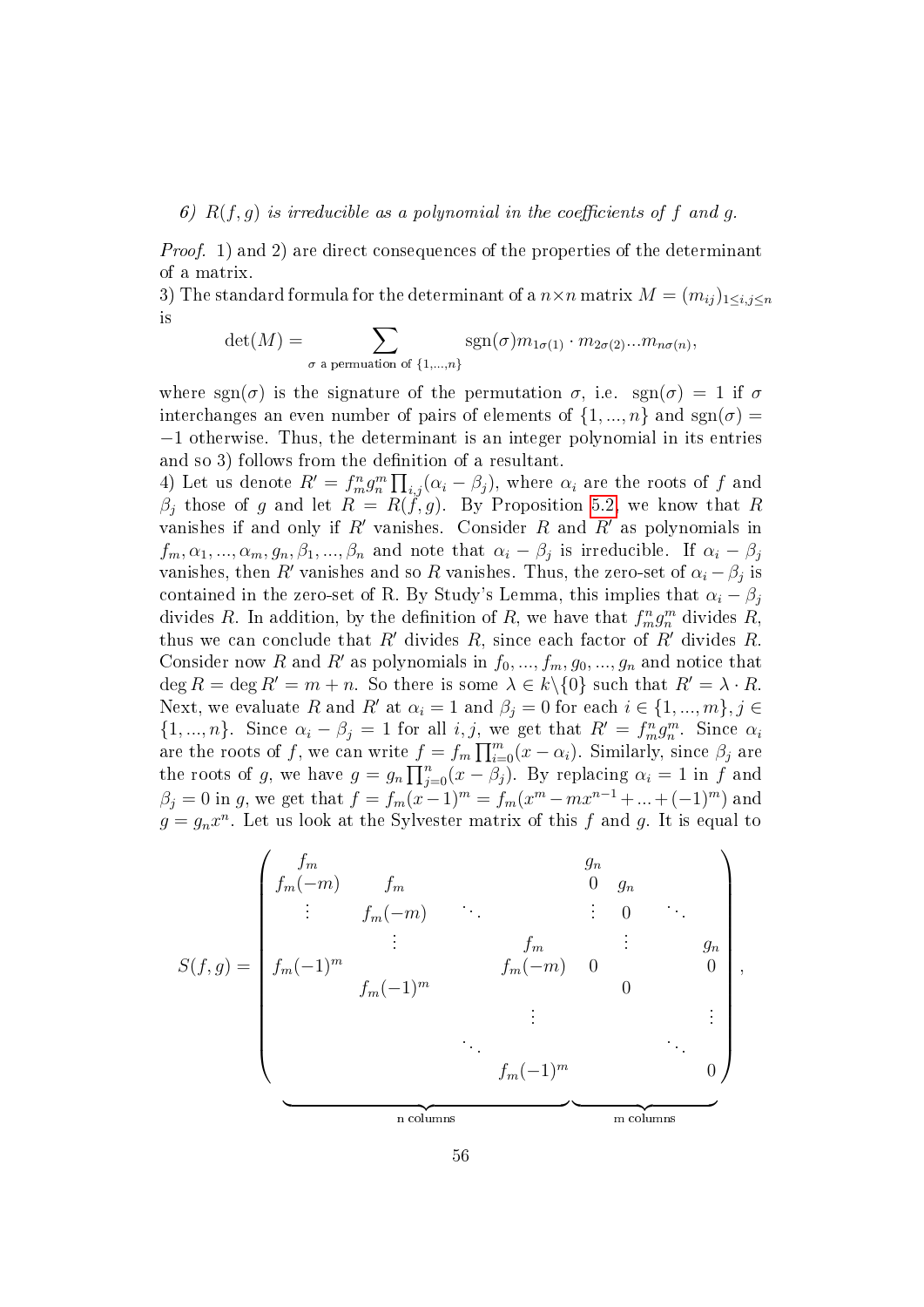To compute the determinant of  $S$ , let us move its last m columns to the left, to get

$$
S'(f,g) = \begin{pmatrix} g_n & f_m \\ 0 & g_n & f_m(-m) & f_m \\ \vdots & 0 & \vdots & f_m(-m) \\ & g_n & \vdots & \vdots & f_m \\ 0 & \vdots & g_n & \vdots \\ 0 & \vdots & \vdots & \vdots \\ 0 & \vdots & \vdots & \vdots \\ 0 & \vdots & \vdots & \vdots \\ 0 & \vdots & \vdots & \vdots \\ 0 & \vdots & \vdots & \vdots \\ 0 & \vdots & \vdots & \vdots \\ 0 & \vdots & \vdots & \vdots \\ 0 & \vdots & \vdots & \vdots \\ 0 & \vdots & \vdots & \vdots \\ 0 & \vdots & \vdots & \vdots \\ 0 & \vdots & \vdots & \vdots \\ 0 & \vdots & \vdots & \vdots \\ 0 & \vdots & \vdots & \vdots \\ 0 & \vdots & \vdots & \vdots \\ 0 & \vdots & \vdots & \vdots \\ 0 & \vdots & \vdots & \vdots \\ 0 & \vdots & \vdots & \vdots \\ 0 & \vdots & \vdots & \vdots \\ 0 & \vdots & \vdots & \vdots \\ 0 & \vdots & \vdots & \vdots \\ 0 & \vdots & \vdots & \vdots \\ 0 & \vdots & \vdots & \vdots \\ 0 & \vdots & \vdots & \vdots \\ 0 & \vdots & \vdots & \vdots \\ 0 & \vdots & \vdots & \vdots \\ 0 & \vdots & \vdots & \vdots \\ 0 & \vdots & \vdots & \vdots \\ 0 & \vdots & \vdots & \vdots \\ 0 & \vdots & \vdots & \vdots \\ 0 & \vdots & \vdots & \vdots \\ 0 & \vdots & \vdots & \vdots \\ 0 & \vdots & \vdots & \vdots \\ 0 & \vdots & \vdots & \vdots \\ 0 & \vdots & \vdots & \vdots \\ 0 & \vdots & \vdots & \vdots \\ 0 & \vdots & \vdots & \vdots \\ 0 & \vdots & \vdots & \vdots \\ 0 & \vdots & \vdots & \vdots \\ 0 & \vdots & \vdots & \vdots \\ 0 & \vdots & \vdots & \vdots \\ 0 & \vdots & \vdots & \vdots \\ 0 & \vdots & \vdots & \vdots \\ 0 & \vdots & \vdots & \vdots \\ 0 & \vdots & \vdots & \vdots \\ 0 & \vdots & \vdots & \vdots \\ 0 & \vd
$$

It is obvious that  $\det(S'(f,g)) = g_n^m f_m^n(-1)^{nm}$  and since we moved m columns *n* times to the left to get  $S'(f, g)$ , we have, by a property of the determinant, that  $\det(S'(f,g)) = (-1)^{nm} \det(S(f,g))$  so that

$$
R = \det(S(f, g)) = f_m^n g_n^m.
$$

Since R and R' coincide for  $\alpha_i = 1$  and  $\beta_j = 0$  for each  $i \in \{1, ..., m\}, j \in$  $\{1, ..., n\}$ , we can conclude that  $\lambda = 1$  and so  $R = R'$ . 5) Let us denote  $f = f_1 \cdot f_2$ ,  $\deg f_1 = m_1$ ,  $LC(f_1) = f_{1m_1}$ ,  $\deg f_2 = m_2$ ,  $LC(f_2) = f_{2m_2}$  and  $m = m_1 + m_2$ . Let  $\gamma_1, ..., \gamma_{m_1}$  be the roots of  $f_1, \delta_1, ..., \delta_{m_2}$ the roots of  $f_2$  and  $\alpha_1, ..., \alpha_m$  be the roots of f, i.e.

$$
\{\alpha_1, ..., \alpha_m\} = \{\gamma_1, ..., \gamma_{m_1}, \delta_1, ..., \delta_{m_2}\}.
$$

Then by writing  $f = f_m \prod_{i=1}^m (x - \alpha_i)$  and  $g = g_n \prod_{j=1}^n (x - \beta_j)$ , we can use property 4) to get

$$
R(f_1 \cdot f_2, g) = R(f, g) = f_m^n g_n^m \prod_{i,j} (\alpha_i - \beta_j)
$$
  
=  $f_{1m_1}^n f_{2m_2}^n g_n^m \prod_{i,j} (\gamma_i - \beta_j) \prod_{i,j} (\delta_i - \beta_j)$   
=  $\left( f_{1m_1}^n g_n^{m_1} \prod_{i,j} (\gamma_i - \beta_j) \right) \left( f_{2m_2}^n g_n^{m_2} \prod_{i,j} (\delta_i - \beta_j) \right)$   
=  $R(f_1, g) \cdot R(f_2, g).$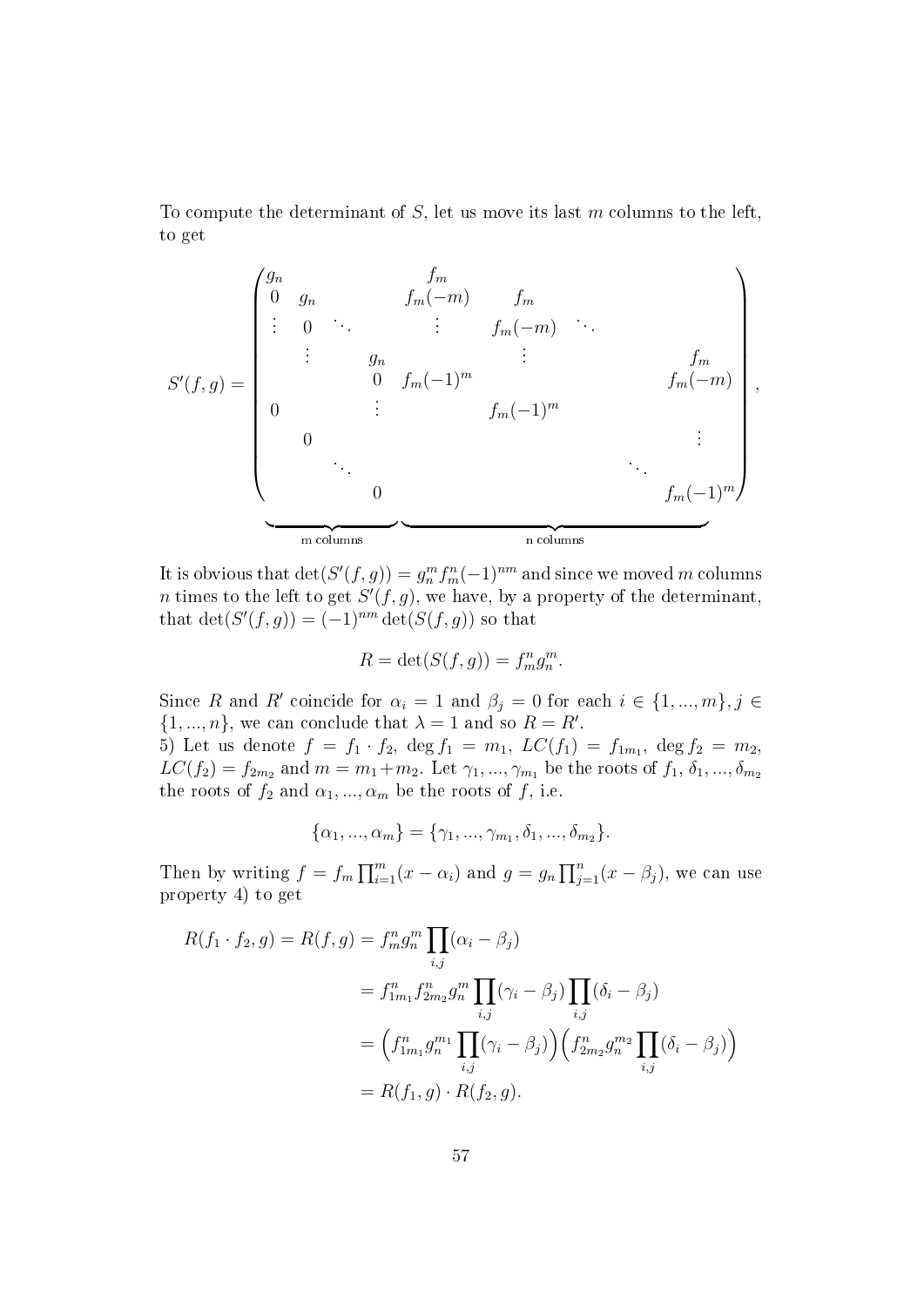The multiplicativity in the second argument follows from 2).

6) We have to show that  $R(f, g)$  cannot be resolved into two factors each of which is polynomial in the coefficients of  $f$  and  $g$ . First, we need to realize that  $R(f,g)$  has a term  $f_m^n g_0^m$  obtained from the diagonal of the determinant and that this is the only term of  $R(f, g)$  containing  $f^n_m$  so that if we expand  $R(f, g)$  in powers of  $f_m$ , we have

$$
R(f,g) = f_m^n g_0^m + a f_m^{n-1} + \dots
$$

where a is not divisible by  $g_0$ . Indeed, by looking at the Sylvester matrix, we get a term  $f_0 g_1^m f_m^{n-1}$ , where  $f_0 g_1^m$  is clearly not divisible by  $g_0$ . This is the only term in  $f_m^{n-1}$  that is not divisible by  $g_0$ , since all the other terms in  $f_m^{n-1}$  contain a positive power of  $g_0$ . Therefore, if  $R(f, g)$  can be written as a product of two factors, we have

$$
R(f,g) = (f_m^{p_1}g_0^{q_1} + \lambda_1 f_m^{p_1-1} + ...) (f_m^{p_2}g_0^{q_2} + \lambda_2 f_m^{p_2-1} + ...),
$$

where  $\lambda_1, \lambda_2$  are polynomials in the coefficients of f and g,  $p_1 + p_2 = n$  and  $q_1 + q_2 = m$ . In addition, we have that either  $q_1$  or  $q_2$  is zero since otherwise the coefficient a of  $f_m^{n-1}$  is  $g_0^{q_1}\lambda_2 + g_0^{q_2}\lambda_1$ , i.e. is divisible by  $g_0$  which is not the case. Thus, one of the factors of  $R(f, g)$  is independent of the coefficients of q as both factors must be homogeneous in the coefficients of q. Similarly, one of the factors must be independent of the coefficients of  $f$ , i.e.

$$
R(f,g) = (f_m^n + ...) (g_0^n + ....).
$$

Since the coefficient of  $f_m^n$  in  $R(f,g)$  is  $g_0^m$  and the coefficient of  $g_0^m$  in  $R(f,g)$ is  $f_m^n$ , we have that

$$
R(f,g) = (f_m^n + ...) (g_0^n + ....) = f_m^n g_0^m.
$$

Since this is not true, we cannot write  $R(f, g)$  as a product of two factors and so  $R(f, g)$  is irreducible. □

<span id="page-61-0"></span>**Proposition 5.5.** Let  $f = f_m x^m + ... + f_0$  and  $g = g_n x^n + ... + g_0$  be two non-constant polynomials of  $k[x]$  with  $f_m$  and  $g_n$  non-zero. Then there are polynomials  $A, B \in k[x]$  such that

$$
Af + Bg = R(f, g).
$$

In addition, we have that  $A, B \in \mathbb{Z}[f_0, ..., f_m, g_0, ..., g_n][x]$ .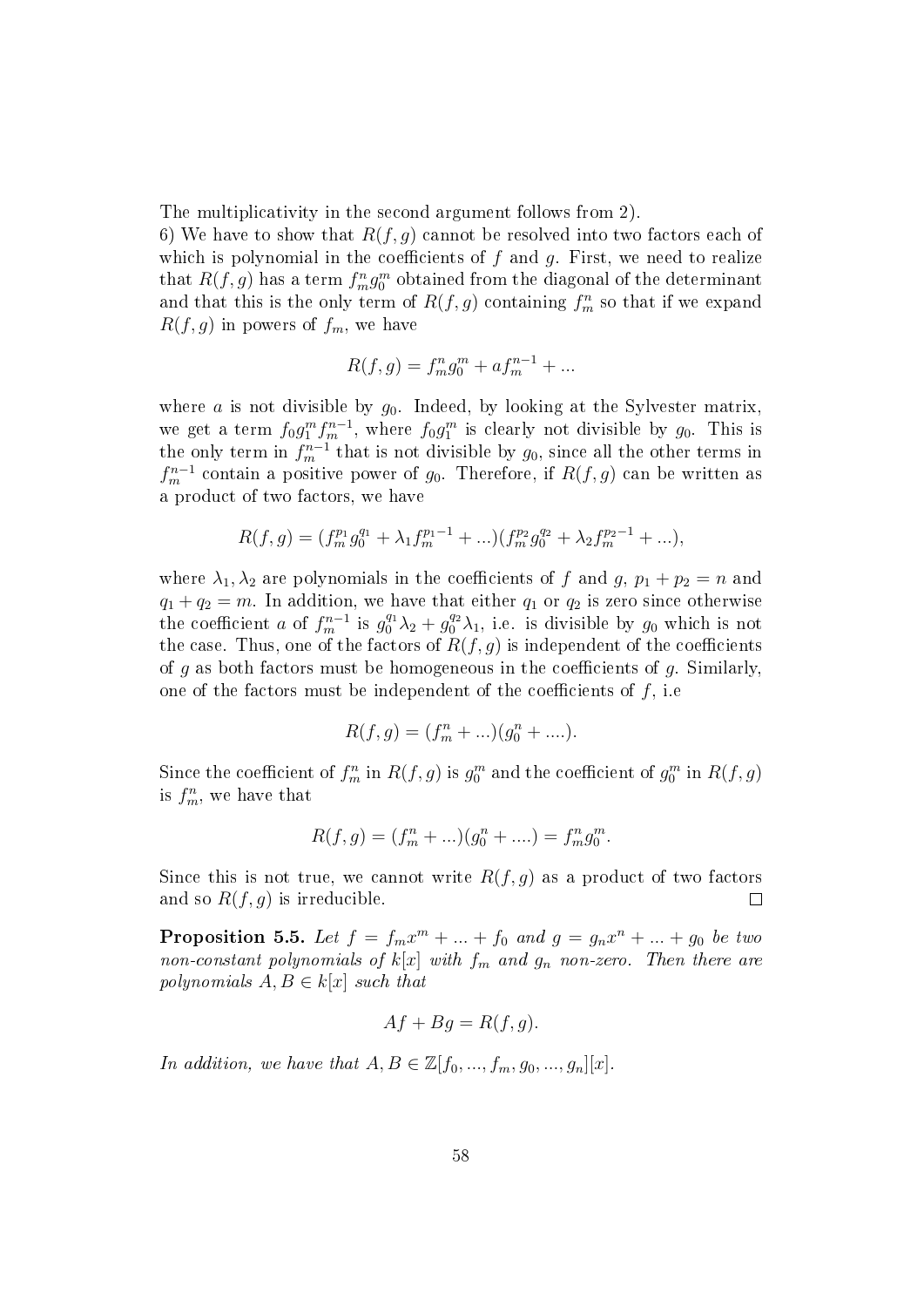*Proof.* The proposition is trivially true if  $R(f, g) = 0$ , by simply choosing  $A = B = 0$ . Thus, we may assume that  $R(f, g) \neq 0$ . We will first prove that there are  $\tilde{A}, \tilde{B} \in k[x]$  such that

<span id="page-62-0"></span>
$$
\tilde{A}f + \tilde{B}g = 1.
$$
\n(5.3)

Let us write

$$
\tilde{A} = a_0 + a_1 x + \dots + a_{n-1} x^{n-1},
$$
  

$$
\tilde{B} = b_0 + b_1 x + \dots + b_{m-1} x^{m-1},
$$

where we will regard the  $n + m$  coefficients  $a_0, ..., a_{n-1}, b_0, ..., b_{m-1}$  as unknowns in k. If we replace  $f, g, A$  and B by their expanded expression into equation [\(5.3\)](#page-62-0), we get the following system of linear equations:

<span id="page-62-1"></span>
$$
f_{m}a_{n-1} + g_{n}b_{m-1} = 0
$$
 coefficients of  $x^{m+n-1}$   
\n
$$
f_{m-1}a_{n-1} + f_{m}a_{n-2} + g_{n-1}b_{m-1} + g_{n}b_{m-2} = 0
$$
 coefficients of  $x^{m+n-2}$   
\n
$$
\vdots
$$
  
\n
$$
f_{0}a_{0} + g_{0}b_{0} = 1
$$
 coefficients of  $x^{0}$ .  
\n(5.4)

These equations are the same as [\(5.2\)](#page-56-1), except for the 1 in the last equation. Therefore, the coefficient matrix is the Sylvester matrix of  $f$  and  $g$  and so  $R(f, g) \neq 0$  guarantees that [\(5.4\)](#page-62-1) has a unique solution in k. In this situation, we can use Cramer's rule to get the unique solution of [\(5.4\)](#page-62-1). In this solution, the i-th unknown is given by a fraction, where the denominator is the determinant of the coefficient matrix and the numerator is the determinant of the matrix where the i-th column of the coefficient matrix has been replaced by the right-hand side of the equation  $(5.4)$ . In our case, the first unknown  $a_0$  is given by

$$
a_0 = \frac{1}{R(f,g)} \det \begin{pmatrix} 0 & g_n & g_{n-1} & g_n \\ 0 & f_m & g_{n-2} & g_{n-1} & g_n \\ \vdots & \vdots & \vdots & \vdots & \vdots \\ 0 & \vdots & \vdots & \vdots & \vdots \\ 0 & \vdots & \vdots & \vdots & \vdots \\ 0 & \vdots & \vdots & \vdots & \vdots \\ 0 & \vdots & \vdots & \vdots & \vdots \\ 0 & \vdots & \vdots & \vdots & \vdots \\ 0 & \vdots & \vdots & \vdots & \vdots \\ 0 & \vdots & \vdots & \vdots & \vdots \\ 0 & \vdots & \vdots & \vdots & \vdots \\ 0 & \vdots & \vdots & \vdots & \vdots \\ 0 & \vdots & \vdots & \vdots & \vdots \\ 0 & \vdots & \vdots & \vdots & \vdots \\ 0 & \vdots & \vdots & \vdots & \vdots \\ 0 & \vdots & \vdots & \vdots & \vdots \\ 0 & \vdots & \vdots & \vdots & \vdots \\ 0 & \vdots & \vdots & \vdots & \vdots \\ 0 & \vdots & \vdots & \vdots & \vdots \\ 0 & \vdots & \vdots & \vdots & \vdots \\ 0 & \vdots & \vdots & \vdots & \vdots \\ 0 & \vdots & \vdots & \vdots \\ 0 & \vdots & \vdots & \vdots \\ 0 & \vdots & \vdots & \vdots \\ 0 & \vdots & \vdots & \vdots \\ 0 & \vdots & \vdots & \vdots \\ 0 & \vdots & \vdots & \vdots \\ 0 & \vdots & \vdots & \vdots \\ 0 & \vdots & \vdots & \vdots \\ 0 & \vdots & \vdots & \vdots \\ 0 & \vdots & \vdots & \vdots \\ 0 & \vdots & \vdots & \vdots \\ 0 & \vdots & \vdots & \vdots \\ 0 & \vdots & \vdots & \vdots \\ 0 & \vdots & \vdots & \vdots \\ 0 & \vdots & \vdots & \vdots \\ 0 & \vdots & \vdots & \vdots \\ 0 & \vdots & \vdots & \vdots \\ 0 & \vdots & \vdots & \vdots \\ 0 & \vdots & \vdots & \vdots \\ 0 & \vdots & \vdots & \vdots \\ 0 & \vdots & \vdots & \vdots \\ 0 & \vdots & \vdots & \vdots \\ 0 & \vdots &
$$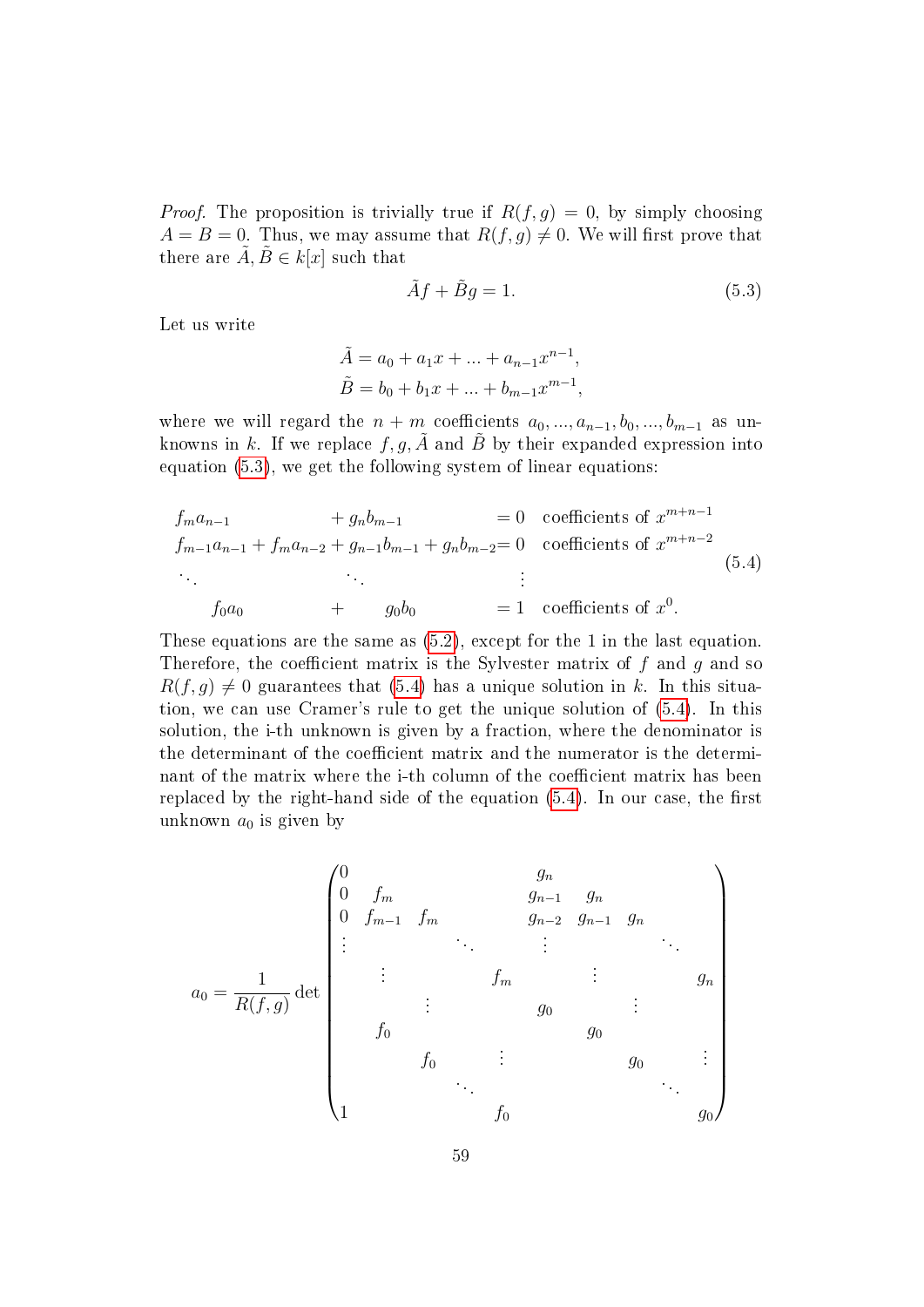We have already shown in the proof of Proposition [5.4,](#page-58-0) 3), that a determinant is an integer polynomial in its entries. Therefore we have

$$
a_0 = \frac{\text{an integer polynomial in } f_i, g_j}{R(f, g)}.
$$

In the same way we get similar formulas for the  $a_i$ 's and the  $b_j$ 's. Since  $\tilde{A}=a_0+a_1x+...a_{n-1}x^{n-1},$  we can take out the common denominator  $R(f,g)$ to get

$$
\tilde{A} = \frac{1}{R(f,g)}A,
$$

with  $A \in k[x]$  and the coefficients of  $A$  are integer polynomials in  $f_i$  and  $g_j$ . Proceeding in the same way, we obtain

$$
\tilde{B}=\frac{1}{R(f,g)}B,
$$

with  $B \in k[x]$  and the coefficients of B are integer polynomials in  $f_i$  and  $g_j$ . Since  $\tilde{A}$  and  $\tilde{B}$  are such that  $\tilde{A}f + \tilde{B}g = 1$ , we can multiply this equality by  $R(f, g)$  to get

$$
Af + Bg = R(f, g),
$$

where  $A, B \in \mathbb{Z}[f_0, ..., f_m, q_0, ..., q_n][x].$ 

If we consider a polynomial  $f \in k[x]$  with  $\deg(f) > 1$  and its derivative  $f' \in k[x]$ , then their resultant  $R(f, f')$  has a special name and property.

**Definition 5.6.** Let  $f \in k[x]$  be a non-constant polynomial and consider its derivative  $f' \in k[x]$ . Then the **discriminant** of f is

$$
\Delta(f) = R(f, f').
$$

**Lemma 5.7.** Let  $f \in k[x]$  be a non-constant polynomial and consider its derivative  $f' \in k[x]$ . Then  $\Delta(f) = 0$  if and only if f has a root of multiplicity greater than 1.

Proof. This is a direct consequence of Proposition [5.2.](#page-57-0)

**Example 24.** Let us consider  $f = ax^2 + bx + c$ , where  $a, b, c \in \mathbb{R}$  and  $a \neq 0$ . Then its derivative is given by  $f' = 2ax + b$  and we have

$$
\Delta(f) = R(f, f') = \det \begin{pmatrix} a & 2a & 0 \\ b & b & 2a \\ c & 0 & b \end{pmatrix} = ab^2 + 4a^2c - 2ab^2 = -a(b^2 - 4ac).
$$

The expression  $\delta = b^2 - 4ac$  is the definition of the discriminant of a quadratic polynomial in  $\mathbb{R}[x]$  given at secondary school. The polynomial f has a double root in R if and only if  $\Delta(f) = 0$  if and only if  $\delta = 0$ , because  $a \neq 0$ .

 $\Box$ 

 $\Box$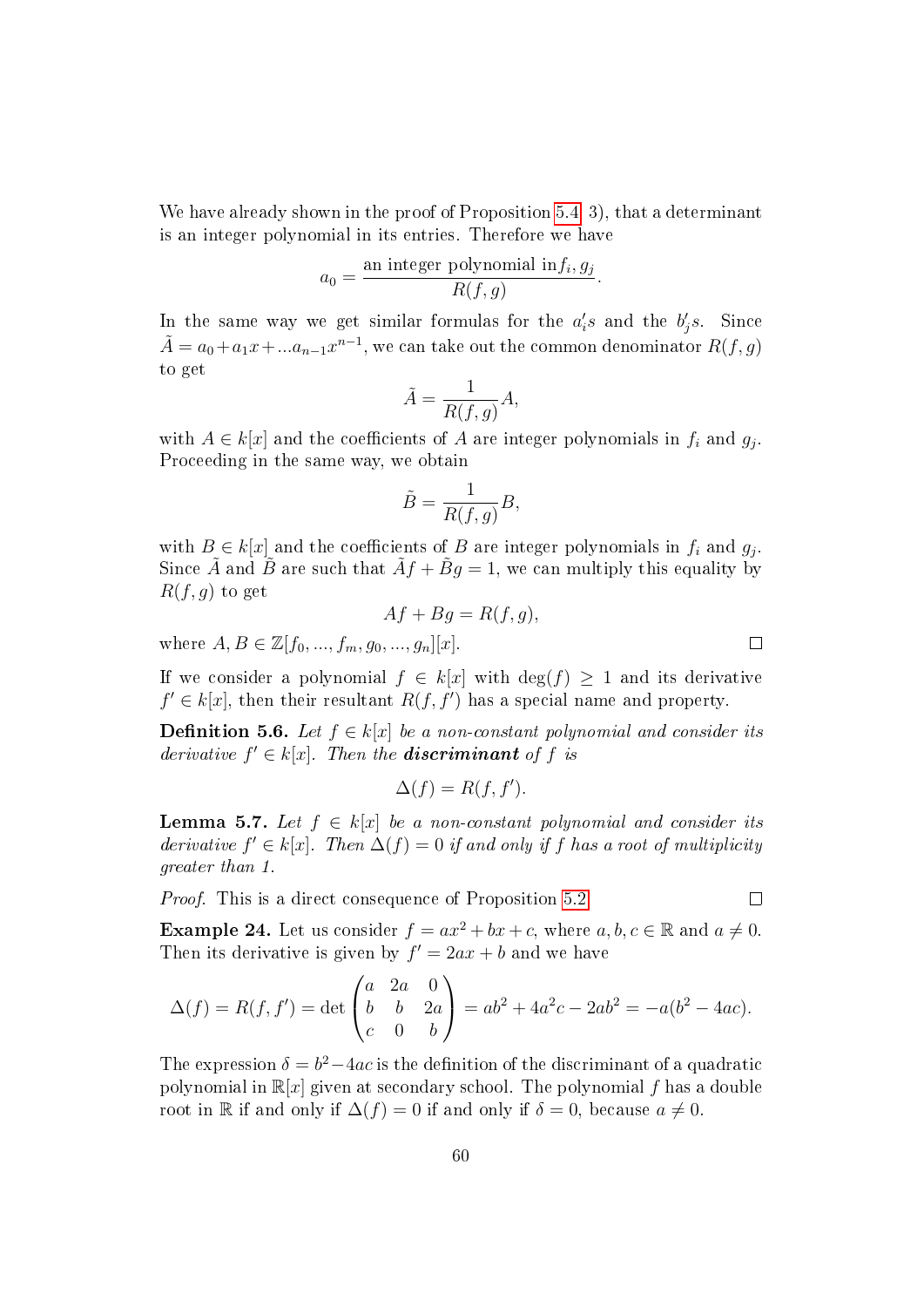There are other ways to compute the resultant of two univariate polynomials f and q, for example the **Bézout-Cayley's method**. Indeed, if f and q have the same degree  $n > 0$ , then we can consider the following matrix.

**Definition 5.8.** Let  $f, g \in k[x]$  be polynomials of degree  $n > 0$ . The **Bézout** matrix of order n associated to f and g is the matrix

$$
B(f,g)=(b_{ij})_{i,j=1,\ldots,n},
$$

where the coefficients result from the bivariate polynomial

<span id="page-64-0"></span>
$$
\frac{f(x)g(y) - f(y)g(x)}{x - y} = \sum_{i,j=1}^{n} b_{ij} x^{i-1} y^{j-1}.
$$
 (5.5)

The expression given by the left-hand side of equation [\(5.5\)](#page-64-0) is indeed a polynomial. This can be checked by Study's Lemma: the denominator  $f = x - y$ is an irreducible polynomial in  $k[x, y]$ . We have that f vanishes if and only if  $x = y$ . But in this case, the numerator  $\tilde{g} = f(x)g(y) - f(y)g(x) \in k[x, y]$ also vanishes, so that  $Z(\tilde{f}) \subset Z(\tilde{g})$ . Therefore, by Study's Lemma,  $\tilde{f}$  divides  $\tilde{g}$  and we can conclude that the left-hand side of [\(5.5\)](#page-64-0) is a polynomial. We can also check that this polynomial is of degree at most  $2n-2$ . Since f and g are of degree n, we can conclude that  $f(x)g(y) - f(y)g(x)$  is of degree at most 2n. In addition we have that  $f_n x^n g_n y^n - f_n y^n g_n x^n = 0$ , so we can conclude, that the numerator has degree at most  $2n - 1$ . Since we divide by a denominator of degree 1, we can conclude that the polynomial we are considering has at most degree  $2n-2$ .

The Bézout matrix has the following relation with the resultant.

<span id="page-64-1"></span>Proposition 5.9. With the above notations.

$$
R(f,g) = \lambda \det(B(f,g)), \quad \lambda \in k \setminus \{0\}.
$$

Proof. The argument is very similar to the one presented in the proof of Proposition [5.4,](#page-58-0) 4). Let us denote  $R' = \det(B(f, g))$ . This is a homogeneous polynomial in the coefficients of f and q and of degree  $2n$  as the resultant  $R(f, g)$ . Indeed, by construction of the matrix  $(b_{ij})_{i,j=1,\dots,n}$ , each entry is a homogeneous polynomial in the coefficients of  $f$  and  $g$  and of degree 2. Since the matrix is in addition of order  $n$ , its determinant is a homogeneous polynomial in the coefficients of f and g and of degree  $2n$ . If  $R(f, g) = 0$ , then we also have  $R' = 0$ . Indeed, if  $R(f, g) = 0$ , then there exists  $\alpha \in k$ such that  $f(\alpha) = g(\alpha) = 0$  and so

$$
\frac{f(\alpha)g(y) - f(y)g(\alpha)}{\alpha - y} = 0 = \sum_{i,j=1}^{n} b_{ij}\alpha^{i-1}y^{j-1} = \sum_{j=1}^{n} \left(\sum_{i=1}^{n} b_{ij}\alpha^{i-1}\right)y^{j-1}.
$$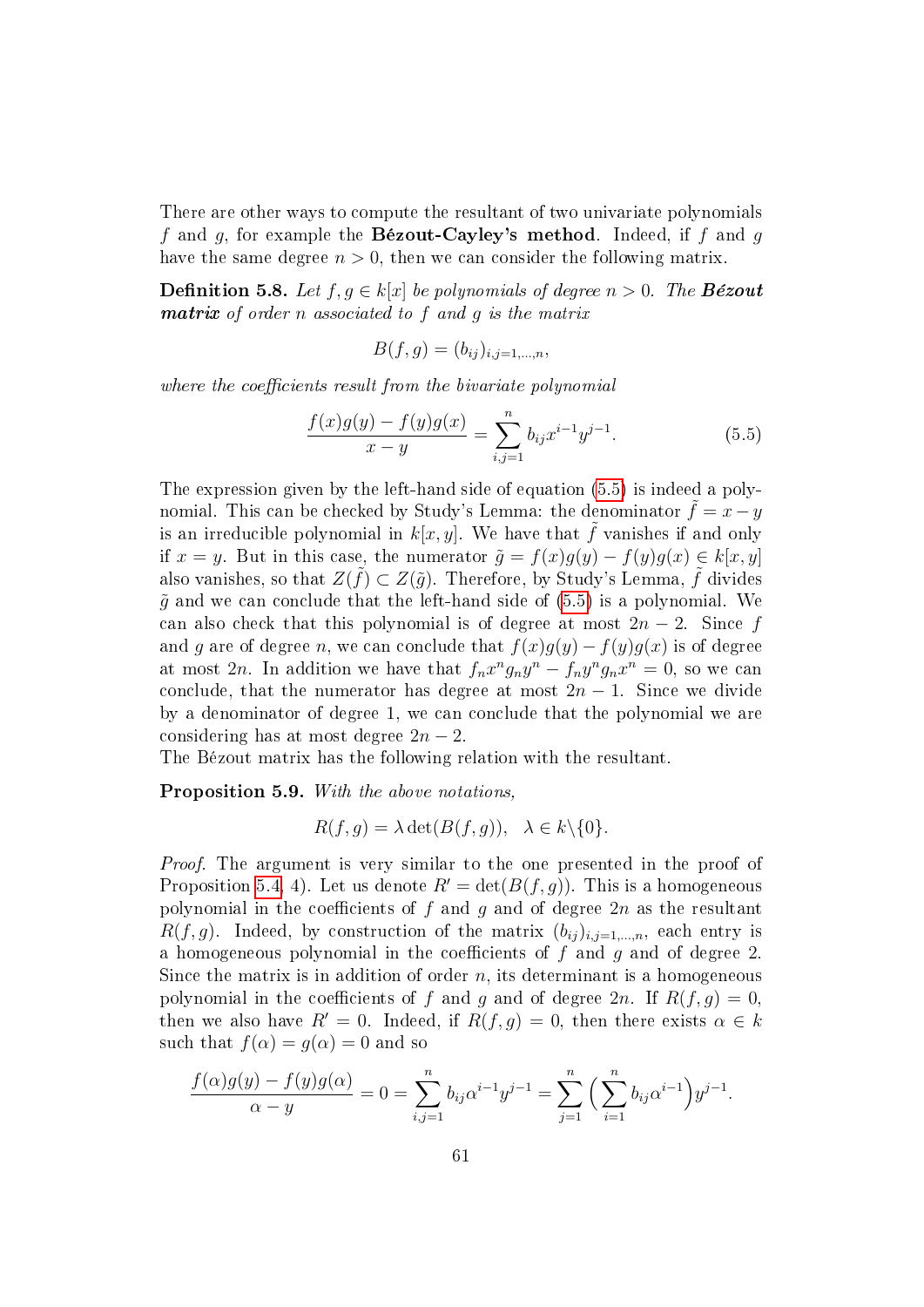It follows that

$$
\frac{f(\alpha)g(y) - f(y)g(\alpha)}{\alpha - y} = 0
$$

$$
\iff \sum_{i=1}^{n} b_{ij}\alpha^{i-1} = 0
$$

$$
\iff B \cdot \begin{pmatrix} 1 \\ \alpha \\ \vdots \\ \alpha^{n-1} \end{pmatrix} = 0
$$

$$
\iff R' = \det(B(f, g)) = 0.
$$

So the zero-set of  $R(f, g)$  is contained in the zero-set of R' and since the resultant  $R(f, g)$  is irreducible by Proposition [5.4,](#page-58-0) 6), we have by Study's Lemma that  $R(f, g)$  divides  $R'$ . Since we have shown before that  $R(f, g)$  and R have the same degree, there is  $\lambda \in k \setminus \{0\}$  such that  $R(f, g) = \lambda R'$ .  $\Box$ 

Note that if  $f, g \in k[x]$  have degree  $n > 0$ , then the Bézout matrix has order n, but the Sylvester matrix has order  $n + n = 2n$ , so that we can conclude that the Bézout matrix is more compact. However, the entries of the Bézout matrix are much more complicated expressions than the ones of the Sylvester matrix.

**Example 25.** Let us consider  $f = x^2 + 1$  and  $g = 2x^2 + 3x$  in  $\mathbb{C}[x]$ . Since  $\deg f = \deg q = 2$ , we can compute the Bézout matrix of f and q.

$$
\frac{f(x)g(y) - f(y)g(x)}{x - y} = \frac{(x^2 + 1)(2y^2 + 3y) - (y^2 + 1)(2x^2 + 3x)}{x - y}
$$

$$
= \frac{2x^2y^2 + 3x^2 + 2y^2 + 3y - (2x^2y^2 + 3xy^2 + 2x^2 + 3x)}{x - y}
$$

$$
= \frac{3xy(x - y) + 2(x + y)(y - x) + 3(y - x)}{x - y}
$$

$$
= 3xy - 2(x + y) - 3
$$

Therefore, we get by Proposition [5.9](#page-64-1)

$$
R(f,g) = \lambda \det \begin{pmatrix} -3 & -2 \\ -2 & 3 \end{pmatrix} = -13\lambda \neq 0
$$

and so we can conclude that f and q have no common root. Indeed, we can check that  $R(f, g) = 13$  and so in this case  $\lambda = -1$ .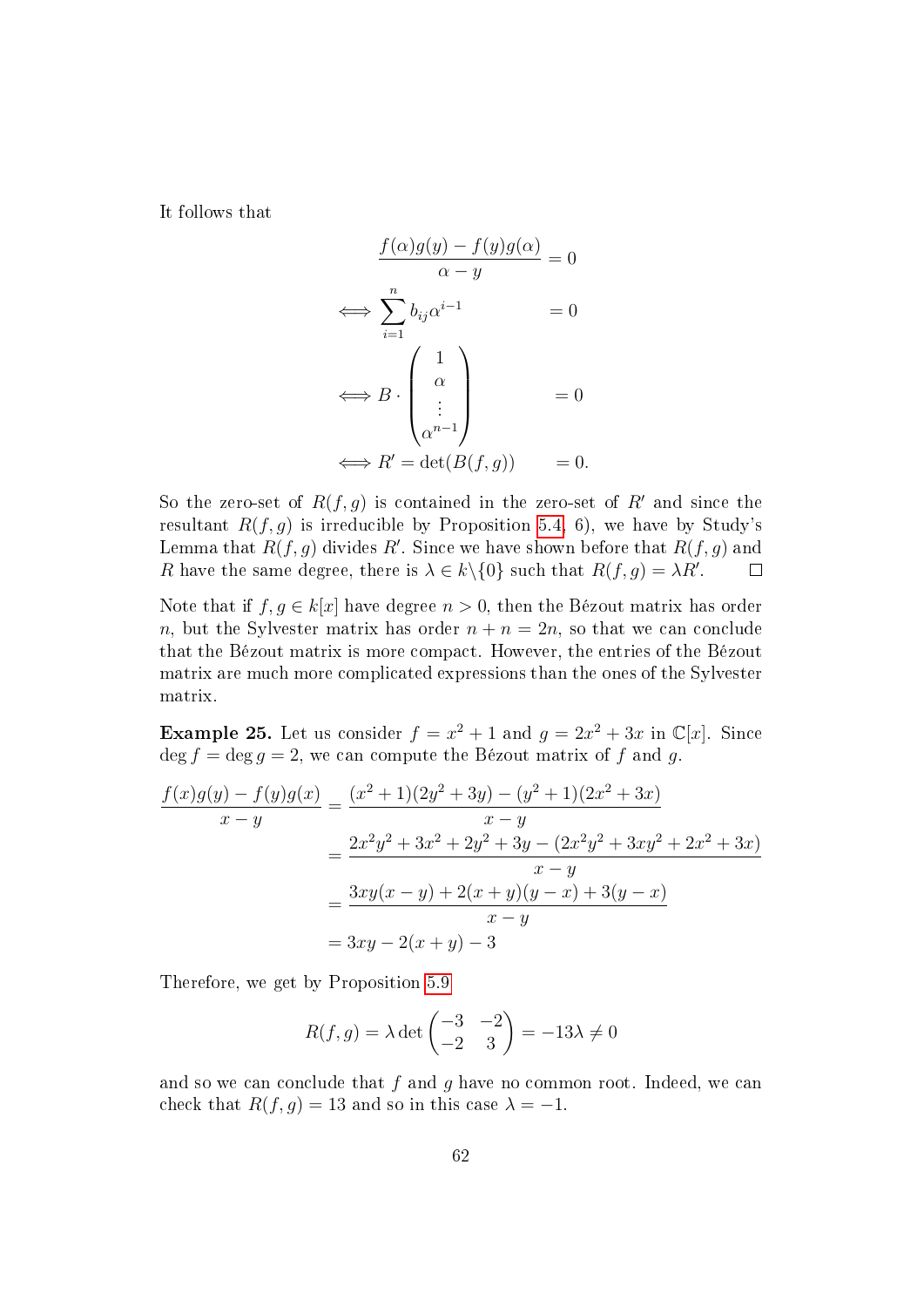### 5.2 Applications of Univariate Resultants

### 5.2.1 Elimination

Resultants can be used for elimination. Indeed, consider  $f = x^2y + 2$  and  $g = x + y$  in  $\mathbb{C}[x, y]$  and regard them as polynomials in x with coefficients that are polynomials in y. Computing the resultants of  $f$  and  $g$ , which we denote by  $R_x(f, g)$  to show that we regard f and g as polynomials in x, we get

$$
R(y) = R_x(f, g) = \det \begin{pmatrix} y & 1 & 0 \\ 0 & y & 1 \\ 2 & 0 & y \end{pmatrix} = y^3 + 2.
$$

Let  $b \in k$ . Then  $f(x, b)$  and  $g(x, b)$  have a common root if and only if  $R(b) = 0$ . In that case, there is  $a \in k$  such that  $f(a, b) = 0 = q(a, b)$ .

More generally, if f and g are any polynomials in  $k[x, y]$  in which x appears to a positive power, then we can compute  $R(y) = R_x(f, g)$  by considering f and g as polynomials in  $k[y][x]$ . In this way, the coefficients of f and g are in y and Proposition [5.4,](#page-58-0) 3) guarantees us that  $R(y) \in k[y]$ . In addition by Proposition [5.5,](#page-61-0) we know that  $R(y) \in I = \langle f, g \rangle$ . Thus if we consider the lexicographic ordering on  $k[x, y]$  with  $x > y > 1$  and  $f, g \in k[x, y]$ , we get that  $R(y) \in I \cap k[y] = I_1$ , where  $I_1$  is the first elimination ideal of I. This shows that for  $f, g \in k[x, y]$ , we can use the resultant  $R_x(f, g)$  to eliminate x and it is the same kind of elimination that we did in Section [4.5.2.](#page-27-0) However, in general we don't have that  $\langle R(y) \rangle = I_1$ . Indeed, consider the following example: let  $f = x^2 + y^2 + 1$  and  $g = x^2 + 2y^2 + 1$  be two polynomials in  $k[x, y]$  and let  $I = \langle f, g \rangle$ . By considering the lexicographic ordering on  $k[x, y]$ with  $x > y > 1$ , we get by an easy computation that  $I_1 = I \cap k[y] = \langle y^2 \rangle$ . On the other hand, by using SINGULAR, we obtain

$$
R(y) = R_x(f, g) = \det \begin{pmatrix} 1 & 0 & 1 & 0 \\ 0 & 1 & 0 & 1 \\ y^2 + 1 & 0 & 2y^2 + 1 & 0 \\ 0 & y^2 + 1 & 0 & 2y^2 + 1 \end{pmatrix} = y^4.
$$

Therefore we have that  $R(y) = y^4 \in I_1$ , but  $y^2 \notin \langle R(y) \rangle$ , so that  $I_1 \neq \langle R(y) \rangle$ .

#### 5.2.2 Bézout's Theorem

Another application of the univariate resultant is Bézout's theorem. Recall therefore that the projective plane  $\mathbb{P}^2(k)$  is defined as the set of lines in  $k^3$ that pass through the origin. It makes sense to speak of the zero set in  $\mathbb{P}^2(k)$ of a homogeneous polynomial. Such a zero set describes a projective curve in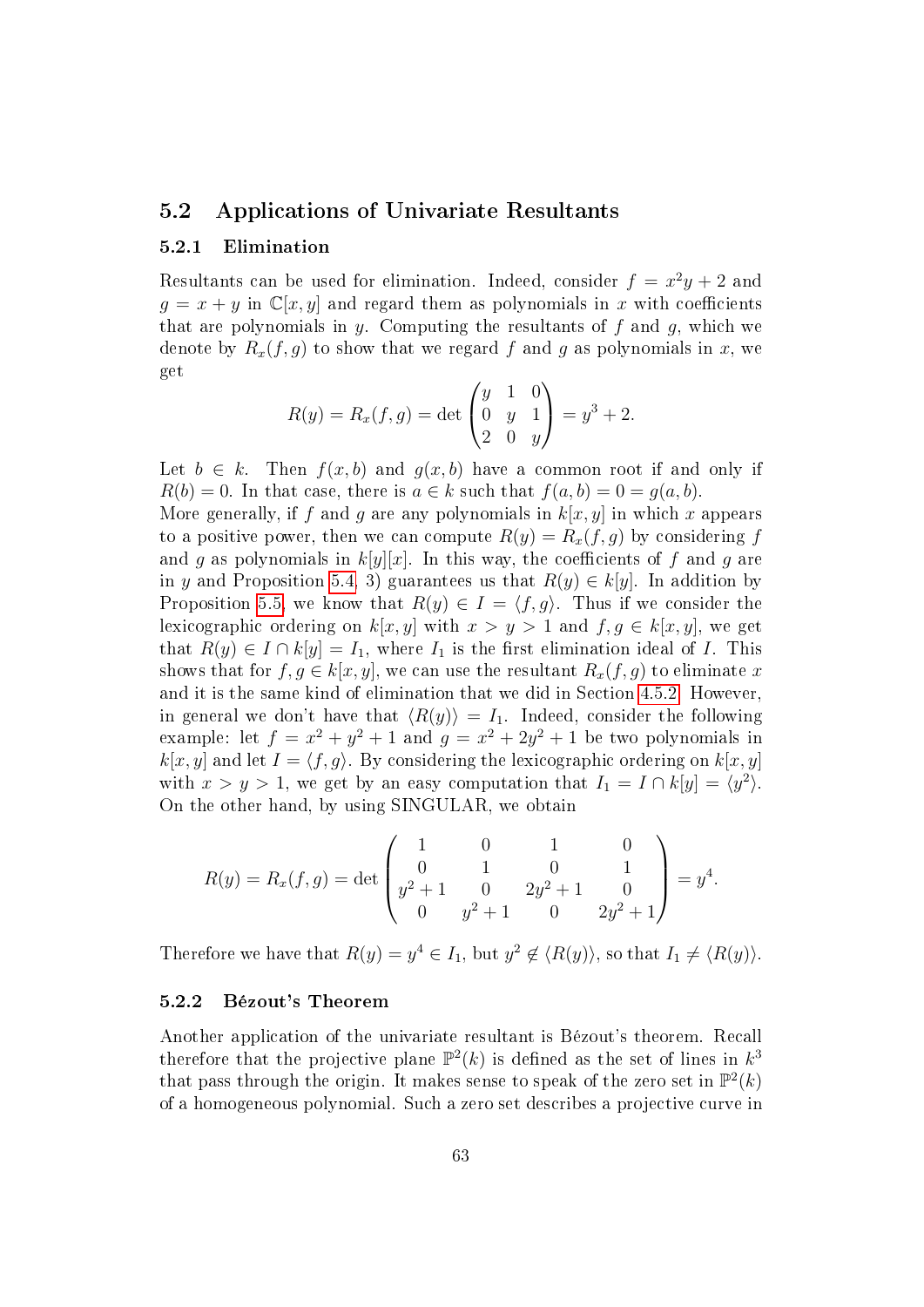$\mathbb{P}^2(k)$ . We will consider here only the weak form of Bézout's theorem which has as nice consequence Pascal's Mystic Hexagon theorem which is stated in Ideals, Varieties, and Algorithms [\[6,](#page-86-1) p.434].

Theorem 5.10 (Bézout's Theorem-Weak Form). Let  $f$  and  $g$  be two homogeneous polynomials in  $k[x, y, z]$ , without common factors and of degree m, respectively n. Then  $Z(f) \cap Z(g)$  is finite and has at most  $n \cdot m$  points.

*Proof.* Let us assume that  $Z(f) \cap Z(q)$  have more than  $n \cdot m$  points, which we label  $p_0, ..., p_{nm}$ . Let  $L_{ij}$  be the line through  $p_i$  and  $p_j$  for  $i, j \in \{0, ..., nm\}$ . Then pick a point

$$
q \notin Z(f) \cup Z(g) \cup \Big(\bigcup_{i>j} L_{ij}\Big).
$$

We can make a linear change of coordinates such that  $q$  has the coordinates  $(0, 0, 1)$  in the new system. Indeed, if  $(a, b, c)$  are the coefficients of q, then there is an automorphism A from  $\mathbb{P}^2(k)$  to  $\mathbb{P}^2(k)$  such that

$$
A: \mathbb{P}^2(k) \ni \langle a, b, c \rangle \mapsto A(\langle a, b, c \rangle) = \langle 0, 0, 1 \rangle \in \mathbb{P}^2(k).
$$

Indeed, if  $c \neq 0$ , then we can consider the following automorphism:

$$
A: \langle a, b, c \rangle \mapsto \langle (a, b, c) \cdot M \rangle = \langle 0, 0, 1 \rangle, \text{ where } M = \begin{pmatrix} 1 & 0 & 0 \\ 0 & 1 & 0 \\ -\frac{a}{c} & -\frac{b}{c} & \frac{1}{c} \end{pmatrix} \in GL_3.
$$

If  $c = 0$ , we have that either  $a \neq 0$  or  $b \neq 0$  since otherwise  $\langle a, b, c \rangle \notin \mathbb{P}^2(k)$ . Suppose that  $a \neq 0$ , then we can consider the automorphism  $A = B \circ C$ . where:

$$
C: \langle a, b, c \rangle \mapsto \langle c, b, a \rangle \text{ and}
$$
  

$$
B: \langle a, b, c \rangle \mapsto \langle (a, b, c) \cdot M \rangle = \langle 0, 0, 1 \rangle, \text{ where } M = \begin{pmatrix} 1 & 0 & 0 \\ 0 & 1 & 0 \\ -\frac{a}{c} & -\frac{b}{c} & \frac{1}{c} \end{pmatrix} \in GL_3.
$$

The case  $b \neq 0$  is analogous. Let us write  $f = \sum_{i=0}^{m} f_i z^i$  and  $g = \sum_{j=0}^{n} g_j z^j$ as polynomials in  $z$  with coefficients  $f_i, g_j \,\in\, k[x,y].$  Since  $f(\hspace{.02cm}0,0,\hspace{.02cm}1) \,\neq\, 0,$  $g(0,0,1) \neq 0$  and f and g have no common factor, the univariate resultant  $R(f, g, z)$  with respect to z is a non-zero homogeneous polynomial in x and y of degree  $n \cdot m$ . It is indeed a homogeneous polynomial in x and y, since f and g are homogeneous in  $k[x, y, z]$  and by construction of the resultant. Let us denote  $p_i = (x_i, y_i, z_i)$  for  $i \in \{0, ..., n \cdot m\}$ . Then, we have  $R(f, g, z)(x_i, y_i) =$ 0 for each  $i \in \{0, ..., n \cdot m\}$ . If there were  $p_i = (x_i, y_i, z_i)$  and  $p_j = (x_j, y_j, z_j)$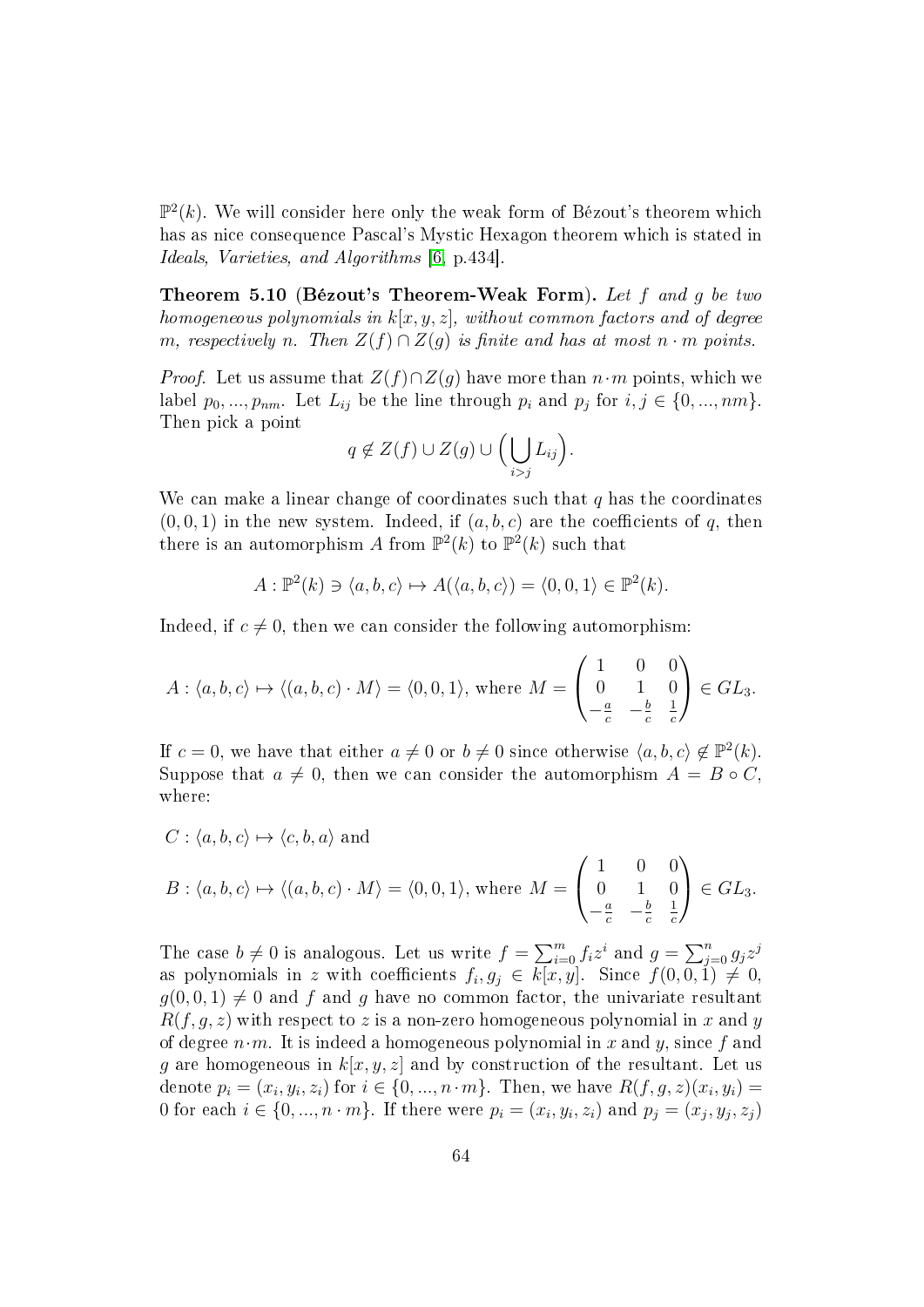such that  $x_i = x_j$  and  $y_i = y_j$ , then we would get that  $(0, 0, 1) \in L_{ij}$  which contradicts our assumption. Therefore it follows that the  $(nm + 1)$  points  $(x_i, y_i)$  are distinct which is a contradiction to the fact that  $R(f, g, z)$  is a non-zero homogeneous polynomial in x and y of degree  $n \cdot m$ .  $\Box$ 

#### 5.2.3 Computation with Algebraic Numbers

Let  $\alpha$  and  $\beta$  be algebraic numbers over Q. They are represented by their minimal polynomials  $f, g \in \mathbb{Q}[x]$ , i.e. the unique irreducible and monic polynomials satisfying  $f(\alpha) = 0$ , respectively  $g(\beta) = 0$ . In the case where  $gcd(\deg(f), \deg(g)) = 1$ , we would like to find the minimal polynomials s and p for their sum  $\alpha + \beta$  and their product  $\alpha \cdot \beta$ . Unfortunately, the solution to this problem is not straightforward, but we can show that the minimal polynomial of  $\alpha + \beta$  is an irreducible factor of the univariate resultant s and the minimal polynomial of  $\alpha \cdot \beta$  is an irreducible factor of the univariate resultant  $p$ , where  $s$  and  $p$  are given by:

$$
s(y) = R(f(x), g(y - x), x)
$$
 and  $p(y) = R(f(x), g(\frac{y}{x}) \cdot x^{\deg(g)}, x)$ .

Since  $\alpha$  is a common root of  $f(x)$  and  $g(\alpha+\beta-x)$ , we have by Proposition [5.2](#page-57-0) that  $s(\alpha + \beta) = 0$ . Analogously, since  $\alpha$  is a common root of  $f(x)$  and  $g\left(\frac{\alpha \cdot \beta}{x}\right)$  $(x^{\beta}_{x}) \cdot x^{\deg(g)}$ , we have by Proposition [5.2](#page-57-0) that  $p(\alpha \cdot \beta) = 0$ . The polynomials  $s$  and  $p$  are monic. Indeed, let us write

$$
f(x) = xm + fm-1xm-1 + ... + f0,
$$
  

$$
g(x) = xn + gn-1xn-1 + ... + g0.
$$

Then we get

$$
g(y-x) = (y-x)^n + g_{n-1}(y-x)^{m-1} + \dots + g_0
$$
  
=  $(-x)^n + (g_{n-1} + ny)(-x)^{n-1} + \dots + y^n$ .

Hence, we get

$$
s(y) = \det \begin{pmatrix} 1 & (-1)^n \\ \vdots & 1 & \vdots \\ f_0 & \vdots & y^n \\ \vdots & \vdots & \vdots \\ f_0 & \vdots & \vdots \\ f_0 & \vdots & \vdots \\ \hline \end{pmatrix} = y^{nm} + \text{ terms of degree } < nm \text{ in } y.
$$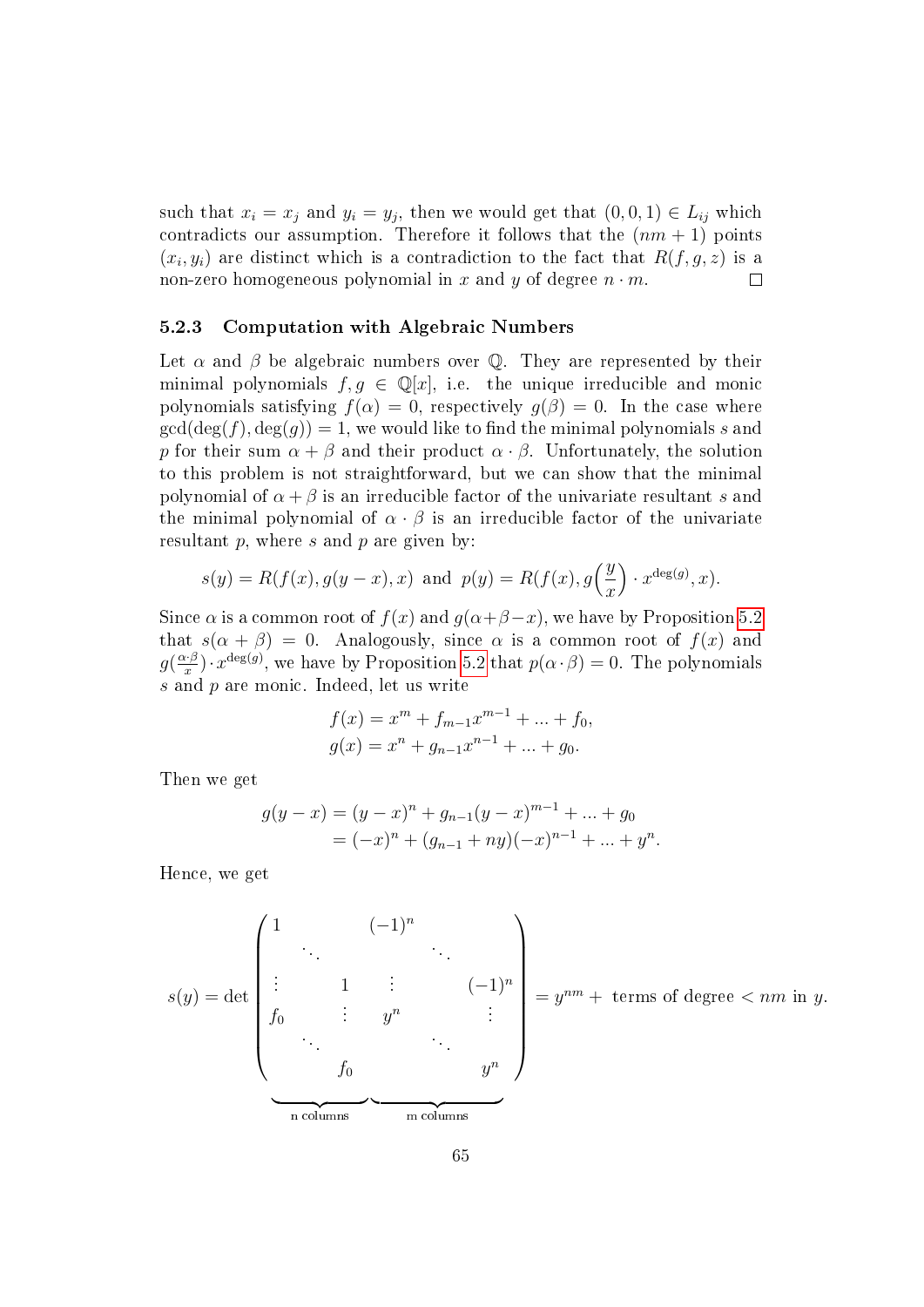So that we can conclude that  $s$  is monic. Similar for  $p$ , we have

$$
g\left(\frac{y}{x}\right)x^n = y^n + g_{n-1}y^{n-1} + \dots + g_0x^n.
$$

Hence, we get

$$
p(y) = \det \begin{pmatrix} 1 & g_0 & & \\ \vdots & 1 & \vdots & g_0 \\ f_0 & \vdots & y^n & \vdots \\ \vdots & \vdots & \vdots & \vdots \\ f_0 & \vdots & \vdots & \vdots \\ f_0 & \vdots & \vdots & \vdots \\ \hline \text{columns} & \text{m columns} & \vdots \\ \hline \text{m columns} & \text{m columns} & \vdots \\ \end{pmatrix}
$$
\n
$$
= y^{nm} + \text{terms of degree} < nm \text{ in } y. \tag{5.6}
$$

It follows that s and p are monic polynomials that vanish for  $\alpha + \beta$  and  $\alpha \cdot \beta$ respectively and so the minimal polynomial for  $\alpha + \beta$  is a factor of s and the minimal polynomial of  $\alpha \cdot \beta$  is a factor of p.

<span id="page-69-0"></span>Example 26. Consider the following algebraic numbers:

<span id="page-69-1"></span>
$$
\alpha = \sqrt{2}
$$
 and  $\beta = -\sqrt[3]{7}$ .

Their minimal polynomials are

$$
f(x) = x^2 - 2
$$
 respectively  $g(x) = x^3 + 7$ .

Note that  $gcd(\deg(f), \deg(g)) = gcd(2, 3) = 1$ , so that we can use the formula from above. We have that  $g(y - x) = -x^3 + 3yx^2 - 3y^2x + (y^3 + 7)$  and by using SINGULAR with the code resultant  $(f,g,x)$ , we get:

$$
s(y) = R(f(x), g(y-x), x) = y^6 - 6y^4 + 14y^3 + 12y^2 + 84y + 41.
$$

Since this polynomial is in addition irreducible, we can conclude that in this case s is the minimal polynomial of  $\alpha + \beta$ . On the other hand, we have that  $g(\frac{y}{x})$  $x^{deg(g)} = 7x^3 + y^3$  and by using again SINGULAR, we get:

$$
p(y) = R(f(x), g\left(\frac{y}{x}\right) \cdot x^{\deg(g)}, x) = y^6 - 941192.
$$

Again, this polynomial is irreducible, thus we can conclude that  $p$  is the minimal polynomial of  $\alpha \cdot \beta$ .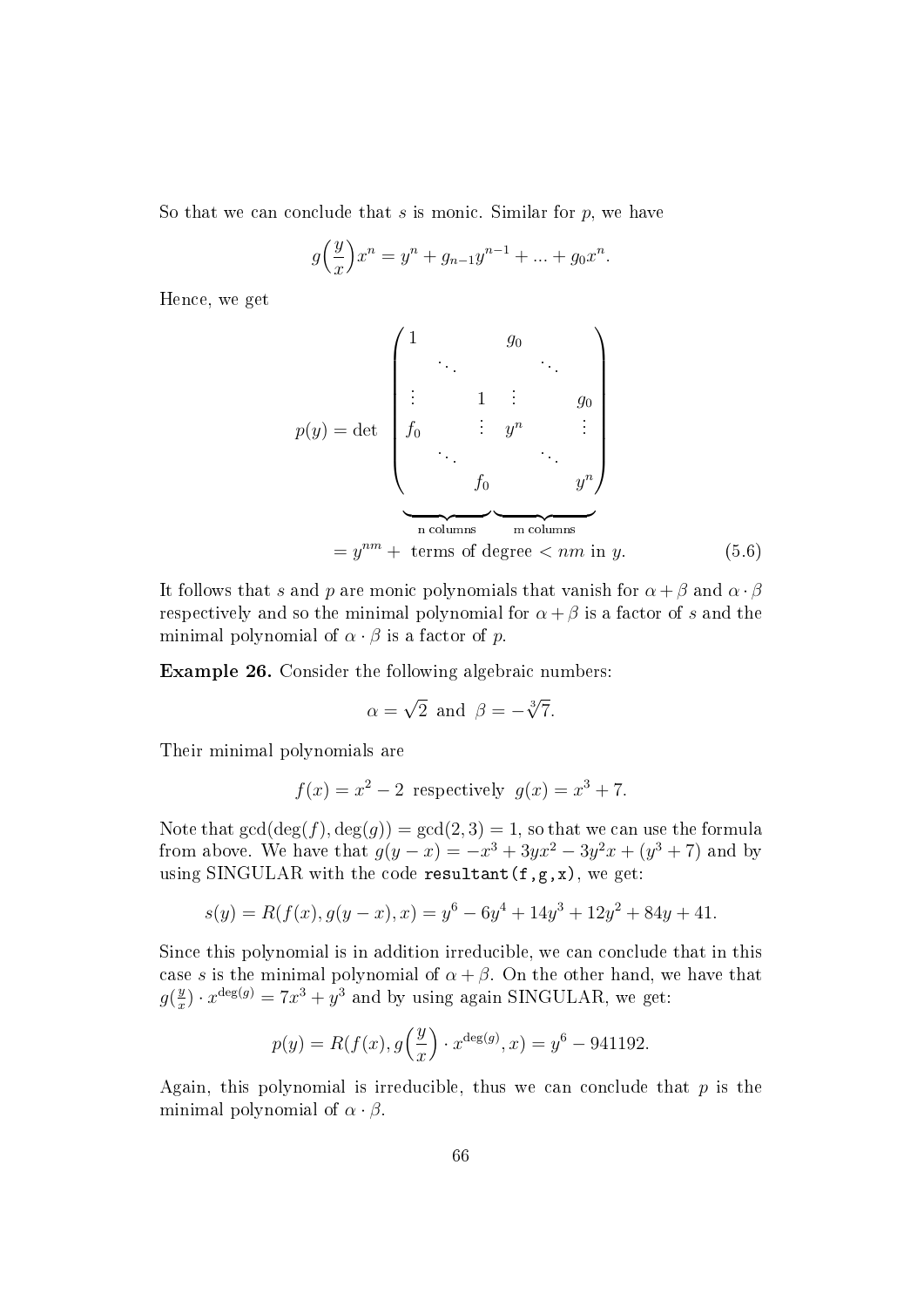Remark 11. In Example [26,](#page-69-0) we even got the minimal polynomials of the sum and the product of the considered algebraic numbers. However, this is not true in general. Indeed, by  $(5.6)$ , we know that p has degree  $n \cdot m$ is not true in general. Indeed, by (5.0), we know that p has degree  $n \cdot m$ <br>if deg  $\alpha = n$  and deg  $\beta = m$ . Let  $\alpha = \sqrt[3]{2}$  and  $\beta = e^{\frac{2\pi i}{3}}$ . Their minimal polynomials are

$$
f(x) = x^3 - 2
$$
 respectively  $g(x) = x^2 + x + 1$ ,

so that  $\alpha$  is of degree 3,  $\beta$  of degree 2 and deg  $p = 2 \cdot 3 = 6$ . However, the minimal polynomial of  $\alpha \cdot \beta$  is given by

$$
m(x) = x^3 - 2,
$$

thus p cannot be the minimal polynomial of the product of  $\alpha$  and  $\beta$ . Necessary and sufficient conditions on  $\alpha$  and  $\beta$  such that p is the minimal polynomial of  $\alpha \cdot \beta$  are analysed in Two Exercises Concerning the Degree of the Product of Algebraic Numbers [\[10\]](#page-86-2). For more details on the minimal polynomial of  $\alpha + \beta$  consider Degrees of Sums in a Separable Field Extension [\[16\]](#page-87-2).

## 5.3 Comparison of Groebner Bases and Univariate Resultants

An interesting comparison of Groebner bases and univariate resultants was given by Marko Roczen in Gröbner Bases and Resultants [\[23\]](#page-87-3). Let us consider

$$
f = u_n x^n + \dots + u_1 x + u_0
$$
  
and 
$$
g = v_n x^n + \dots + v_1 x + v_0
$$

in  $k[u_0, ..., u_n, v_0, ..., v_n][x]$ , so that we regard the coefficients  $u_0, ..., u_n, v_0, ..., v_n$ as variables. We have seen in sections [4.5.2](#page-27-0) and [5.1](#page-55-1) that Groebner bases and resultants can be used to eliminate a variable. A natural question is if one tool is better than the other.

For  $n = 2$ , we consider the lexicographic ordering on  $[u_0, u_1, u_2, v_0, v_1, v_2][x]$ with  $x > u_0 > u_1 > u_2 > v_0 > v_1 > v_2 > 1$ . To get the first elimination ideal of  $I = \langle f, g \rangle$ , we compute the Groebner basis of I using SINGULAR and we only have to consider the elements that do not contain  $x$ . This is apparently only the first polynomial. Now we compute the resultant  $R(f, g)$  using again SINGULAR. Apparently, this is the same as the first element of the above computed Groebner basis.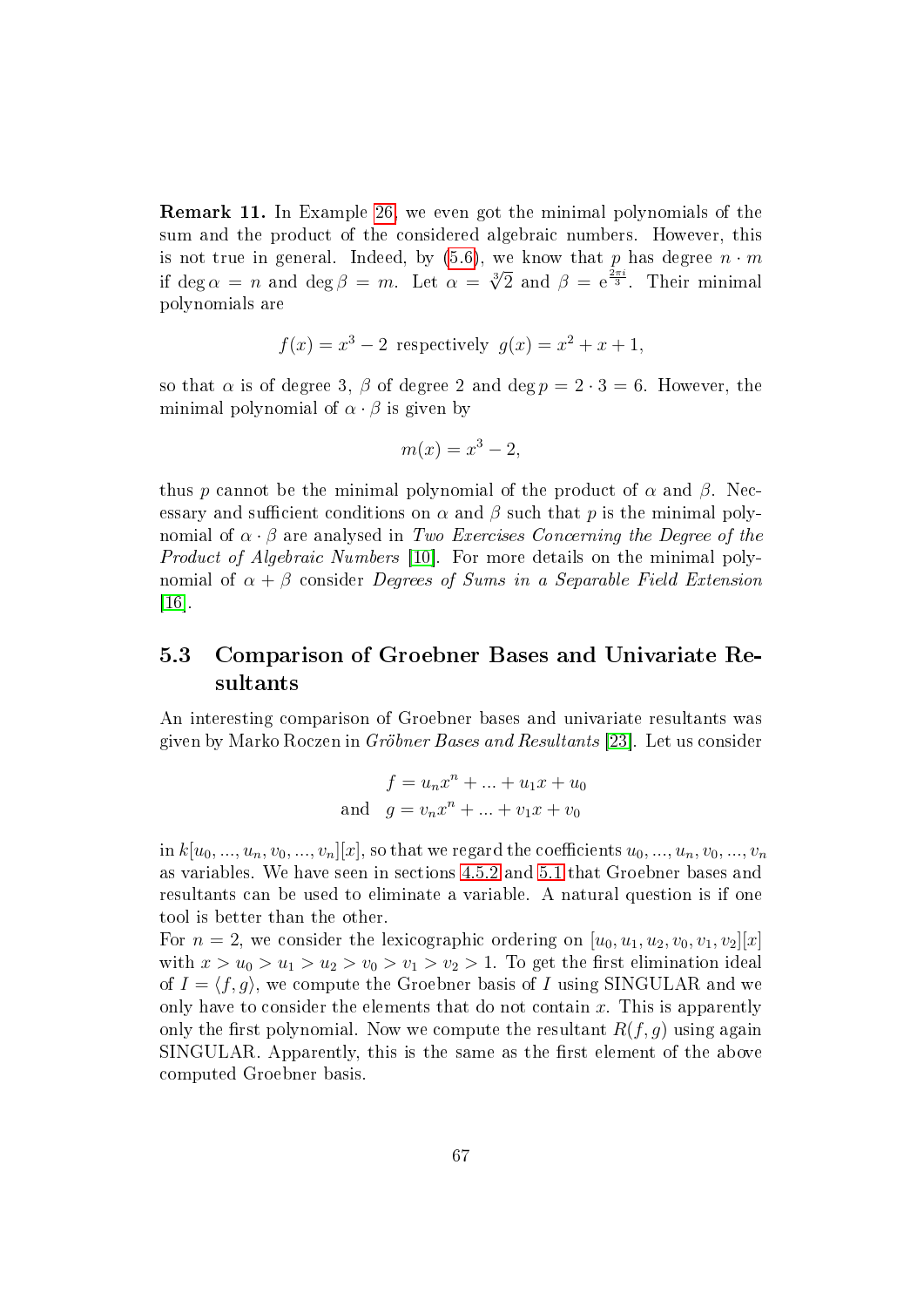```
> ring r=0, (x, u(0..2), v(0..2)), lp;
> poly f=u(2)*x2+u(1)*x+u(0);
> poly g=v(2)*x2+v(1)*x+v(0);> ideal I=f,g;
> std(I);
_{1}[1]=u(0)2*v(2)2-u(0)*u(1)*v(1)*v(2)-2*u(0)*u(2)*v(0)*v(2)
     +u(0)*u(2)*v(1)2+u(1)2*v(0)*v(2)-u(1)*u(2)*v(0)*v(1)
     +u(2)2*v(0)2\lceil 2 \rceil = x * u(1) * v(2) - x * u(2) * v(1) + u(0) * v(2) - u(2) * v(0)_{2}[3]=x*u(0)*v(2)-x*u(2)*v(0)+u(0)*v(1)-u(1)*v(0)_{2}[4]=x*u(0)*u(2)*v(1)-x*u(1)*u(2)*v(0)-u(0)2*v(2)+u(0)*u(1)*v(1)+u(0)*u(2)*v(0)-u(1)2*v(0)-[5]=x2*v(2)+x*v(1)+v(0)[6]=x2*u(2)+x*u(1)+u(0)> resultant(f,g,x);
u(0)2*v(2)2-u(0)*u(1)*v(1)*v(2)-2*u(0)*u(2)*v(0)*v(2)+u(0)*u(2)*v(1)2+u(1)2*v(0)*v(2)-u(1)*u(2)*v(0)*v(1)+u(2)2*v(0)2
```
Doing the same for  $n = 3$ , there is no problem but already for  $n = 4$ , SINGU-LAR will not be able to compute a Groebner bases of  $I$  within a reasonable amount of time. However using the command resultant, SINGULAR gives us the solution within moments. Thus, this example shows how resultants can be a useful tool to solve polynomial equations in cases where Groebner bases may fail. The reason is that the output contains too many unwanted elements and, as a result, the Buchberger's algorithm becomes hopelessly slow.

### 5.4 Multivariate Resultants

Next, we will extend the notion of the resultant to multivariate polynomials in  $k[x_1, ..., x_n]$ . We will start by defining the resultant of two homogeneous polynomials in two variables. Let us consider the following two homogeneous polynomials of degree  $d_1$ , respectively  $d_2$ .

$$
F = f_{d_1}x_1^{d_1} + f_{d_1-1}x_1^{d_1-1}x_2 + \dots + f_0x_2^{d_1},
$$
  
\n
$$
G = g_{d_2}x_1^{d_2} + g_{d_2-1}x_1^{d_2-1}x_2 + \dots + g_0x_2^{d_2}.
$$

Let us now consider  $x_1^{d_2-1}F$ ,  $x_1^{d_2-2}x_2F, ..., x_2^{d_2-1}F$ ,  $x_1^{d_1-1}G$ ,  $x_1^{d_1-2}x_2G, ..., x_2^{d_1-1}G$ so that we get the following system of equations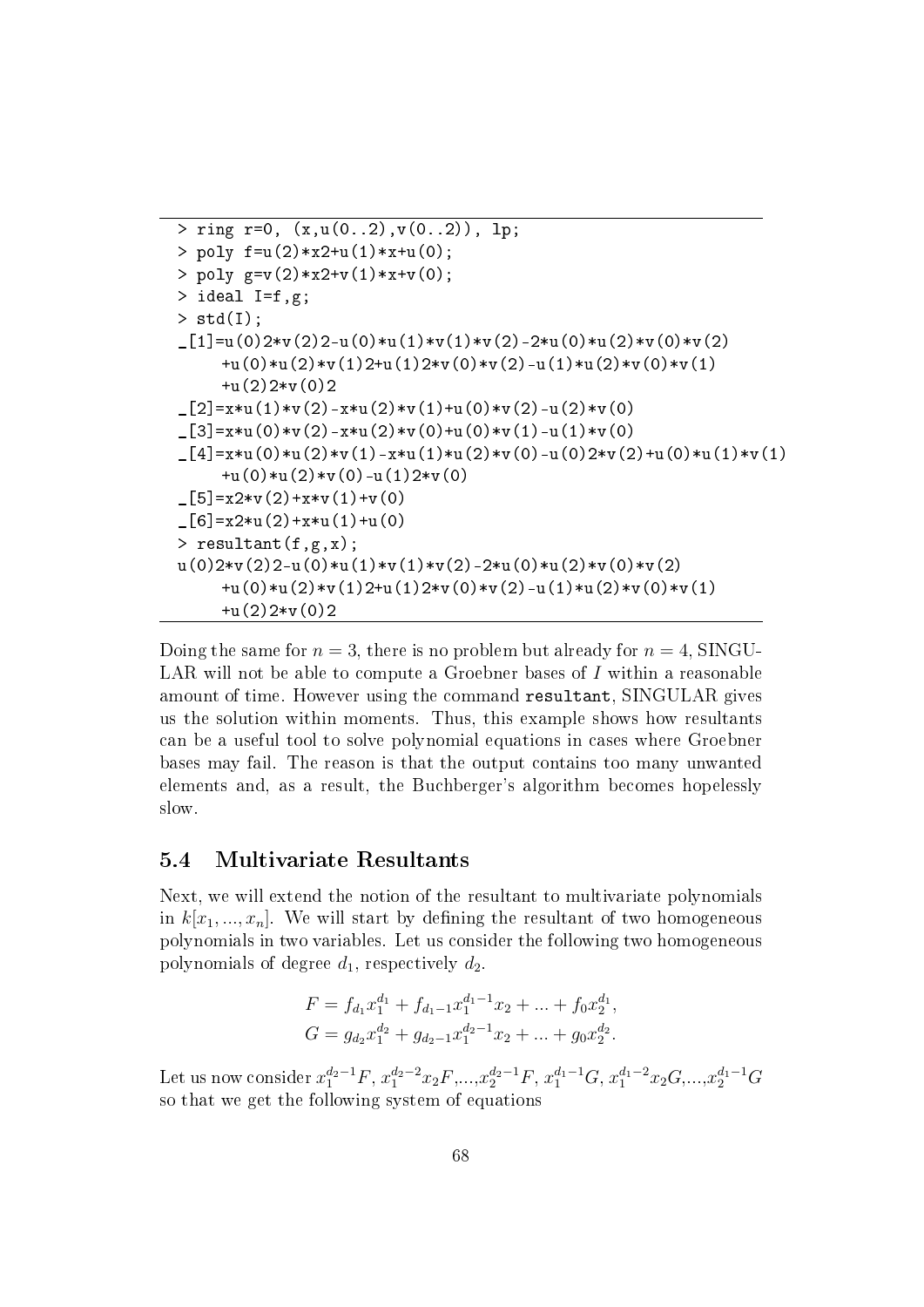$$
f_{d_1}x_1^{d_1+d_2-1} + \dots + f_0x_1^{d_2-1}x_2^{d_1} = x_1^{d_2-1}F
$$
  
\n
$$
f_{d_1}x_1^{d_1+d_2-2}x_2 + \dots + f_0x_1^{d_2-2}x_2^{d_1+1} = x_1^{d_2-2}x_2F
$$
  
\n:  
\n:  
\n
$$
f_{d_1}x_1^{d_1}x_2^{d_2-1} + \dots + f_0x_2^{d_1+d_2-1} = x_2^{d_2-1}F
$$
  
\n
$$
g_{d_2}x_1^{d_2+d_1-1} + \dots + g_0x_1^{d_2-1}x_2^{d_1} = x_1^{d_1-1}G
$$
  
\n
$$
g_{d_2}x_1^{d_2+d_1-2}x_2 + \dots + g_0x_1^{d_2-2}x_2^{d_1+1} = x_1^{d_1-2}x_2G
$$
  
\n:  
\n:  
\n
$$
g_{d_2}x_1^{d_1}x_2^{d_1-1} + \dots + g_0x_2^{d_1+d_2-1} = x_2^{d_1-1}G.
$$

The matrix where the rows are given by the left-hand side of these equations and the columns are the coefficients of  $x_1^{d_1+d_2-1}, x_1^{d_1+d_2-2}, ..., x_1^{d_1}x_2^{d_2-1}, x_1^{d_2-1}x_2^{d_1}$  $x_1^{d_2-2}x_2^{d_1+1},...,x_2^{d_1+d_2-1}$  is given by

$$
M = \begin{pmatrix} f_{d_1} & \cdots & f_0 & & & \\ & f_{d_1} & \cdots & & f_0 & & \\ & & \ddots & & & & \\ & & & f_{d_1} & \cdots & & f_0 \\ & & & & g_0 & & \\ & & & g_{d_2} & \cdots & & g_0 & \\ & & & & g_{d_2} & \cdots & & g_0 \end{pmatrix}
$$

**Definition 5.11.** The multivariate resultant  $R(F, G)$  of F and G is defined as the determinant of this matrix  $M$ .

Since this matrix is the transpose of the Sylvester matrix of  $f = \sum_{i=0}^{m} f_i x^i$ and  $g = \sum_{j=0}^n g_i x^j$ , the resultant of F and G is equal to the univariate resultant of  $f$  and  $g$ . From this equality follows directly that the resultant has the same properties as the one of  $f$  and  $g$ .

Proposition 5.12. Let

$$
F = f_{d_1}x_1^{d_1} + f_{d_1-1}x_1^{d_1-1}x_2 + \dots + f_0x_2^{d_1},
$$
  
\n
$$
G = g_{d_2}x_1^{d_2} + g_{d_2-1}x_1^{d_2-1}x_2 + \dots + g_0x_2^{d_2},
$$

and  $R(F, G)$  be the resultant of F and G. Then

1) F and G have a common non-zero root if and only if  $R(F, G) = 0$ .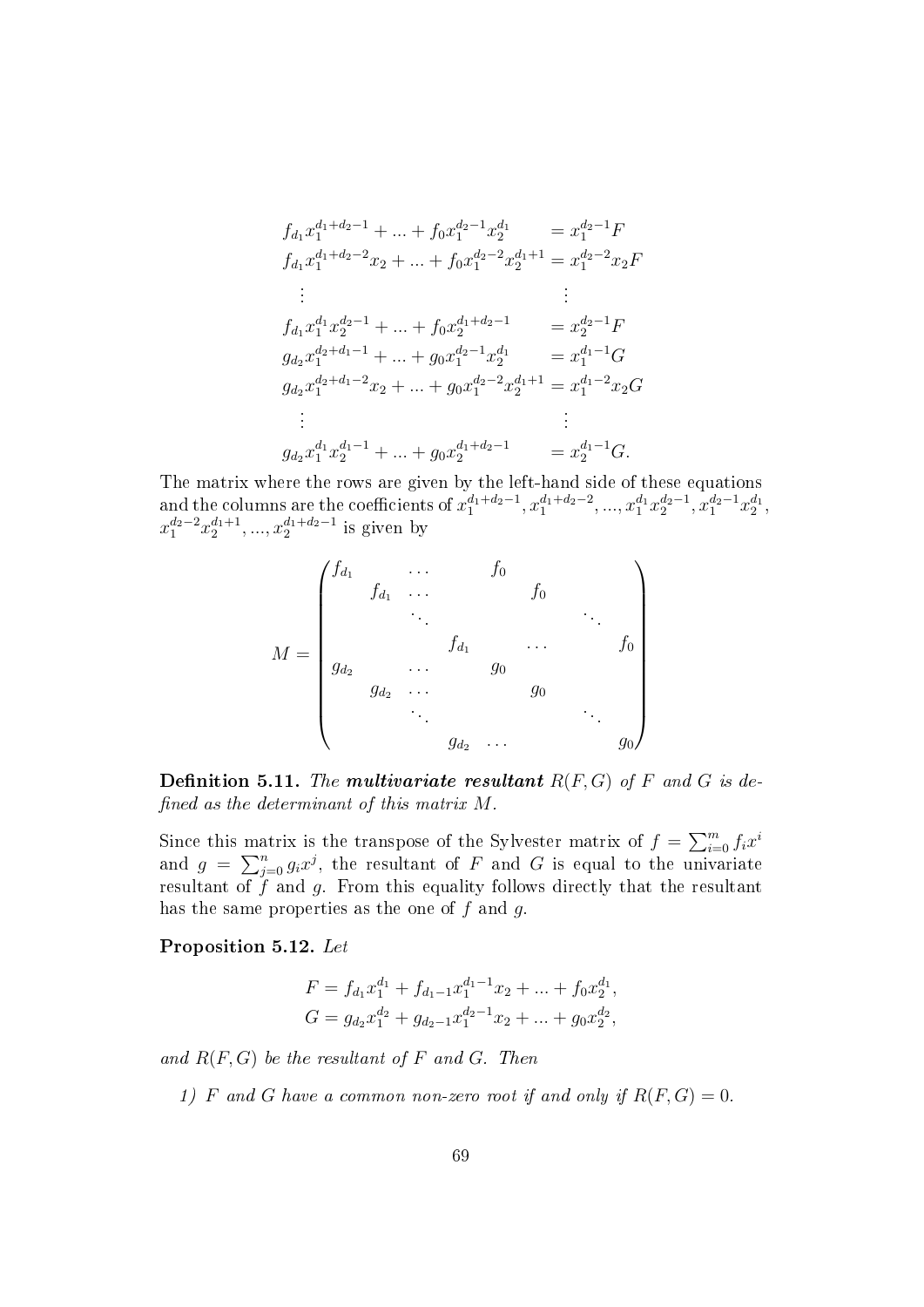- 2)  $R(F, G)$  is irreducible.
- 3) There are  $A, B \in \mathbb{Z}[f_0, ..., f_m, g_0, ..., g_n]$  such that

$$
R(F,G) = AF + BG.
$$

*Proof.* As already mentioned before, the proof is analogous to the proof in the univariate case which can be found at the beginning of Section [5.1.](#page-55-0)  $\Box$ 

Next, we will define the resultant of n homogeneous polynomials in  $n$  variables. The general theory of the resultant is parallel to that already given for two variables, but it involves points of much greater difficulty. In this part we are following *Introduction to resultants*[\[26\]](#page-88-0).

Let  $F_1, F_2, \ldots, F_n$  be *n* homogeneous polynomials in *n* variables

<span id="page-73-0"></span>
$$
F_1(x_1, ..., x_n) = ... = F_n(x_1, ..., x_n) = 0.
$$
\n(5.7)

Let us assume in addition that these polynomials are of positive degree  $d_1$ ,  $d_2,\ldots,d_n$  and let us write them as

$$
F_i = \sum_{j_1 + \ldots + j_n = d_i} c_{j_1, \ldots, j_n}^{(i)} x_1^{j_1} \cdot \ldots \cdot x_n^{j_n},
$$

where the sum is over all  $C_{n+d_i-1}^{d_i}$  monomials of degree  $d_i$  in  $x_1,...,x_n$ . Again, the question is to determine whether there is a non-zero common root of  $F_1,..., F_n$ . To give an answer to this question, let us introduce a variable  $u_{j_1}^{(i)}$  $j_{1,...,j_{n}}^{(i)}$  for each coefficient  $c_{j_{1},j_{2}}^{(i)}$  $j_{j_1,...,j_n}^{(i)}$  of  $F_i$ . Let  $\mathbb{Z}[u]$  be the ring of polynomials with integer coefficients in these variables. Note that the total number of variables in  $k[u]$  is  $N = \sum_{i=1}^{n} C_{n-i}^{d_i}$  $\frac{d_i}{n+d_i-1}$ .

<span id="page-73-1"></span>**Theorem 5.13.** Let  $F_1$ ,  $F_2$ ,...,  $F_n$  be n homogeneous polynomials of positive degree  $d_1, d_2,..., d_n$ . Then there exists a unique polynomial  $R \in \mathbb{Z}[u]$  such that

- 1)  $F_1, \ldots, F_n$  have a non-zero common root in  $k^n$  if and only if  $R(F_1, ..., F_n) = 0.$
- 2) R is irreducible in  $k[u]$ .
- 3)  $R(x_1^{d_1},...,x_n^{d_n})=1.$

**Remark 12.** From condition 1) follows that  $R(x_1^{d_1},...,x_n^{d_n}) \neq 0$ , since  $F_1 =$  $x_1^{d_1},...,F_n=x_n^{d_n})$  only has zero as common root. Therefore we can conclude that  $R(x_1^{d_1},...,x_n^{d_n})=c$ , where  $c \in \mathbb{Z}$ . Condition 3) is necessary to guarantee uniqueness of the polynomial R.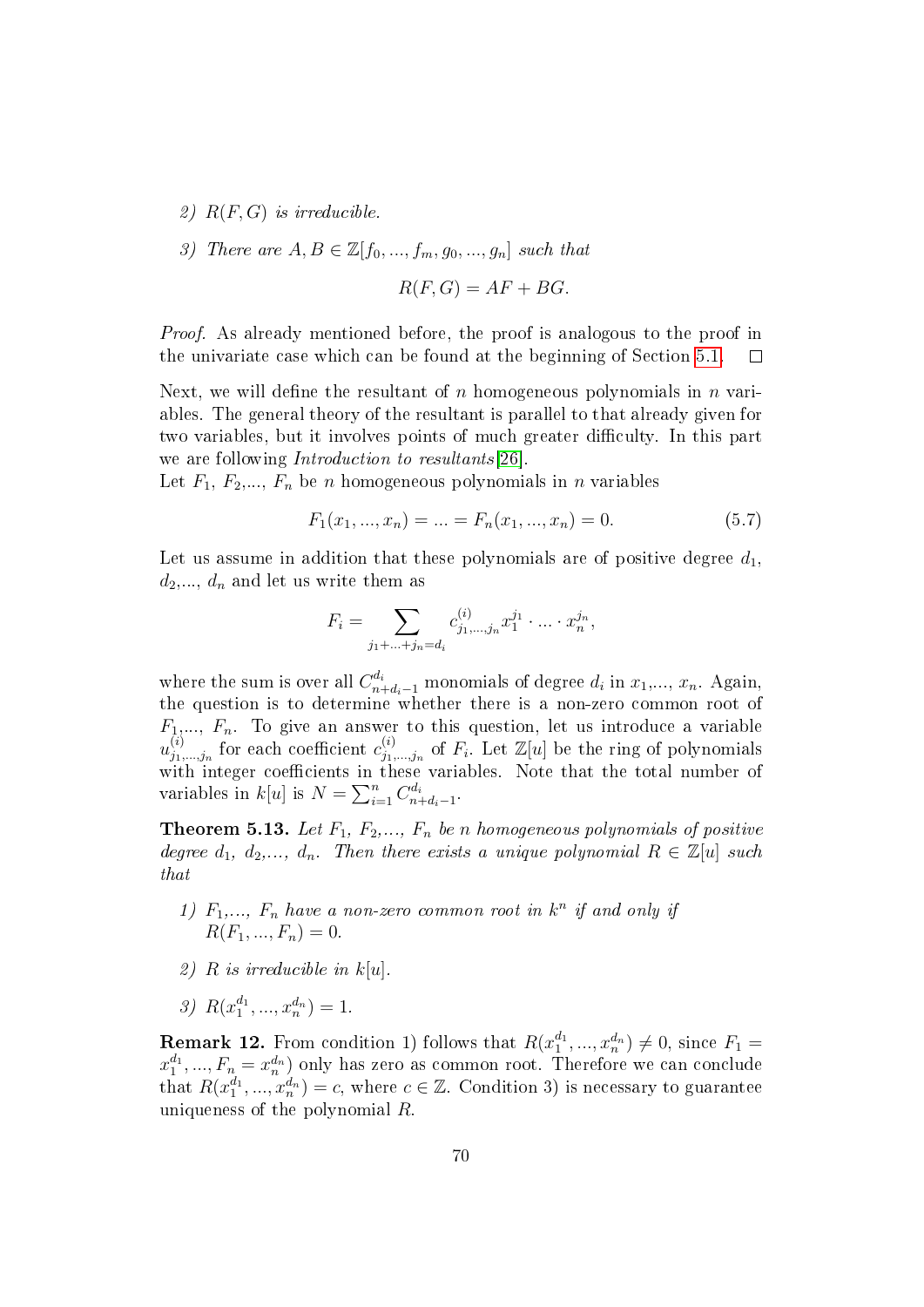Proof. We will only give a sketch of this proof: Recall that the total number of variables in  $k[u]$  is  $N = \sum_{i=1}^{n} C_{n-i}^{di}$  $\frac{d_i}{n+d_i-1}$ , so that  $k^N$  is the space of values for coefficient of  $F_1, ..., F_n$ . Then there is a subspace  $W = \{(\bar{u}, \langle x_1, ..., x_n\rangle)\}$ of  $k^N \times \mathbb{P}^{n-1}(k)$ , the incidence variety, such that

$$
F_i(\bar{u})(x_1, ..., x_n) = 0 \text{ for all } i \in \{1, ..., n\}, \text{ for } \{(\bar{u}, \langle x_1, ..., x_n \rangle)\} \in W.
$$

Now we consider the following projection:

$$
W = \{ (\bar{u}, \langle x_1, ..., x_n \rangle) \} \subset k^N \times \mathbb{P}^{n-1}(k) \xrightarrow{pr_1} pr_1(W) = \{ \bar{u} \} =: V \subset k^N,
$$

where V is exactly the space of those values of coefficients of  $F_1, ..., F_n$  when the system [\(5.7\)](#page-73-0) has non-zero solutions. It turns out that  $V = Z(R)$ , where R is the unique irreducible polynomial in  $\mathbb{Z}[u]$  that satisfies 1) and 3). More details of the proof can be found in Introduction to Resultants [\[26,](#page-88-0) p.8].  $\Box$ 

**Definition 5.14.** The polynomial  $R \in \mathbb{Z}[u]$  defined in Theorem [5.13](#page-73-1) is the multivariate resultant of the system  $(5.7)$ .

The multivariate resultant R of the system  $(5.7)$  has the following properties:

<span id="page-74-0"></span>**Theorem 5.15.** The multivariate resultant R is homogeneous of degree  $d_1$ .  $\dots d_{i-1}\cdot d_{i+1} \dots d_n$  in the coefficients  $(u_{a_i}^{(i)}:|a_i|=d_i)$  for each fixed  $i\in\{1,...,n\}$ .

*Proof.* Let us show for example that  $R$  is homogeneous in the coefficients of  $F_1$ .

$$
R(F_1, ..., F_n) = 0 \iff F_1 = F_2 = ... = F_n \text{ has a non-zero solution}
$$

$$
\iff \lambda F_1 = F_2 = ... = F_n, \lambda \neq 0 \text{ has a non-zero solution}
$$

$$
\iff R(\lambda F_1, ..., F_n) = 0, \lambda \neq 0.
$$

Let us denote  $R' = R(\lambda F_1, ..., F_n)$ . Then  $R'$  is irreducible in the coefficients of  $F_1, ..., F_n$  since otherwise R will be reducible. Indeed, we have that

$$
R'(u) = R'(u_1, u_2, ..., u_n) = R(\lambda u_1, u_2, ... u_n).
$$

If  $R'$  is reducible, we can decompose  $R'(u)$  in two factors:

$$
R'(u) = R'_1(u) \cdot R'_2(u) = R(\lambda u_1, u_2, ..., u_n).
$$

By the change of variable  $u_1 \to \frac{1}{\lambda} u_1$ , we get

$$
R'_1\left(\frac{1}{\lambda}u_1, u_2, ..., u_n\right) \cdot R'_2\left(\frac{1}{\lambda}u_1, u_2, ..., u_n\right) = R(u_1, u_2, ..., u_n)
$$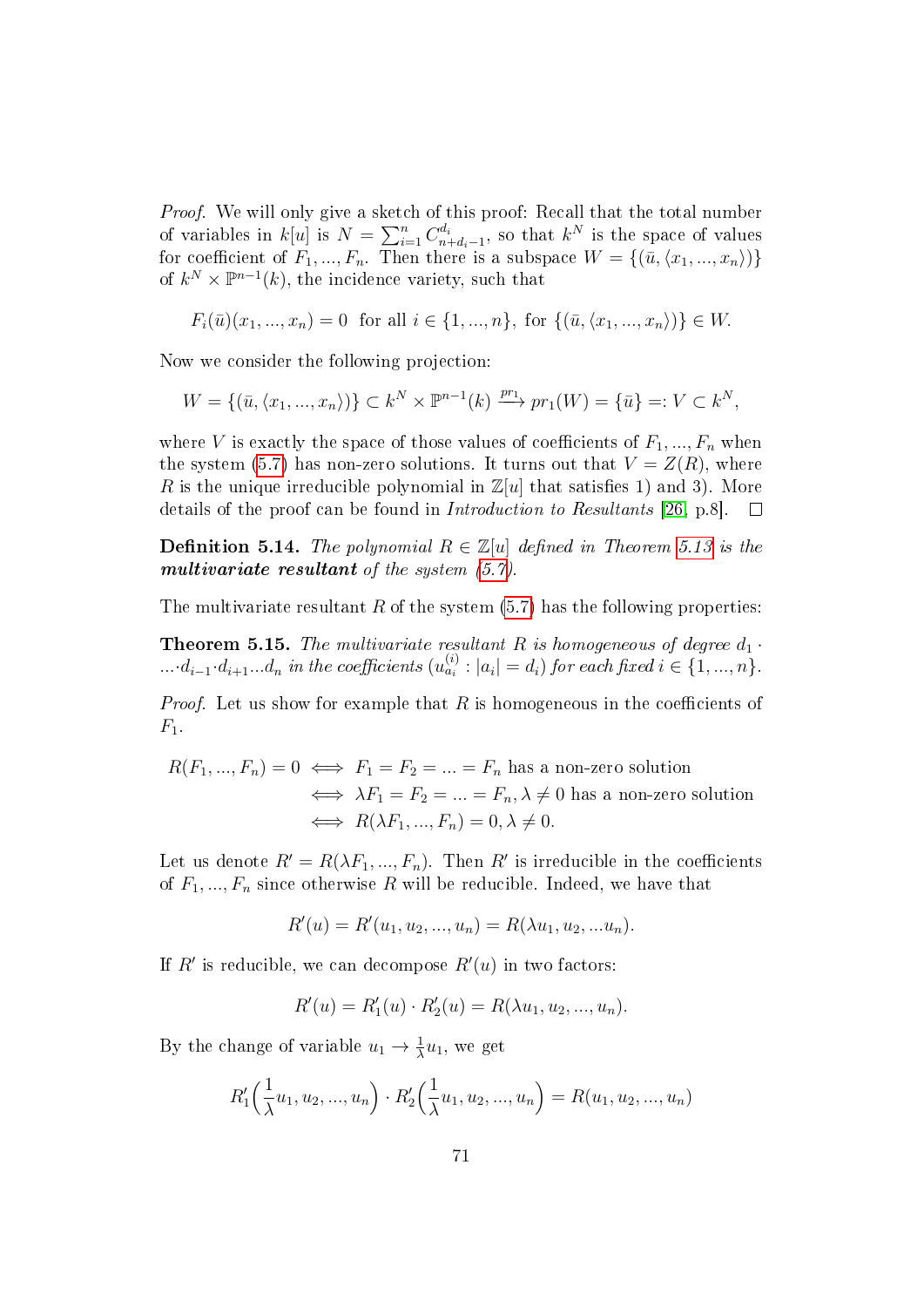i.e. we get a decomposition of  $R$ , which is a contradiction to the fact that R is irreducible. Since  $Z(R) = Z(R')$ , it follows that there is  $\gamma \neq 0$  such that  $\gamma R = R'$ . Looking at the monomials of  $R'$  in  $u_{a_i}^{(i)}$ , we can conclude that  $\gamma = \lambda^a$ , where a is the degree of the monomial in coefficients of  $F_1$ . Therefore, all the degrees are the same and finally  $R$  is homogeneous in the coefficients of  $F_1$ . The degree of the multivariate resultant R is a consequence of Bézout's Theorem.  $\Box$ 

Next, we would like to compute the multivariate resultant of  $F_1, ..., F_n$ . Therefore we will denote in the following a monomial  $x_1^{a_1} x_2^{a_2} \cdots x_n^{a_n}$  by  $x^a$  and we will write  $|a| = a_1 + a_2 + ... + a_n$ .

**Definition 5.16.** If  $F_1, ..., F_n$  are homogeneous polynomials of degrees  $d_1, ..., d_n$ , then  $d := d_1 + d_2 + \ldots + d_n - n + 1$  is called the **critical degree**.

Note that the critical degree  $d$  is the smallest integer which has the following property: Every monomial  $x^a$  of degree  $d=|a|$  is divisible by  $x_i^{d_i}$  for at least one index  $i \in \{1, ..., n\}$ . Otherwise, if there was no  $i \in \{1, ..., n\}$  such that  $x_i^{d_i}$ divides  $x^a$ , then  $x^a$  would have at most degree  $(d_1-1)+(d_2-1)+...+(d_n-1)=$  $d_1 + d_2 + \ldots + d_n - n < d$ , which is a contradiction to our assumption. We would like to have a partition of the set of monomials of critical degree. For this reason, we introduce the following definition:

 $S_i := \{x^a : |a| = d \text{ and } i \text{ is the smallest index such that } x_i^{d_i} \text{ divides } x^a \}.$ 

In other words,  $S_1$  is the set of all monomials  $x^a$  of degree  $d$  and with  $a_1 \geq d_1$ , while  $S_n$  is the set of all monomials  $x^a$  of degree d and with  $0 \le a_1 < d_1$ ,  $0 \le a_2 < d_2, ..., 0 \le a_{n-1} < d_{n-1}$ . Thus, we have

$$
\{x^a : |a| = d\} = S_1 \dot{\cup} S_2 \dot{\cup} \dots \dot{\cup} S_n.
$$

Next, we consider the following system of  $C_{d+n-1}^d$  equations:

<span id="page-75-0"></span>
$$
\frac{x^a}{x_1^{d_1}} F_1 = 0 \quad \text{for all } x^a \in S_1
$$
  

$$
\frac{x^a}{x_2^{d_2}} F_2 = 0 \quad \text{for all } x^a \in S_2
$$
  

$$
\vdots \qquad \vdots
$$
  

$$
\frac{x^a}{x_n^{d_n}} F_n = 0 \quad \text{for all } x^a \in S_n
$$
  

$$
(5.8)
$$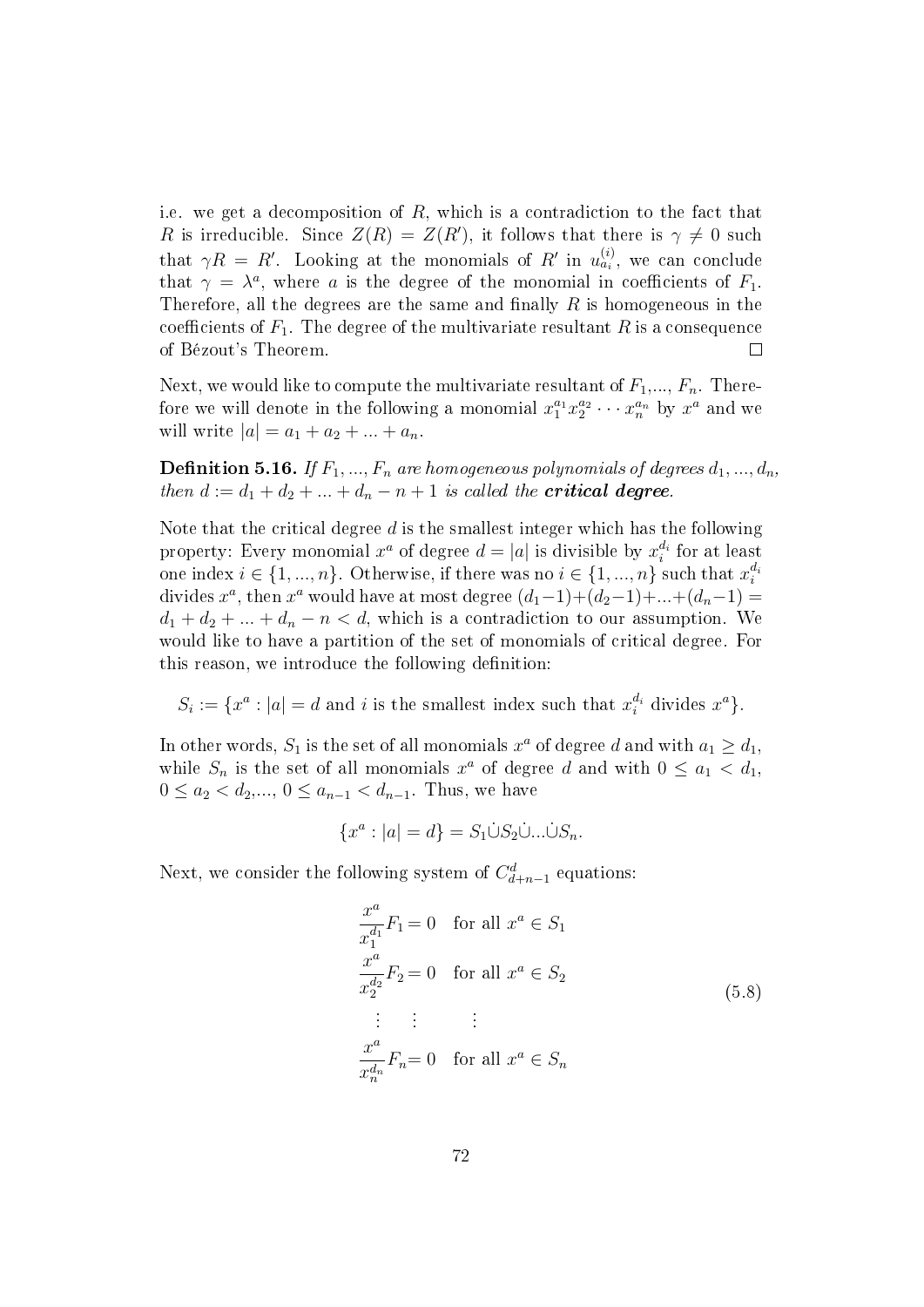Each of these equations can be written as a linear combination of the  $C_{n+d-1}^d$ monomials of degree  $d$  and so the coefficients of these linear combinations form a  $C_{n+d-1}^d \times C_{n+d-1}^d$  square matrix. Each non-zero entry of this matrix in one of the indeterminates  $u_{j_1}^{(i)}$  $j_1^{(i)}$ ,..., $j_n$ . We will denote the determinant of this matrix by  $D_n$  which has the following properties:

<span id="page-76-0"></span>**Theorem 5.17.** The determinant  $D_n$  is a non-zero polynomial in  $k[u]$ , homogeneous of degree  $|S_i|$  in the coefficients of  $F_i$ , and the resultant R divides  $D_n$ .

*Proof.* The determinant  $D_n$  is by construction a homogeneous polynomial in  $k[u]$  of degree  $|S_i|$  in the coefficients of  $F_i$ . By replacing each  $F_i$  by  $x_i^{d_i}$  and by fixing a monomial ordering on  $k[x_1, ..., x_n]$ , the matrix associated to [\(5.8\)](#page-75-0) has a determinant which is equal to  $\pm 1$ . Indeed, by replacing each  $F_I$  by  $x_i^{d_i}$ , we get in each row of the associated matrix to [\(5.8\)](#page-75-0) a 1 and otherwise zeroes. It remains therefore to show that in each column of the considered matrix, we only have one 1 and otherwise zeros. We only get more than one 1 in a column if we have

$$
m_i F_i = m_j F_j
$$
, for some  $i, j \in \{1, ..., n\}, i \neq j$ ,

where we have

$$
F_i = x_i^{d_i}, m_i = \frac{x^a}{x_i^{d_i}}, x^a \in S_i \text{ and } F_j = x_j^{d_j}, m_j = \frac{x^b}{x_j^{d_j}}, x^b \in S_j.
$$

It follows that

$$
m_i F_i = m_j F_j \iff \frac{x^a}{x_i^{d_i}} x_i^{d_i} = \frac{x^a}{x_j^{d_j}} x_j^{d_j} \iff x^a = x^b.
$$

However, this contradicts the fact that  $S_i \cap S_j = \emptyset$ . Thus, we can conclude that there is only one 1 in each row and column of the considered matrix and the other entries are zero and so its determinant is  $\pm 1$ . We can conclude from this, that  $D_n$  is a non-zero polynomial. It remains to show that the resultant R divides  $D_n$ . Any zero u of the resultant R corresponds to a system  $F_1(y) = ... = F_n(y) = 0$  which has a non-zero solution  $y \in k^n$ . By replacing x by y in [\(5.8\)](#page-75-0), we get  $D_n(u) = 0$ . It follows that the zero set of R is in the zero set of  $D_n$ . Since in addition R is irreducible, we can conclude by Study's Lemma that R divides  $D_n$ .  $\Box$ 

Let us illustrate the construction of  $D_n$  by examples.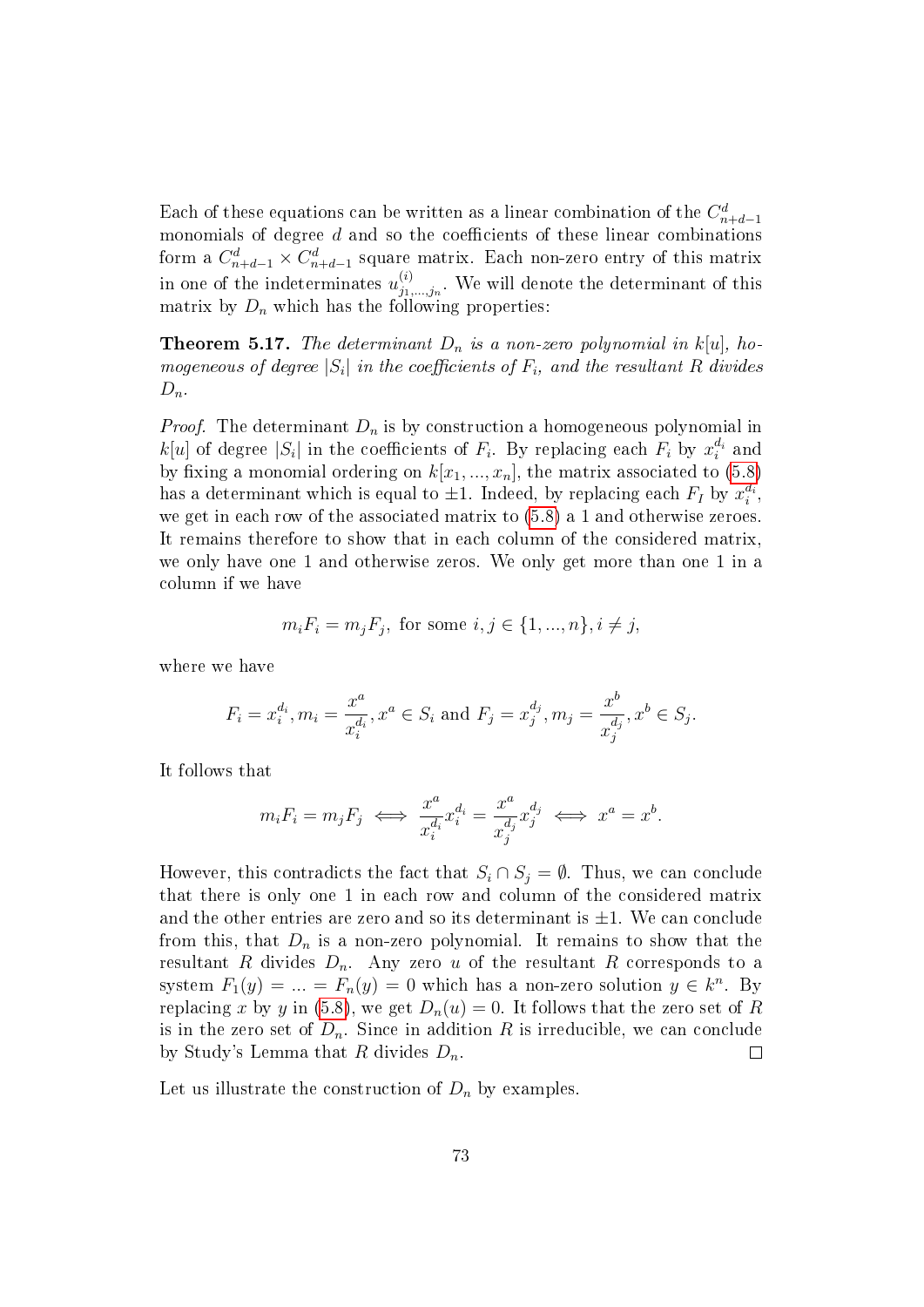**Example 27.** Let us consider the case  $n = 3$ ,  $d_1 = d_2 = d_3 = 1$ , i.e.

$$
F_1 = c_{1,0,0}^{(1)}x + c_{0,1,0}^{(1)}y + c_{0,0,1}^{(1)}z
$$
  
\n
$$
F_2 = c_{1,0,0}^{(2)}x + c_{0,1,0}^{(2)}y + c_{0,0,1}^{(2)}z
$$
  
\n
$$
F_3 = c_{1,0,0}^{(3)}x + c_{0,1,0}^{(3)}y + c_{0,0,1}^{(3)}z.
$$

The critical degree is in this case  $d = 1 + 1 + 1 - 3 + 1 = 1$ . There are  $C_3^1 = 3$ monomials of critical degree and we have

$$
S_1 = \{x\}, S_2 = \{y\}, S_3 = \{z\}.
$$

The  $3 \times 3$  matrix associated to the system of equations [\(5.8\)](#page-75-0) is given by:

$$
\begin{array}{ccccc}\nx & y & z \\
F_1 & c_{1,0,0}^{(1)} & c_{0,1,0}^{(1)} & c_{0,0,1}^{(1)} \\
F_2 & c_{1,0,0}^{(2)} & c_{0,1,0}^{(2)} & c_{0,0,1}^{(2)} \\
F_3 & c_{1,0,0}^{(3)} & c_{0,1,0}^{(3)} & c_{0,0,1}^{(3)}\n\end{array}
$$

The columns are indexed by all monomials of critical degree, ordered by lexicographic ordering on  $k[x, y, z]$  with  $x > y > z > 1$ , and the rows are indexed by multiples of the input equations  $F_1$ ,  $F_2$  and  $F_3$  and are also ordered by lexicographic ordering on  $k[x, y, z]$ . Finally,  $D_n$  is the determinant of this matrix and is equal to

$$
D_n = c_{1,0,0}^{(1)} c_{0,1,0}^{(2)} c_{0,0,1}^{(3)} + c_{1,0,0}^{(2)} c_{0,1,0}^{(3)} c_{0,0,1}^{(1)} + c_{1,0,0}^{(3)} c_{0,1,0}^{(1)} c_{0,0,1}^{(2)} - (c_{1,0,0}^{(3)} c_{0,1,0}^{(2)} c_{0,0,1}^{(1)} + c_{1,0,0}^{(2)} c_{0,1,0}^{(1)} c_{0,0,1}^{(3)} + c_{1,0,0}^{(1)} c_{0,1,0}^{(3)} c_{0,0,1}^{(2)}).
$$

<span id="page-77-0"></span>**Example 28.** Let us consider the case  $n = 3$ ,  $d_1 = d_2 = 1$ ,  $d_3 = 2$ , i.e.

$$
F_1 = c_{1,0,0}^{(1)} x + c_{0,1,0}^{(1)} y + c_{0,0,1}^{(1)} z
$$
  
\n
$$
F_2 = c_{1,0,0}^{(2)} x + c_{0,1,0}^{(2)} y + c_{0,0,1}^{(2)} z
$$
  
\n
$$
F_3 = c_{2,0,0}^{(3)} x^2 + c_{0,2,0}^{(3)} y^2 + c_{0,0,2}^{(3)} z^2 + c_{1,1,0}^{(3)} xy + c_{1,0,1}^{(3)} xz + c_{0,1,1}^{(3)} yz.
$$

The critical degree is in this case  $d = 1 + 1 + 2 - 3 + 1 = 2$ . There are  $C_4^2 = 6$ monomials of critical degree and we have

$$
S_1 = \{x^2, xy, xz\}, S_2 = \{y^2, yz\}, S_3 = \{z^2\}.
$$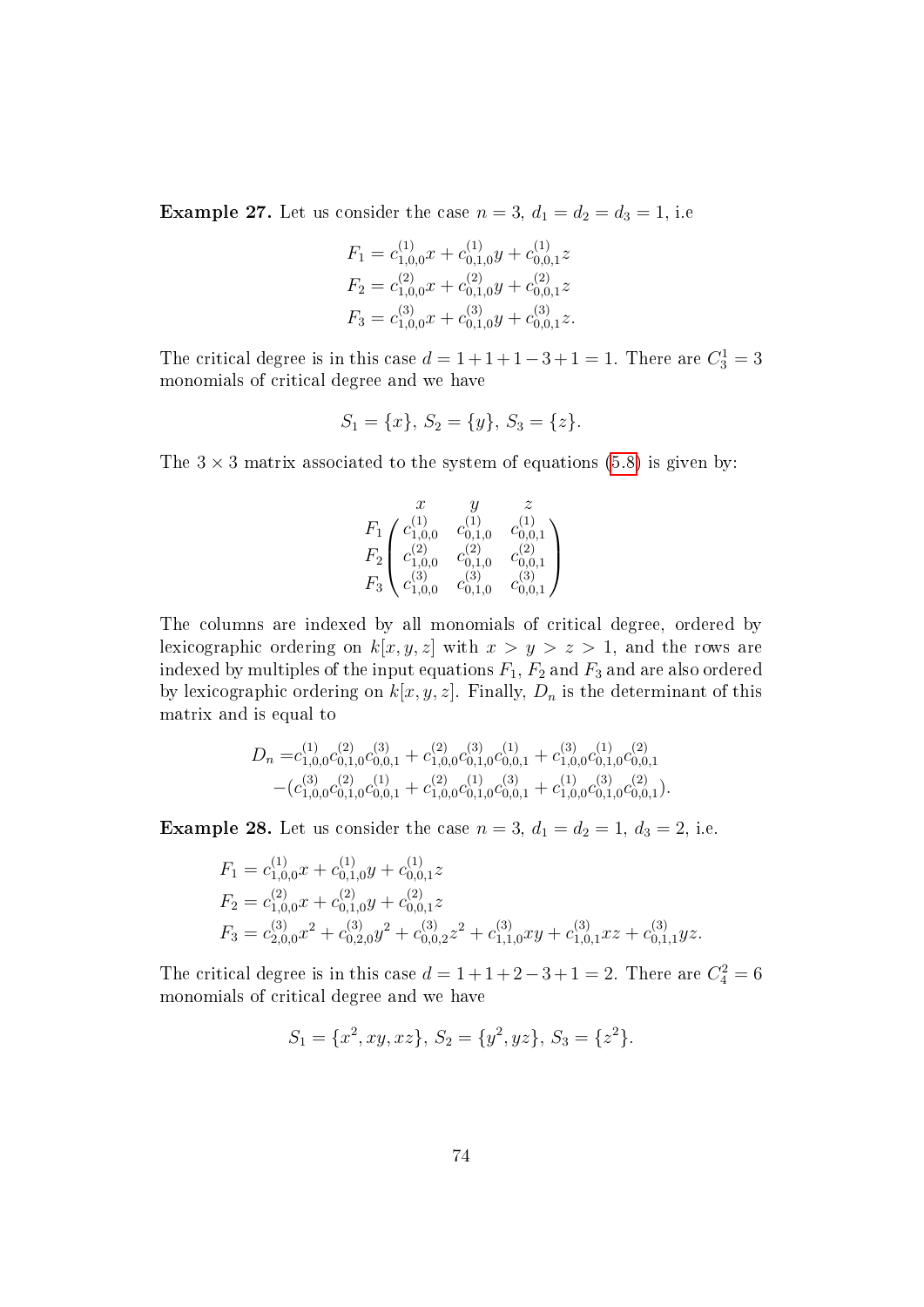The  $6 \times 6$  matrix associated to the system of equations [\(5.8\)](#page-75-0) is given by:

$$
\begin{array}{cccccc} & x^2 & xy & xz & y^2 & yz & z^2 \\ xF_1 & c_{1,0,0}^{(1)} & c_{0,1,0}^{(1)} & c_{0,0,1}^{(1)} & 0 & 0 & 0 \\ yF_1 & 0 & c_{1,0,0}^{(1)} & 0 & c_{0,1,0}^{(1)} & c_{0,0,1}^{(1)} & 0 \\ zF_1 & 0 & 0 & c_{1,0,0}^{(1)} & 0 & c_{0,1,0}^{(1)} & c_{0,0,1}^{(1)} \\ yF_2 & 0 & c_{1,0,0}^{(2)} & 0 & c_{0,1,0}^{(2)} & c_{0,1,0}^{(2)} & 0 \\ zF_2 & 0 & 0 & c_{1,0,0}^{(2)} & 0 & c_{0,1,0}^{(2)} & c_{0,0,1}^{(2)} \\ 1 \cdot F_3 & c_{2,0,0}^{(3)} & c_{1,1,0}^{(3)} & c_{0,2,0}^{(3)} & c_{0,1,1}^{(3)} & c_{0,0,2}^{(3)} \end{array}
$$

The columns are indexed by all monomials of critical degree, ordered by lexicographic ordering on  $k[x, y, z]$  with  $x > y > z > 1$ , and the rows are indexed by multiples of the input equations  $F_1$ ,  $F_2$  and  $F_3$  and are also ordered by lexicographic ordering on  $k[x, y, z]$ . Finally,  $D_n$  is the determinant of this matrix which we can compute using SINGULAR:

$$
D_n = (c_{1,0,0}^{(1)})^3 (c_{0,1,0}^{(2)})^2 c_{0,0,2}^{(3)} - (c_{1,0,0}^{(1)})^3 c_{0,1,0}^{(2)} c_{0,0,1}^{(3)} + (c_{1,0,0}^{(1)})^3 (c_{0,0,1}^{(2)})^2 c_{0,2,0}^{(3)}
$$
  
\n
$$
- 2(c_{1,0,0}^{(1)})^2 c_{0,1,0}^{(1)} c_{0,1,0}^{(2)} c_{0,1,0}^{(3)} c_{0,0,2}^{(3)} + (c_{1,0,0}^{(1)})^2 c_{0,1,0}^{(1)} c_{1,0,0}^{(2)} c_{0,0,1}^{(3)} c_{0,1,1}^{(3)}
$$
  
\n
$$
+ (c_{1,0,0}^{(1)})^2 c_{0,1,0}^{(1)} c_{0,1,0}^{(2)} c_{0,0,1}^{(3)} c_{1,0,1}^{(3)} - (c_{1,0,0}^{(1)})^2 c_{0,1,0}^{(1)} (c_{0,0,1}^{(2)})^2 c_{1,1,0}^{(3)}
$$
  
\n
$$
+ (c_{1,0,0}^{(1)})^2 c_{0,0,1}^{(1)} c_{1,0,0}^{(2)} c_{0,0,1}^{(3)} - 2(c_{1,0,0}^{(1)})^2 c_{0,0,1}^{(1)} c_{1,0,0}^{(2)} c_{0,0,1}^{(3)} c_{0,2,0}^{(3)}
$$
  
\n
$$
- (c_{1,0,0}^{(1)})^2 c_{0,0,1}^{(1)} (c_{0,1,0}^{(2)})^2 c_{1,0,1}^{(3)} + (c_{1,0,0}^{(1)})^2 c_{0,0,1}^{(1)} c_{0,1,0}^{(2)} c_{0,0,1}^{(2)} c_{0,2,0}^{(3)}
$$
  
\n
$$
+ c_{1,0,0}^{(1)} (c_{0,1,0}^{(1)})^2 (c_{1,0,0}^{(2)})^2 c_{0,0,2}^{(3)} - c_{1,0,0}^{(1)} (c_{0,1,0}^{(1)})^2 c_{1,0,0}^{
$$

```
> ring r=0, (a(1..3),b(1..3),c(1..6)),lp;
> matrix A[6][6]= a(1),a(2),a(3),0,0,0, 0,a(1),0,a(2),a(3),0,
0,0,a(1),0,a(2),a(3),0,b(1),0,b(2),b(3),0,0,0,b(1),0,b(2),b(3),c(1),c(4),c(5),c(2),c(6),c(3);> print(A);
a(1),a(2),a(3),0, 0, 0,
0, a(1),0, a(2),a(3),0,
0, 0, a(1),0, a(2),a(3),
0, b(1), 0, b(2), b(3), 0,0, 0, b(1),0, b(2),b(3),
c(1),c(4),c(5),c(2),c(6),c(3)
```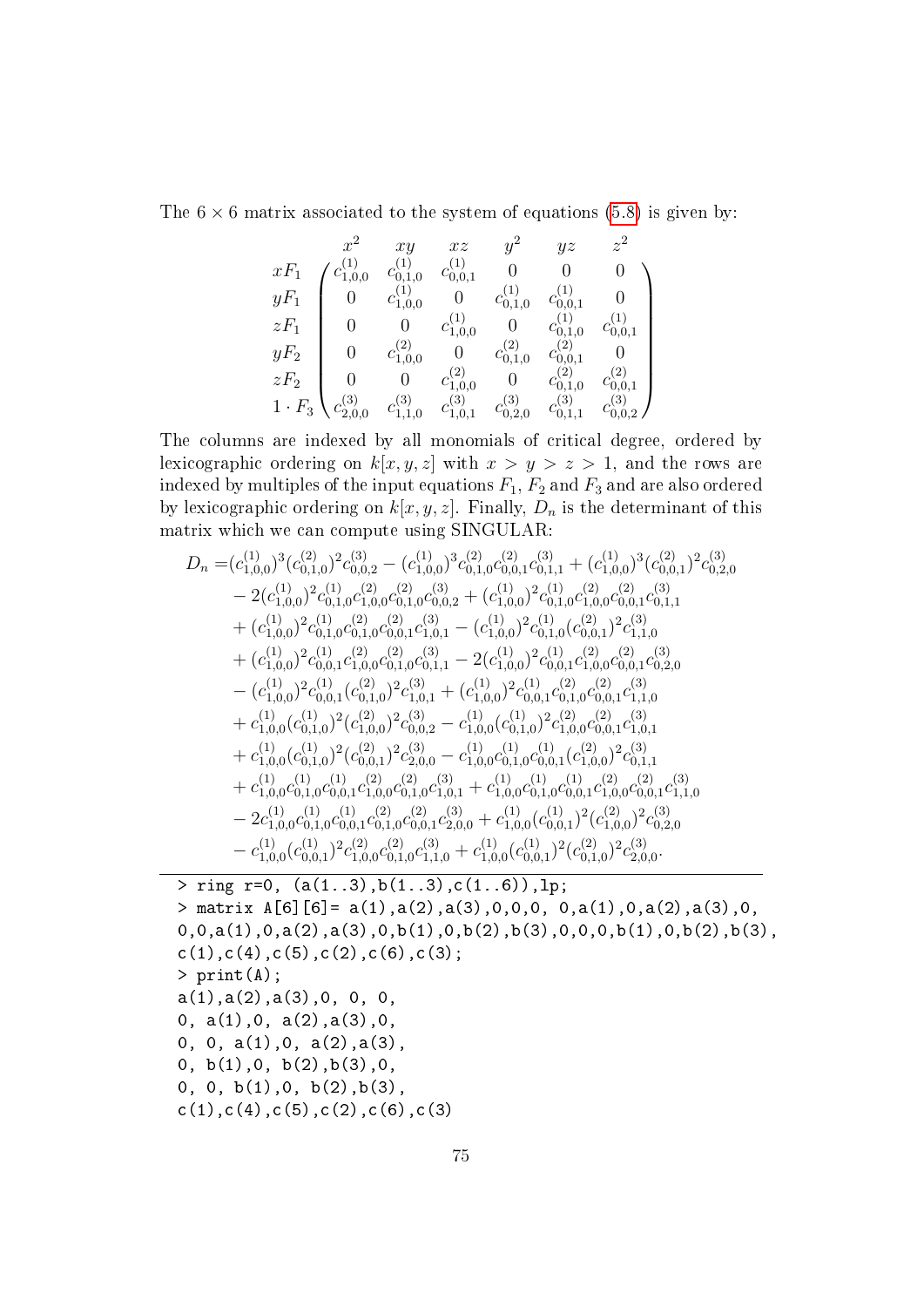```
> det(A);a(1)^3*b(2)^2*c(3)-a(1)^3*b(2)*b(3)*c(6)+a(1)^3*b(3)^2*c(2)-a(1)^2*ab(2)2*a(1)^2*a(2)*b(1)*b(2)*c(3)+a(1)^2*a(2)*b(1)*b(3)*c(6)+a(1)^2a(2)*b(2)*b(3)*c(5)-a(1)^2*a(2)*b(3)^2*c(4)+a(1)^2*a(3)*b(1)*b(2)*c(6)-2*a(1)^2*a(3)*b(1)*b(3)*c(2)-a(1)^2*a(3)*b(2)^2*c(5)+a(1)^2*a(3)*b(2)*b(3)*c(4)+a(1)*a(2)^2*b(1)^2*c(3)-a(1)*
a(2)^2* b(1)*b(3)*c(5)+a(1)*a(2)^2*b(3)^2*c(1)-a(1)*a(2)*a(3)*b(1)^2*(6)+a(1)*a(2)*a(3)*b(1)*b(2)*c(5)+a(1)*a(2)*a(3)*b(1)b(3)*c(4)-2*a(1)*a(2)*a(3)*b(2)*b(3)*c(1)+a(1)*a(3)^2*b(1)^2c(2)-a(1)*a(3)^2*b(1)*b(2)*c(4)+a(1)*a(3)^2*b(2)^2*c(1)
```
Since the construction in Theorem [5.17](#page-76-0) makes sense for any ordering of the variables, any variable  $x_i$  can play the role of the last variable  $x_n$ . Let us denote by  $D_i$  the associated determinant of the system [\(5.8\)](#page-75-0), where  $x_i$  is considered as the last variable. With this notation, we have the following result.

**Corollary 5.18.** The resultant  $R$  is up to a constant the greatest common divisor of the determinants  $D_1, ..., D_n$ .

*Proof.* Let us denote by G the greatest common divisor of  $D_1, ..., D_n$ . Note that for  $D_n$ , we realised that  $S_n$  is the set of all monomials  $x^a$  of degree d and with  $0 \le a_1 < d_1, 0 \le a_2 < d_2, ..., 0 \le a_{n-1} < d_{n-1}$ . Therefore, we can conclude that  $|S_n| = d_1 \cdot ... \cdot d_{n-1}$ . It follows that for  $D_i$ , we have  $|S_n| = d_1 \cdot \ldots \cdot d_{i-1} \cdot d_{i+1} \ldots \cdot d_n$ . We can conclude from this, that the degree of  $D_i$  in the coefficients of  $f_i$  is  $d_1 \cdot ... \cdot d_{i-1} \cdot d_{i+1} ... \cdot d_n$  and so  $G$  has degree at most  $d_1 \cdot ... \cdot d_{i-1} \cdot d_{i+1} ... \cdot d_n$  in the coefficients of  $f_i$  for each  $i \in \{1, ..., n\}$ . By Theorem [5.15,](#page-74-0) R has degree  $d_1 \cdot \ldots \cdot d_{i-1} \cdot d_{i+1} \ldots \cdot d_n$  in the coefficients of  $f_i$  and by Theorem [5.17,](#page-76-0) we know that R divides G. It follows that R and G are equal up to a constant.  $\Box$ 

Example 29. Let us come back to Example [28.](#page-77-0) We have already computed  $D_3$ , where z plays the role of the last variable  $x_n$  since we considered the lexicographic ordering on  $k[x, y, z]$  with  $x > y > z > 1$ . Thus, it remains to compute  $D_1$ ,  $D_2$  and the greatest common divisor of  $D_1, D_2$  and  $D_3$  to get the resultant R. To compute  $D_1$ , we consider x to be the last variable  $x_n$ , i.e. we consider the lexicographic ordering on  $k[x, y, z]$  with  $y > z > x > 1$ . In this case we get:

$$
S_1 = \{y^2, yz, yx\}, S_2 = \{z^2, zx\}, S_3 = \{x^2\}.
$$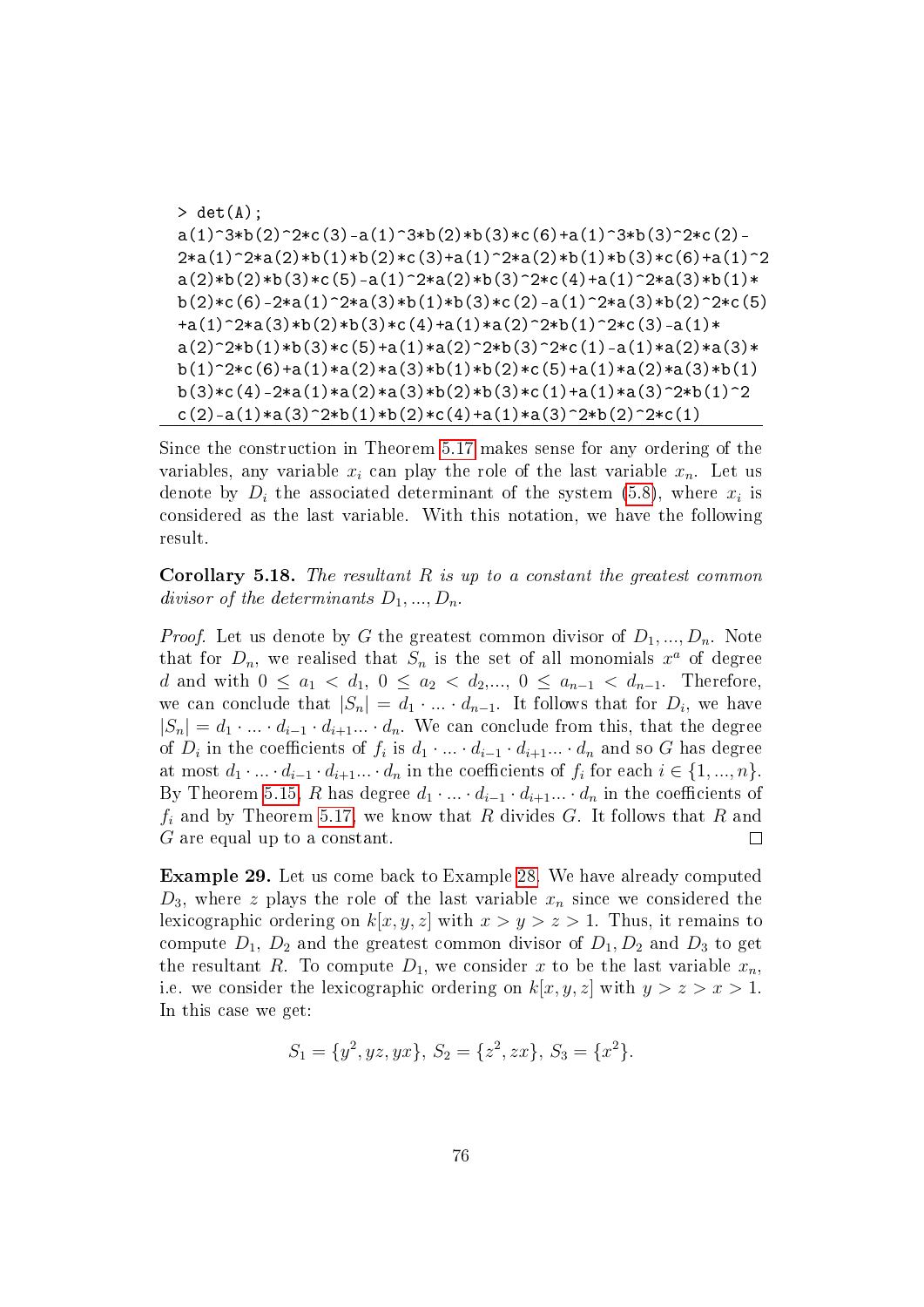The  $6 \times 6$  matrix associated to the system of equations [\(5.8\)](#page-75-0) is given by:

$$
\begin{array}{cccccc} & y^2 & yz & yx & z^2 & zx & x^2 \\ yF_1 & c^{(1)}_{0,1,0} & c^{(1)}_{0,0,1} & c^{(1)}_{1,0,0} & 0 & 0 & 0 \\ zF_1 & 0 & c^{(1)}_{0,1,0} & 0 & c^{(1)}_{0,0,1} & c^{(1)}_{1,0,0} & 0 \\ xF_1 & 0 & 0 & c^{(1)}_{0,1,0} & 0 & c^{(1)}_{0,0,1} & c^{(1)}_{1,0,0} \\ zF_2 & 0 & c^{(2)}_{0,1,0} & 0 & c^{(2)}_{0,0,1} & c^{(2)}_{1,0,0} & 0 \\ xF_2 & 0 & 0 & c^{(2)}_{0,1,0} & 0 & c^{(2)}_{0,0,1} & c^{(2)}_{1,0,0} \\ 1 \cdot F_3 & c^{(3)}_{0,2,0} & c^{(3)}_{0,1,1} & c^{(3)}_{1,1,0} & c^{(3)}_{0,0,2} & c^{(3)}_{1,0,1} & c^{(3)}_{2,0,0} \end{array}
$$

The columns are indexed by all monomials of critical degree, ordered by lexicographic ordering on  $k[x, y, z]$  with  $y > z > x > 1$ , and the rows are indexed by multiples of the input equations  $F_1$ ,  $F_2$  and  $F_3$  and are also ordered by lexicographic ordering on  $k[x, y, z]$ . Finally,  $D_1$  is the determinant of this matrix. The SINGULAR code is analogous to the one of  $D_3$ .

$$
D_1 = (c_{1,0,0}^{(1)})^2 c_{0,1,0}^{(1)} (c_{0,1,0}^{(2)})^2 c_{0,0,2}^{(3)} - (c_{1,0,0}^{(1)})^2 c_{0,1,0}^{(1)} c_{0,1,0}^{(2)} c_{0,0,1}^{(3)} c_{0,1,1}^{(3)} + (c_{1,0,0}^{(1)})^2 c_{0,1,0}^{(1)} (c_{0,0,1}^{(2)})^2 c_{0,2,0}^{(3)} - 2c_{1,0,0}^{(1)} (c_{0,1,0}^{(1)})^2 c_{1,0,0}^{(2)} c_{0,1,0}^{(3)} c_{0,0,2}^{(3)} + c_{1,0,0}^{(1)} (c_{0,1,0}^{(1)})^2 c_{1,0,0}^{(2)} c_{0,0,1}^{(3)} c_{0,1,1}^{(1)} + c_{1,0,0}^{(1)} (c_{0,1,0}^{(1)})^2 c_{0,1,0}^{(2)} c_{0,0,1}^{(3)} c_{0,0,2}^{(3)} - c_{1,0,0}^{(1)} (c_{0,1,0}^{(1)})^2 (c_{0,0,1}^{(2)})^2 c_{1,1,0}^{(3)} + c_{1,0,0}^{(1)} c_{0,1,0}^{(1)} c_{0,0,1}^{(1)} c_{1,0,1}^{(2)} c_{0,1,1}^{(3)} - 2c_{1,0,0}^{(1)} c_{0,1,0}^{(1)} c_{0,0,1}^{(1)} c_{1,0,0}^{(2)} c_{0,1,0}^{(3)} c_{0,0,1}^{(1)} c_{1,0,0}^{(1)} c_{0,0,1}^{(1)} c_{0,0,1}^{(2)} c_{0,1,0}^{(3)} + c_{1,0,0}^{(1)} c_{0,1,0}^{(1)} c_{0,0,1}^{(2)} c_{0,0,1}^{(3)} + (c_{0,1,0}^{(1)})^3 (c_{1,0,0}^{(2)})^2 c_{0,0,2}^{(3)} - (c_{0,1,0}^{(1)})^3 c_{1,0,0}^{(2)} c_{0,0,1}^{(2)} c_{1,1
$$

To compute  $D_2$ , we consider y to be the last variable  $x_n$ , i.e. we consider the lexicographic ordering on  $k[x, y, z]$  with  $x > z > y > 1$ . In this case we get:

$$
S_1 = \{x^2, xz, xy\},
$$
  
\n
$$
S_2 = \{z^2, zy\}
$$
  
\n
$$
S_3 = \{y^2\}.
$$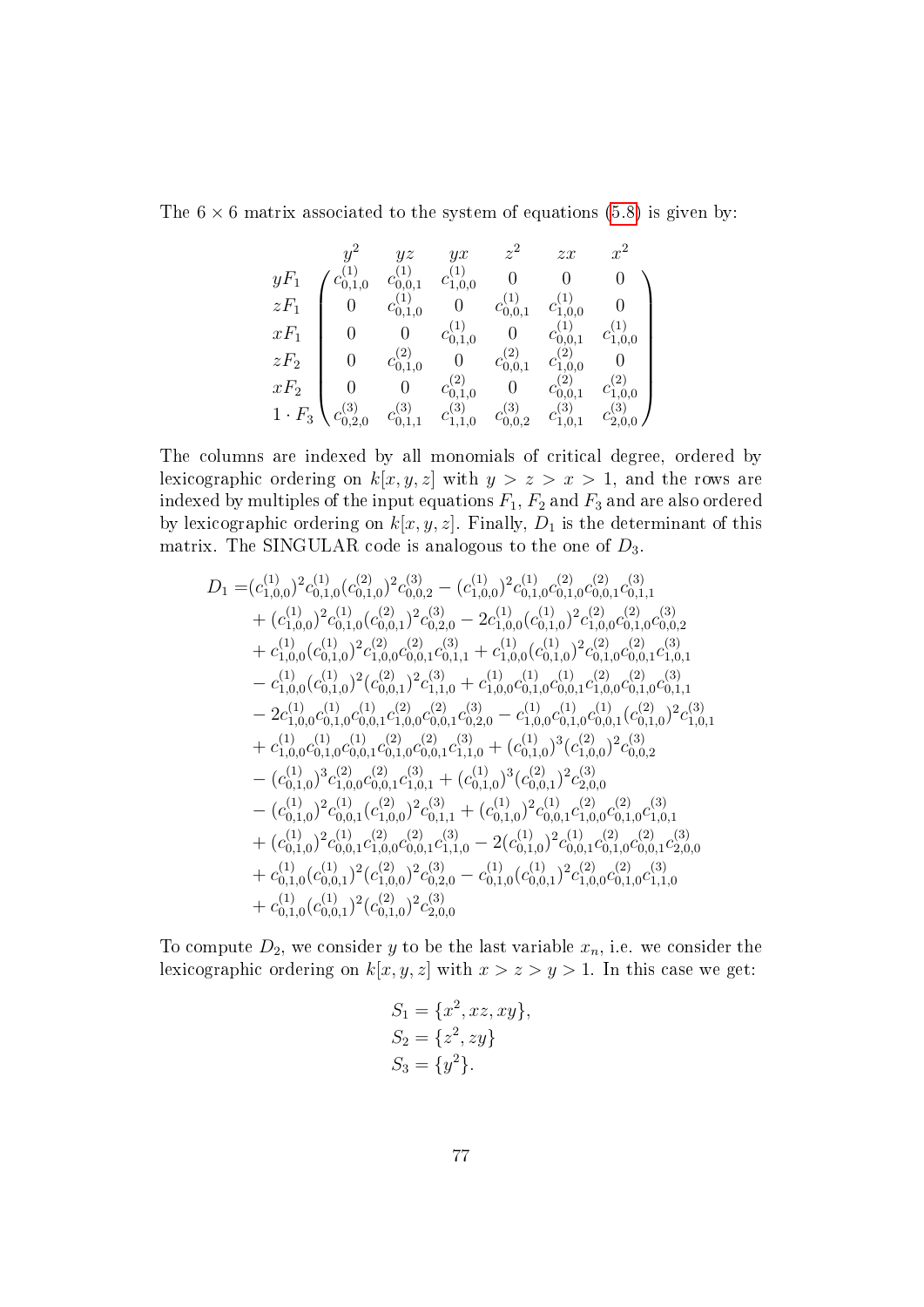The  $6 \times 6$  matrix associated to the system of equations [\(5.8\)](#page-75-0) is given by:

$$
\begin{array}{ccccccccc} & x^2 & xz & xy & z^2 & zy & y^2 \\ xF_1 & c_{1,0,0}^{(1)} & c_{0,0,1}^{(1)} & 0 & 0 & 0 & 0 \\ zF_1 & 0 & c_{1,0,0}^{(1)} & 0 & c_{0,0,1}^{(1)} & c_{0,1,0}^{(1)} & 0 \\ yF_1 & 0 & 0 & c_{0,1,0}^{(1)} & 0 & c_{0,0,1}^{(1)} & c_{0,1,0}^{(1)} \\ zF_2 & 0 & c_{1,0,0}^{(2)} & 0 & c_{0,0,1}^{(2)} & c_{0,1,0}^{(2)} & 0 \\ yF_2 & 0 & 0 & c_{1,0,0}^{(2)} & 0 & c_{0,0,1}^{(2)} & c_{0,1,0}^{(2)} \\ 1 \cdot F_3 & c_{2,0,0}^{(3)} & c_{1,0,1}^{(3)} & c_{0,0,2}^{(3)} & c_{0,1,1}^{(3)} & c_{0,2,0}^{(3)} \end{array}
$$

The columns are indexed by all monomials of critical degree, ordered by lexicographic ordering on  $k[x, y, z]$  with  $x > z > y > 1$ , and the rows are indexed by multiples of the input equations  $F_1$ ,  $F_2$  and  $F_3$  and are also ordered by lexicographic ordering on  $k[x, y, z]$ . Finally,  $D_2$  is the determinant of this matrix. The SINGULAR code is analogous to the one of  $D_3$ .

$$
D_2 = (c_{1,0,0}^{(1)})^3 (c_{0,1,0}^{(2)})^2 c_{0,0,2}^{(3)} - (c_{1,0,0}^{(1)})^3 c_{0,1,0}^{(2)} c_{0,0,1}^{(2)} c_{0,1,1}^{(3)} + (c_{1,0,0}^{(1)})^3 (c_{0,0,1}^{(2)})^2 c_{0,2,0}^{(3)} - 2(c_{1,0,0}^{(1)})^2 c_{0,1,0}^{(1)} c_{0,1,0}^{(2)} c_{0,0,1}^{(3)} c_{0,0,2}^{(3)} + (c_{1,0,0}^{(1)})^2 c_{0,1,0}^{(1)} c_{0,0,0}^{(2)} c_{0,1,1}^{(3)} + (c_{1,0,0}^{(1)})^2 c_{0,1,0}^{(1)} c_{0,0,1}^{(2)} c_{0,0,1}^{(3)} c_{1,0,1}^{(3)} - (c_{1,0,0}^{(1)})^2 c_{0,1,0}^{(1)} (c_{0,0,1}^{(2)})^2 c_{1,1,0}^{(3)} + (c_{1,0,0}^{(1)})^2 c_{0,0,1}^{(1)} c_{1,0,0}^{(2)} c_{0,0,1}^{(3)} c_{0,1,1}^{(3)} - 2(c_{1,0,0}^{(1)})^2 c_{0,0,1}^{(1)} c_{1,0,0}^{(2)} c_{0,0,1}^{(3)} + (c_{1,0,0}^{(1)})^2 c_{0,0,1}^{(1)} c_{1,0,0}^{(2)} c_{0,1,1}^{(3)} c_{1,0,1}^{(3)} + (c_{1,0,0}^{(1)})^2 c_{0,0,1}^{(1)} c_{0,1,0}^{(2)} c_{0,0,1}^{(3)} + c_{1,0,0}^{(1)} (c_{0,1,0}^{(1)})^2 c_{0,0,1}^{(3)} c_{1,0,1}^{(3)} + (c_{1,0,0}^{(1)})^2 c_{0,0,1}^{(1)} c_{0,0,1}^{(2)} c_{0,0,1}^{(3)} + c_{1,0,0}^{(1)} (c_{0,1,0}^{(1)})^2 c_{0,0
$$

It remains to compute the greatest common divisor of  $D_1, D_2$  and  $D_3$ , which can be done by using SINGULAR.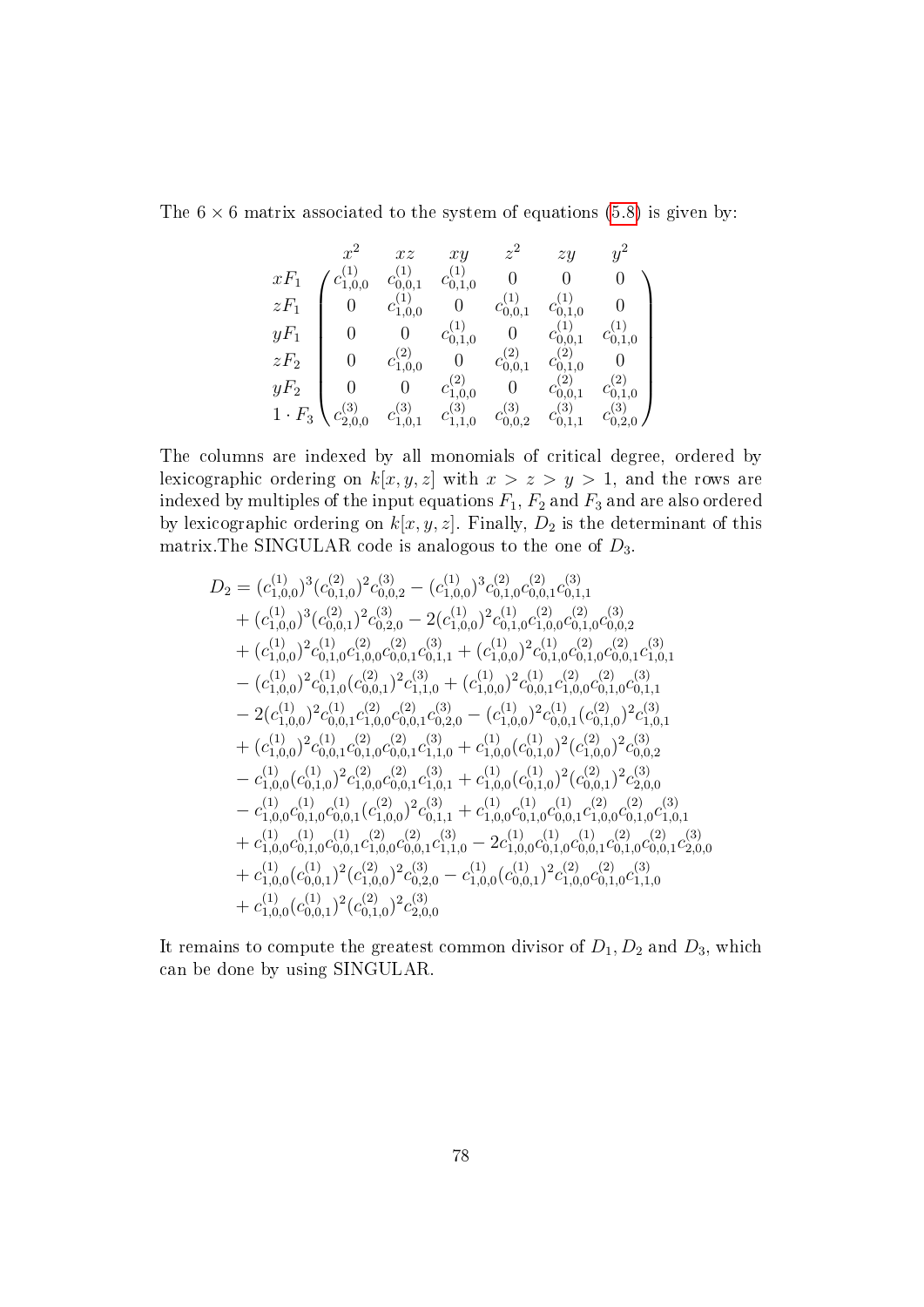$$
gcd(D_1, D_2, D_3) = - (c_{1,0,0}^{(1)})^2 (c_{0,1,0}^{(2)})^2 c_{0,0,2}^{(3)} + (c_{1,0,0}^{(1)})^2 c_{0,1,0}^{(2)} c_{0,1,0}^{(2)} c_{0,1,1}^{(3)} - (c_{1,0,0}^{(1)})^2 (c_{0,0,1}^{(2)})^2 c_{0,2,0}^{(3)} + 2c_{1,0,0}^{(1)} c_{0,1,0}^{(1)} c_{1,0,0}^{(2)} c_{0,1,0}^{(3)} c_{0,0,2}^{(3)} - c_{1,0,0}^{(1)} c_{0,1,0}^{(1)} c_{0,2,0}^{(2)} + 2c_{1,0,0}^{(1)} c_{0,1,0}^{(1)} c_{0,1,0}^{(2)} c_{0,0,1}^{(3)} c_{0,0,1}^{(3)} + c_{1,0,0}^{(1)} c_{0,1,0}^{(2)} c_{0,0,1}^{(3)} c_{0,1,1}^{(3)} - c_{1,0,0}^{(1)} c_{0,0,1}^{(3)} c_{0,1,0}^{(3)} c_{0,1,1}^{(3)} + 2c_{1,0,0}^{(1)} c_{0,0,1}^{(2)} c_{1,1,0}^{(2)} - c_{1,0,0}^{(1)} c_{0,0,1}^{(1)} c_{1,0,0}^{(2)} c_{0,1,0}^{(3)} + 2c_{1,0,0}^{(1)} c_{0,0,1}^{(2)} c_{1,0,0}^{(2)} c_{0,0,1}^{(3)} + c_{1,0,0}^{(1)} c_{0,0,1}^{(1)} c_{0,1,0}^{(2)} c_{1,0,1}^{(3)} - c_{1,0,0}^{(1)} c_{0,0,1}^{(2)} c_{1,0,0}^{(2)} c_{0,0,1}^{(3)} c_{1,0,0}^{(1)} c_{1,0,0}^{(2)} c_{0,0,2}^{(3)} + (c_{0,1,0}^{(1)} c_{1,0,0}^{(2)} c_{0,0,1}^{(3)} c_{1,0,1}^{(3)} - (c_{0,1,0
$$

 $>$  ring r=0, (a(1..3),b(1..3),c(1..6)),lp;

```
> matrix A[6][6]= a(1),a(2),a(3),0,0,0, 0,a(1),0,a(2),a(3),0,
0,0,a(1),0,a(2),a(3),0,b(1),0,b(2),b(3),0,0,0,b(1),0,b(2),b(3),c(1),c(4),c(5),c(2),c(6),c(3);> poly f=det(A);
> matrix B[6][6]= a(2), a(3), a(1), 0, 0, 0, 0, a(2), 0, a(3), a(1), 0,
0,0,a(2),0,a(3),a(1),0,b(2),0,b(3),b(1),0,0,0,b(2),0,b(3),b(1),c(2), c(6), c(4), c(3), c(5), c(1);> poly g=det(B);
> matrix C[6][6]= a(1),a(3),a(2),0,0,0, 0,a(1),0,a(3),a(2),0,
0,0,a(1),0,a(3),a(2),0,b(1),0,b(3),b(2),0,0,0,b(1),0,b(3),b(2),c(1),c(5),c(4),c(3),c(6),c(2);> poly h=det(C);
> poly k=gcd(f,g);
> gcd(h,k);
-a(1)^2*b(2)^2*c(3)+a(1)^2*b(2)*b(3)*c(6)-a(1)^2*b(3)^2*c(2)+2*a(1)*a(2)*b(1)*b(2)*c(3)-a(1)*a(2)*b(1)*b(3)*c(6)-a(1)*a(2)*b(2)*b(3)*c(5)+a(1)*a(2)*b(3)^2>c(4)-a(1)*a(3)*b(1)*b(2)*c(6)+2*a(1)*a(3)*b(1)*b(3)*c(2)+a(1)*a(3)*b(2)^2+c(5)-a(1)*a(3)*b(2)*b(3)*c(4)-a(2)^2*b(1)^2*c(3)+a(2)^2*b(1)*b(3)*c(5)-a(2)^2*b(3)^2*c(1)+a(2)*a(3)*b(1)^2*(6)-a(2)*a(3)*b(1)*b(2)*c(5)-a(2)*a(3)*b(1)*b(3)*c(4)+2*a(2)*a(3)*b(2)*b(3)*c(1)
```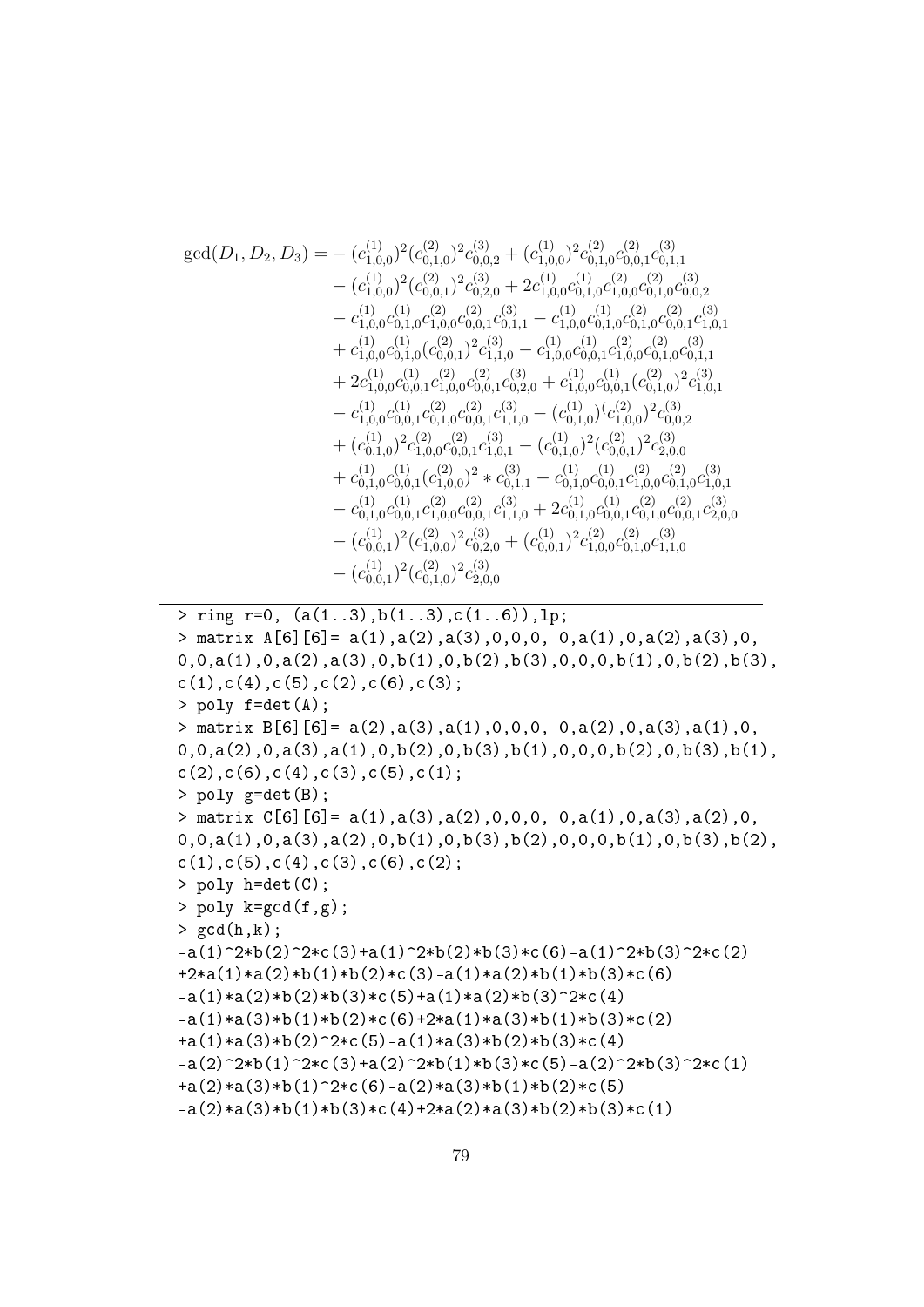There are other methods to compute the multivariate resultant of  $n$  homogeneous polynomials in  $n$  variables. Indeed, the following proposition gives a second method to do so.

**Proposition 5.19.** Let  $M_n$  be as in Theorem [5.17](#page-76-0) and M be the associated matrix to [\(5.8\)](#page-75-0), i.e.  $D_n = \det M$ . Let  $M_0$  be a submatrix of M by throwing away all rows and columns corresponding to the monomials of critical degree  $x_1^{a_1}...x_n^{a_n}$  with exactly one i with  $a_i \geq d_i$ . Let us denote  $D_n^0 = \det M_0$ . Then we have

$$
R = \pm \frac{D_n}{D_n^0}.
$$

We will not give a proof here but it can be found in The Algebraic Theory of Modular Systems [\[19\]](#page-87-0).

**Example 30.** Let us come back to Example [28.](#page-77-0) Since  $d_1 = d_2 = 1$  and  $d_3 = 2$ , obtained by throwing away all rows and columns of  $D_n$  corresponding to the monomials of critical degree  $x_1^{a_1}...x_n^{a_n}$  with exactly one *i* with  $a_i \geq d_i$ , the only column that remains is xy and the only row that remains is  $yF_1$ . For these reasons, we have  $c_{1,0}^{(1)}$  $_{1,0,0}^{(1)}$ . Finally,

$$
R = \frac{D_n}{D_n^0} = \frac{D_n}{c_{1,0,0}^{(1)}} = (c_{1,0,0}^{(1)})^2 (c_{0,1,0}^{(2)})^2 c_{0,0,2}^{(3)} - (c_{1,0,0}^{(1)})^2 c_{0,1,0}^{(2)} c_{0,0,1}^{(3)} c_{0,1,1}^{(3)} + (c_{1,0,0}^{(1)})^2 (c_{0,0,1}^{(2)})^2 c_{0,2,0}^{(3)} - 2c_{1,0,0}^{(1)} c_{0,1,0}^{(1)} c_{1,0,0}^{(2)} c_{0,1,0}^{(3)} c_{0,0,2}^{(3)} + c_{1,0,0}^{(1)} c_{0,1,0}^{(1)} c_{0,2,0}^{(2)} - 2c_{1,0,0}^{(1)} c_{0,1,0}^{(1)} c_{1,0,0}^{(2)} c_{0,1,0}^{(3)} c_{0,0,2}^{(3)} + c_{1,0,0}^{(1)} c_{0,1,0}^{(1)} c_{0,0,1}^{(2)} c_{1,1,1}^{(3)} + c_{1,0,0}^{(1)} c_{0,1,0}^{(1)} c_{0,0,1}^{(2)} c_{1,0,1}^{(3)} - c_{1,0,0}^{(1)} c_{0,1,0}^{(1)} (c_{0,0,1}^{(2)})^2 c_{1,1,0}^{(3)} + c_{1,0,0}^{(1)} c_{0,1,0}^{(1)} c_{0,1,0}^{(2)} c_{0,0,1}^{(3)} - 2c_{1,0,0}^{(1)} c_{0,0,1}^{(1)} c_{1,0,0}^{(2)} c_{0,0,1}^{(3)} c_{1,0,0}^{(1)} c_{0,1,0}^{(2)} c_{0,0,1}^{(3)} + c_{1,0,0}^{(1)} c_{0,0,1}^{(2)} c_{1,0,0}^{(2)} c_{0,0,1}^{(3)} c_{1,0,0}^{(2)} c_{0,0,1}^{(3)} c_{1,0,1}^{(3)} + c_{1,0,0}^{(1)} c_{0,0,1}^{(2)} c_{0,0,
$$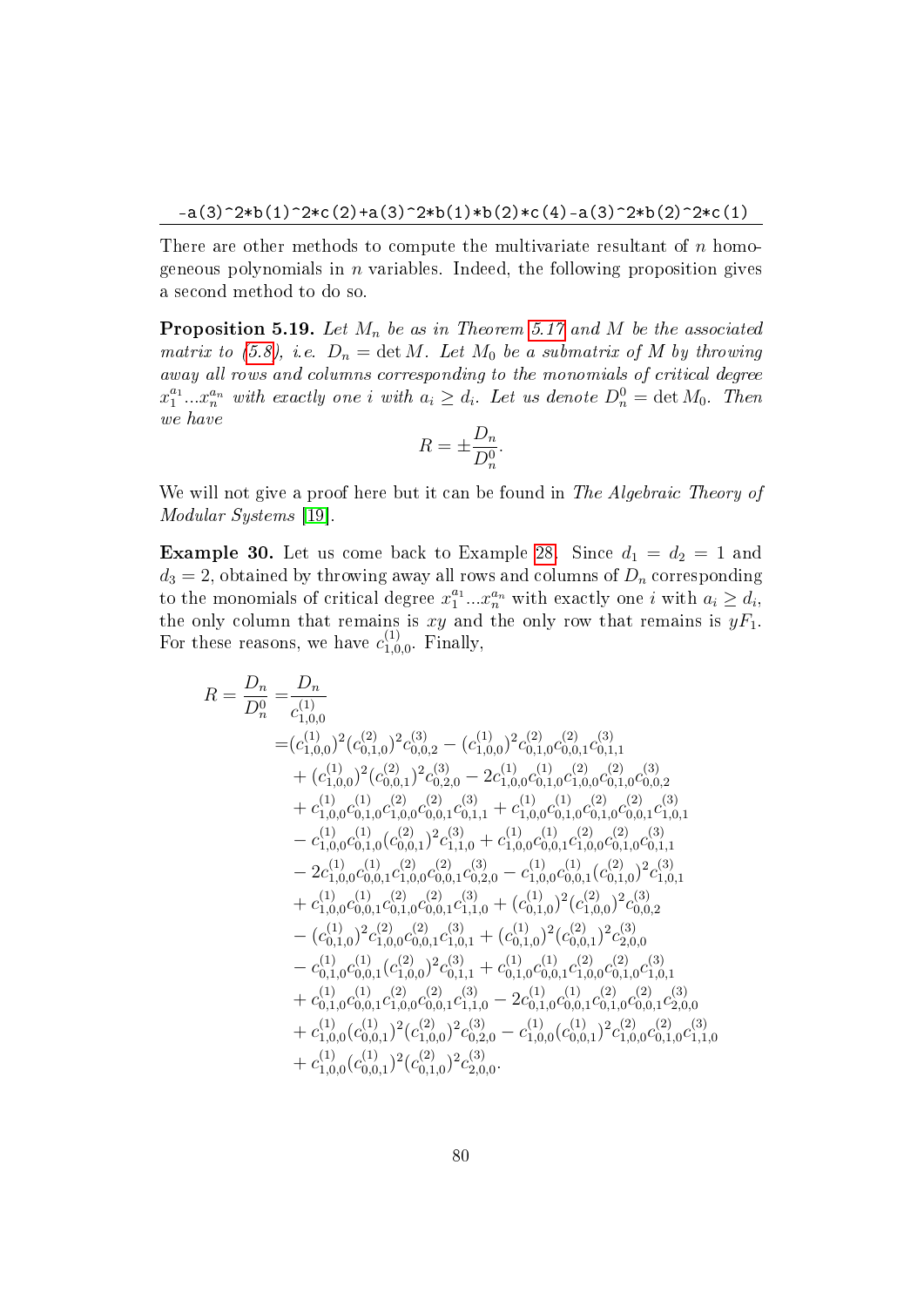Next, to generalize the theory of multivariate resultant, we would like to know the multivariate resultant of n non-homogeneous polynomials in  $n -$ 1 variables. It is simply the resultant of the corresponding homogeneous polynomials of the same degrees obtained by introducing a variable  $x_0$  and homogenizing the equations.

Example 31. Consider the following system of three quadratic equation:

$$
f_1 = a_1x^2 + a_2y^2 + a_3xy + a_4x + a_5y + a_6,
$$
  
\n
$$
f_2 = b_1x^2 + b_2y^2 + b_3xy + b_4x + b_5y + b_6,
$$
  
\n
$$
f_3 = c_1x^2 + c_2y^2 + c_3xy + c_4x + c_5y + c_6.
$$

These equations can be homogenized by introducing a new variable, say z. Since the polynomials  $f_1$ ,  $f_2$  and  $f_3$  all have degree 2, we add to each monomial a power of  $z$  such that it also has degree 2. In this way, we get the following homogeneous polynomials of degree 2:

$$
F_1 = a_1x^2 + a_2y^2 + a_3xy + a_4xz + a_5yz + a_6z^2,
$$
  
\n
$$
F_2 = b_1x^2 + b_2y^2 + b_3xy + b_4xz + b_5yz + b_6z^2,
$$
  
\n
$$
F_3 = c_1x^2 + c_2y^2 + c_3xy + c_4xz + c_5yz + c_6z^2.
$$

This means that we have  $n = 3$  with  $d_1 = d_2 = d_3$  and we can rewrite  $F_1$ ,  $F_2, F_3$  in the following way

$$
F_1 = c_{2,0,0}^{(1)}x^2 + c_{0,2,0}^{(1)}y^2 + c_{0,0,2}^{(1)}z^2 + c_{1,1,0}^{(1)}xy + c_{1,0,1}^{(1)}xz + c_{0,1,1}^{(1)}yz,
$$
  
\n
$$
F_2 = c_{2,0,0}^{(2)}x^2 + c_{0,2,0}^{(2)}y^2 + c_{0,0,2}^{(2)}z^2 + c_{1,1,0}^{(2)}xy + c_{1,0,1}^{(2)}xz + c_{0,1,1}^{(2)}yz,
$$
  
\n
$$
F_3 = c_{2,0,0}^{(3)}x^2 + c_{0,2,0}^{(3)}y^2 + c_{0,0,2}^{(3)}z^2 + c_{1,1,0}^{(3)}xy + c_{1,0,1}^{(3)}xz + c_{0,1,1}^{(3)}yz.
$$

The critical degree is in this case  $d = 2+2+2-3+1 = 4$ . There are  $C_6^4 = 15$ monomials of critical degree and we have

$$
S_1 = \{x^4, x^3y, x^3z, x^2y^2, x^2yz, x^2z^2\},
$$
  
\n
$$
S_2 = \{xy^3, xy^2z, y^4, y^3z, y^2z^2\},
$$
  
\n
$$
S_3 = \{xyz^2, xz^3, yz^3, z^4\}.
$$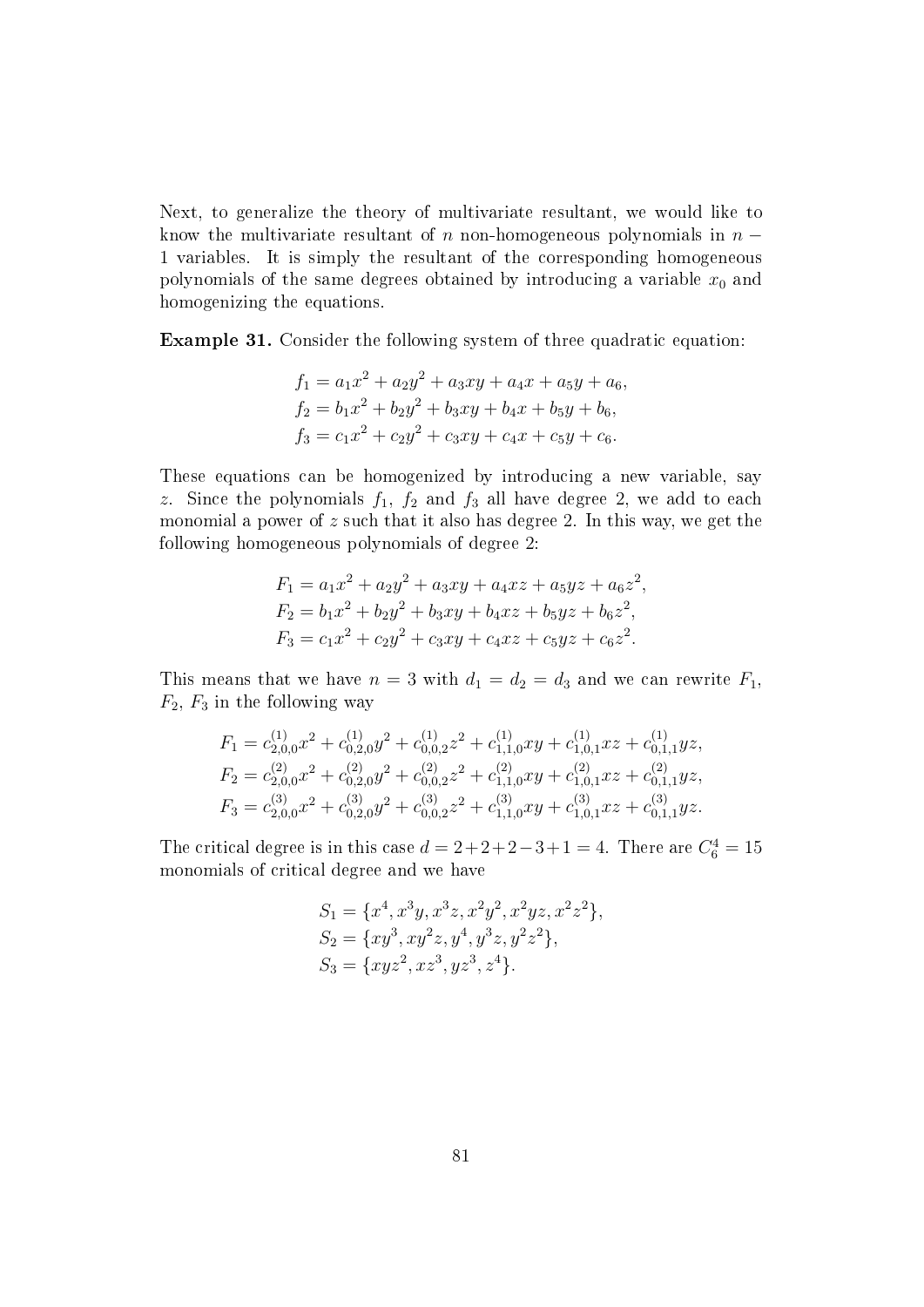The  $15 \times 15$  matrix associated to the system of equations [\(5.8\)](#page-75-0) is given by:

|          | $x^4$                          | $x^3y$            | $x^3z$                         |                                         | $x^2yz$                        | $z^{\cdot}$                    | $xy^3$                         | $xy^2z$                                     | $xyz^2$                        | $xz^3$                         | $y^4$             | $y^3z$            | $y^2z^2$                                    | $yz^3$                       | $z^4$                          |
|----------|--------------------------------|-------------------|--------------------------------|-----------------------------------------|--------------------------------|--------------------------------|--------------------------------|---------------------------------------------|--------------------------------|--------------------------------|-------------------|-------------------|---------------------------------------------|------------------------------|--------------------------------|
| $x^2F_1$ | $c_{2,0,0}^{\left( 1\right) }$ | $c_{1,1,0}^{(1)}$ | $c_{0,2,0}^{(1)}$              | $c_{1,0,1}^{(1)}$                       | $c_{0,1,1}^{(1)}$              | $c_{0,0,2}^{\left( 1\right) }$ | $\boldsymbol{0}$               | 0                                           | 0                              | $\overline{0}$                 | $\overline{0}$    | 0                 | $\theta$                                    | $\theta$                     |                                |
| $xyF_1$  | $\theta$                       | $c_{2,0,0}^{(1)}$ | 0                              | $c_{1,1,0}^{\left( 1\right) ^{\prime}}$ | $c_{0,2,0}^{(1)}$              | $\overline{0}$                 | $c_{1,0,1}^{(1)}$              | $c_{0,1,1}^{(1)}$                           | $c_{0,0,2}^{(1)}$              | $\Omega$                       | $\theta$          | 0                 | $\boldsymbol{0}$                            | 0                            | $\theta$                       |
| $xzF_1$  | $\theta$                       | $\boldsymbol{0}$  | $c_{2,0,0}^{\left( 1\right) }$ | $\theta$                                | $c^{(1)}_{1,1,0}$              | $c_{0,2,0}^{(1)}$              | $\overline{0}$                 | $c_{1,0,1}^{(1)}$                           | $c_{0,1,1}^{\left( 1\right) }$ | $c_{0,0,2}^{\left( 1\right) }$ | $\Omega$          |                   | $\overline{0}$                              | 0                            | $\theta$                       |
| $y^2F_1$ | $\theta$                       | $\overline{0}$    | $\boldsymbol{0}$               | $c_{2,0,0}^{\left( 1\right) }$          | $\theta$                       | 0                              | $c_{1,1,0}^{\left( 1\right) }$ | $c_{0,2,0}^{(1)}$                           | $\overline{0}$                 | $\overline{0}$                 | $c_{1,0,1}^{(1)}$ | $c_{0,1,1}^{(1)}$ | $c_{0,0,2}^{(1)}$                           | 0                            | $\boldsymbol{0}$               |
| $yzF_1$  | $\overline{0}$                 | $\theta$          | 0                              | $\theta$                                | $c_{2,0,0}^{\left( 1\right) }$ | 0                              | $\boldsymbol{0}$               | $c^{(1)}_{1,1,0}$                           | $c_{0,2,0}^{(1)}$              | $\overline{0}$                 | $\overline{0}$    | $c^{(1)}_{1,0,1}$ | $c_{0,1,1}^{\left( 1\right) }$              | $c_{0,0,2}^{(1)}$            | $\theta$                       |
| $z^2F_1$ | $\Omega$                       | $\theta$          | $\overline{0}$                 | $\theta$                                | $\overline{0}$                 | $c_{2,0,0}^{\left( 1\right) }$ | $\overline{0}$                 | $\boldsymbol{0}$                            | $c_{1,1,0}^{(1)}$              | $c_{0,2,0}^{\left( 1\right) }$ | $\theta$          | 0                 | $c_{1,0,1}^{\left( 1\right) }$              | $c_{0,1,1}^{(1)}$            | $c_{0,0,2}^{(1)}$              |
| $xyF_2$  | $\theta$                       | $c_{2,0,0}^{(2)}$ | 0                              | $c_{1,1,0}^{(2)}$                       | $c_{0,2,0}^{(2)}$              | $\overline{0}$                 | $c_{1,0,1}^{(2)}$              | $c_{0,1,1}^{(2)}$                           | $c_{0,0,2}^{(2)}$              | $\overline{0}$                 | $\overline{0}$    | 0                 | $\theta$                                    | 0                            | $\theta$                       |
| $xzF_2$  | $\theta$                       | $\overline{0}$    | $c_{2,0,0}^{\left(2\right)}$   | $\Omega$                                | $c_{1,1,0}^{(2)}$              | $c_{0,2,0}^{(2)}$              | $\theta$                       | $c_{1,0,1}^{(2)}$                           | $c_{0,1,1}^{(2)}$              | $c_{0,0,2}^{\left( 2\right) }$ | $\theta$          |                   | $\overline{0}$                              | $\overline{0}$               | $\Omega$                       |
| $y^2F_2$ | $\Omega$                       | $\theta$          | $\overline{0}$                 | $c_{2,0,0}^{\left( 2\right) }$          | $\theta$                       | 0                              | $c_{1,1,0}^{(2)}$              | $c_{0,2,0}^{(\overline{2})^{'}}$            | $\overline{0}$                 | $\boldsymbol{0}$               | $c_{1,0,1}^{(2)}$ | $c_{0,1,1}^{(2)}$ | $c_{0,0,2}^{(2)}$                           | $\Omega$                     | $\boldsymbol{0}$               |
| $yzF_2$  | $\theta$                       | $\theta$          | $\overline{0}$                 | $\boldsymbol{0}$                        | $c_{2,0,0}^{\left( 2\right) }$ | $\boldsymbol{0}$               | $\boldsymbol{0}$               | $c_{1,1,0}^{\left( 2\right) ^{^{\prime }}}$ | $c_{0,2,0}^{(2)}$              | $\overline{0}$                 | $\overline{0}$    | $c_{1,0,1}^{(2)}$ | $c_{0,1,1}^{\left( 2\right) ^{^{\prime }}}$ | $c_{0,0,2}^{(2)}$            | $\Omega$                       |
| $z^2F_2$ | $\Omega$                       | $\theta$          | $\boldsymbol{0}$               | $\theta$                                | $\boldsymbol{0}$               | $c_{2,0,0}^{\left( 2\right) }$ | $\boldsymbol{0}$               | $\boldsymbol{0}$                            | $c_{1,1,0}^{\left( 2\right) }$ | $c_{0,2,0}^{(2)}$              | $\theta$          | 0                 | $c^{(2)}_{1,0,1}$                           | $c_{0,1,1}^{(\overline{2})}$ | $c_{0,0,2}^{\left( 2\right) }$ |
| $xyF_3$  | $\theta$                       | $c_{2,0,0}^{(3)}$ | $\overline{0}$                 | $c_{1,1,0}^{(3)}$                       | $c_{0,2,0}^{(3)}$              | $\overline{0}$                 | $c_{1,0,1}^{(3)}$              | $c_{0,1,1}^{(3)}$                           | $c_{0,0,2}^{(3)}$              | $\overline{0}$                 | $\overline{0}$    | 0                 | $\theta$                                    | 0                            | $\Omega$                       |
| $xzF_3$  | $\theta$                       | $\theta$          | $c_{2,0,0}^{(3)}$              | $\boldsymbol{0}$                        | $c_{1,1,0}^{(3)}$              | $c_{0,2,0}^{(3)}$              | $\boldsymbol{0}$               | $c^{(3)}_{1,0,1}$                           | $c_{0,1,1}^{(3)}$              | $c_{0,0,2}^{\left( 3\right) }$ | $\theta$          | 0                 | $\boldsymbol{0}$                            | $\overline{0}$               | $\boldsymbol{0}$               |
| $yzF_3$  | $\Omega$                       | $\theta$          | $\overline{0}$                 | $\theta$                                | $c_{2,0,0}^{(\overline{3})}$   | 0                              | $\overline{0}$                 | $c_{1,1,0}^{(3)}$                           | $c_{0,2,0}^{(3)}$              | $\boldsymbol{0}$               | $\theta$          | $c_{1,0,1}^{(3)}$ | $c_{0,1,1}^{(3)}$                           | $c_{0,0,2}^{(3)}$            |                                |
| $z^2F_3$ | $\theta$                       | $\theta$          | 0                              | $\theta$                                | $\boldsymbol{0}$               | $c_{2,0,0}^{(3)}$              | $\boldsymbol{0}$               | 0                                           | $c_{1,1,0}^{(3)}$              | $c_{0,2,0}^{(3)}$              | $\overline{0}$    | 0                 | $c_{1,0,1}^{(3)}$                           | $c_{0,1,1}^{(3)}$            | $c_{0,0}^{(3)}$                |

The columns are indexed by all monomials of critical degree, ordered by lexicographic ordering on  $k[x, y, z]$  with  $x > y > z > 1$ , and the rows are indexed by multiples of the input equations  $F_1$ ,  $F_2$  and  $F_3$ , also ordered by lexicographic ordering on  $k[x, y, z]$ . Finally,  $D_3$  is the determinant of this matrix. To get the resultant  $R$ , it remains to compute  $D_1$ ,  $D_2$  and the greatest common divisor of  $D_1, D_2$  and  $D_3$ , but we can also use the second method to compute the resultant.

$$
M_0 = \begin{pmatrix} c_{2,0,0}^{(1)} & 0 & c_{0,0,2}^{(1)} \\ 0 & c_{2,0,0}^{(1)} & c_{1,0,1}^{(1)} \\ 0 & c_{2,0,0}^{(2)} & c_{1,0,1}^{(2)} \end{pmatrix}
$$

Therefore, we have

$$
D_3^0 = (c_{2,0,0}^{(1)})^2 c_{1,0,1}^{(2)} - c_{0,0,2}^{(2)} c_{1,0,1}^{(1)} c_{2,0,0}^{(1)}
$$

and

$$
R = \pm \frac{D_3}{D_3^0} \iff D_3 = \pm D_3^0 R = \pm ((c_{2,0,0}^{(1)})^2 c_{1,0,1}^{(2)} - c_{0,0,2}^{(2)} c_{1,0,1}^{(1)} c_{2,0,0}^{(1)}) R.
$$

More on resultants can be found in Explicit Formulas for the Multivariate Resultant [\[7\]](#page-86-0), Solving Polynomial Equations: Foundations, Algorithms, and Applications [\[9\]](#page-86-1), The Algebraic Theory of Modular Systems [\[19\]](#page-87-0) and Lessons Introductory to the Modern Higher Algebra [\[24\]](#page-87-1).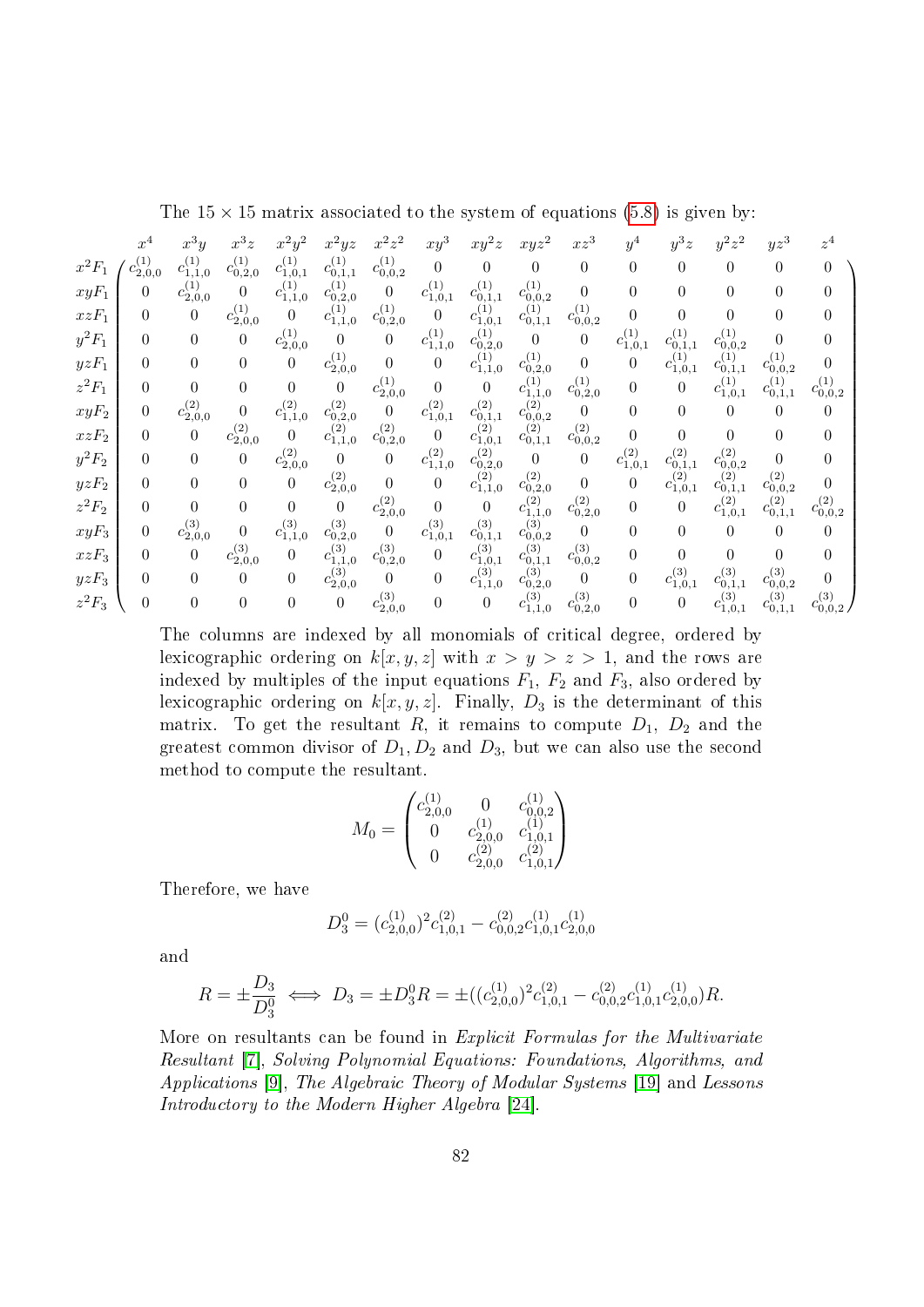## References

- [1] William Adams and Philippe Loustaunau. An Introduction to Gröbner Bases. American Mathematical Society, USA, 1994.
- [2] Daniel Allcock. Hilbert's Nullstellensatz. http://www.ma.utexas.edu/ users/allcock/expos/nullstellensatz3.pdf, Austin, TX, USA, 2005.
- [3] Aaron Bertram. Math 6130 Notes. http://www.math.utah.edu/ ∼ bertram/6030/Polys.pdf, Salt Lake City, UT, USA, 2002.
- [4] Bruno Buchberger. Ein Algorithmus zum Auffinden der Basiselemente des Restklassenrings. PhD tesis, Innsbruck, Austria, 1965.
- [5] Bruno Buchberger. Gröbner Bases: A Short Introduction for Systems Theorists. in Computer Aided Systems Theory - EUROCAST 2001, 2001.
- [6] David A. Cox, John Little, and Donal O'Shea. Ideals, Varieties, and Algorithms: An Introduction to Computational Algebraic Geometry and Commutative Algebra, 3/e (Undergraduate Texts in Mathematics). Springer-Verlag New York, Inc., Secaucus, NJ, USA, 2007.
- <span id="page-86-0"></span>[7] Carlos D'Andrea and Alicia Dickenstein. Explicit Formulas for the Multivariate Resultant. J. Pure Appl. Algebra:164(1-2):59-86, 2001. Effective methods in algebraic geometry, Bath, UK, 2000.
- [8] Wolfram Decker and Christoph Lossen. Computing in Algebraic Geometry: A Quick Start Using SINGULAR (Algorithms and Computation in Mathematics). Springer-Verlag New York, Inc., Secaucus, NJ, USA, 2006.
- <span id="page-86-1"></span>[9] Alicia Dickenstein and Ioannis Emiris. Solving Polynomial Equations: Foundations, Algorithms, and Applications. Springer, 2005.
- [10] Arturas Dubickas. Two Exercises Concerning the Degree of the Product of Algebraic Numbers. Publications de l'institut mathématique, nouvelle série, tome 77(91) (2005), 67–70, Vilnius, Lithuania, 2004.
- [11] David Eisenbud. Commutative Algebra : with a View toward Algebraic Geometry. Graduate texts in mathematics. Springer-Verlag New York, Inc., Secaucus, NJ, USA.
- [12] Karl Fink. A Brief History of Mathematics. Cosimo, Inc, New York, NY, USA, 2007.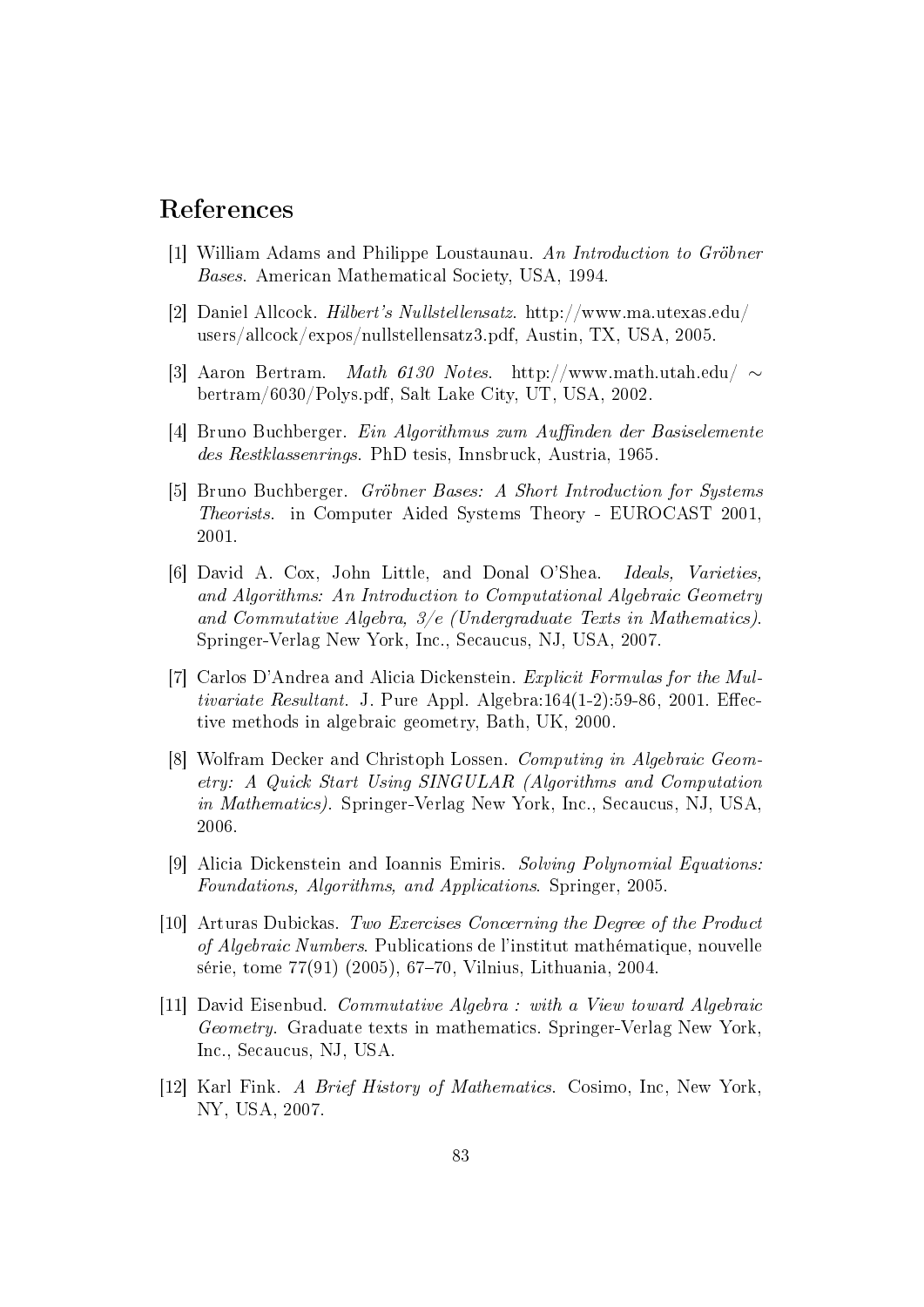- [13] Ralf Fröberg. An Introduction to Gröbner Bases, Pure and Applied Mathematics: A Wiley Series of Texts, Monographs and Tracts. John Wiley & Sons, Chichester, UK, 1997.
- [14] Gert-Martin Greuel and Gerhard Pfister. A Singular Introduction to Commutative Algebra. Springer-Verlag New York, Inc., Secaucus, NJ, USA, 2nd edition, 2007.
- [15] Robin Hartshorne. Algebraic Geometry. Graduate texts in mathematics. Springer Science+Business Media, Inc., New York, NY, USA.
- [16] I.M. Isaacs. Degrees of Sums in a Separable Field Extension. Proc. Amer. Math. Soc. 25 (1970), 638-641, 1970.
- [17] Martin Leslie. Gröbner Bases. http://math.arizona.edu/ mleslie/files/ GroebnerPaper.pdf, Tucson, AZ, USA, 2008.
- [18] Anton Leykin. Math 4803-Ley: Introduction to Algebraic Computation. http://people.math.gatech.edu/ aleykin3/math4803spr13/BOOK/ chapter3.pdf, Atlanta, GA, USA, 2013.
- <span id="page-87-0"></span>[19] F.S. Macaulay. The Algebraic Theory of Modular Systems. Cambridge: University Press, UK, 1916.
- [20] Hiromasa Nakayama. Introduction of the Mora Division Algorithm in the Ring of Differential Operators D.  $http://www.math.kobe$ u.ac.jp/HOME/nakayama/ohp\_dmodalgo\_2007\_9.pdf, Kobe, Japan, 2007.
- [21] J. L. Rabinowitsch. Zum Hilbertschen Nullstellensatz. vol. 102, no. 1, p.520, Mathematische Annalen, 1930.
- [22] Ziv Ran. 137 Notes, Part 4: Study's Lemma and Applications. http://math.ucr.edu/ ziv/papers/137-4.pdf, Riverside, CA, USA, 2006.
- [23] Marko Roczen. Gröbner Bases and Resultants. Manuscript of a talk in the School on Commutative Algebra and Combinatorics, University of Constantza, 1999.
- <span id="page-87-1"></span>[24] George Salmon. Lessons Introductory to the Modern Higher Algebra. Dublin Hodges, Foster, Dublin, Ireland, 1876.
- [25] Karlheinz Spindler. Abstract Algebra with Applications (in two volumes). Vol. II: Rings and fields. Marcel Dekker, Inc., New York, NY, USA. 1994.